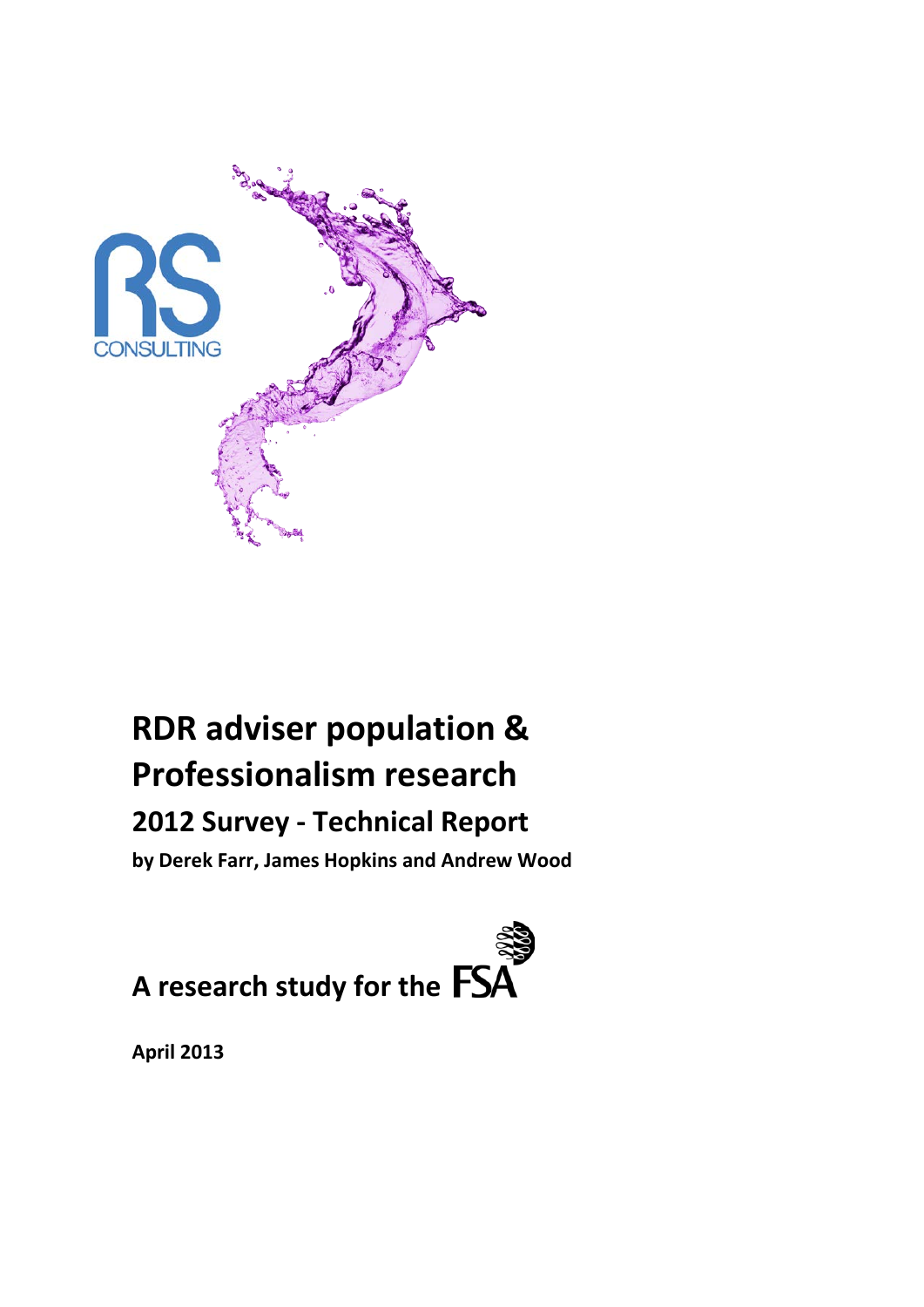# **Contents**

| 1                       |                                                                      |  |
|-------------------------|----------------------------------------------------------------------|--|
| 1.1                     |                                                                      |  |
| 1.2                     |                                                                      |  |
| 1.3                     |                                                                      |  |
| 2                       | The database-build: construction of a validated database of Retail   |  |
| 2.1                     |                                                                      |  |
| 2.2                     |                                                                      |  |
| 2.3                     |                                                                      |  |
| 2.4                     |                                                                      |  |
| 3                       |                                                                      |  |
| 3.1                     |                                                                      |  |
| 4                       |                                                                      |  |
| 4.1                     |                                                                      |  |
| 4.2                     |                                                                      |  |
| 4.3                     |                                                                      |  |
| $\overline{\mathbf{5}}$ |                                                                      |  |
| 5.1                     |                                                                      |  |
| 5.2                     |                                                                      |  |
| 5.3                     |                                                                      |  |
| 6                       | Weighting by firm type and size to the estimated population 53       |  |
| 6.1                     |                                                                      |  |
| 6.2                     |                                                                      |  |
| 6.3                     |                                                                      |  |
| A                       | Materials used during the Retail Investment Adviser database-build56 |  |
| A.1                     |                                                                      |  |
| A.2                     |                                                                      |  |
| В                       | Materials used during the Retail Investment Adviser survey 59        |  |
| B.1                     |                                                                      |  |
| B.2                     |                                                                      |  |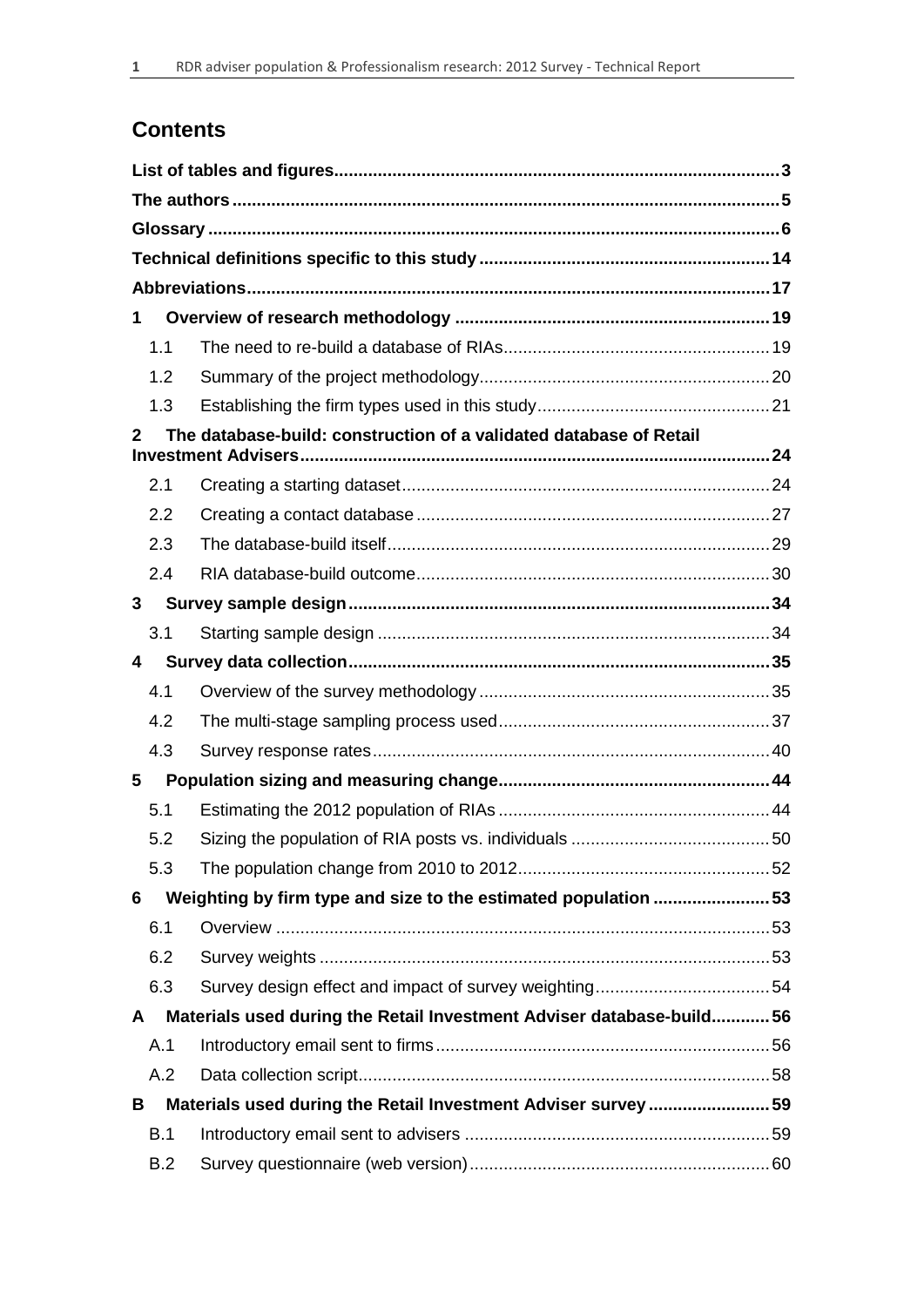| RDR adviser population & Professionalism research: 2012 Survey - Technical Report |  |
|-----------------------------------------------------------------------------------|--|
|                                                                                   |  |
|                                                                                   |  |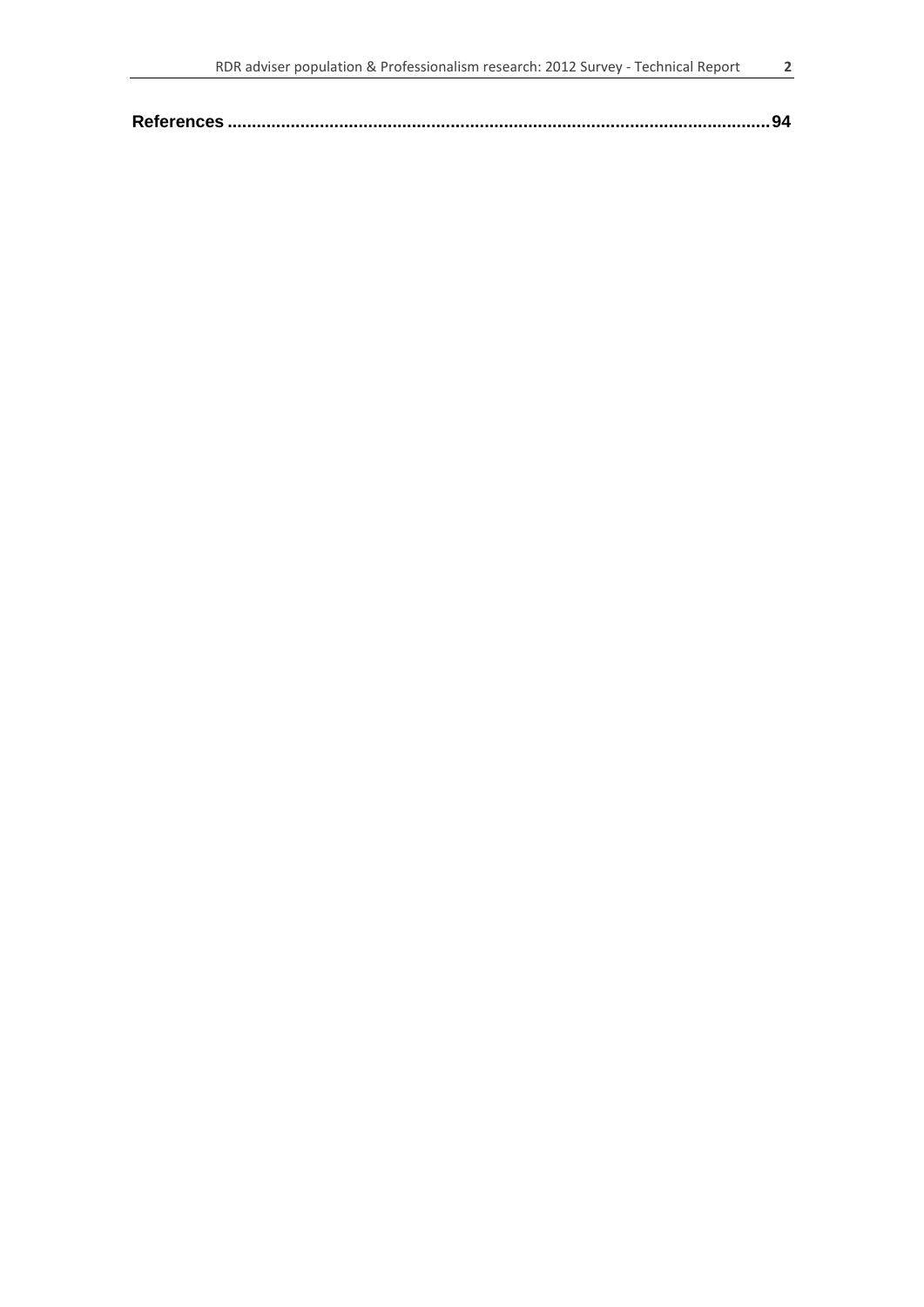# **List of tables and figures**

| Table 1.1 Correlation between firm types used in this study and their FSA primary                                                                                |
|------------------------------------------------------------------------------------------------------------------------------------------------------------------|
| Table 2.1 Terminology used in the study to define new vs. entered firms 25                                                                                       |
| Table 2.2 Classification used for CF30s that were confirmed by their firms in 2011 as                                                                            |
| Table 2.3 Steps taken in creating a starting dataset, and number of firms/ CF30s                                                                                 |
| Table 2.4 Steps taken to remove ineligible firms from the survey contact database, and                                                                           |
| Table 2.5 Firms that were excluded from the contact database due to missing contact                                                                              |
| Table 2.6 Number of firms and CF30s in the contact database, split by Continuing vs.                                                                             |
| Table 2.7 Responses to the database-build on 27 September 2012, when the<br>database was crystallised for the purpose of sampling for the project 31             |
| Table 2.8 Estimated total RIA population in 2012, confirmed RIAs in the RIA database<br>on 27 September 2012 and the percentage of the total RIA population that |
| Table 2.9 Number of firms responding to the database-build by 27 September 2012,<br>when the database was crystallised for the purpose of sampling for the       |
| Table 3.1 Initial quota targets set, in comparison to responses to 2011 RDR survey34                                                                             |
| Table 4.1 Major variations between the 2011 and 2012 questionnaires 36                                                                                           |
| Table 4.2 Number of invitations sent to RIAs in Batch 2 of the sampling process39                                                                                |
| Table 4.3 Number of invitations sent to RIAs in Batch 3 of the sampling process 40                                                                               |
| Table 4.4 Survey invitations sent and response rates achieved  41                                                                                                |
|                                                                                                                                                                  |
| Table 4.6 Final distribution of achieved interviews, split by Continuing vs. Entered42                                                                           |
| Table 4.7 Breakdown of screening failures and ineligible responses 43                                                                                            |
| Table 5.1 Starting dataset figures for number of RIAs in the population, based on                                                                                |
| Table 5.2 Number of firms providing complete or 'aggregate' responses to the RIA                                                                                 |
| Table 5.3 Screen-outs by firm category, shown as a proportion of total contacts made                                                                             |
| Table 5.4 Total estimated RIA population in 2012, by firm category 49                                                                                            |
| Table 5.5 Comparison of the FSA starting dataset number of RIAs and the final 2012                                                                               |
| Table 5.6 CF30 spreadsheet entries that were repeat occurrences of CF30 individuals                                                                              |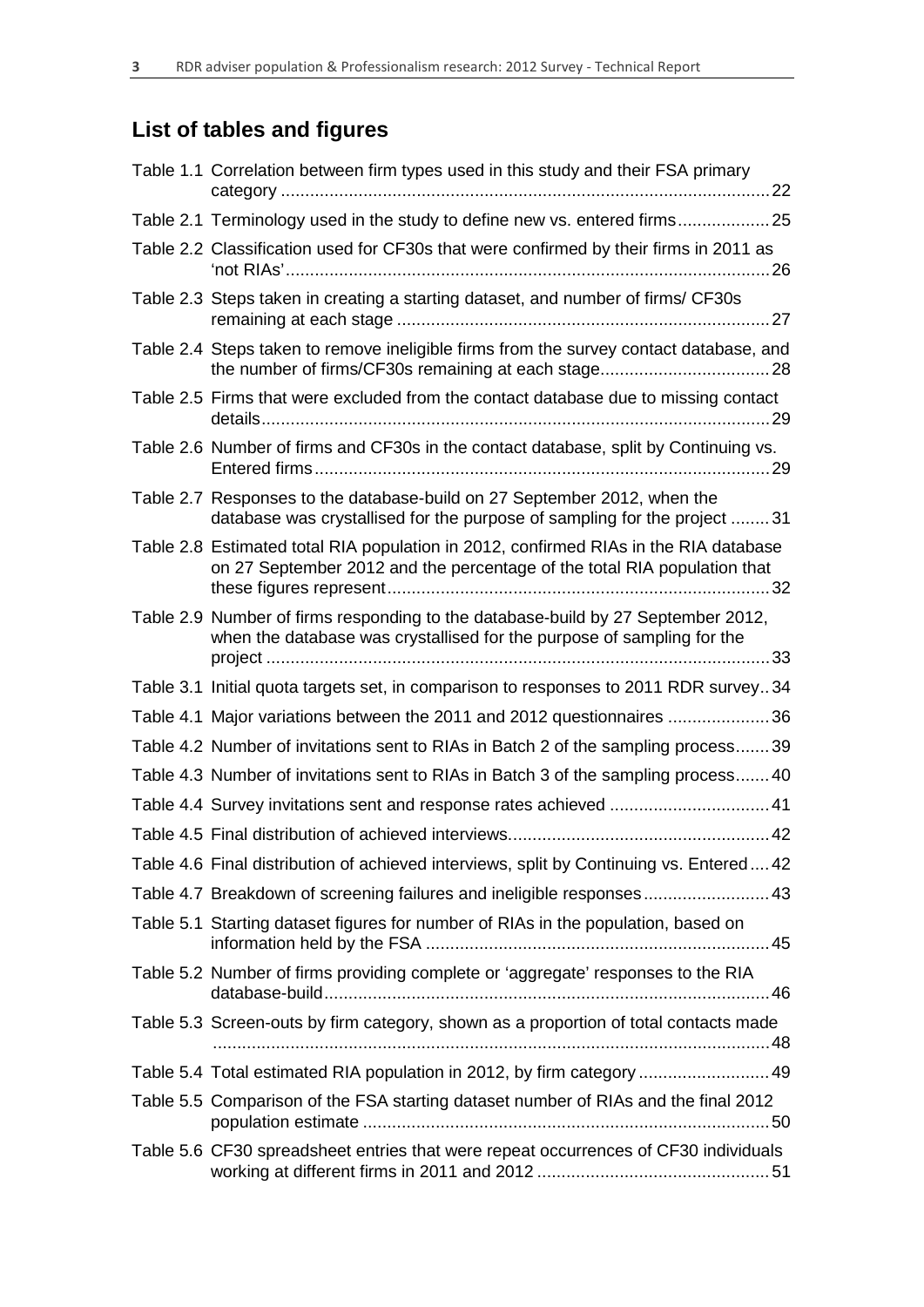| Table 5.7 Confirmed RIA posts that were repeat occurrences of individual RIAs                                                                                   |  |
|-----------------------------------------------------------------------------------------------------------------------------------------------------------------|--|
| Table 5.8 Comparing the estimated RIA population in 2010, 2011 and 2012 52                                                                                      |  |
| Table 6.1 Cell definitions used for weighting purposes, the percentage of the total RIA<br>population accounted for by the interviews conducted and the weights |  |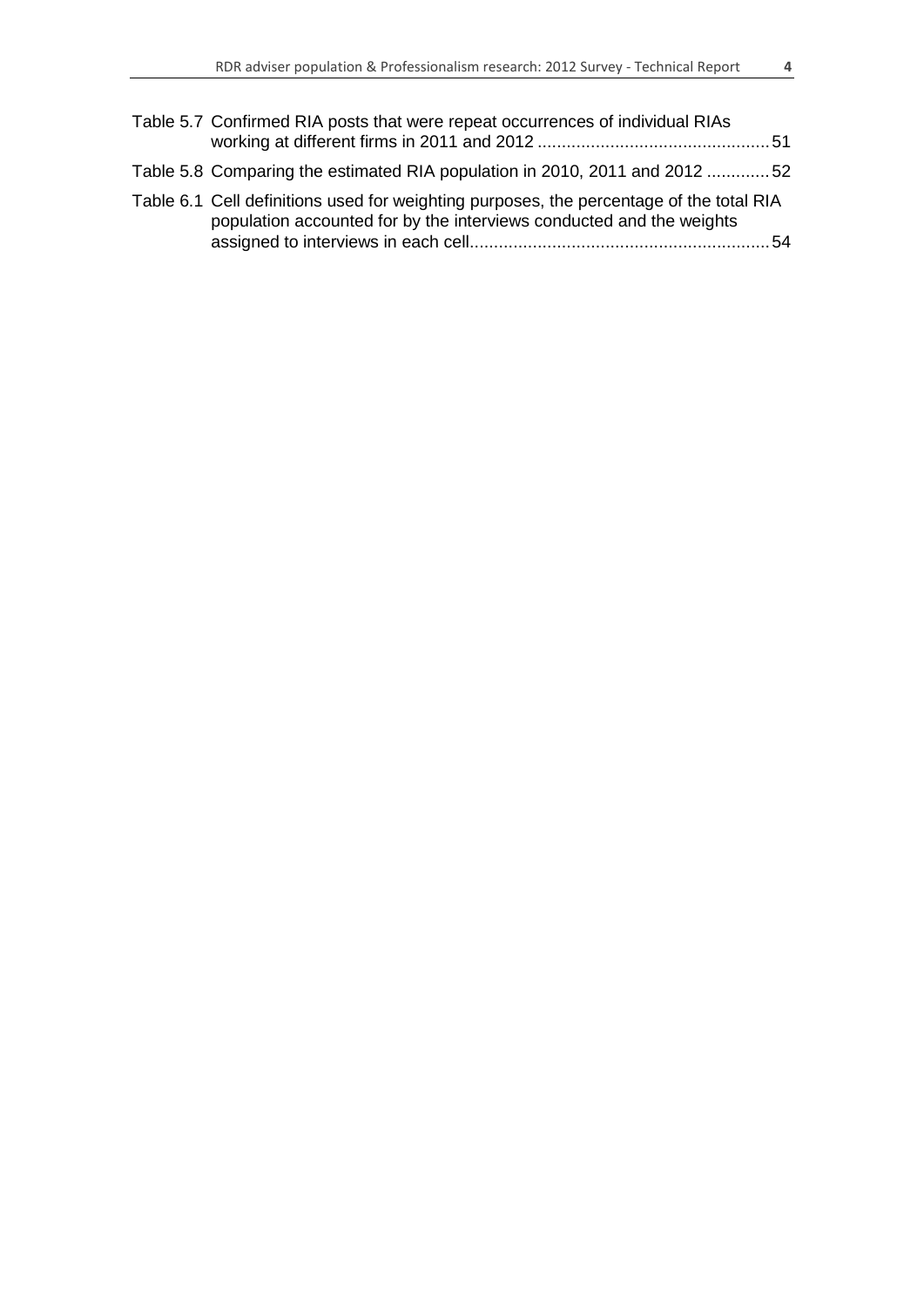## **The authors**

**Derek Farr**, **Managing Director of Critical Research Ltd**, is a qualified statistician and has almost 40 years of research experience. He has worked in government and was head of business market research at Post Office Telecoms (later British Telecom) before establishing the UK's first specialised computerised telephone research company in the late 1970s. He is well known in the industry, and has presented a number of papers at the Royal Statistical Society, the Market Research Society and marketing forums. Derek specialises in sample design, research design and analysis.

**James Hopkins**, **Research Director at Critical Research Ltd**, heads Critical's Public Sector and Financial Research departments, having been working in market research for 18 years. A life sciences degree from the University of Manchester stimulated a career in project management, analysis and statistics, in which he has led high profile research projects in pensions, financial intermediation, regulation and consumer credit.

**Andrew Wood**, **Research Director at RS Consulting Ltd**, leads RS Consulting's Public Policy and Regulatory Research division. He has authored many high-profile reports that have contributed to central government policy, covering several aspects of the UK financial and regulatory landscape, and pensions reform in the UK and worldwide. He read Modern and Medieval Languages at the University of Cambridge.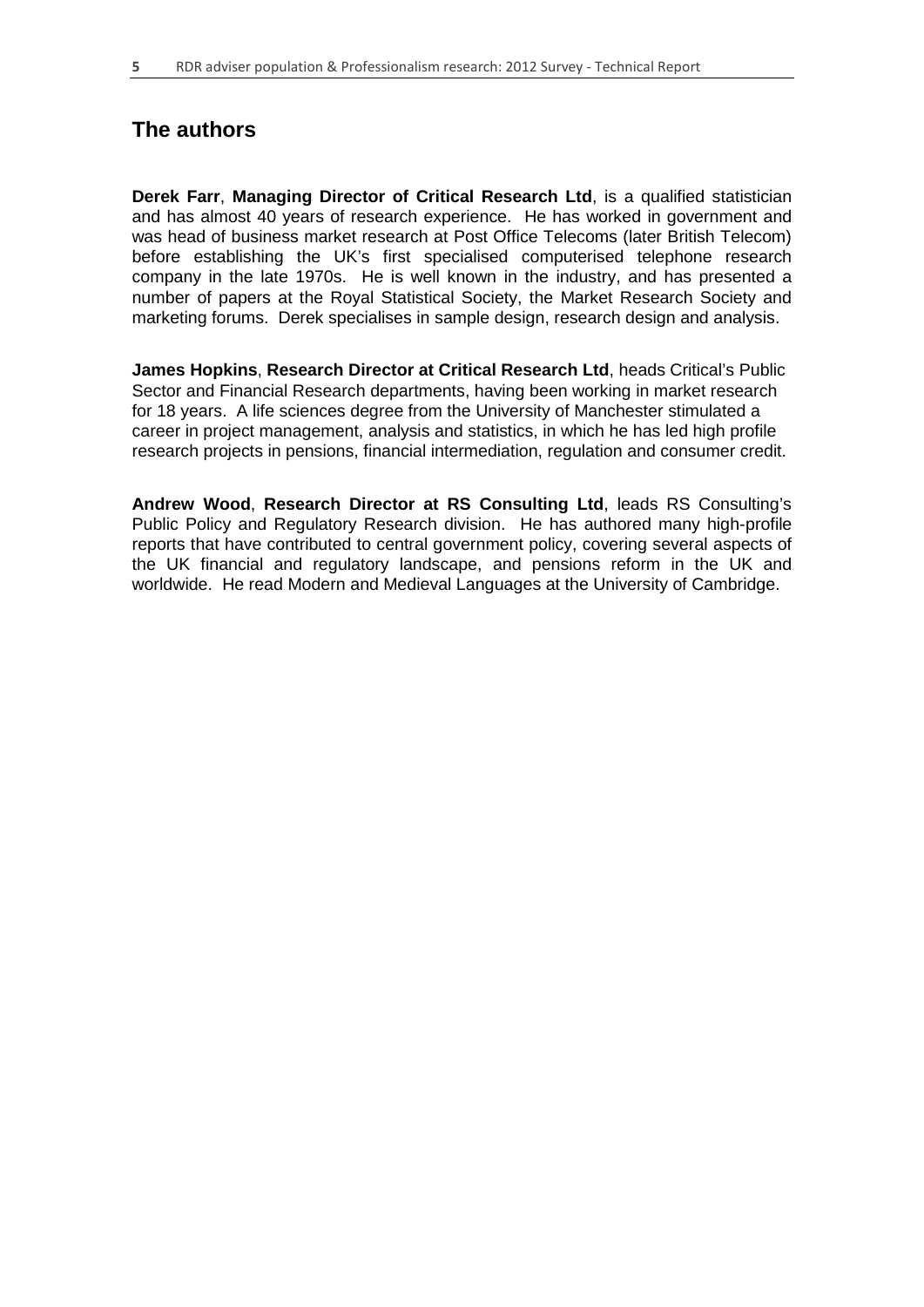# **Glossary**

| 30-month rule    | A Retail Investment Adviser must attain an<br>appropriate qualification within 30 months of<br>starting to advise. Advisers deemed competent<br>after 30 June 2009 did not have to meet the<br>end-2012 deadline, but they will have to attain<br>the appropriate qualification within 30 months of<br>the later of 1 January 2011 or of the date they<br>started to advise. Trainee advisers on retail<br>investment products, securities and<br>derivatives can advise under supervision if they<br>have attained the regulation and ethics module<br>of an appropriate qualification. Advisers who<br>intend to both advise and deal on securities and<br>/ or derivatives cannot start this activity until<br>they have completed all of the modules of their<br>qualification and therefore the 30-month rule                                                                                                                                                 |
|------------------|--------------------------------------------------------------------------------------------------------------------------------------------------------------------------------------------------------------------------------------------------------------------------------------------------------------------------------------------------------------------------------------------------------------------------------------------------------------------------------------------------------------------------------------------------------------------------------------------------------------------------------------------------------------------------------------------------------------------------------------------------------------------------------------------------------------------------------------------------------------------------------------------------------------------------------------------------------------------|
|                  | does not apply to these advisers.                                                                                                                                                                                                                                                                                                                                                                                                                                                                                                                                                                                                                                                                                                                                                                                                                                                                                                                                  |
| Accredited body  | The role of accredited body is a new role,<br>created under the RDR. Accredited bodies will<br>independently verify that advisers are meeting<br>the RDR Professionalism requirements and will<br>issue advisers with an annual Statement of<br>Professional Standing as evidence.<br>Accredited bodies will need to meet certain<br>criteria to be recognised by the FSA in the first<br>instance and will need to meet the criteria on an<br>ongoing basis to maintain their status.                                                                                                                                                                                                                                                                                                                                                                                                                                                                             |
| Adviser charging | The new adviser charging rules mean that<br>product providers are banned from offering<br>commission to Retail Investment Advisers,<br>and adviser firms are banned from accepting it<br>when they advise a UK retail client to invest in a<br>retail investment product. All firms that give<br>retail investment advice have to set their own<br>charging structure based on the level of service<br>they provide; disclose charges to clients<br>upfront, using some form of price list or tariff;<br>and disclose to and agree with the client the<br>total adviser charge payable. The adviser must<br>deliver an ongoing service when an ongoing<br>adviser charge is levied, except in the case of<br>regular payment products, where an ongoing<br>adviser charge can be levied without an<br>ongoing service also being delivered, but the<br>adviser must disclose to the retail client that no<br>ongoing personal recommendations will be<br>provided. |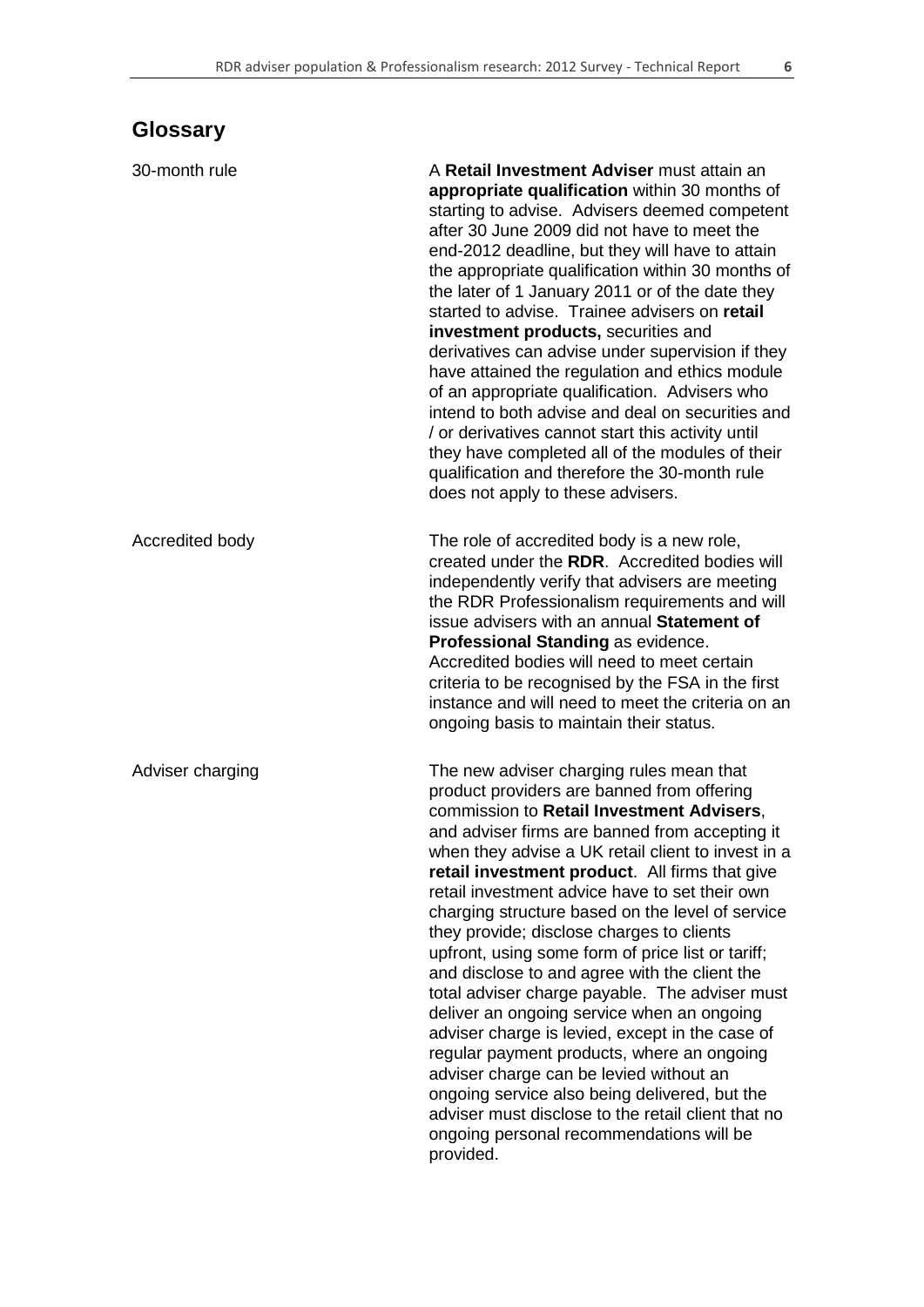| <b>Advisory Investment Management</b> | Service whereby, rather than managing the<br>portfolio without consulting the client, the<br>manager will suggest courses of action which<br>the client may or may not choose to take, or the<br>manager will offer advice to clients when asked<br>about particular investment decisions.                                                                                                                                                                                                      |
|---------------------------------------|-------------------------------------------------------------------------------------------------------------------------------------------------------------------------------------------------------------------------------------------------------------------------------------------------------------------------------------------------------------------------------------------------------------------------------------------------------------------------------------------------|
| Appointed Representative (AR)         | The appointed representative firm acts as an<br>agent for the Principal firm. The Principal must<br>be a firm that is directly authorised by the FSA.<br>The Principal must accept full responsibility,<br>including any liabilities that might arise for<br>ensuring that the AR complies with the FSA's<br>regulation. There must be a written contract<br>between the Principal and the AR documenting<br>this arrangement.                                                                  |
| Appropriate Qualification (AQ)        | A qualification that needs to be attained by<br>employees such as Retail Investment<br>Advisers in order to carry out certain activities.<br>These activities are set out in Appendix 1.1.1R<br>of the FSA's Training and Competence (TC)<br>sourcebook. Appropriate qualifications for<br>Retail Investment Advisers (including those<br>advising on securities and derivatives) are set<br>at Qualification & Curriculum Framework<br>(QCF) Level 4 or above and listed in TC<br>Appendix 4E. |
| Authorised Professional Firm (APF)    | A firm that practises a profession regulated by a<br>designated professional body and is subject to<br>the rules of the designated professional body.<br>These APFs may carry out some regulated<br>activities, but their main business is not the<br>financial services the FSA regulates (for<br>example, a firm of accountants or solicitors).                                                                                                                                               |
| Awarding body                         | A provider of Appropriate Qualifications.                                                                                                                                                                                                                                                                                                                                                                                                                                                       |
| <b>Basic advice</b>                   | A short, simple form of restricted advice that<br>uses pre-scripted questions to identify a retail<br>client's financial priorities and decide whether a<br>product from within a range of low-cost saving<br>and investment stakeholder products is suitable<br>for them.                                                                                                                                                                                                                      |
| Capital adequacy                      | Starting from 31 December 2013, Personal<br>Investment Firms will have to hold capital<br>resources worth a specified period of their<br>annual fixed expenditure in realisable assets<br>such as cash. These new rules will be phased                                                                                                                                                                                                                                                          |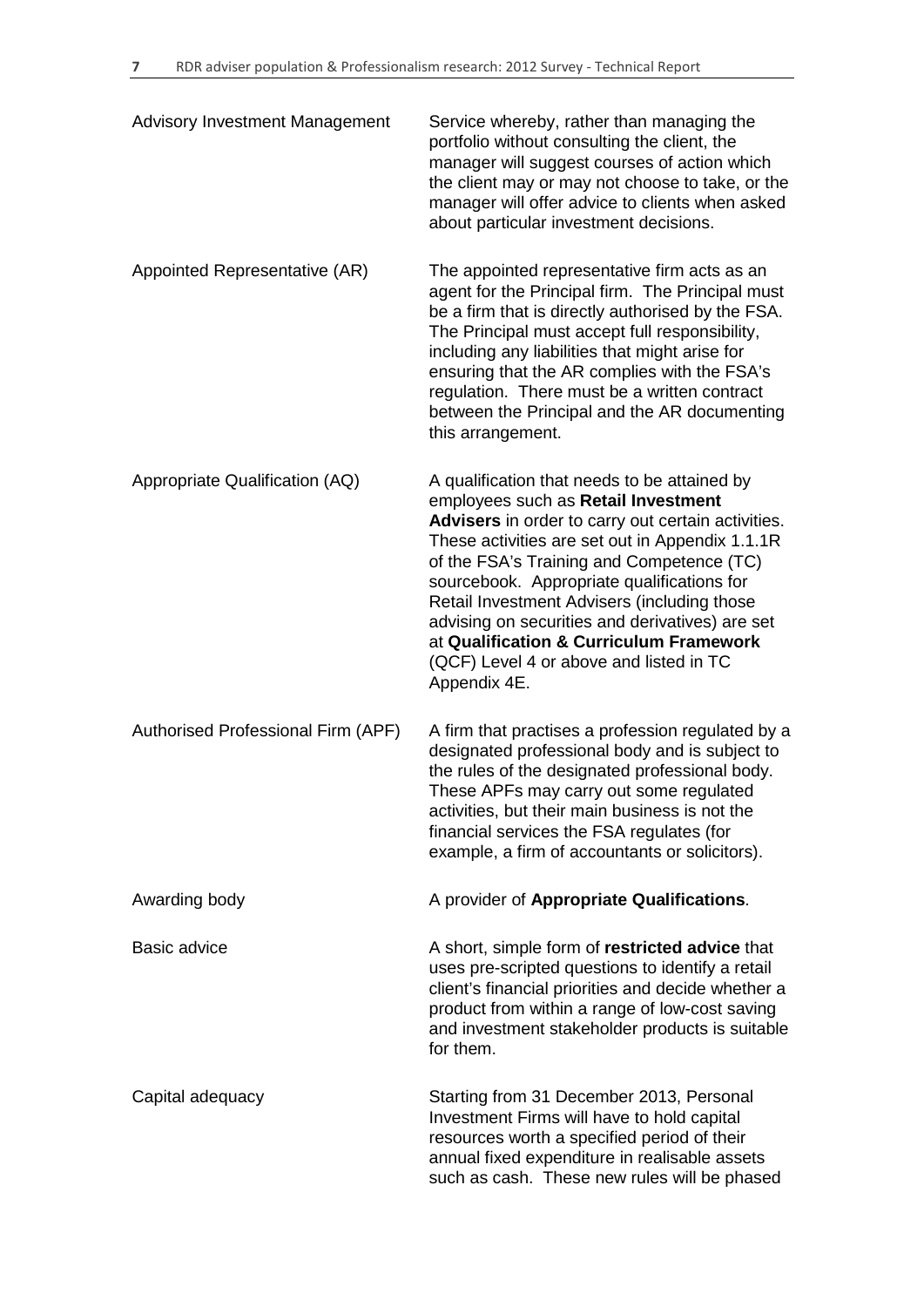|                                                     | in on an increasing basis over the period to 31<br>December 2015 by which time they must have<br>capital resources of at least three months' fixed<br>expenditure, subject to a minimum of £20,000.                                                                                                                                                                                                                                                            |
|-----------------------------------------------------|----------------------------------------------------------------------------------------------------------------------------------------------------------------------------------------------------------------------------------------------------------------------------------------------------------------------------------------------------------------------------------------------------------------------------------------------------------------|
| CF <sub>30</sub>                                    | The designation applied by the FSA to<br>Approved Persons carrying out regulated<br>activities that fall under the Customer Function.<br>CF30 covers a number of different activities,<br>including advising on investments; advising on<br>corporate finance business; advising on<br>pension transfers; dealing or arranging deals in<br>investments; advising in relation to Lloyd's<br>syndicates; and acting in the capacity of an<br>investment manager. |
| Confidence Interval (CI)                            | In statistics, a confidence interval is used to<br>indicate the reliability of a particular result. A<br>confidence interval of 95% means that there is<br>just a 5% chance that the result could have<br>happened by chance.                                                                                                                                                                                                                                  |
| <b>Continuing Professional Development</b><br>(CPD) | Learning activities that are designed to ensure<br>an individual's knowledge remains up to date.<br>Structured CPD comprises activities such as<br>seminars and conferences that use material<br>and activities that are designed to achieve a<br>particular learning outcome. Unstructured CPD<br>includes reading professional publications or<br>other activities where material is not designed<br>to meet a particular learning outcome.                  |
| Design effect                                       | The design effect is a measure that shows the<br>effect of the survey design on the confidence<br>intervals that apply to the survey results.                                                                                                                                                                                                                                                                                                                  |
| Directly Authorised (DA)                            | A firm that is authorised and regulated by the<br>FSA.                                                                                                                                                                                                                                                                                                                                                                                                         |
| <b>Discretionary Investment</b><br>Management       | A service whereby the investment manager has<br>complete authority to buy and sell investments<br>without obtaining the client's prior approval as<br>there is a mandate agreed between the<br>manager and client to conduct such business.                                                                                                                                                                                                                    |

Employee benefits consultant (EBC) An adviser or firm of advisers that advises employers on employment benefits packages for their employees, including pensions and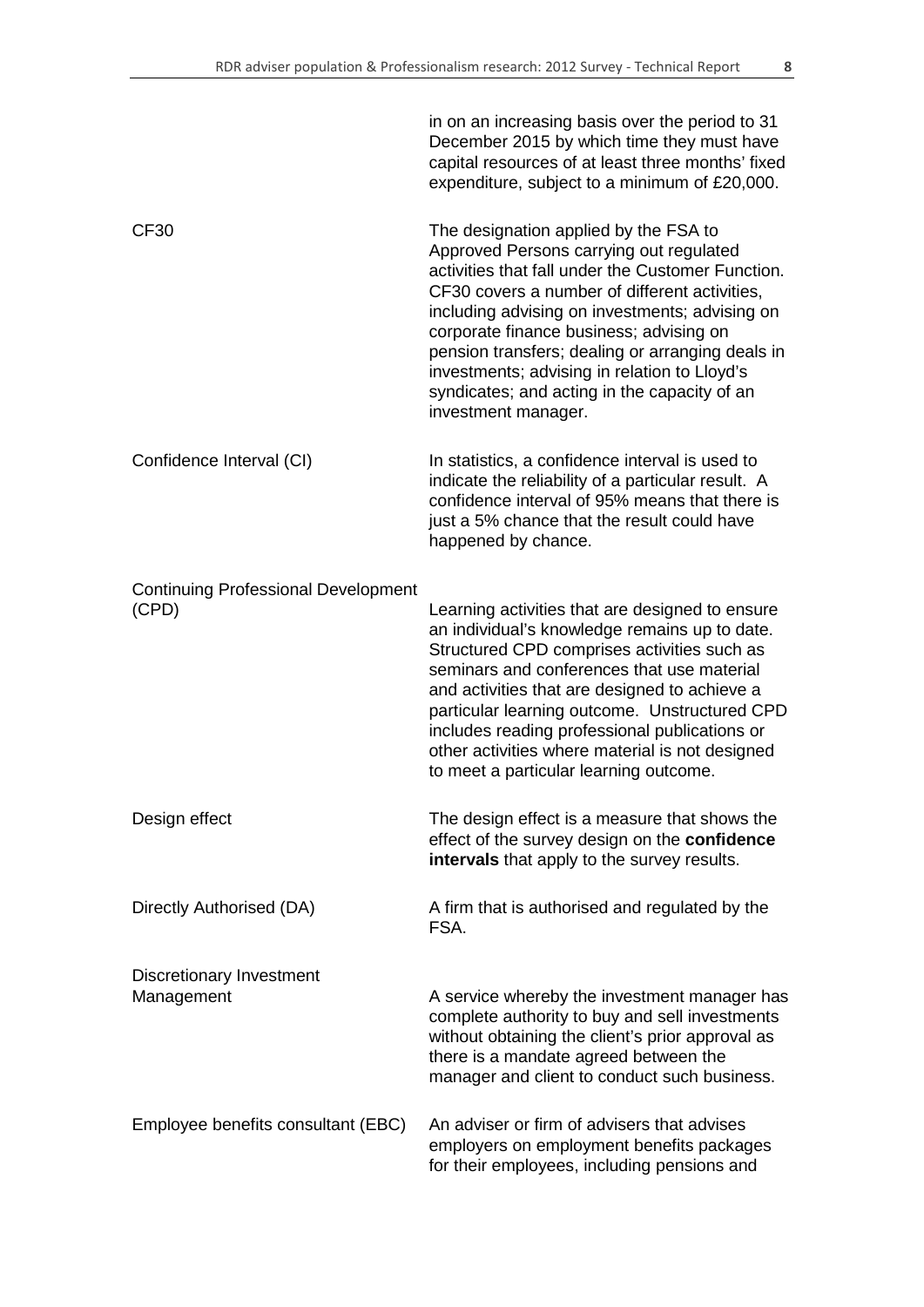other benefits. Some EBCs also advise individual employees. Execution only **A** service whereby an investment purchase or sale is arranged without advice being provided. The client knows exactly what investment they want, from which provider and how much they will invest. The client's instructions are executed. Finite Population Corrector (fpc) When looking at the statistical reliability of results and **confidence intervals** for research data where there are relatively small populations, the finite population corrector is taken into account; this has the impact of 'reducing' the size of the confidence interval for that population. Firm reference number (FRN) The FSA's unique reference number for each individual regulated firm or entity. Fully qualified A **Retail Investment Adviser** who holds an **RDR Appropriate Qualification** and, if required, also completed any **gap-fill** activities. Gap-fill Certain **appropriate qualifications** will meet the full **RDR** qualification requirement only when combined with qualification gap-fill. This gap-fill constitutes additional structured **Continuing Professional Development** (which need not be by examination), completed and verified by an **accredited body**. Independent financial advice Prior to the implementation of the **RDR**, to provide independent advice, a firm had to provide personal recommendations to its clients on **packaged products** from the whole market (or the whole of a sector of the market), and offer its clients the opportunity to pay by fee for the provision of such advice. Since 31 December 2012, an Independent Financial Advice firm has needed to consider a broader range of products than previously; provide unbiased and unrestricted advice based on a comprehensive and fair analysis of the relevant market; and inform its clients, before providing advice, that it provides independent advice. The broader range of products, defined as **retail investment products**, includes structured capital-at-risk products and all investment trusts.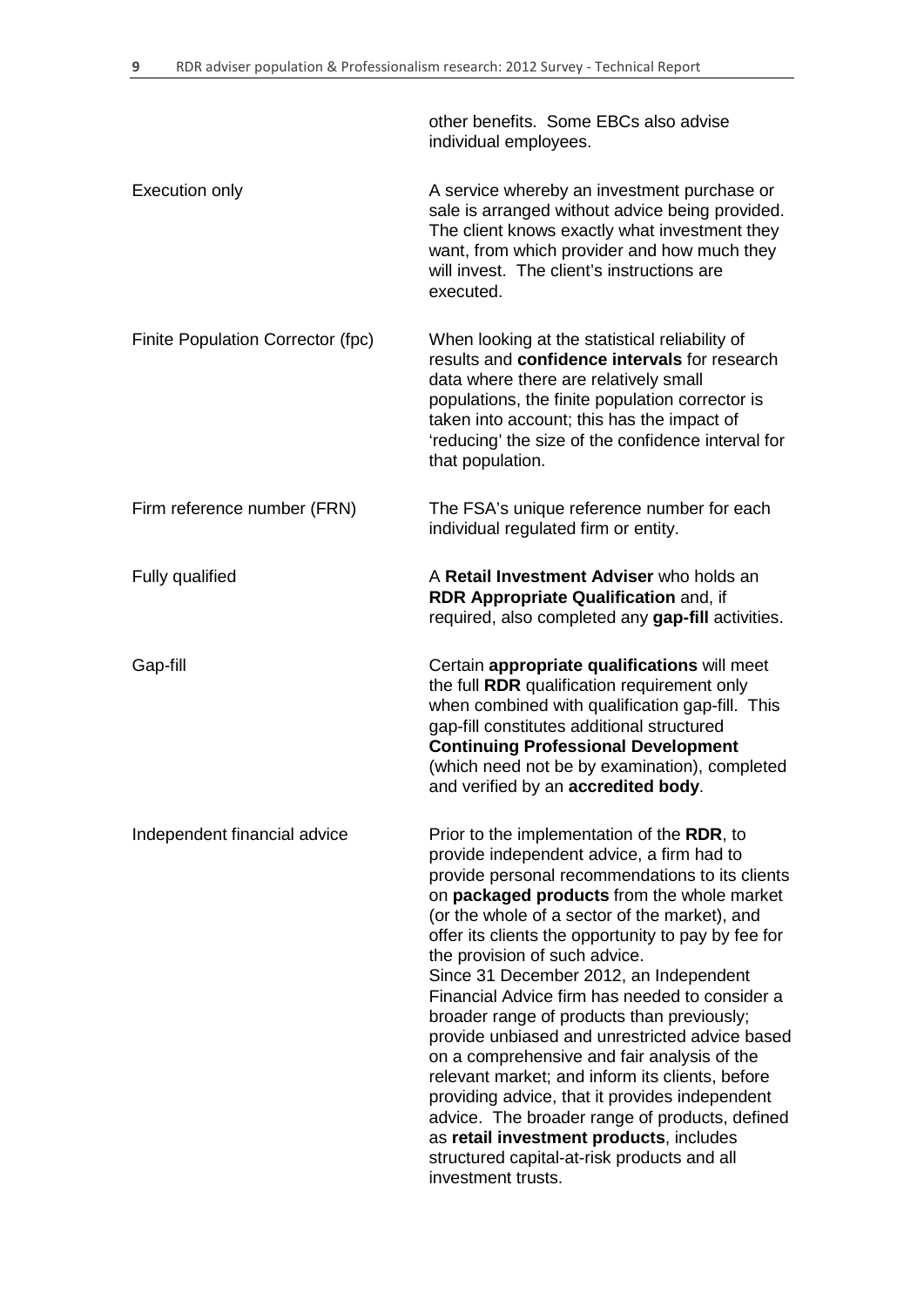| Individual reference number (IRN)                   | The FSA's unique reference number for each<br>individual CF30.                                                                                                                                                                                                                                                                                                                                             |
|-----------------------------------------------------|------------------------------------------------------------------------------------------------------------------------------------------------------------------------------------------------------------------------------------------------------------------------------------------------------------------------------------------------------------------------------------------------------------|
| <b>Network</b>                                      | A firm which has five or more Appointed<br>Representatives or whose Appointed<br>Representatives have, between them, 26 or<br>more individual adviser representatives.                                                                                                                                                                                                                                     |
| Packaged products                                   | These products include life policies, collective<br>investment schemes, some investment trusts,<br>and pensions and were the basis of the rules on<br>independence pre-RDR. From 31 December<br>2012 this term has been replaced by retail<br>investment products for the purposes of the<br>rules on adviser charging and independence.                                                                   |
| Paraplanner                                         | A paraplanner does not give advice but<br>supports an adviser through a number of<br>activities, which may include preparing and<br>maintaining the client file, preparing<br>recommendations and implementing<br>recommendations.                                                                                                                                                                         |
| Personal recommendation                             | A recommendation that relates to a particular<br>investment and is presented as suitable for the<br>retail client or is based on a consideration of<br>their personal circumstances.                                                                                                                                                                                                                       |
| Primary category                                    | The FSA assigns authorised firms to one or<br>more categories of regulated business, based<br>on a combination of factors including the<br>permissions a firm holds and customer types<br>they service. The primary category is the<br>category assigned to the firm based on the<br>amount of business the firm undertakes and/or<br>is considered to pose the greatest risks to the<br>FSA's objectives. |
| <b>Qualifications and Credit Framework</b><br>(QCF) | A system for recognising skills and<br>qualifications, operated by the Office of<br>Qualifications and Examinations Regulation<br>(Ofqual). The RDR stipulates that the level of<br>difficulty of an Appropriate Qualification<br>should be at, or above, a QCF Level 4<br>qualification, the vocational equivalent to the<br>first year of an academic degree.                                            |
| <b>Retail Distribution Review (RDR)</b>             | The RDR was launched in June 2006 in<br>response to problems in the market for retail                                                                                                                                                                                                                                                                                                                      |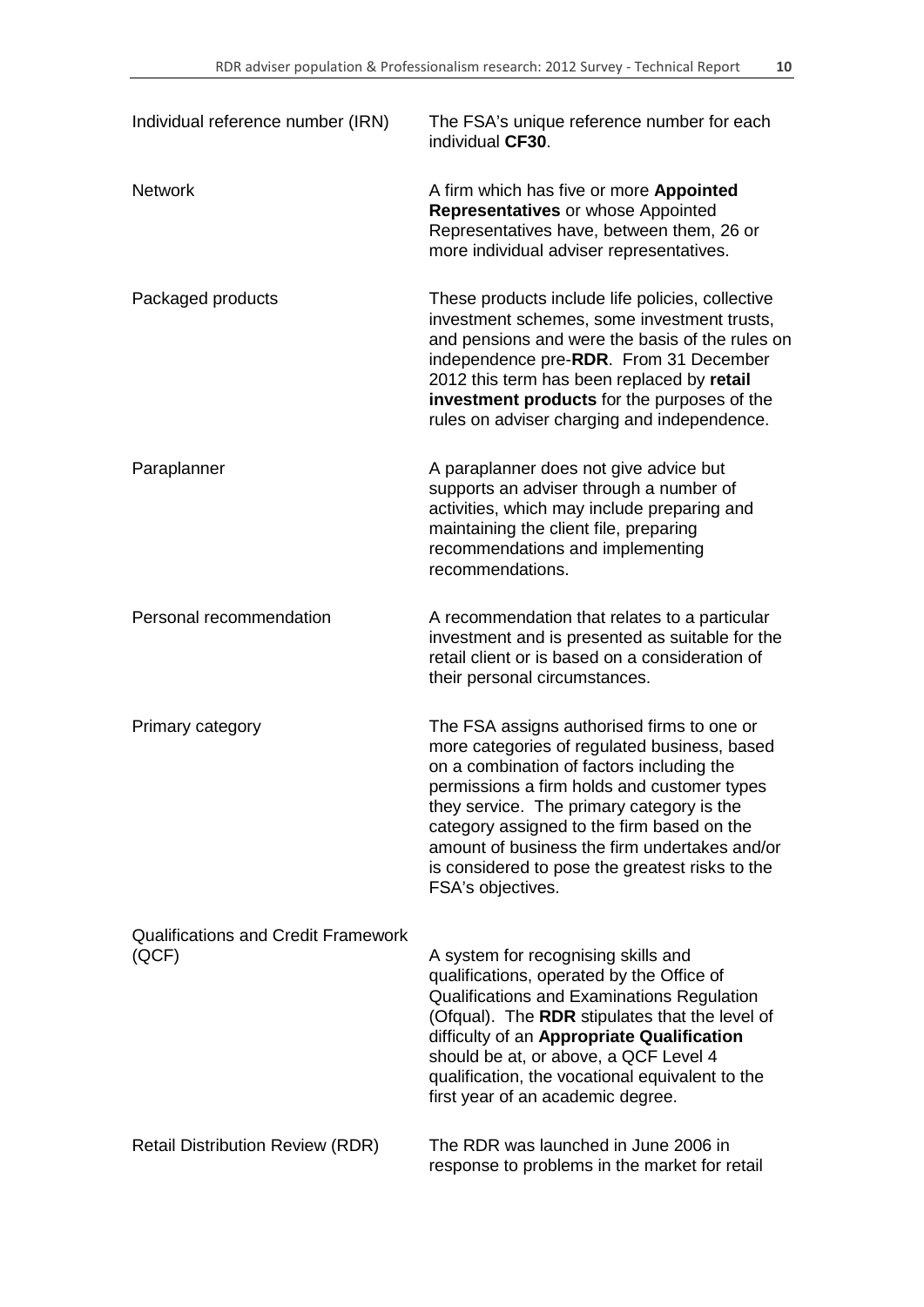|                                                     | investment advice. The RDR aims to ensure<br>that consumers are offered a transparent and<br>fair charging system for the advice they receive;<br>consumers are clear about the service they<br>receive; advisory firms are more stable and<br>better able to meet their liabilities; and<br>consumers receive advice from highly<br>respected professionals. Most RDR-related<br>rules took effect from 31 December 2012.                                                                                                       |
|-----------------------------------------------------|----------------------------------------------------------------------------------------------------------------------------------------------------------------------------------------------------------------------------------------------------------------------------------------------------------------------------------------------------------------------------------------------------------------------------------------------------------------------------------------------------------------------------------|
| Retail Investment Adviser (RIA)                     | Advisers in scope of RDR Professionalism who<br>carry out certain activities for retail clients such<br>as advising on retail investment products,<br>securities and/or derivatives.                                                                                                                                                                                                                                                                                                                                             |
| <b>Retail Investment Products</b>                   | Post-RDR, the adviser charging, independence<br>and professionalism rules refer to 'retail<br>investment products'. In addition to the<br>previous category of packaged products, the<br>definition of 'retail investment products' now<br>includes all investments in investment trusts,<br>structured capital-at-risk products and other<br>investments that offer exposure to underlying<br>financial assets, but in a packaged form that<br>modifies that exposure compared with a direct<br>holding in the financial asset. |
| <b>Retail Mediation Activities Return</b><br>(RMAR) | A regular report that the FSA requires firms to<br>complete that includes information about the<br>number of individuals advising on retail<br>investment products at the firm. Now that the<br><b>RDR</b> rules are in force, firms need to provide<br>additional information, including information<br>about adviser and consultancy charging<br>revenue, client numbers and charging<br>structures.                                                                                                                           |
| <b>Restricted advice</b>                            | Post-RDR, restricted advice is advice that is not<br>independent, so where a firm gives advice on<br>products from a limited number of providers or<br>only considers certain types of products. Firms<br>must disclose in writing and orally, before<br>providing advice, that they provide restricted<br>advice and explain the nature of the restriction.<br>A firm that provides both independent and<br>restricted advice will not be able to hold itself<br>out as acting independently for its business as<br>a whole     |

a whole.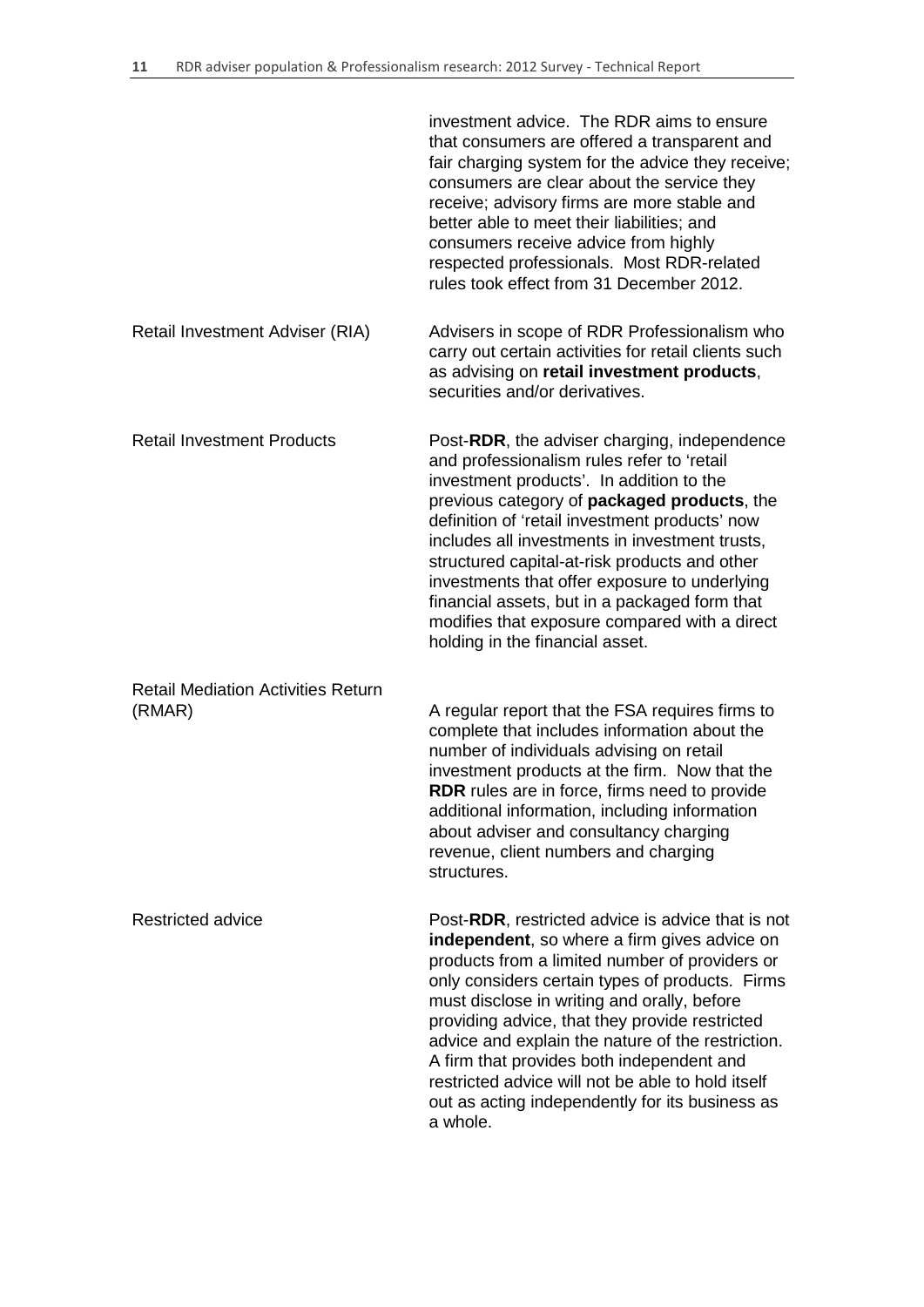| Simple random sampling (SRS)                       | A sampling methodology where all population<br>members have a known and equal chance of<br>selection for the study.                                                                                                                                                                                                                                                                                                                                                         |
|----------------------------------------------------|-----------------------------------------------------------------------------------------------------------------------------------------------------------------------------------------------------------------------------------------------------------------------------------------------------------------------------------------------------------------------------------------------------------------------------------------------------------------------------|
| Simplified advice                                  | A form of restricted advice, simplified advice is<br>a streamlined advice process that provides the<br>customer with a suitable personal<br>recommendation based on an assessment of<br>their needs. This may be a shorter process<br>than full advice, may involve a decision-tree,<br>and may be limited to a more simple set of<br>products.                                                                                                                             |
| <b>Statement of Professional Standing</b><br>(SPS) | Since 31 December 2012, competent Retail<br><b>Investment Advisers</b> have been required to<br>hold a Statement of Professional Standing.<br>These statements are issued by accredited<br><b>bodies</b> to those advisers who have passed an<br><b>Appropriate Qualification (including</b><br>completing gap-fill where appropriate),<br>adhered to ethical standards and maintained<br>their knowledge through ongoing CPD activity.                                     |
| Statements of Principle and Code of                | Practice for approved persons (APER) FSA standards of behaviour for all approved<br>persons including Retail Investment Advisers.<br>The statements include the principles to act<br>with due skill care and diligence and to act with<br>integrity. Examples of behaviour that would not<br>comply are listed and include failing to pay due<br>regard to the interests of customers. Each<br>year, RIAs will need to declare that they comply<br>with APER under the RDR. |
| Stratified random sampling                         | Sampling methodology used in this study: to<br>ensure that all firm types were covered on a<br>sufficient scale to permit robust, sub-segment<br>analysis, minimum quotas were set according<br>to the key variables (in the case of this survey,<br>firm type and number of Retail Investment<br>Advisers in the firm). Within these quotas,<br>respondents were selected at random to be<br>invited to participate in the survey.                                         |
| Tied                                               | Prior to the implementation of the RDR, tied<br>firms could be either single tied or multi-tied.<br>Single tie: a firm that was tied to only one<br>provider and only recommends their products.<br>Multi-tie: a firm that was tied to a limited number<br>of providers and only recommends their                                                                                                                                                                           |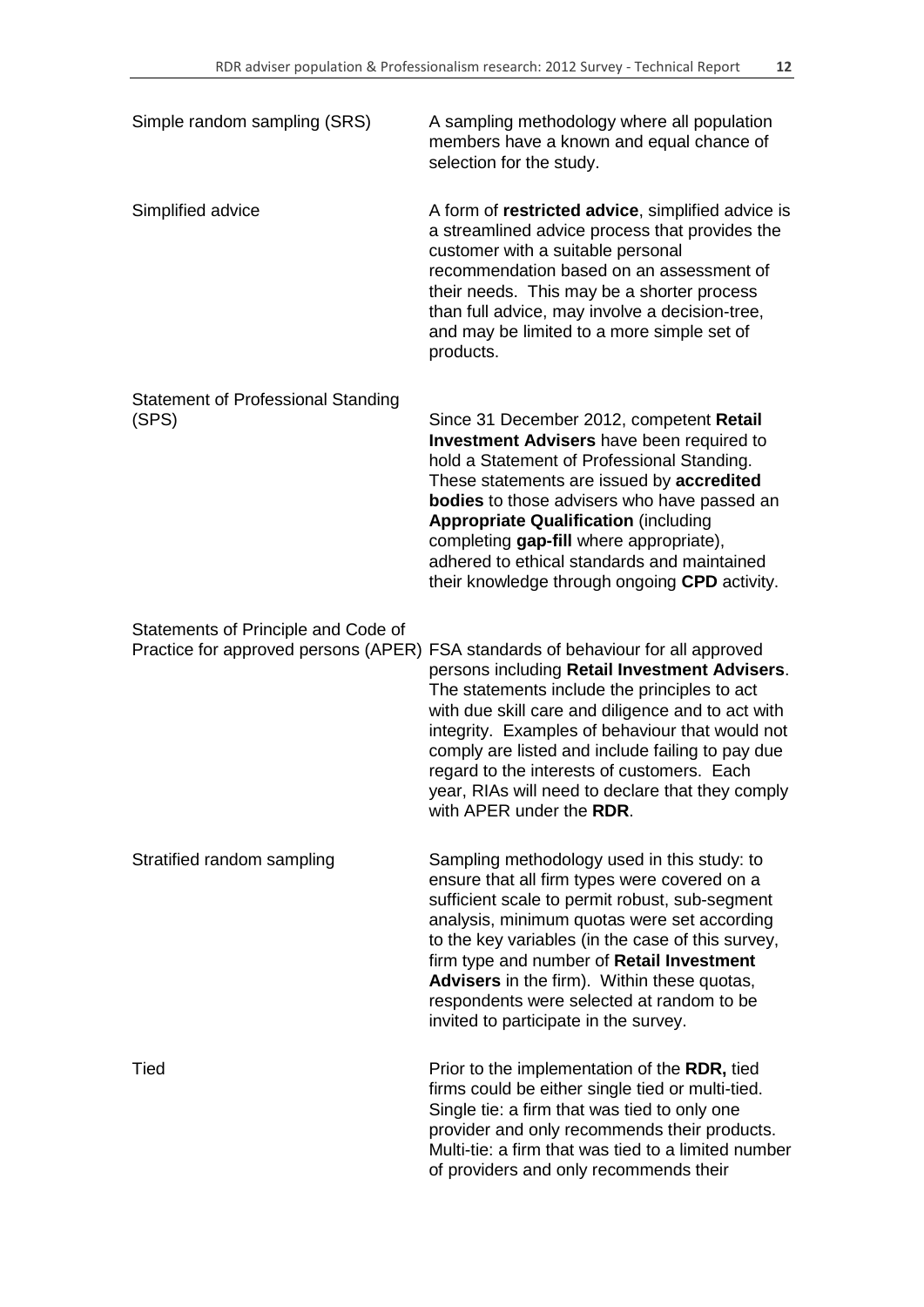products. This category has now been replaced by **Restricted** for the purposes of the rules on independence. Wealth Manager (WM) Advisory firm, where the client has signed an overarching agreement with a firm to have their assets and/ or investments managed on a discretionary, non-discretionary or advisory basis. For the purposes of this study, the wealth manager grouping is made up of certain FSA firm categories such as stockbrokers and investment managers, as described in the accompanying Technical Report. Whole of market **Prior** to the implementation of the **RDR**, this was a firm that provided whole of market recommendations but did not offer a fee option (and therefore could not be described as **independent**). From 31 December 2012 all firms are either independent or **restricted**. Work-based assessment An assessment that is an alternative to a written examination, where the adviser is visited by an assessor who observes him or her in the workplace, reviews advice files and checks competence and **CPD** records.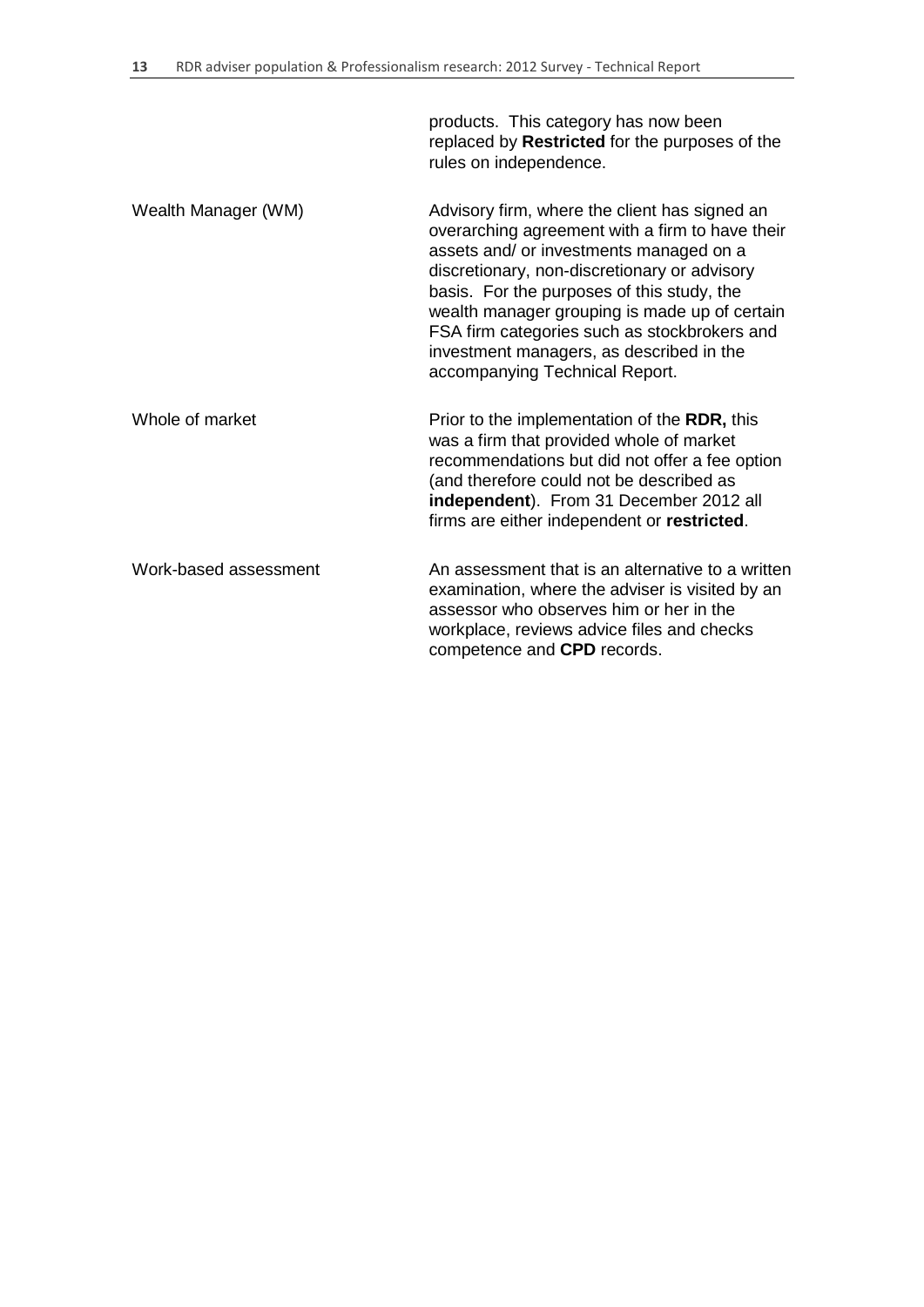# **Technical definitions specific to this study**

| 2010 RDR survey  | The FSA's 2010 survey research, The cost of<br>implementing the Retail Distribution Review<br>professionalism policy changes, conducted by<br>NMG Consulting. <sup>1</sup>                                                                                                       |
|------------------|----------------------------------------------------------------------------------------------------------------------------------------------------------------------------------------------------------------------------------------------------------------------------------|
| 2011 RDR survey  | The FSA's 2011 survey research, Progress<br>towards the Professionalism requirements of<br>the Retail Distribution Review, conducted jointly<br>by RS Consulting Ltd and Critical Research<br>Ltd. <sup>2</sup>                                                                  |
| 2012 RDR survey  | The FSA's 2012 survey research, Progress<br>towards the Professionalism requirements of<br>the Retail Distribution Review: 2012 Survey,<br>conducted jointly by RS Consulting Ltd and<br>Critical Research Ltd, for which this report<br>describes the methodology. <sup>3</sup> |
| Contact database | The database of firms and their CF30s, all of<br>which Critical Research attempted to contact as<br>part of the <b>database-build</b> . This was a subset<br>of the starting dataset, after survey<br>exclusions and firms with no contact details<br>had been removed.          |
| Database-build   | The process used in this study to construct an<br>RIA database of sufficient scale to support the<br>survey sample design. A database-build using<br>a similar methodology was also undertaken in<br>the 2011 RDR survey.                                                        |
| Multi-firm CF30  | A CF30 that appears at more than one firm in<br>the starting dataset.                                                                                                                                                                                                            |
| Multi-firm RIA   | An RIA that was confirmed during the<br>database-build as working as an RIA at more                                                                                                                                                                                              |

-

<span id="page-14-0"></span><sup>1</sup> NMG Consulting (2010), *The cost of implementing the Retail Distribution Review professionalism policy changes.*

<span id="page-14-1"></span><sup>2</sup> Atkin, B., Crowther, N., Wintersgill, D. and Wood, A. (2011) *Research: Progress towards the Professionalism requirements of the Retail Distribution Review*.

<span id="page-14-2"></span><sup>3</sup> Atkin, B., Toberman, A., Wintersgill, D. and Wood, A. (2013), *RDR adviser population & Professionalism research: 2012 Survey.*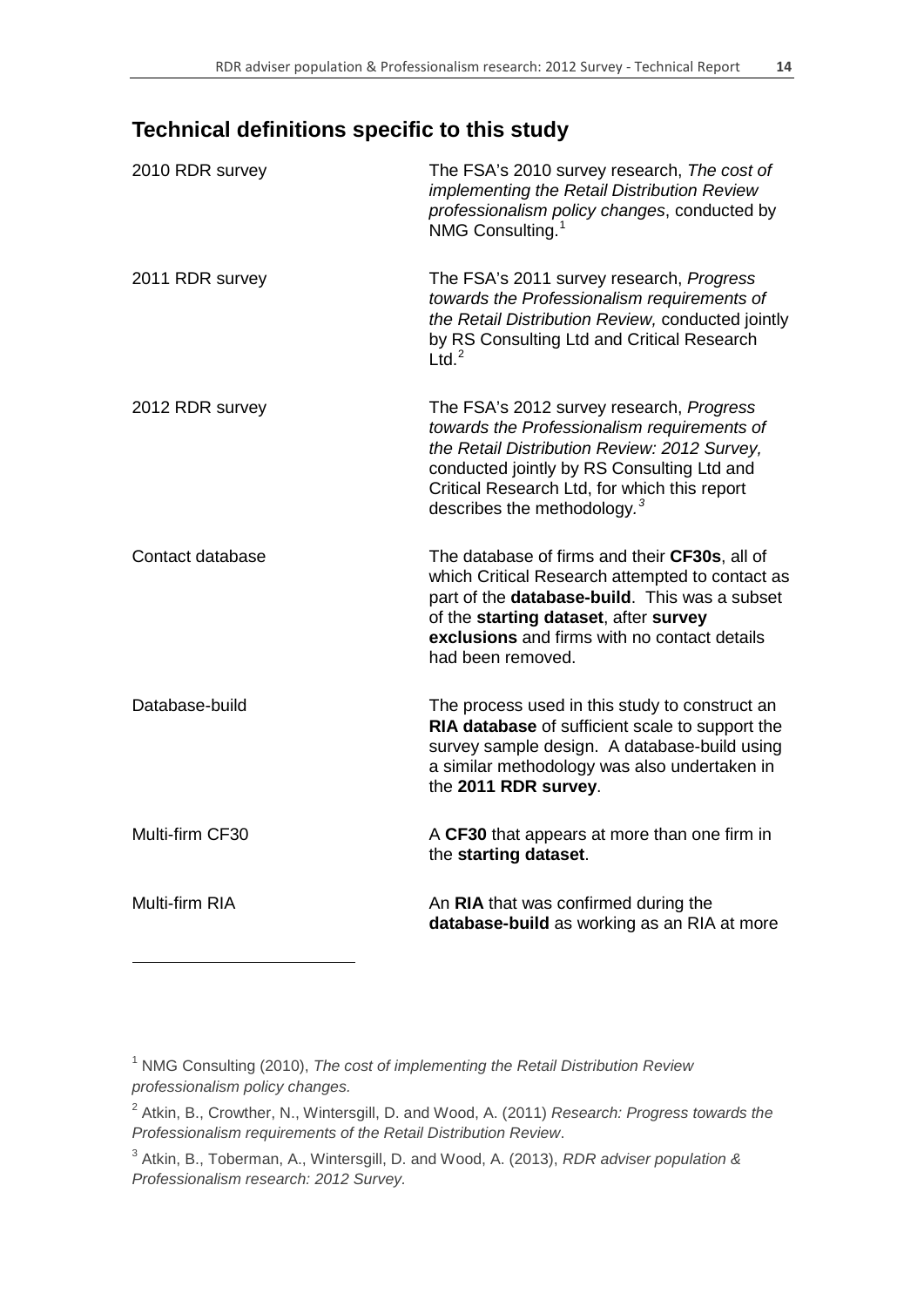|                         | than one firm. The methodology of this survey<br>is designed to estimate the number of RIA<br>'posts' as opposed to individual RIAs, although<br>as short-hand throughout this report we do refer<br>to the 'number of RIAs'.                                                                                                                                                                 |
|-------------------------|-----------------------------------------------------------------------------------------------------------------------------------------------------------------------------------------------------------------------------------------------------------------------------------------------------------------------------------------------------------------------------------------------|
| RIA database            | A database of confirmed RIAs, consisting of<br>CF30s whose status as an RIA and whose<br>email address were confirmed by their firm<br>during the database-build.                                                                                                                                                                                                                             |
| RIA population estimate | The estimate of the total number of RIA posts in<br>all regulated firms (i.e. in all firms that are part<br>of the starting dataset). This estimate was<br>also calculated on a like-for-like basis in the<br>2010 and 2011 RDR surveys.                                                                                                                                                      |
| <b>RIA</b> status       | Based upon the outcome of the database-<br>build, each of the CF30s in the starting<br>dataset was given status of either 'confirmed<br>RIA', 'confirmed not RIA' or 'Unknown'.                                                                                                                                                                                                               |
| <b>Starting dataset</b> | A database that incorporates all CF30s within<br>all regulated firms that reported having at least<br>one RIA in their most recent RMAR return, or in<br>the case of APFs and WM (S&D Only) who are<br>not required to complete an RMAR return, that<br>have at least one CF30. Certain firms with<br>CF30s were excluded from the starting dataset<br>because they fell into Sub-status 'P'. |
| Survey exclusions       | Certain firms were included in the starting<br>dataset (and therefore their RIAs were<br>included in the RIA population estimate), but<br>had to be excluded from participation in the<br>survey. These include certain firms currently<br>subject to enforcement activity, as well as firms<br>in Sub-status 'S'.                                                                            |
| Sub-status              | An FSA-designated firm classification. This<br>refers to firms in liquidation; in administration;<br>that have applied to cancel their FSA<br>authorisation; that have applied to change their<br>business category; that have applied to change<br>their legal basis, or have closed to regulated<br>business.                                                                               |
| Sub-status 'P'          | <b>Sub-status</b> categories that indicated that firms<br>were no longer regulated firms, and so their<br>CF30s were excluded from the starting                                                                                                                                                                                                                                               |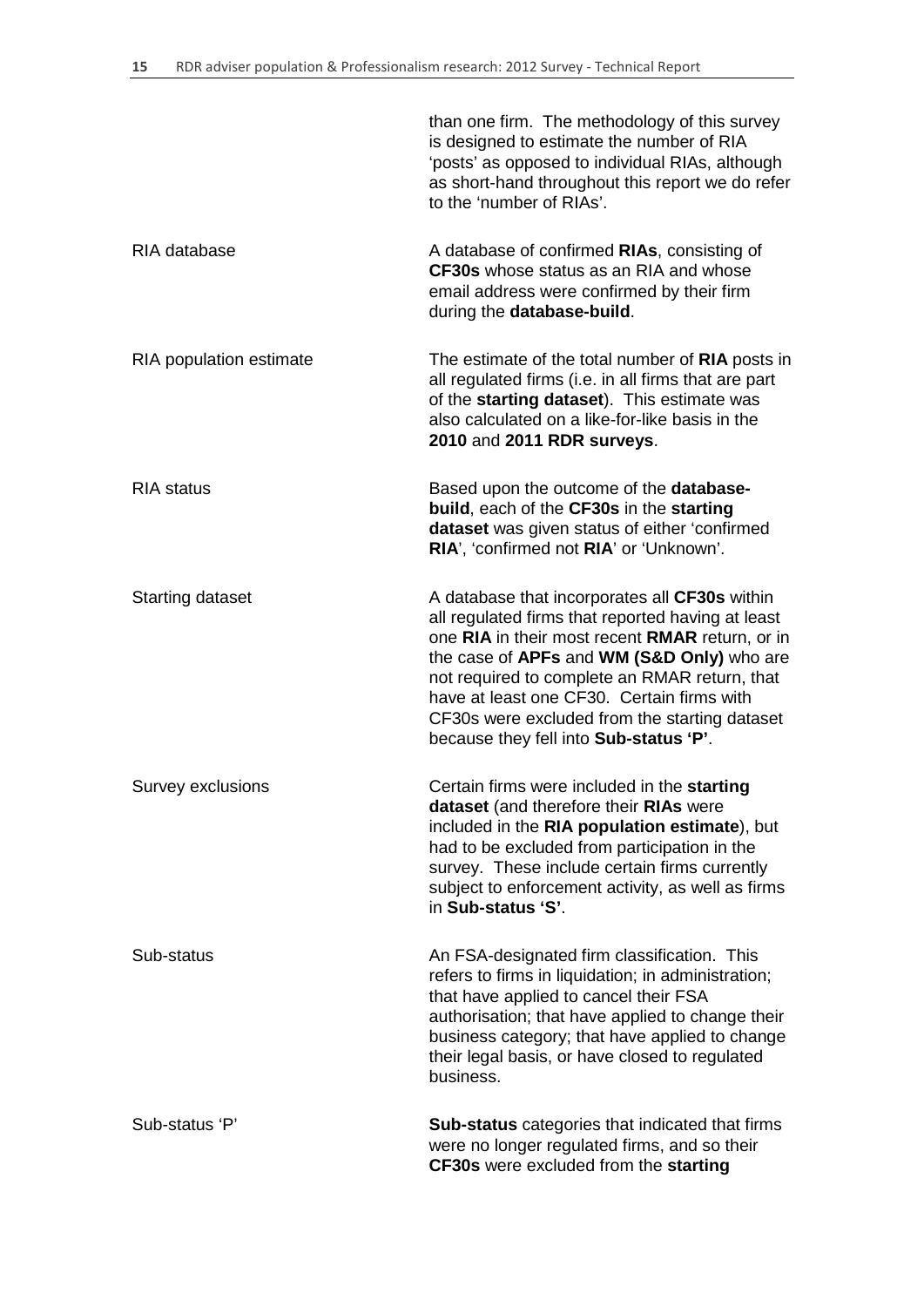**dataset**. These were: In liquidation; In administration; Applied to cancel authorisation; and Closed to regulated business.

Sub-status 'S' **Sub-status** categories that it made it inappropriate to include such firms in the **contact database**, but their **CF30s** were still included in the **starting dataset**. These were: Applied to change business category and Applied to change legal basis.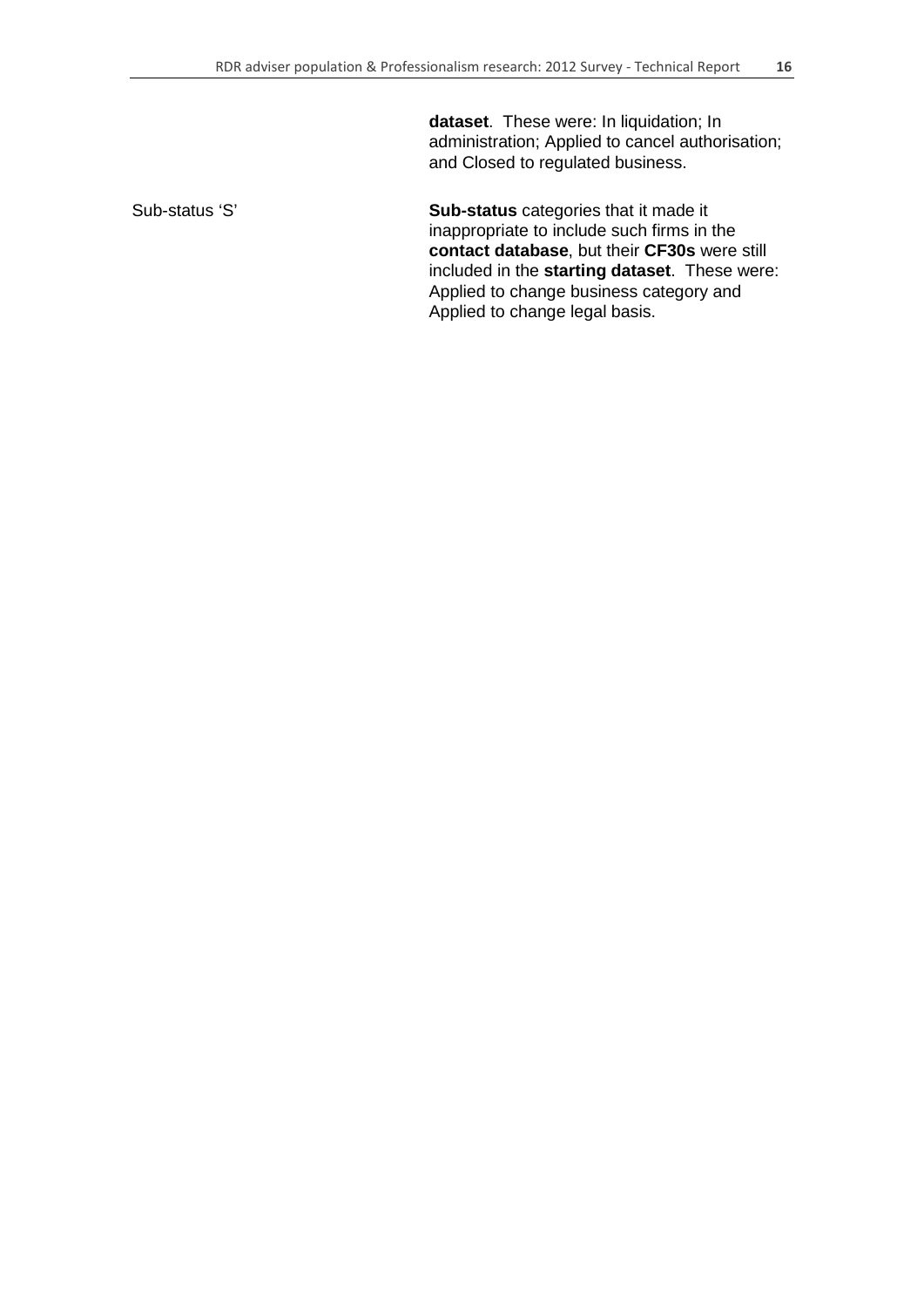# **Abbreviations**

| <b>Firm types</b> |                                                                                 |
|-------------------|---------------------------------------------------------------------------------|
| $IFA - DA$        | Independent Financial Adviser - Directly<br>Authorised                          |
| $IFA - AR$        | Independent Financial Adviser - Appointed<br>Representative                     |
| $Tied - AR$       | Tied - Appointed Representative                                                 |
| <b>WM</b>         | Wealth Manager (including those advising on<br>securities and derivatives only) |
| WM (S&D only)     | Wealth Manager (those advising on securities<br>and derivatives only)           |
| WM (ex. S&D only) | Wealth Manager (excluding those advising on<br>securities and derivatives only) |
| <b>EBC</b>        | <b>Employee Benefits Consultant</b>                                             |
| B/BS              | <b>Bank or Building Society</b>                                                 |
| Life              | Life Company                                                                    |
| <b>APF</b>        | <b>Authorised Professional Firm</b>                                             |

## **Terminology used in the study to define new firms**

| Continuing firm | Firm that existed in May 2011       |
|-----------------|-------------------------------------|
| Entered firm    | Firm that did not exist in May 2011 |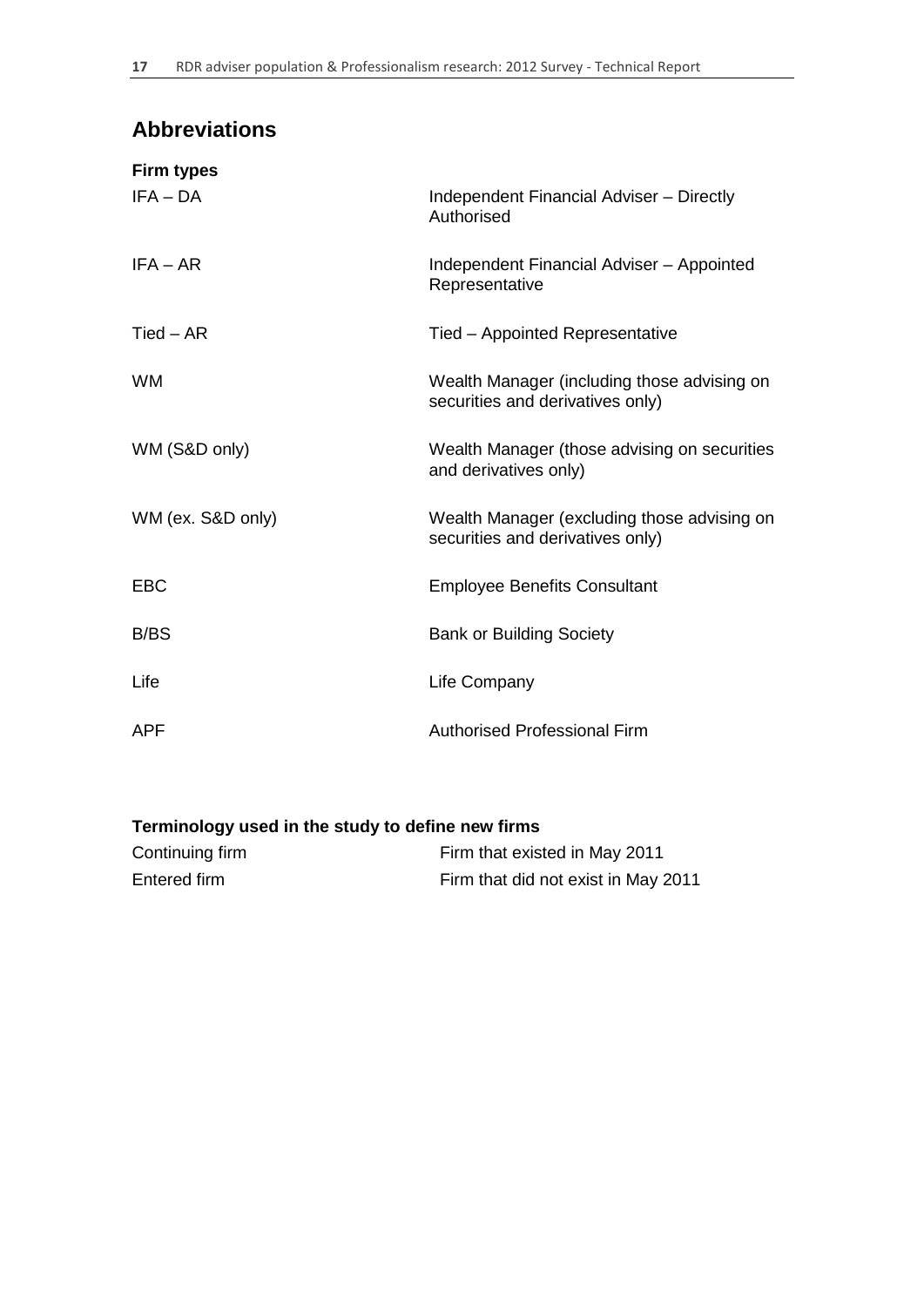#### **Other abbreviations**

-

| <b>APER</b> | Statements of Principle and Code of Practice for Approved Persons                                                            |
|-------------|------------------------------------------------------------------------------------------------------------------------------|
| AQ          | Appropriate Qualification <sup>4</sup>                                                                                       |
| CATI        | Computer-aided telephone interviewing                                                                                        |
| CI          | Confidence Interval                                                                                                          |
| <b>CPD</b>  | <b>Continuing Professional Development</b>                                                                                   |
| <b>FRN</b>  | Firm reference number                                                                                                        |
| <b>FSA</b>  | <b>Financial Services Authority</b>                                                                                          |
| fpc         | <b>Finite Population Corrector</b>                                                                                           |
| <b>IRN</b>  | Individual reference number                                                                                                  |
| Ofqual      | Office of Qualifications and Examinations Regulation                                                                         |
| QCF         | <b>Qualifications and Credit Framework</b>                                                                                   |
| <b>RDR</b>  | <b>Retail Distribution Review</b>                                                                                            |
| <b>RIA</b>  | <b>Retail Investment Adviser</b>                                                                                             |
| <b>RMAR</b> | <b>Retail Mediation Activities Return</b>                                                                                    |
| S&D only    | An RIA that advises on securities and/or derivatives but not on<br>collective investment products or other packaged products |
| <b>SPS</b>  | <b>Statement of Professional Standing</b>                                                                                    |
| <b>SRS</b>  | Simple random sampling                                                                                                       |

<span id="page-18-0"></span><sup>&</sup>lt;sup>4</sup> In this report, we use the term AQ specifically to describe the new RDR qualification requirement for RIAs that has been in place since 31 December 2012 (see glossary for the full definition of AQ). The adviser qualifications that were required before the RDR took effect were also described as AQs in the FSA Handbook, although in this report the term is not used to refer to these old qualification standards.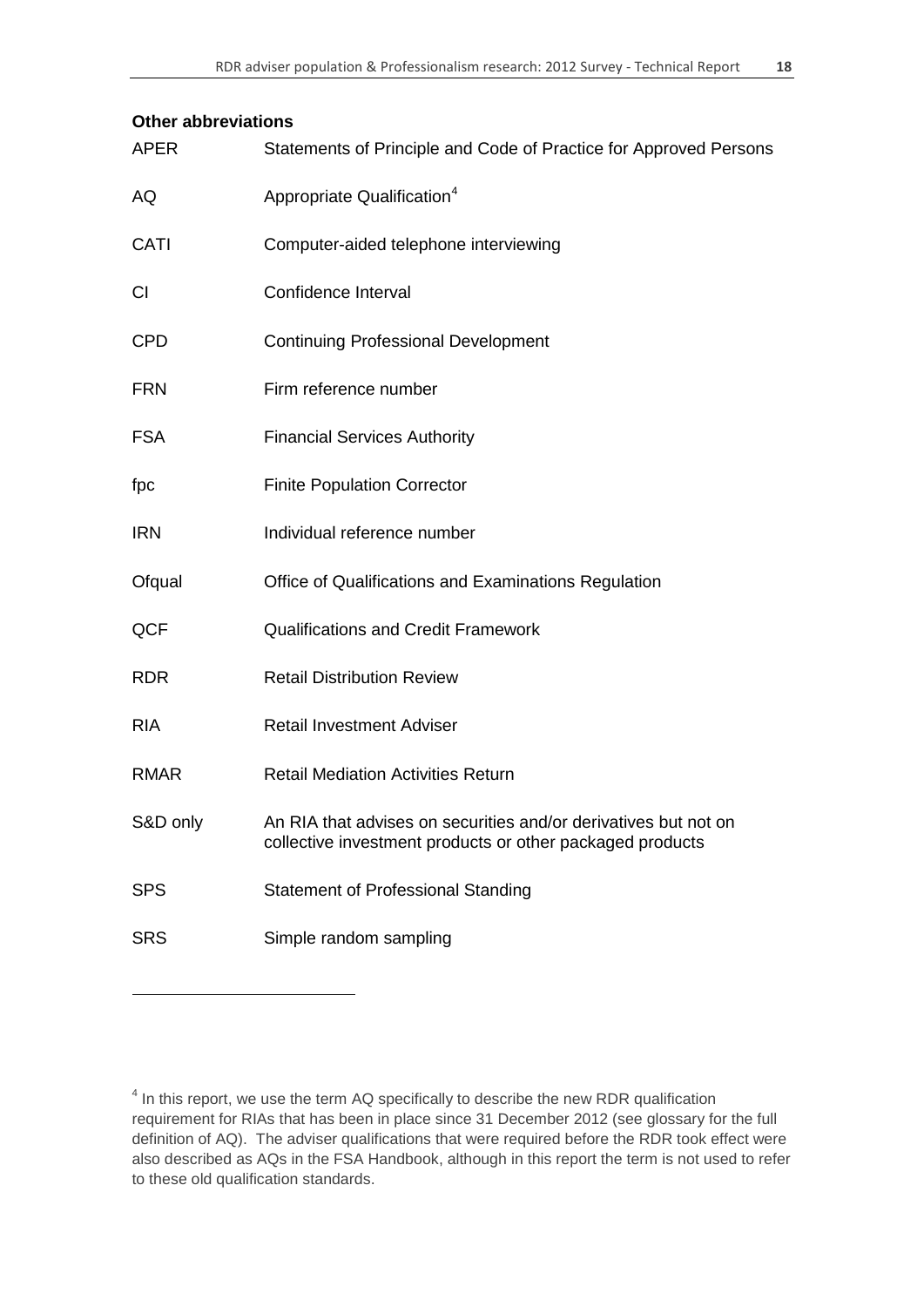## **1 Overview of research methodology**

This report describes the methodology employed for the Financial Services Authority's (FSA's) survey research, *Progress towards the Professionalism requirements of the Retail Distribution Review: 2012 Survey*. The research was conducted jointly by RS Consulting Ltd and Critical Research Ltd.<sup>[5](#page-19-0)</sup>

It is the third wave in an annual study, whose two core objectives are to estimate the size of the Retail Investment Adviser (RIA) population and to track the rate of progress within this population towards meeting the Professionalism requirements of the Retail Distribution Review (RDR). [6](#page-19-1)

This chapter looks at the initial challenges that the research faced in meeting these objectives and summarises the methodological approach taken.

#### **1.1 The need to re-build a database of RIAs**

The objectives of the study, and the approach taken to the methodology, were very similar in 2011 and 2012. The objectives necessitated a survey design and sampling methodology that was based on undertaking a representative survey of individual RIAs, as opposed to the firms that employ them.

The FSA did not, however, have a database of RIAs, from which to draw a random sample.<sup>[7](#page-19-2)</sup> The available FSA databases comprised the following:

- **The CF30 individuals database:** a database of individuals registered as having CF30 status (a controlled function relating to individuals employed by regulated firms who advise on investments or perform other related functions, such as advising on corporate finance business, acting as an investment manager or dealing and arranging). RIAs constitute a large proportion of  $CFS0s<sup>8</sup>$  $CFS0s<sup>8</sup>$  $CFS0s<sup>8</sup>$  but they are not identified as such in the database. The database identifies each CF30's firm, but provides no contact details for the individual CF30s.
- **The CF30 firms database:** a database of firms employing individuals with CF30 status, usually providing the name and email address of a contact at the firm, and detailing the firm's self-reported number of CF30s.

<u>.</u>

<span id="page-19-0"></span><sup>5</sup> Atkin, B., Toberman, A., Wintersgill, D. and Wood, A. (2013), *RDR adviser population & Professionalism research: 2012 Survey.*

<span id="page-19-1"></span> $6$  The 2011 and 2010 RDR survey reports are available on the FSA's website: Atkin, B., Crowther, N., Wintersgill, D. and Wood, A. (2011) *Research: Progress towards the* 

*Professionalism requirements of the Retail Distribution Review*. NMG Consulting (2010), *The cost of implementing the Retail Distribution Review*

*professionalism policy changes*.

<span id="page-19-2"></span> $7$  Under new RDR rules firms must provide the FSA with certain details of RIAs from the end of 2012. See [http://fsahandbook.info/FSA/html/handbook/TC/2/2B,](http://fsahandbook.info/FSA/html/handbook/TC/2/2B) setting the handbook date to any date from 1 January 2013.

<span id="page-19-3"></span><sup>&</sup>lt;sup>8</sup> Evidence from this study suggests that around two-thirds of CF30s are RIAs.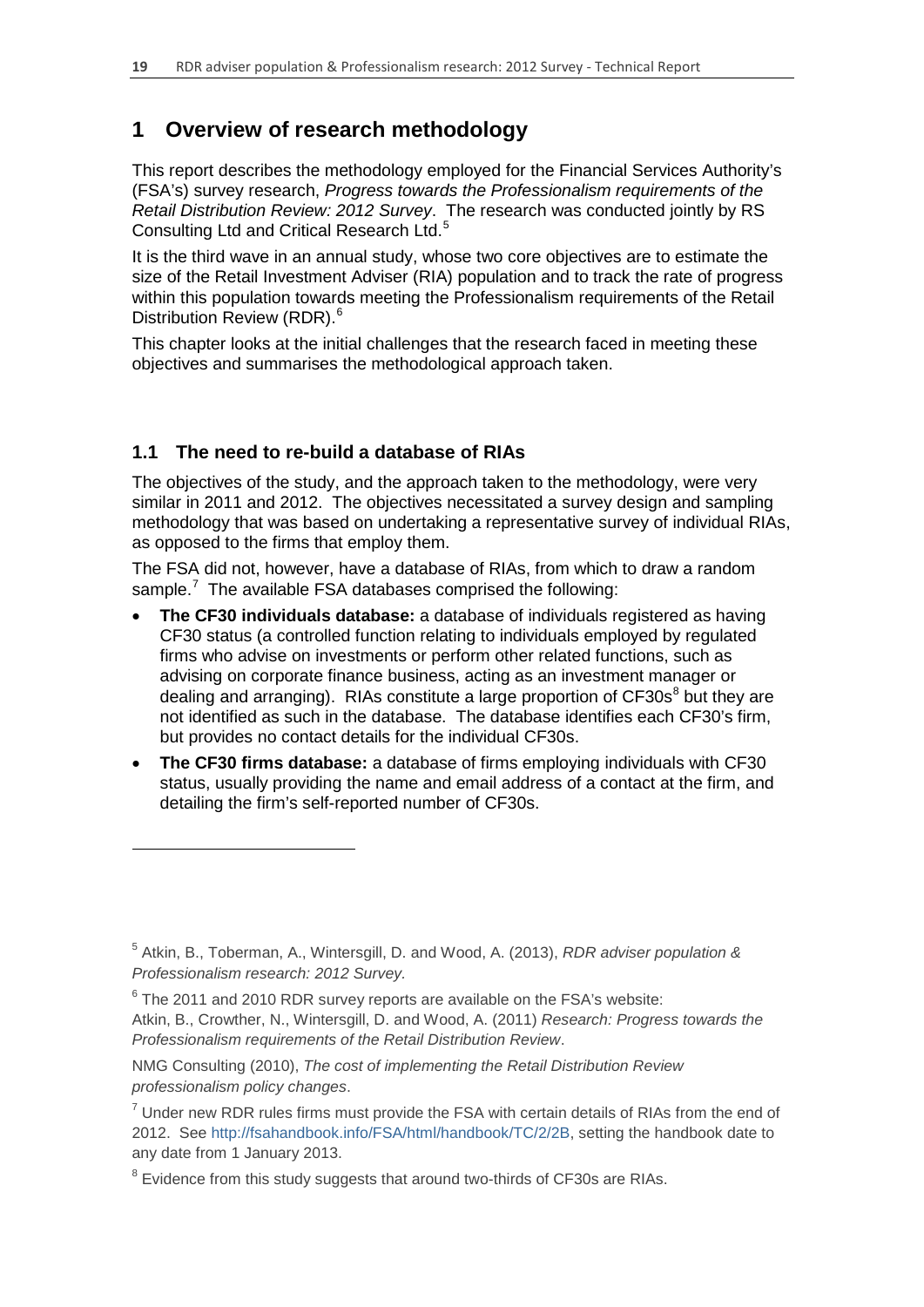- **The Retail Mediation Activities Return (RMAR) database:** a database containing information submitted by regulated firms, including information on the firm's selfreported number of individuals that advise on retail investments. The database was imperfect for this research in the following ways:
	- Given the cycle of returns, the information could be up to seven months out of date.
	- Some firms counted as RIAs individuals who did not advise on retail investment.
	- Some firms had submitted duplicate RMARs.
	- The RMAR data do not show the basis on which firms are regulated (i.e. whether Directly Authorised (DA) or an Appointed Representative (AR)).
	- Authorised Professional Firms (APFs) and those wealth managers advising on securities and derivatives only (WM (S&D only)) are not required to submit an RMAR, and so for these firms the only information available was the total number of CF30s, not all of whom would be RIAs.

Consequently, before using these sources in 2011, work was undertaken to combine information and clean the data to develop a single de-duplicated, up-to-date file of CF30 records, with the firm data attached to each record.

A genuine, random sampling methodology for the population of RIAs required, as far as possible, all RIAs and the firms that employ them to have a known chance of being selected for survey. In practice this meant that a sampling frame needed to be developed that permitted independent selection of the RIAs to be approached for the survey, and did not rely on firms nominating advisers from among the total number in their employment. Further, this sampling frame needed to be of sufficient scale and controlled design to enable RIAs to be selected in line with defined quotas, to ensure adequate representation of firms of each type and size from within the total universe of firms.

To create a suitable sampling frame, it was agreed with the FSA in 2011 that a preliminary 'database-build' would be undertaken. This involved the cooperation of firms in a process by which, as far as practicable, they identified and provided contact details for every individual RIA within the total number of CF30 status individuals they employed. RIAs would then be sampled at random from this newly established RIA database.

In 2012 it was decided to update this RIA database, both to gather new sample to ensure that the survey respondents were fully representative of the total universe (including firms that had entered the market since the 2011 research was conducted, new RIA entrants and RIAs who had moved firm) and to allow us to update more accurately our estimate of the total size of the RIA population. Consequently a database-build, based on the same methodology as in 2011 was required for the 2012 population estimation and survey research.

#### **1.2 Summary of the project methodology**

The overall methodology for the project comprised, in summary:

• **The 'database-build': the construction of a validated database of RIAs of sufficient scale to support a survey sample design stratified by type and size of firm**. Almost all firms were approached to cooperate with the RIA databasebuild, bar a small number of exclusions, described in Chapter 2.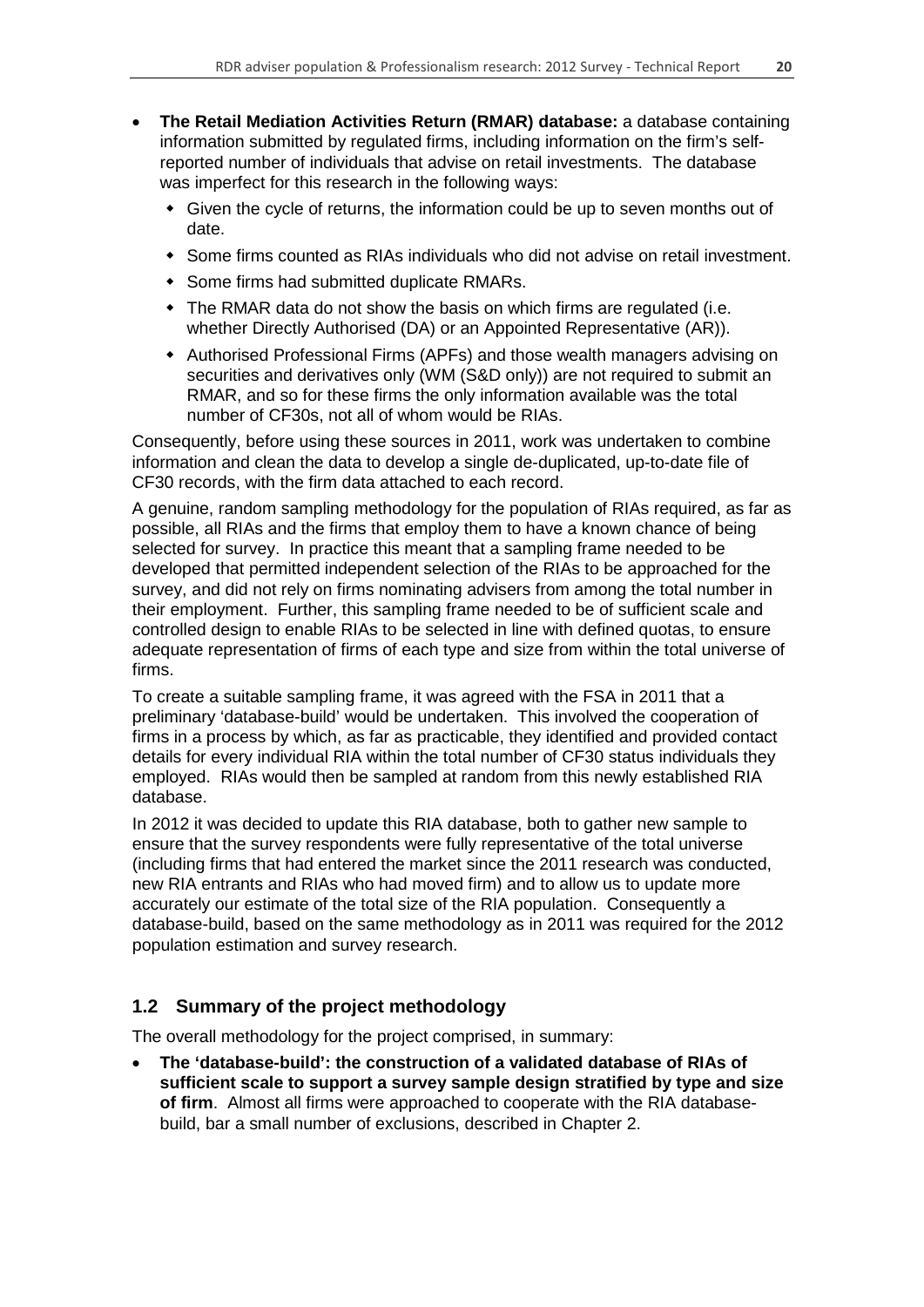- **A sample drawn from this RIA database and designed to facilitate the use of a robust weighting regime**, ensuring that sample 'design effect' is minimized (see Chapter 3).
- **Data collection conducted primarily via an online questionnaire survey, supported by computer-assisted telephone interviewing (CATI),** using a stratified random sampling process aligned with quotas set by type and size of firm (in terms of number of RIAs), designed to provide a statistically sound basis for producing weighted results. A total of 1,436 interviews was achieved (see Chapter 4).
- **A population sizing process using RIA database-build and survey results, designed to modify the total number of RIAs estimated from FSA RMAR and CF30 data**. A multi-stage sizing estimation procedure was used to take into account information gathered via the database-build exercise and responses to the survey questionnaire (see Chapter 5).
- **Production of survey results weighted by firm type and size to the estimated population**. The sample design enabled us to determine factors to weight the study data back to the estimated total population and its distribution by firm type and size (see Chapter 6).

Each of these elements of the methodology is described in detail in subsequent chapters of this report.

### **1.3 Establishing the firm types used in this study**

All the firms with which participating advisers were associated were categorised into one of nine firm types. With the exception of the WM (S&D only) category, all of these were defined originally and used in the 2010 RDR survey.

The categorisations were based on bringing together firms with similar operating models and/ or ownership structures, and were slightly amended in the 2011 RDR survey.<sup>[9](#page-21-0)</sup> These same categories have been used in the 2012 RDR survey, with the exception that the WM (S&D only) firm type, which in 2011 consisted of a shrinking population estimated at under 100 RIAs, has been included as part of WM. A full cross-reference between primary category and firm type is shown in Table 1.1.

The consequence of the original 2010 allocations, and the few amendments made by the FSA for 2011, was that there is a close, but not perfect, correlation between each firm's primary category from its FSA registration, and their firm category in the survey. So, for some primary categories it is the case that all firms fell into the same firm type for the purposes of the survey; for example, all firms with the primary category of 'Bank (other than wholesale only)' fell into the B/BS firm type. Conversely, firms from some primary categories were allocated across more than one firm type, based on the FSA's knowledge of their operating model and/or ownership structure. As an example, firms from the largest primary category, 'Financial adviser', were allocated across five firm types (EBC, IFA – AR, IFA – DA, WM (S&D only) and Tied – AR).

Classification by primary category was made at entity level.

<span id="page-21-0"></span> $9$  See Technical Report to the 2011 RDR survey:

<u>.</u>

Atkin, B., Farr, D., Leston, J. and Wood, A. (2011), *Research: Progress towards the Professionalism requirements of the Retail Distribution Review – Technical Report.*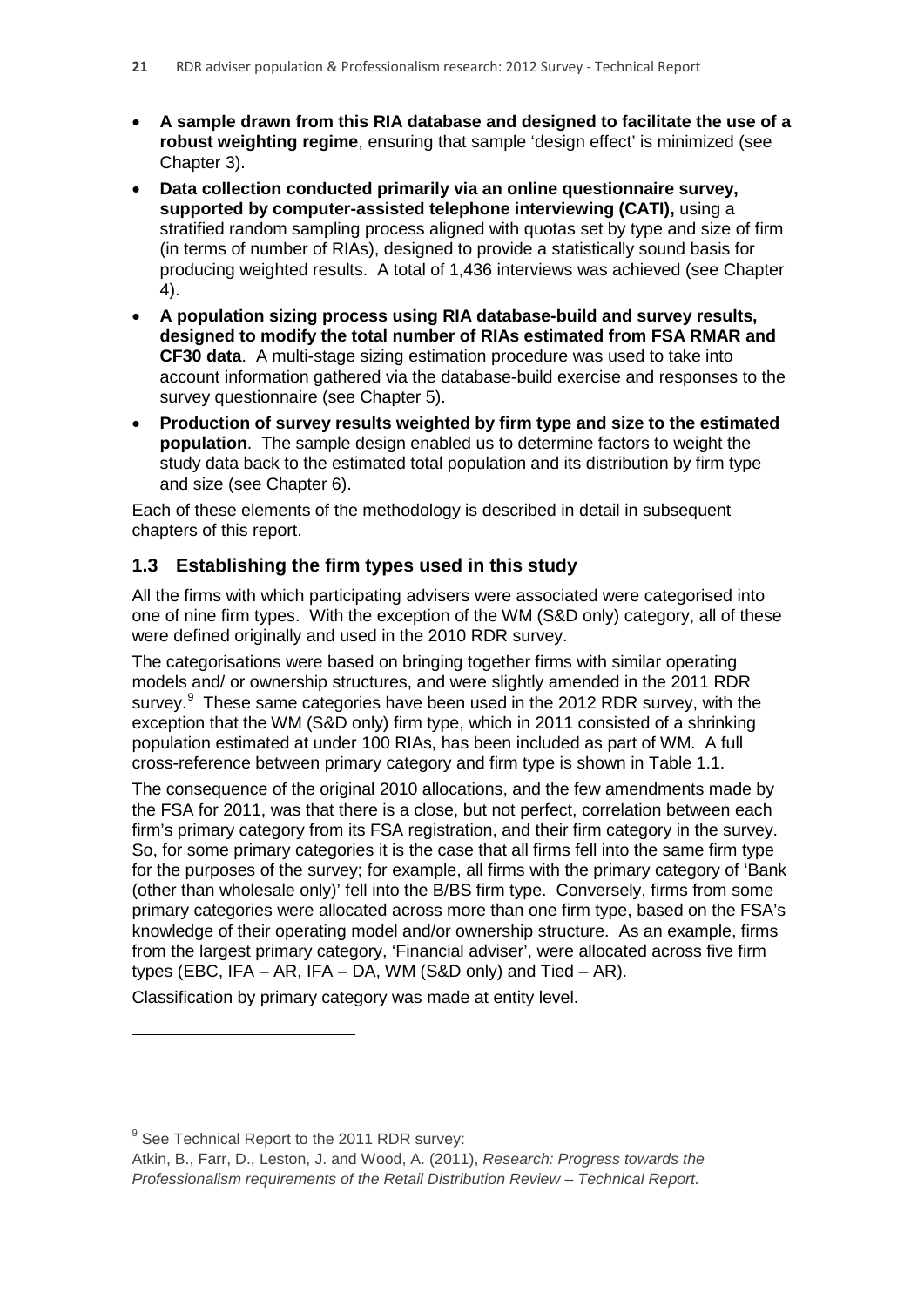| Firm type  | <b>Primary category</b>                                      | <b>Number in</b><br>starting<br>database |
|------------|--------------------------------------------------------------|------------------------------------------|
| Total      |                                                              | 6,045                                    |
| <b>APF</b> | Authorised professional firm                                 | 287                                      |
|            | Bank (other than wholesale only)                             | 50                                       |
| B/BS       | <b>Building society</b>                                      | 1                                        |
|            | Financial adviser                                            | 15                                       |
|            | Service company                                              | 1                                        |
| <b>EBC</b> | Advising and Arranging Intermediary (excl. FA & Stockbroker) | 1                                        |
|            |                                                              |                                          |
|            | <b>Financial adviser</b>                                     | 50                                       |
|            | Advising and Arranging Intermediary (excl. FA & Stockbroker) | 1                                        |
|            | General insurance intermediary                               | 1                                        |
| $IFA - AR$ | Home finance broker                                          | 1                                        |
|            | <b>Financial adviser</b>                                     | 4,801                                    |
|            | General insurance intermediary                               | 177                                      |
|            | Home finance broker                                          | 102                                      |
|            | Advising and Arranging Intermediary (excl. FA & Stockbroker) | 18                                       |
|            | Discretionary Investment Manager                             | 5                                        |
| $IFA - DA$ | Advising only intermediary (exc. Stockbroker)                | $\overline{2}$                           |
|            | Life insurer                                                 |                                          |
|            |                                                              | 25                                       |
|            | Personal pension operator                                    | 5                                        |
| Life       | Composite insurer                                            | $\overline{2}$                           |

|          | Table 1.1 Correlation between firm types used in this study and their FSA primary |  |  |
|----------|-----------------------------------------------------------------------------------|--|--|
| category |                                                                                   |  |  |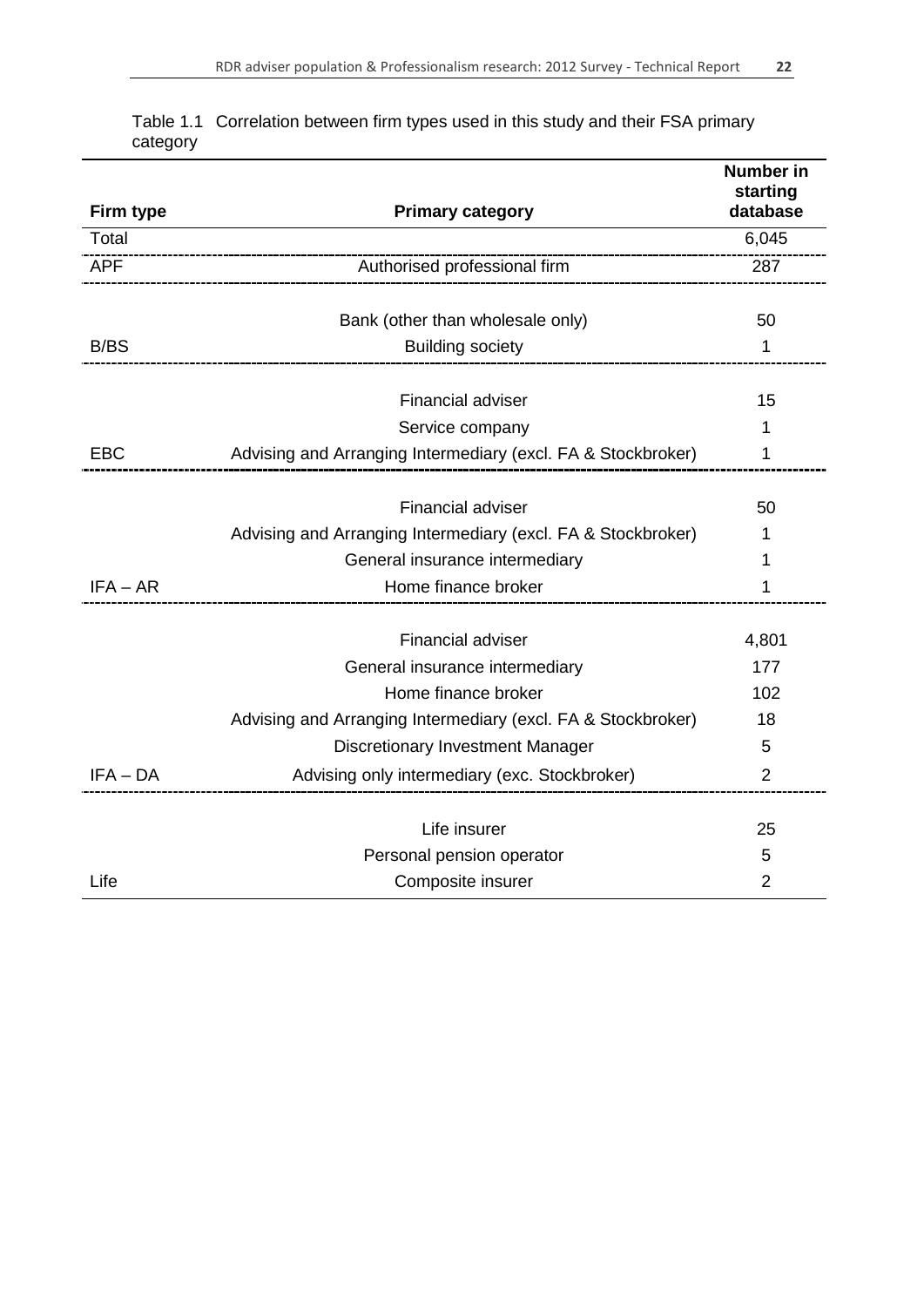| Firm type     | <b>Primary category</b>                                      | <b>Number</b> in<br>starting<br>database |
|---------------|--------------------------------------------------------------|------------------------------------------|
|               |                                                              |                                          |
|               | Discretionary Investment Manager                             | 3                                        |
|               | Advising and Arranging Intermediary (excl. FA & Stockbroker) | 1                                        |
| WM (S&D only) | Stockbroker<br>_____________________________                 | 1                                        |
|               |                                                              |                                          |
|               | <b>Financial adviser</b>                                     | 4                                        |
| $Tied - AR$   | Advising and Arranging Intermediary (excl. FA & Stockbroker) | 1                                        |
|               |                                                              |                                          |
|               | Discretionary investment manager                             | 201                                      |
|               | Advising and Arranging Intermediary (excl. FA & Stockbroker) | 128                                      |
|               | Corporate finance firm                                       | 61                                       |
|               | Stockbroker                                                  | 59                                       |
|               | Venture capital firm                                         | $\overline{7}$                           |
|               | Advising only intermediary (excl. FA)                        | 6                                        |
|               | Wholesale market broker                                      | 4                                        |
|               | Arranging only intermediary (excl. stockbroker)              | 4                                        |
|               | Media firm                                                   | 4                                        |
|               | Market maker                                                 | 4                                        |
|               | Non-discretionary investment manager                         | 2                                        |
|               | Clearer/settlement agent                                     | 2                                        |
|               | Own account trader                                           | 2                                        |
|               | CIS administrator                                            | 2                                        |
|               | Wholesale only bank                                          | 2                                        |
| WM (ex. S&D   | Lloyds member agent                                          | 1                                        |
| only)         | <b>CIS</b> trustee                                           | 1                                        |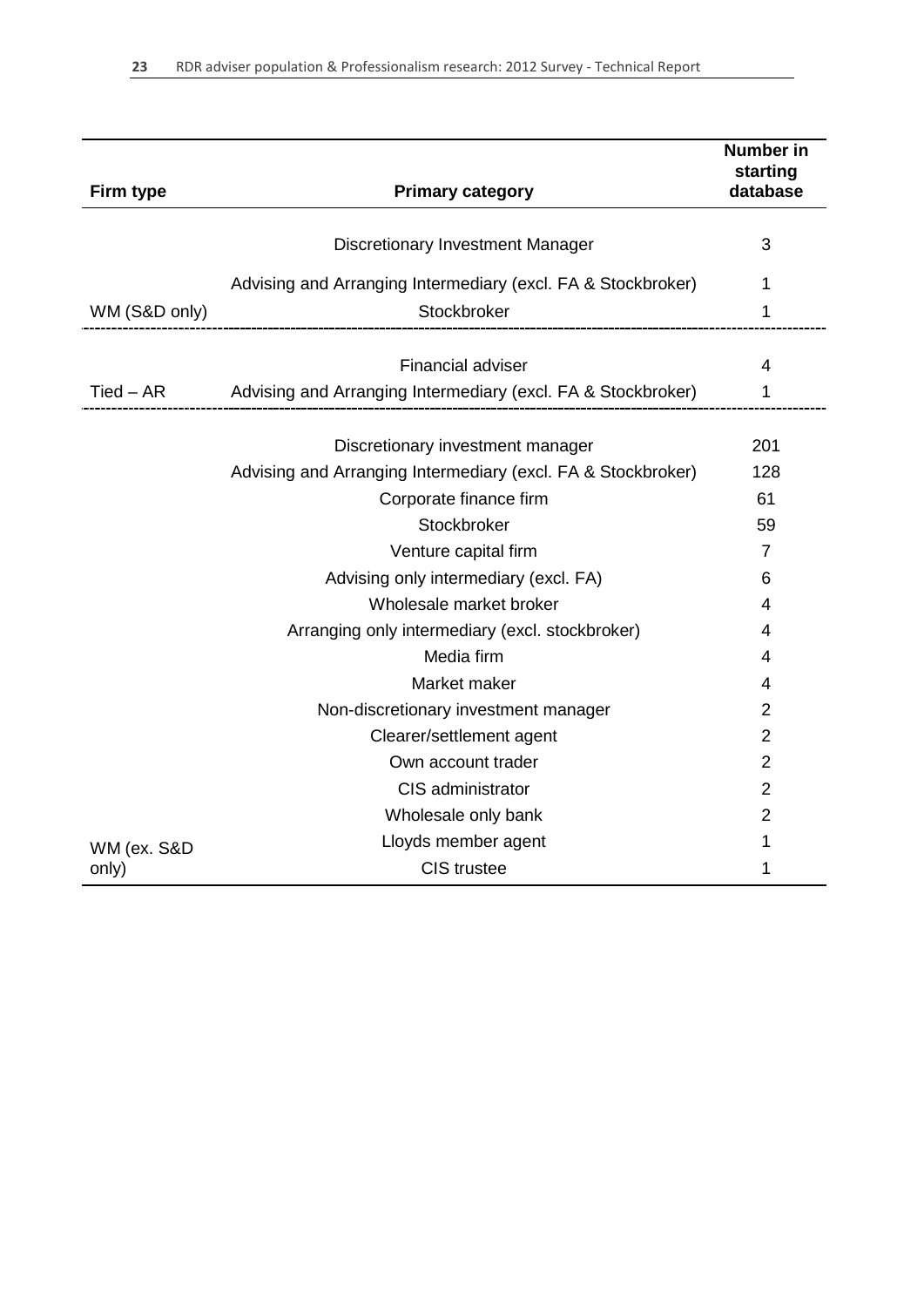## **2 The database-build: construction of a validated database of Retail Investment Advisers**

This chapter outlines the tasks required to re-build a validated database of Retail Investment Advisers (RIAs), from which the 2012 survey respondents were sampled at random.

There were three steps to this process:

- **Creating a starting dataset** (see Section 2.1). The starting dataset was a database that consisted of all firms that were believed to employ any RIAs, alongside their RMAR-reported number of RIAs<sup>[10](#page-24-0)</sup> and the number and names of all of their CF30s. All the information required to produce the starting dataset was held by the Financial Services Authority (FSA), and a number of steps were needed to 'clean' the data held by the FSA to turn them into a starting dataset.
- **Creating a contact database** (see Section 2.2). The contact database consisted of the firms and their CF30s that the research team attempted to contact as part of the database-build. To create this, survey exclusions and firms with no contact details were removed from the starting dataset.
- **Creating an RIA database** (see Sections 2.3 and 2.4). The process used in the database-build to construct an RIA database of sufficient scale to support the survey sample design, conducted by asking all firms in the contact database to confirm whether all of their CF30 status individuals are RIAs, and to provide contact details.

### **2.1 Creating a starting dataset**

-

The 'starting dataset' was a database that consisted of all firms that were believed to employ any RIAs, alongside their assumed number of RIAs and the number and names of all of their CF30s. The starting dataset essentially represented the 'universe' of retail investment firms, whose RIA population we wished to estimate.

Almost all the information required to produce the starting dataset was held by the FSA: this consisted of all CF30s within all regulated firms that reported having at least one RIA in their most recent Retail Mediation Activities Return (RMAR).<sup>10</sup>

The FSA provided this to the research team at RS Consulting and Critical Research on 10 July 2012 in the form of three spreadsheets in Excel. A number of steps needed to be taken by the research team to 'clean' these spreadsheets and turn them into a starting dataset, not least because, due to file size limitations, the spreadsheets excluded the CF30s that in the 2011 RDR survey were confirmed as being 'not RIAs'. These steps are outlined below.

<span id="page-24-0"></span> $10$  In the case of APFs and WM (S&D Only), who are not required to complete an RMAR, the number of CF30s was used in place of the RMAR figure.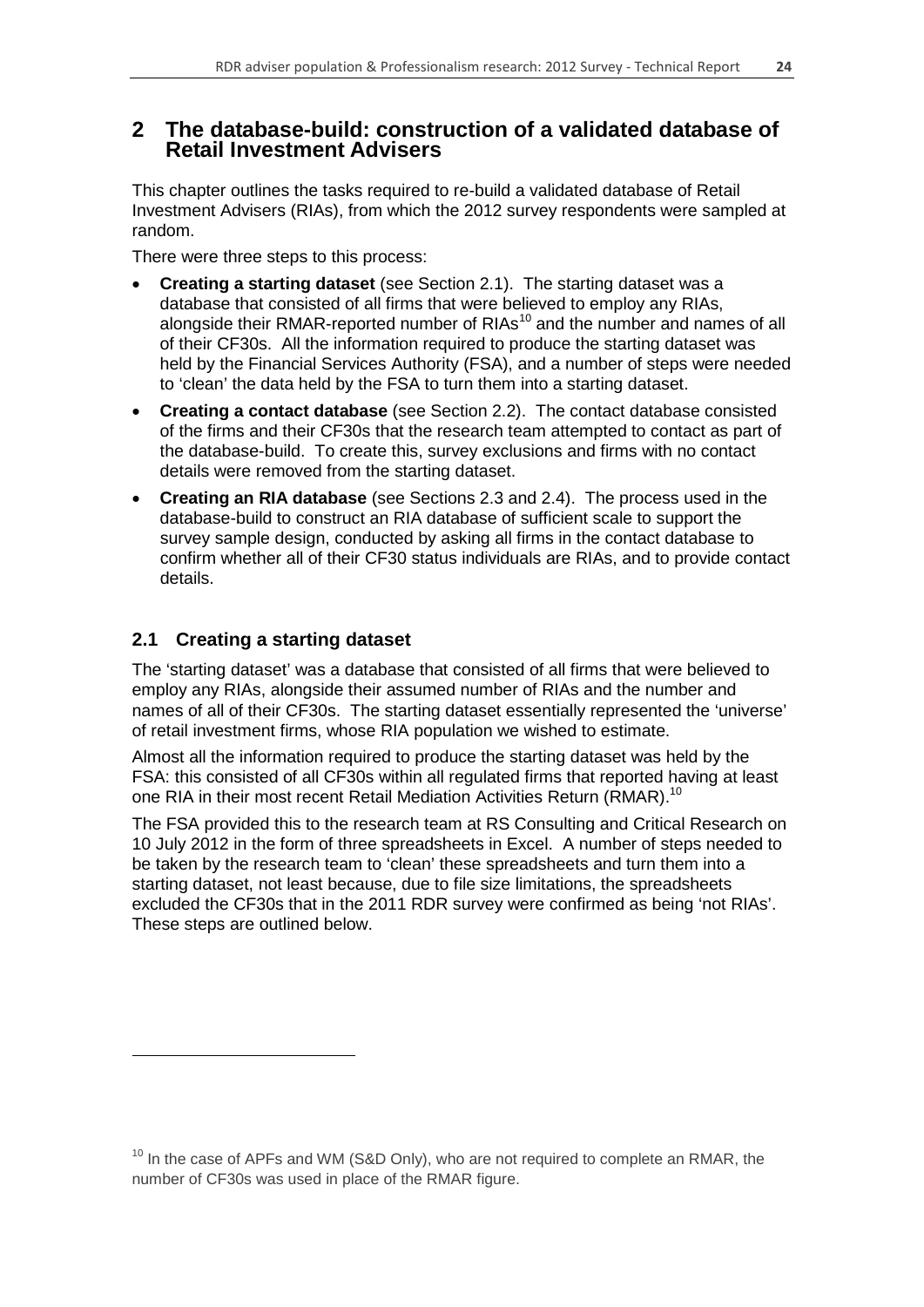#### **Identifying certain firms and RIAs**

It was vital to ensure that the survey included a representation of firms that were new to the industry since the 2011 research. It was also important to track RIAs working at multiple firms. Therefore a number of steps were taken to ensure that such records were flagged:

1. The spreadsheets provided by the FSA did not indicate whether a firm was one that was new to this year's population, or also appeared in the 2011 starting database. Therefore all firms were flagged in one of two ways: Continuing or Entered. The definitions of each of these groups are shown in Table 2.1.

|  |  |  |  |  | Table 2.1 Terminology used in the study to define new vs. entered firms |
|--|--|--|--|--|-------------------------------------------------------------------------|
|--|--|--|--|--|-------------------------------------------------------------------------|

| Segment name          | <b>Description</b>                          |
|-----------------------|---------------------------------------------|
| Continuing firm ('C') | Firm that existed in May 2011 <sup>11</sup> |
| Entered firm ('E')    | Firm that did not exist in May 2011         |

2. Some CF30s (identified via their Individual Reference Number (IRN)) were listed as belonging to more than one firm. We included all instances of such 'multi-firm' CF30s in the database-build, and they were flagged accordingly. This allowed us to track where an RIA was randomly sampled twice during the main stage, and so we were able to amend their invitation email accordingly (see Section 4.2).

#### **Cleaning the FSA spreadsheets**

-

Due to file size limitations, the spreadsheets provided by the FSA in 2012 excluded the CF30s that in the 2011 RDR survey were confirmed as being 'not RIAs'. It was necessary to add these back manually, to ensure that the starting database contained all firms in the starting dataset and their CF30s. The following steps were necessary:

- 3. The spreadsheets provided by the FSA contained details of **6,097** firms and **56,404 CF30s** associated with these firms.
- 4. Critical Research sent the FSA details of the **9,933 CF30s** that were in 2011 confirmed by their firms as 'not RIAs'. The FSA classified these into three groups, as shown in Table 2.2. On further investigation by Critical Research, a number of 'duplicates' (a single CF30 appearing twice in the *same* firm) were discovered and removed, leaving a total of **8,918 CF30s** from 2011.

<span id="page-25-0"></span> $11$  Mav 2011 was the month in which the spreadsheets used to produce the 2011 RDR survey starting dataset were created.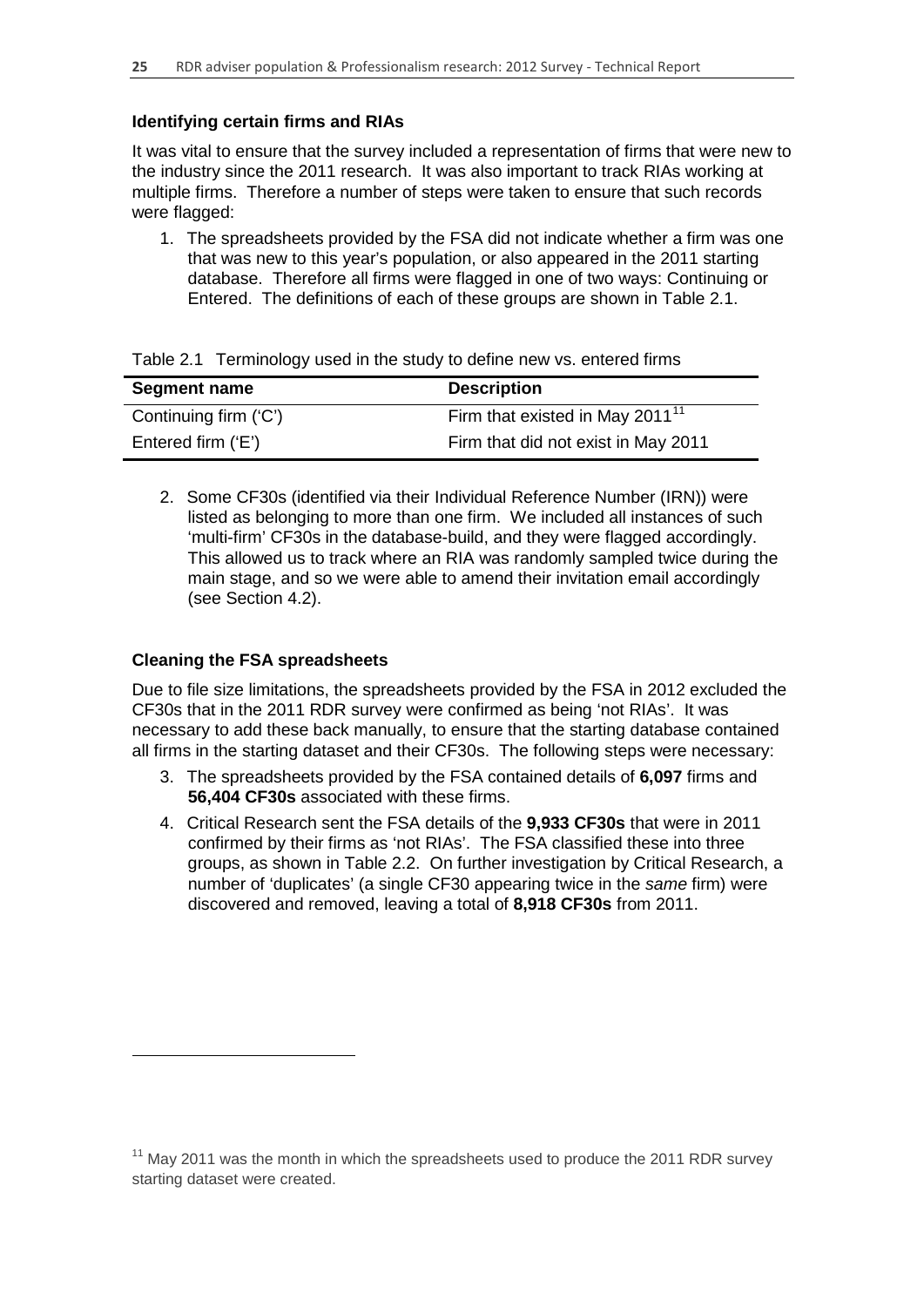|                                | <b>Number of CF30s</b><br>before removing<br>duplicates at the<br>same firm | <b>Number of CF30s after</b><br>removing duplicates at<br>the same firm |
|--------------------------------|-----------------------------------------------------------------------------|-------------------------------------------------------------------------|
| Changed firm                   | 1,730                                                                       | 1,138                                                                   |
| Exclude (left industry)        | 1,436                                                                       | 1,436                                                                   |
| No Change (still at same firm) | 6,767                                                                       | 6,344                                                                   |
| Total                          | 9,933                                                                       | 8,918                                                                   |

Table 2.2 Classification used for CF30s that were confirmed by their firms in 2011 as 'not RIAs'

- 5. Critical Research added back the 1,138 CF30s in the 'changed firm' category, listed under the firm reference number (FRN) of their new firm. Critical Research also added back the 6,344 CF30s in the 'No Change' category listed under the FRN of their original firm. In total, **7,482 CF30s** were added back.
- 6. This meant that the database consisted of a total of **6,097 firms** and **63,886 CF30s** associated with those firms, after the 2011 non-RIAs had been added back. It was important to add back these CF30s, as we could not assume that in the meantime none of them had become an RIA.<sup>[12](#page-26-0)</sup>
- 7. A further **12 firms** with a total of **17 CF30s** were flagged in the FSA's spreadsheets with Sub-status 'P' ('applied to cancel' or 'closed to regulated business'), which meant that they also needed to be excluded from the starting dataset.
- 8. **Two large firms** with a total of **717 CF30s** were closed to regulated business very shortly after the spreadsheets were supplied by the FSA, and consequently were specifically excluded from the starting dataset.
- 9. A further **38 firms** needed to be excluded from the starting dataset because they were included erroneously in the FSA's firms spreadsheet: they were exact duplicate records of other firms in the database, all with Sub-status 'S'. 37 of these duplicate entries had no CF30s associated with them in the CF30s spreadsheet (which no other firms did) and one duplicate firm had **one single CF30.**
- 10. Finally, a total of **542 CF30s** were discovered in the FSA's spreadsheet that were not linked to any firm in the firms spreadsheet. Further investigation by the FSA showed that all of these CF30s were linked to firms that were not

<u>.</u>

<span id="page-26-0"></span> $12$  Of these 7,482 CF30s that were added back into the database, just 126 were confirmed as RIAs as part of the database build. This represents just 1.6% of this group of CF30s, compared to 32.2% of all CF30s in the starting dataset who were confirmed as RIAs. Adding in these RIAs therefore had little impact on the RIA database used for sampling, although had we effectively excluded these 126 confirmed RIAs from the final total of 20,161 confirmed RIAs it would have led to our understating the population somewhat (by around 0.6%).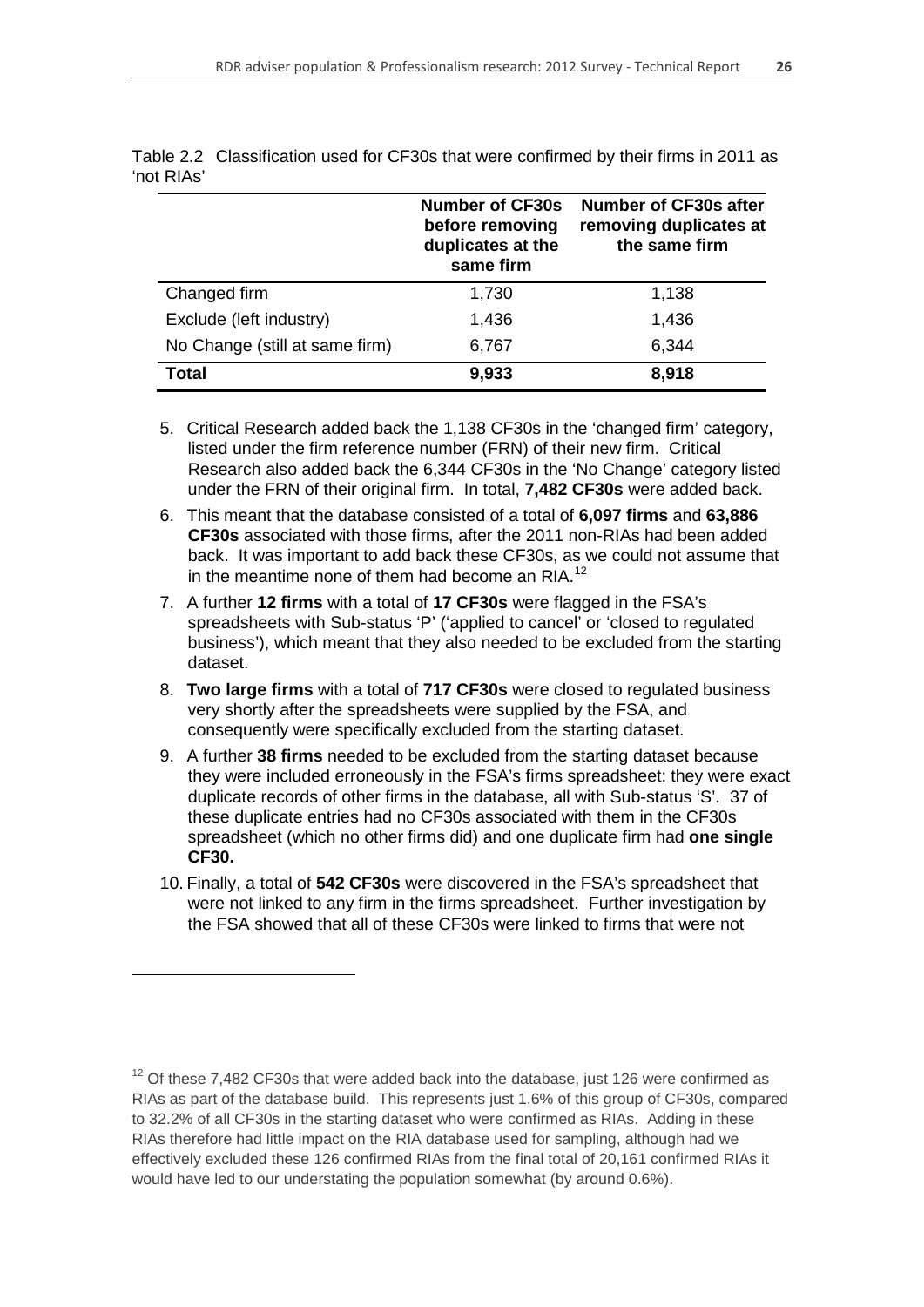conducting any retail investment advice, and so had no RIAs. Consequently, these CF30s were removed.

11. This meant that the starting dataset consisted of a total of **6,045 firms** and **62,609 CF30s** associated with those firms. Steps 1-10 are summarised in Table 2.3.

Table 2.3 Steps taken in creating a starting dataset, and number of firms/ CF30s remaining at each stage

| <b>Step</b><br>number(s) | <b>Action</b>                         | Number of Number of<br>CF30s<br>remaining | firms<br>remaining |
|--------------------------|---------------------------------------|-------------------------------------------|--------------------|
|                          | Receipt of initial FSA spreadsheets,  |                                           |                    |
| $1 - 3$                  | excluding 2011 non-RIAs               | 56,404                                    | 6,097              |
| $4-6$                    | Addition of 2011 non-RIAs             | 63,886                                    | 6,097              |
| 7                        | Removal of Sub-status 'P' firms       | 63,869                                    | 6,085              |
| 8                        | Removal of recently closed firms      | 63,152                                    | 6,083              |
| 9                        | Removal of erroneous duplicate firms  | 63,151                                    | 6,045              |
| 10                       | Removal of CF30s not linked to a firm | 62,609                                    | 6,045              |

#### **2.2 Creating a contact database**

Certain firm types were included in the starting dataset (and therefore their RIAs were included in the RIA population estimate), but had to be excluded from the survey. These include certain firms currently subject to enforcement activity, as well as firms in Sub-status 'S'. In addition to this, firms with no  $CF30s<sup>13</sup>$  $CF30s<sup>13</sup>$  $CF30s<sup>13</sup>$  and a small minority of firms for which no contact details could be sourced were excluded.

This led to the creation of the contact database, which was created via the following steps:

#### **Removing ineligible firms**

<u>.</u>

- 12. A total of **47 firms** (none of whose CF30s were included in the list of CF30s supplied to RS Consulting)<sup>[14](#page-27-1)</sup> were marked in the FSA's spreadsheets with Substatus 'S' (either 'applied to change legal status' (30) or 'applied to change business type' (17)).<sup>[15](#page-27-2)</sup> All of these firms were excluded from the contact database by Critical Research.
- 13. A total of **36 firms** containing **1,084 CF30s** that were subject to enforcement had to be excluded from the survey. All of these firms were also excluded from the contact database by Critical Research.

<span id="page-27-0"></span> $13$  These had originally been included in the starting dataset because the FSA's RMAR database indicated that they had at least one RIA.

<span id="page-27-1"></span> $14$  Latterly, the number of CF30s at these 47 firms was confirmed as 113.

<span id="page-27-2"></span> $15$  Information on the number of CF30s in excluded firms was not required for population sizing.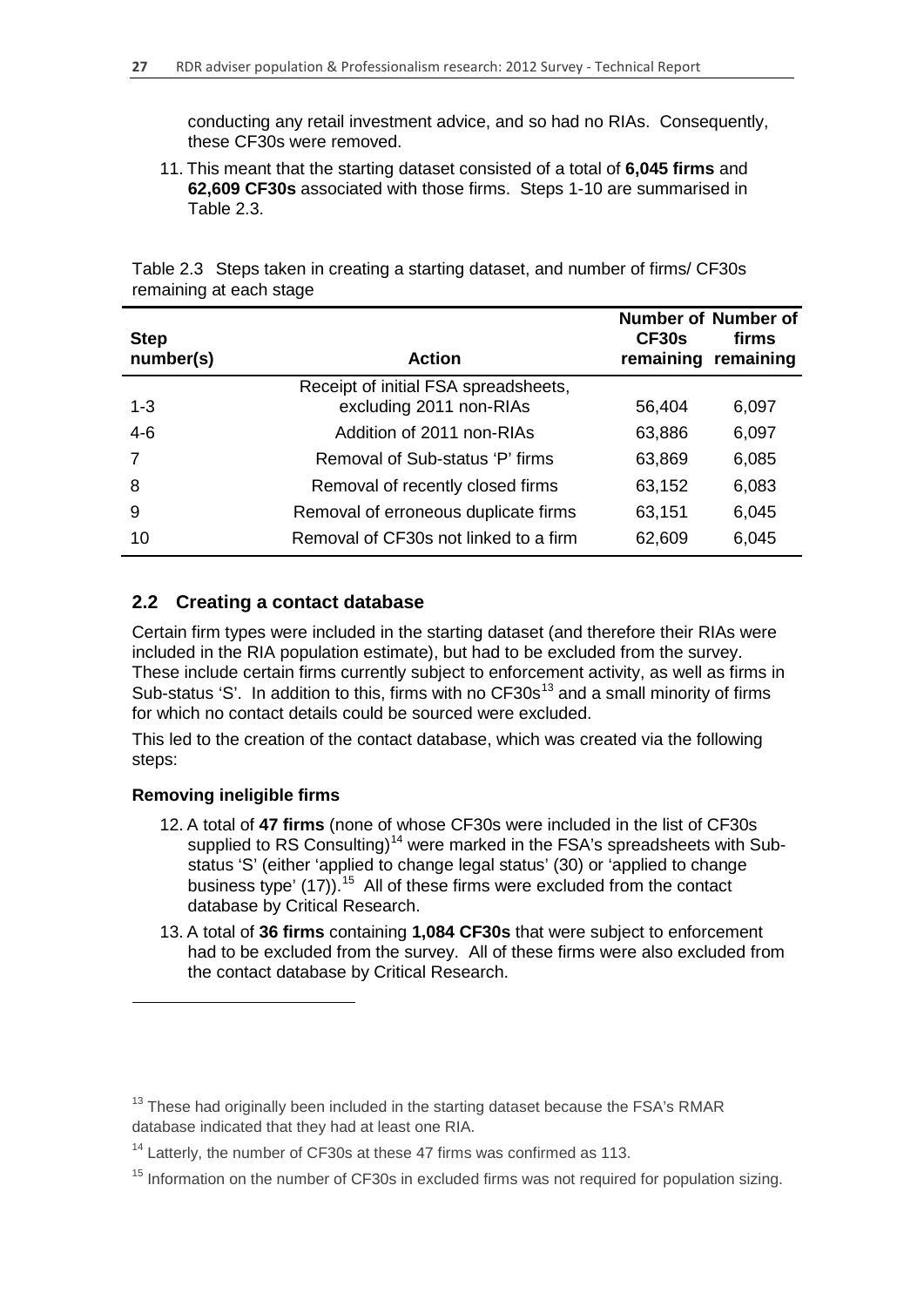- 14. Critical Research excluded any firm with no CF30s from the database-build. A total of **82 firms** were removed (compared to 70 firms in 2011). [16](#page-28-0)
- 15. This left a total of **5,880 firms** containing **61,525 CF30s** that were eligible for the database-build. Steps 12-14 are summarised in Table 2.4.

| <b>Step</b><br>number(s) | <b>Action</b>                           | CF30s  | <b>Number of Number of</b><br>firms<br>remaining remaining |
|--------------------------|-----------------------------------------|--------|------------------------------------------------------------|
| 12                       | Removal of Sub-status 'S'               | 62,609 | 5,998                                                      |
| 13                       | Removal of firms subject to enforcement | 61,525 | 5,962                                                      |
| 14                       | Removal of firms with no CF30s          | 61,525 | 5,880                                                      |

Table 2.4 Steps taken to remove ineligible firms from the survey contact database, and the number of firms/CF30s remaining at each stage

#### **Removing uncontactable firms**

-

The spreadsheets provided by the FSA did not include contact details for all of the firms in the starting dataset. Of the initial full list of firms provided by the FSA, over a third had no compliance officer details at all. The FSA subsequently provided a separate spreadsheet containing firm contact details from another source.

- 16. Critical Research therefore used the information available to populate as many of the firms' contact details as possible:
- If an email address was available in the FSA's initial database, this was used.
- If not, then if an email address was available in the FSA's alternative spreadsheet, this was used.
- If not, then if an email address was available from the 2011 RDR survey contact database, this was used.

Table 2.5 shows firms that still had no email address details after this process was complete:

<span id="page-28-0"></span> $16$  All of these firms had claimed to have between one and six advisers in their most recent RMAR return.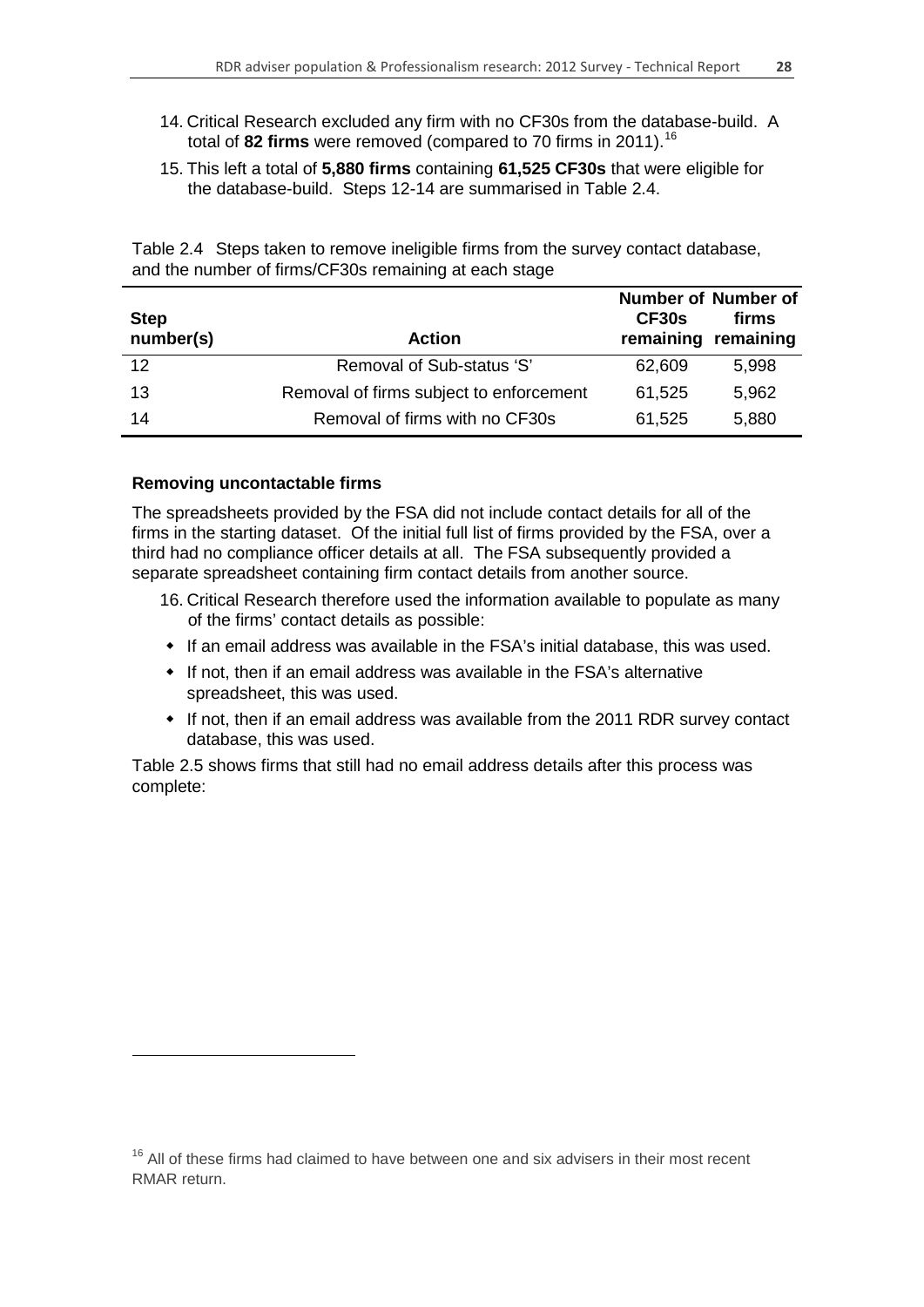|                                                                                                       |           | CF30s in all |
|-------------------------------------------------------------------------------------------------------|-----------|--------------|
|                                                                                                       | All firms | firms        |
| Total number of firms in the starting<br>dataset, including those excluded from the<br>database-build | 6,045     | 62,609       |
| Total number of firms eligible for, and able<br>to be included in, the contact database               | 5,880     | 61,525       |
| Number of missing email records after<br>matching complete <sup>17</sup>                              | 36        | 240          |
| Percentage of missing records after<br>matching complete                                              | 0.6%      | በ 4%         |

Table 2.5 Firms that were excluded from the contact database due to missing contact details

17. The 36 firms with no email address compared to 17 firms in 2011. This left a total of **5,844 firms** (with **61,285 CF30s)**, all of whom were contacted as part of the database-build. In terms of firm types they split as shown in Table 2.6:

|               |  |  |  |  | Table 2.6 Number of firms and CF30s in the contact database, split by Continuing vs. |  |
|---------------|--|--|--|--|--------------------------------------------------------------------------------------|--|
| Entered firms |  |  |  |  |                                                                                      |  |

| <b>Segment name</b> | <b>Number of firms</b> | <b>Number of CF30s</b> |
|---------------------|------------------------|------------------------|
| Continuing          | 5,536                  | 60,445                 |
| Entered             | 308                    | 840                    |
| Total               | 5,844                  | 61,285                 |

#### **2.3 The database-build itself**

-

The steps outlined in Sections 2.1 and 2.2 allowed us to restructure the data files provided to produce a single contact database of firms, listing all of the CF30 status individuals in each firm, and flagging those firms and their CF30s who were eligible to

<span id="page-29-0"></span> $17$  Three of these 36 firms, containing 75 CF30s, were part of a single large organisation. This organisation had been excluded from the study in 2011, and, because they had no contact details, it was also excluded from the database build in 2012. But unusually, this organisation had an RMAR entry that implied that it had many more than 75 RIAs, contradicting the information in the CF30 database. A separate process was therefore undertaken to contact this firm, and establish whether they had any RIAs. The firm confirmed that they in fact had zero RIAs in each of their organisations, and this figure was used in the population sizing process (see Stage 4b of Section 5.1).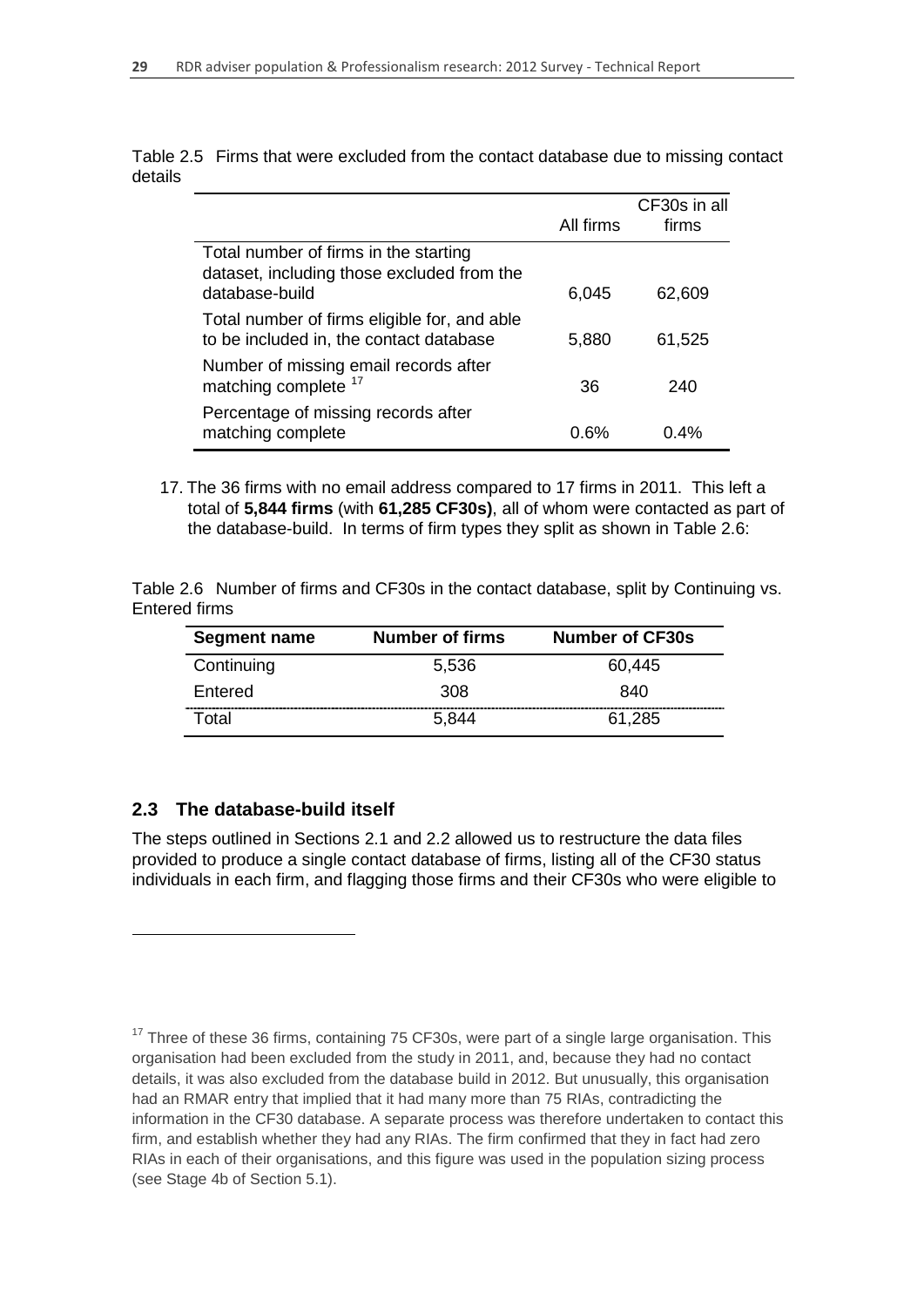be contacted, and for whom there were contact details as part of the database-build. This contact database formed the basis for the database-build itself.

The process employed is outlined below:

- 18. Email invitations from an FSA address [\(rdradviserresearch@fsa.gov.uk\)](mailto:rdrsurvey@fsa.gov.uk) were sent to all firms with contact details on 25 July and 2 August 2012 – we generated two lists (of firms with up to 50, and those with 51+ CF30s) for this despatch process. These invitations incorporated a letter from the Head of Investment Policy at the FSA, setting out the nature and purpose of the research project and establishing the credentials of RS Consulting and Critical Research as the contracted agencies, updated from that used in 2011.
- 19. Using a mail merge template, the names of the firm's CF30 status individuals were incorporated into the appropriate email by RS Consulting. Compliance contacts were provided with a weblink within the email, unique to their firm, to enable them to supply the requested details directly into a web survey framework. Where CF30s were confirmed as either RIAs or not RIAs in 2011, this information was pre-populated on the web page. Firms were requested either to confirm/ amend the information we provided and/or complete the missing information, as applicable.
- 20. Provision was also made for the 107 firms with 51 or more CF30s to complete their details by email, rather than by way of the weblink. These data were manually entered into the RIA database by the project team.<sup>[18](#page-30-0)</sup>
- 21. Non-responders were chased by means of two email reminders (on 8 August and 21 August). In firm categories where the number of firms or RIAs was particularly low in relation to quota targets, or where initial response rates were poor, telephone chaser calls also took place. Telephone reminders started on 10 August and continued until 10 September. In 2011 a total of 491 chaser calls were conducted. In 2012 that number rose to 1,068.

#### **2.4 RIA database-build outcome**

-

The RIA database was crystallised on 27 September 2012 for the purpose of sampling for the project.

As at 27 September 2012, the database contained 20,161 firm-confirmed RIAs. Table 2.7 shows the database size and structure by type of firm at this date. For each firm type, the table includes three categories:

- **Confirmed RIA:** 20,161 CF30s that were confirmed as RIAs by their firm, and so were added to the RIA database.
- **Not RIA:** 9,986 CF30s that were confirmed as not being RIAs by their firm, and so were not added to the RIA database.

<span id="page-30-0"></span> $18$  In 2011, to facilitate the process among the largest firms, FSA supervisors and/or the FSA policy team in 2011 undertook to make initial contact with 82 selected firms, so that a more sensitive procedure, based on relationship, could be used to encourage cooperation. This year, this process happened only in the case of three firms, and only after Critical Research had made initial email contact.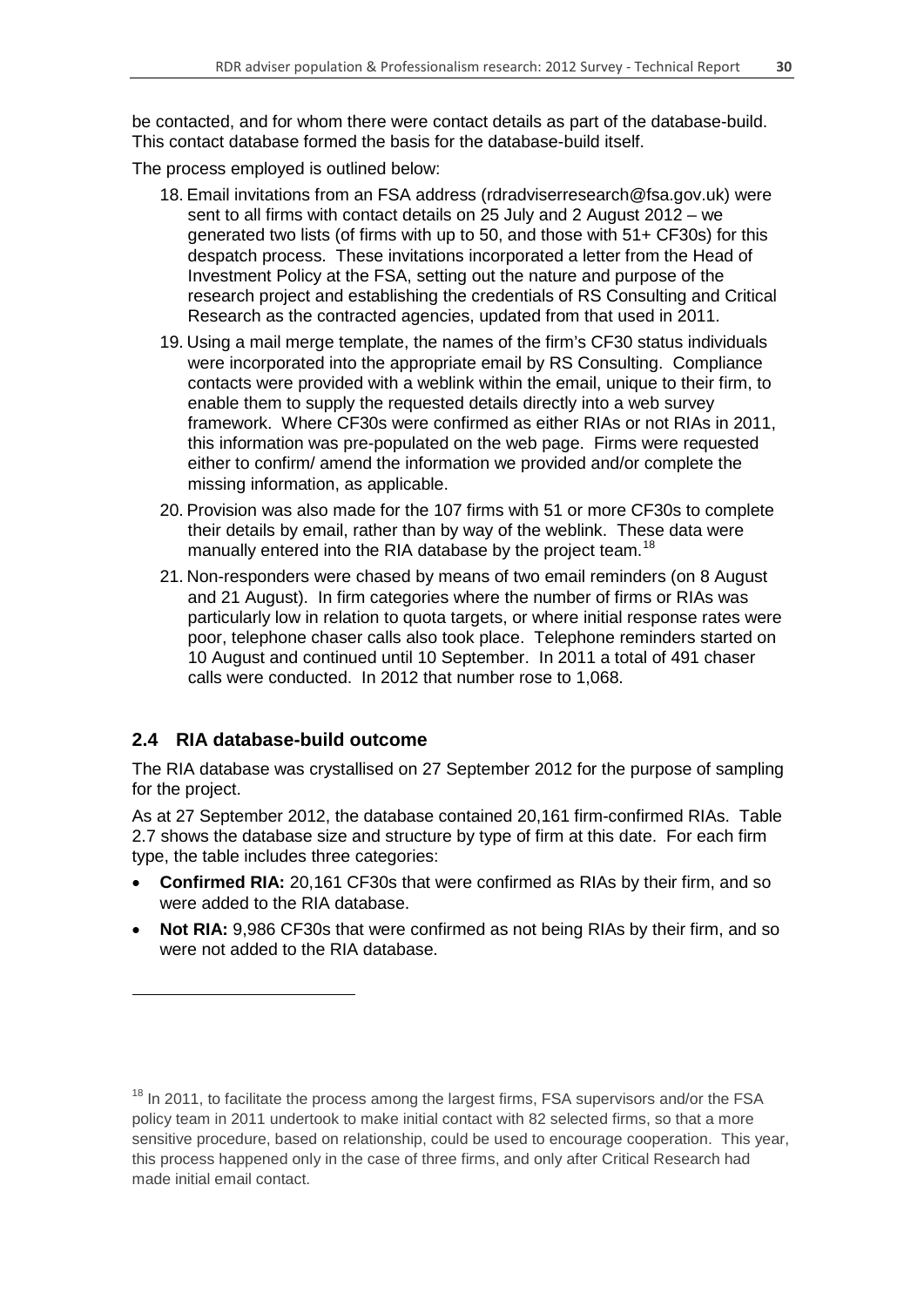- **Contact details but unknown RIA status:** 137 CF30s for whom contact details were supplied by the firm, but the firm did not confirm their status as an RIA, and so they were not added to the RIA database.
- **No information provided in the database**-**build:** 31,001 CF30s in the contact database who did not have their details confirmed by their firms.

| Firm type    | Confirmed as<br><b>RIA</b> | <b>Confirmed as</b><br>not RIA | <b>Contact</b><br>details but<br>unknown RIA<br>status | No information<br>provided in<br>database build |
|--------------|----------------------------|--------------------------------|--------------------------------------------------------|-------------------------------------------------|
| $IFA - DA$   | 8,927                      | 827                            | 87                                                     | 7,263                                           |
| $IFA - AR$   | 2,098                      | 79                             | 30                                                     | 3,318                                           |
| $Tied - AR$  | 2,223                      | 17                             | 0                                                      | 1,939                                           |
| <b>WM</b>    | 2,769                      | 7,011                          | 14                                                     | 5,359                                           |
| <b>EBC</b>   | 166                        | 73                             | 4                                                      | 364                                             |
| B/BS         | 3,659                      | 1,873                          | 2                                                      | 11,983                                          |
| Life         | 92                         | 9                              | $\Omega$                                               | 173                                             |
| <b>APF</b>   | 227                        | 97                             | 0                                                      | 602                                             |
| <b>Total</b> | 20,161                     | 9,986                          | 137                                                    | 31,001                                          |

Table 2.7 Responses to the database-build on 27 September 2012, when the database was crystallised for the purpose of sampling for the project

Overall, the RIA database contained 20,161 RIAs confirmed by a total of 3,499 firms, which corresponds to 56% of the total estimated population of 35,899 RIAs.<sup>[19](#page-31-0)</sup> In 2011 the database contained 21,954 confirmed RIAs (representing 54% of the estimated 2011 population of 40,566). This provided a large and representative starting sample for the main RIA survey.

Details of the process by which an estimate of the current population of RIAs (overall and by firm type) was developed are provided in Chapter 5. These estimates are previewed in Table 2.8 below to put into context the coverage and representativeness of the starting dataset from which sample could be drawn.

-

<span id="page-31-0"></span> $19$  Chapter 5 explains how the estimate of 35,899 was reached.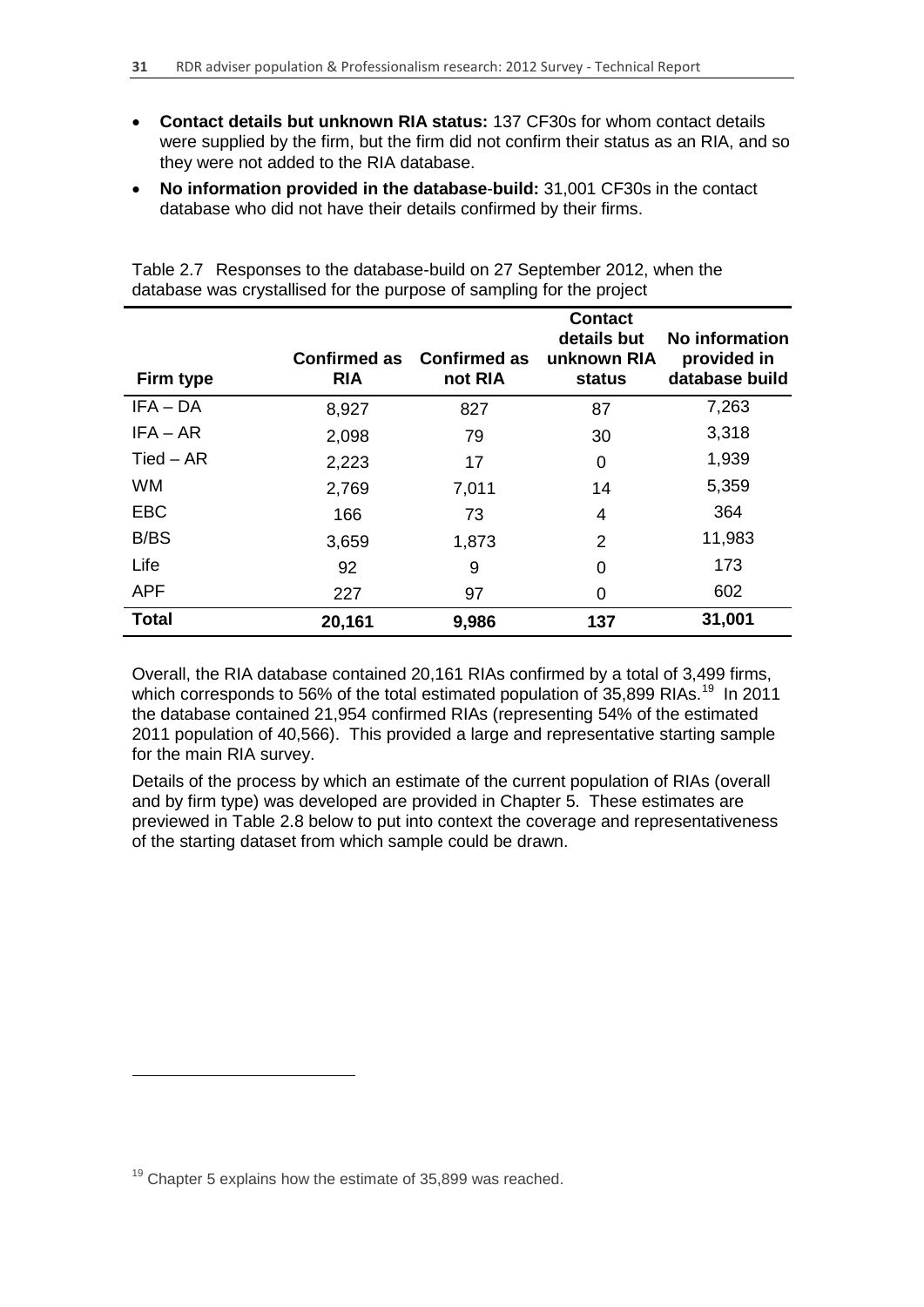| Firm type   | <b>Estimated RIA</b><br>population<br>(2012) | <b>Confirmed RIAs</b><br>in database | Percentage of<br><b>RIA population</b><br>in database |
|-------------|----------------------------------------------|--------------------------------------|-------------------------------------------------------|
| $IFA - DA$  | 15,429                                       | 8,927                                | 58%                                                   |
| $IFA - AR$  | 5,539                                        | 2,098                                | 38%                                                   |
| $Tied - AR$ | 4,012                                        | 2,223                                | 55%                                                   |
| <b>WM</b>   | 2,927                                        | 2,769                                | 95%                                                   |
| <b>EBC</b>  | 424                                          | 166                                  | 39%                                                   |
| B/BS        | 6,812                                        | 3,659                                | 54%                                                   |
| Life        | 119                                          | 92                                   | 77%                                                   |
| <b>APF</b>  | 638                                          | 227                                  | 36%                                                   |
| Total       | 35,899                                       | 20,161                               | 56%                                                   |

Table 2.8 Estimated total RIA population in 2012, confirmed RIAs in the RIA database on 27 September 2012 and the percentage of the total RIA population that these figures represent

The population of RIAs was estimated as 35,899, of which 20,161, or 56%, were available to be sampled from the RIA database. In some firm types, the percentage of the estimated RIA population in the database appeared to be very high: for example, 95% of the estimated population of 2,927 RIAs in WM firms were in our database. These figures should be treated with caution, however, because a proportion of these firm-confirmed RIAs were found, in the course of screening for the survey, not to be RIAs: details can be found at Step 8 of Chapter 5.1).

Nevertheless, the very high response rates overall meant that it was possible to sample for the survey from a robust base of RIAs.

Table 2.9 shows the number of firms responding, by firm type. Contacts were attempted with a total of 5,844 firms during the RIA database-build, as specified in Table 2.6. A total of 3,645 firms (62%) participated either in full or in part. Of these, 3,499 confirmed that they had RIAs, the other 146 firms confirmed that they had no RIAs.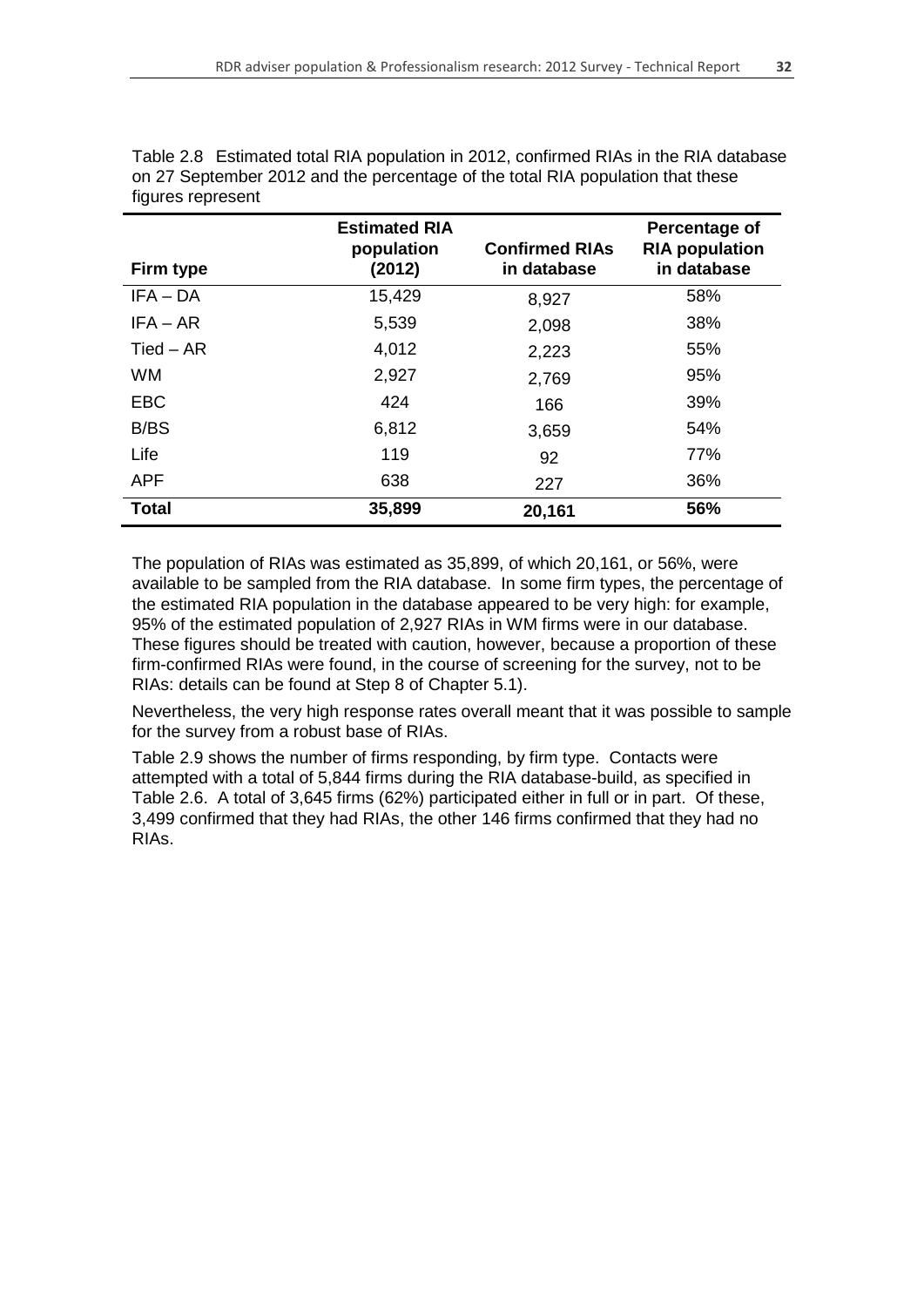| <b>Firm</b><br>type | <b>Firms</b><br>contacted | <b>Firms</b><br>in full | <b>Firms</b><br>in part | responding responding Firms not confirming confirming<br>responding | firms<br>1+ RIAs | Number of Number of<br>firms<br>0 RIAs |
|---------------------|---------------------------|-------------------------|-------------------------|---------------------------------------------------------------------|------------------|----------------------------------------|
| $IFA - DA$          | 4,992                     | 2,924                   | 248                     | 1,820                                                               | 3,132            | 40                                     |
| IFA – AR            | 45                        | 18                      |                         | 20                                                                  | 25               | 0                                      |
| $Tied - AR$         | 5                         | 0                       | 4                       |                                                                     | 4                | 0                                      |
| <b>WM</b>           | 469                       | 235                     | 48                      | 186                                                                 | 205              | 78                                     |
| <b>EBC</b>          | 17                        | 10                      | 2                       | 5                                                                   | 12               | 0                                      |
| B/BS                | 39                        | 24                      | 9                       | 6                                                                   | 27               | 6                                      |
| Life                | 17                        | 10                      | 0                       | 7                                                                   | 7                | 3                                      |
| <b>APF</b>          | 260                       | 103                     | 3                       | 154                                                                 | 87               | 19                                     |
| <b>Total</b>        | 5,844                     | 3,324                   | 321                     | 2,199                                                               | 3,499            | 146                                    |

| Table 2.9 Number of firms responding to the database-build by 27 September 2012, |  |
|----------------------------------------------------------------------------------|--|
| when the database was crystallised for the purpose of sampling for the project   |  |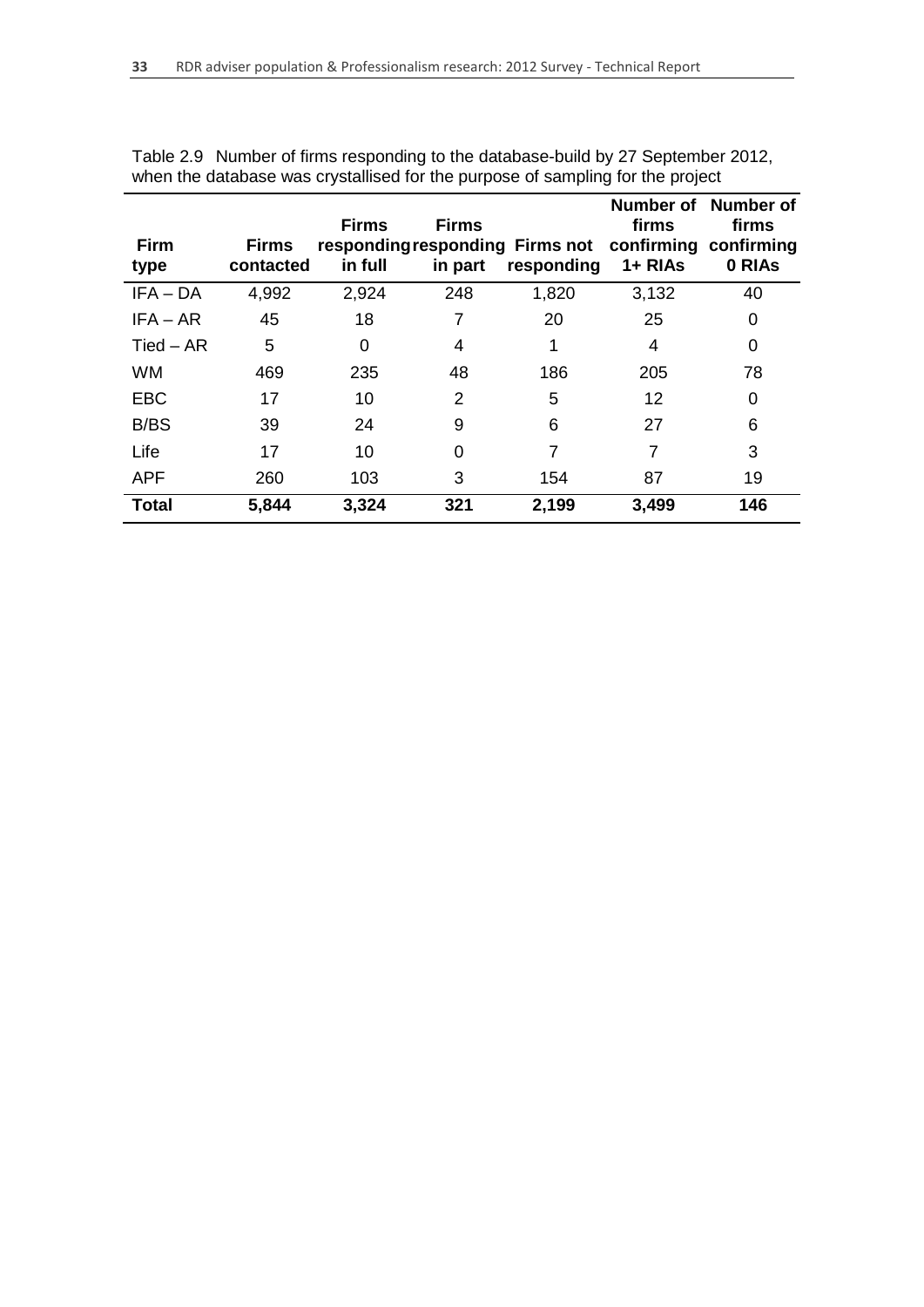## **3 Survey sample design**

This chapter describes the approach taken to sample design for the main survey, using the Retail Investment Adviser (RIA) database described in Chapter 2 as a sample frame.

## **3.1 Starting sample design**

Before the RIA database-build, the planned survey design comprised a 12-cell target matrix (see Table 3.1), which was designed to take into account estimated overall cell populations of RIAs, based on the results of the 2011 RDR survey.

The overall target sample size of 1,000 was comparable to the number of interviews achieved in the 2011 RDR survey (1,042). The quotas were set to ensure that all firm types were covered on a sufficient scale to permit robust, sub-segment analysis. To achieve this, as is normal with stratified samples of this kind where cell populations vary greatly in size, the targets did not bear a direct arithmetical relationship to the populations they represent (i.e. they are not set on a '1 in N' basis). Statistically, the targets were designed to enable study results to be reported across each of the 12 different firm types/sizes to known and acceptable levels of statistical reliability.

Initial quota targets were set using the same 13 cells as were used in the 2011 RDR survey, except that the 2011 category WM (S&D Only), which was estimated in 2011 to have a total RIA population of just 87, was included as part of the WM group in 2012.

|                         | <b>Total responders to 2011</b> | Initial quota targets for 2012 |
|-------------------------|---------------------------------|--------------------------------|
| Firm type and size cell | survey                          | survey                         |
| $IFA - DA$ (0-1)        | 60                              | 70                             |
| $IFA - DA$ (2-9)        | 65                              | 50                             |
| $IFA - DA$ (10-19)      | 132                             | 145                            |
| $IFA - DA$ (20+)        | 88                              | 65                             |
| $IFA - AR$              | 120                             | 90                             |
| $Tied - AR$             | 100                             | 80                             |
| WM (1-19)               | 54                              | 55                             |
| $WM (20+)$              | 93                              | 135                            |
| <b>EBC</b>              | 58                              | 75                             |
| B/BS                    | 125                             | 95                             |
| Life                    | 32                              | 50                             |
| <b>APF</b>              | 109                             | 90                             |
| <b>Total</b>            | 1,042                           | 1,000                          |

Table 3.1 Initial quota targets set, in comparison to responses to 2011 RDR survey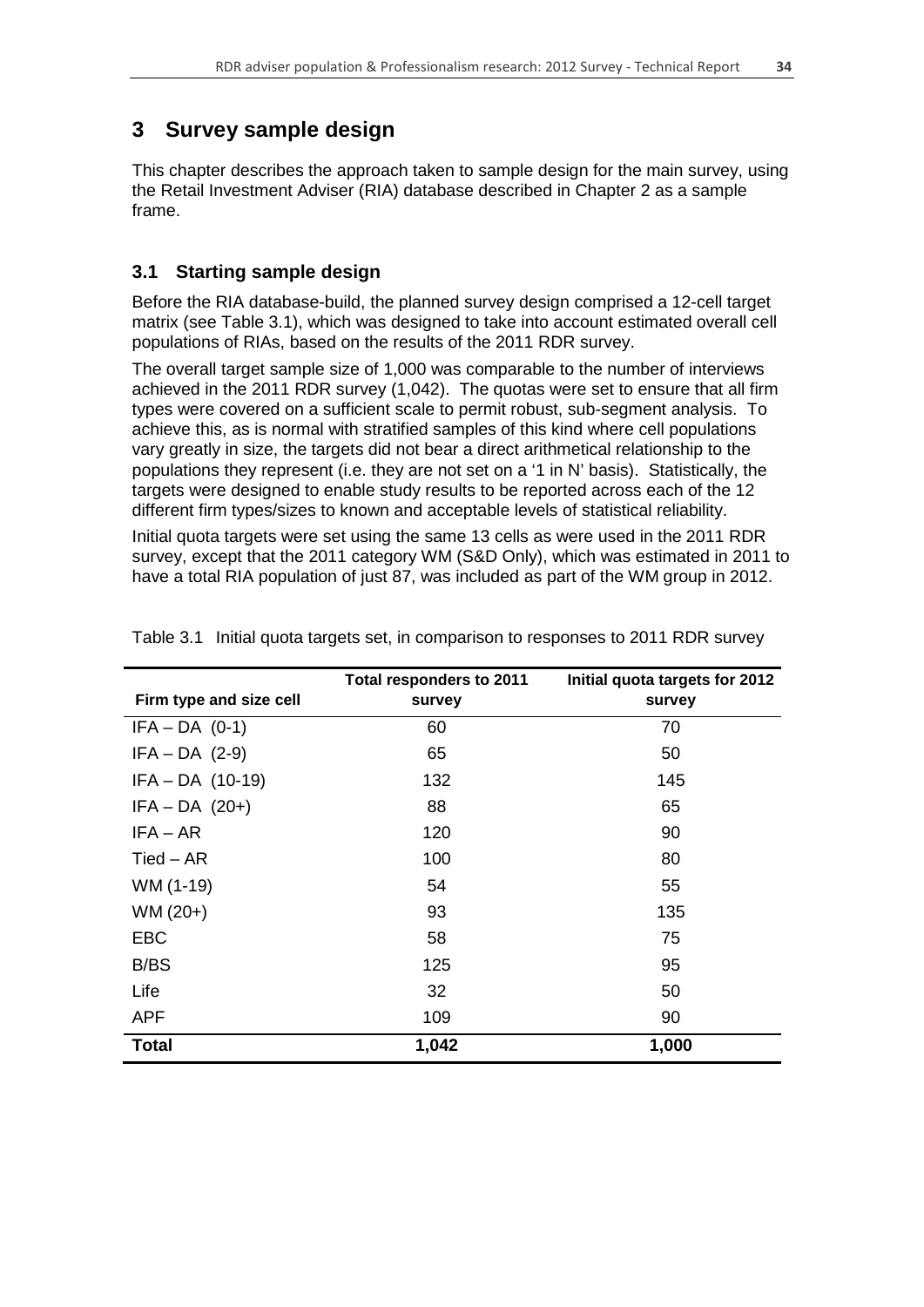## **4 Survey data collection**

This chapter describes the methodological approach taken to sampling and fieldwork, and details of the response rates achieved.

### **4.1 Overview of the survey methodology**

The survey was designed to be conducted primarily via an online survey initiated by invitations emailed directly to a stratified random sample of Retail Investment Advisers (RIAs) drawn from the RIA database. The invitations explained the purpose and scope of the survey and its importance, and contained a link to the web survey programmed and hosted by Critical Research.

The survey design also provided for a proportion of interviews to be conducted by computer-assisted telephone interview (CATI). This approach was allowed:

- To accommodate respondents willing to participate by telephone, but not online;
- To help reach quota targets for cells where online questionnaire completions were falling short; and
- To ensure a balanced sample of completed interviews was obtained for cells with low populations of firms and/or RIAs.

A questionnaire was agreed with the Financial Services Authority (FSA). It was based on the questionnaire used in the main 2011 RDR survey with a minority of questions removed and a number of additional questions added. All of the key metrics used for reporting in 2011 were repeated in 2012. Identical questions were asked, and explanations provided, across the online and CATI versions.

Where questions were asked in both the 2011 and 2012 RDR surveys, results can be compared directly across the two surveys. Although many of the topic areas in the 2010 RDR survey were repeated in the 2011 survey, results cannot be compared directly, because the two studies used different methodologies and the questionnaire was significantly re-written in 2011.

The full web questionnaire appears in Appendix B.2. New questions that appear in the 2012 questionnaire, and significant amendments to existing questions, are shown in Table 4.1.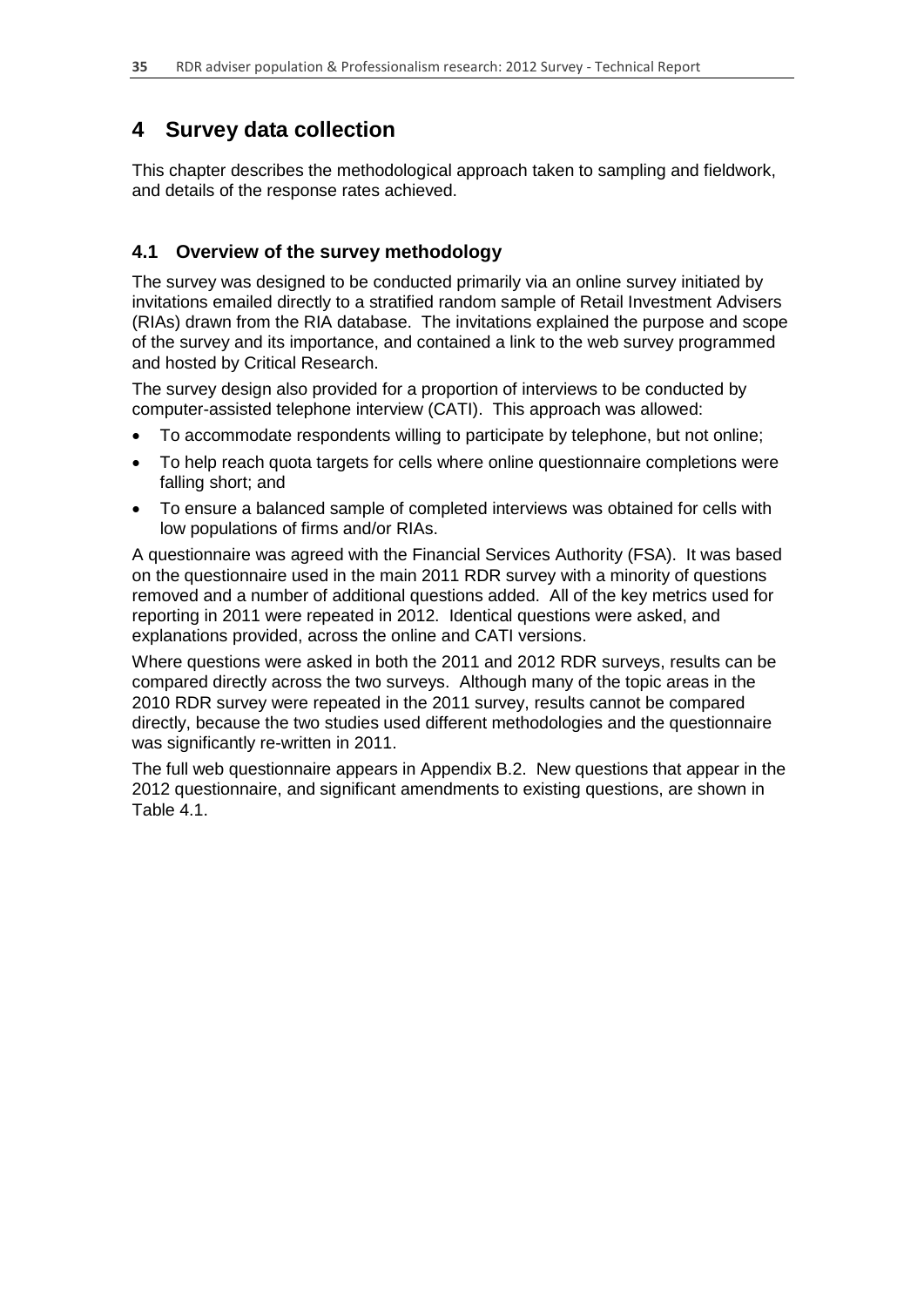| <b>Question</b><br>number         | <b>Question coverage</b>                                                                                                                                                                                                                                                                                                    |  |  |
|-----------------------------------|-----------------------------------------------------------------------------------------------------------------------------------------------------------------------------------------------------------------------------------------------------------------------------------------------------------------------------|--|--|
| <b>New questions</b>              |                                                                                                                                                                                                                                                                                                                             |  |  |
| АЗа                               | Number of retail clients in the last 12 months                                                                                                                                                                                                                                                                              |  |  |
| A <sub>3</sub> b                  | Number of retail clients in specific wealth bands                                                                                                                                                                                                                                                                           |  |  |
| A3c-d $*$                         | Number of platforms used                                                                                                                                                                                                                                                                                                    |  |  |
| A3e *                             | Percentage of retail clients to whom advice was given directly, vs. via a<br>platform                                                                                                                                                                                                                                       |  |  |
| B6 Loop                           | Specific qualification being studied for by RIAs without an AQ                                                                                                                                                                                                                                                              |  |  |
| B12-B12a                          | Whether need to re-sit examination was taken into account when<br>estimating AQ completion date                                                                                                                                                                                                                             |  |  |
| <b>B</b> 12a                      | Estimated AQ completion date should examination need to be re-sat                                                                                                                                                                                                                                                           |  |  |
| C7                                | RIA's plans if AQ not attained by deadline                                                                                                                                                                                                                                                                                  |  |  |
| C <sub>8</sub>                    | RIA's plans if gap-fill not attained by deadline                                                                                                                                                                                                                                                                            |  |  |
| F <sub>1</sub> b                  | Reason why RIA said they were "likely to" rather than "definitely will"<br>remain an RIA after December 2012                                                                                                                                                                                                                |  |  |
| F <sub>3</sub> b                  | Expected number of retail clients in specific wealth bands after<br>December 2012                                                                                                                                                                                                                                           |  |  |
| $F3c*$                            | Planned platform use after December 2012                                                                                                                                                                                                                                                                                    |  |  |
| F3e *                             | Expected factors of importance when selecting a platform after<br>December 2012                                                                                                                                                                                                                                             |  |  |
| G <sub>2</sub> b                  | Whether FSA website or contact centre would be the preferred source<br>when seeking clarification from FSA regarding RDR                                                                                                                                                                                                    |  |  |
| G5                                | Rating of current levels of publicity on the RDR                                                                                                                                                                                                                                                                            |  |  |
| G <sub>6</sub> a                  | Elements of the RDR that were discussed with retail clients                                                                                                                                                                                                                                                                 |  |  |
| <b>Question amendments</b>        |                                                                                                                                                                                                                                                                                                                             |  |  |
| A9 - A12                          | Some amendments made to lists of possible firms through which RIA<br>might be regulated                                                                                                                                                                                                                                     |  |  |
| B <sub>2</sub> - B <sub>2</sub> a | Some amendments made to lists of qualification providers                                                                                                                                                                                                                                                                    |  |  |
| $C1a - C5$                        | The format of the gap-fill questions was amended: in 2011 we were<br>reliant on RIA's own information as to whether they held, or were<br>studying for, an AQ requiring gap-fill. In 2012, their specific AQs were<br>validated in the questionnaire as needing gap-fill or not against<br>information in the FSA Handbook. |  |  |

Table 4.1 Major variations between the 2011 and 2012 questionnaires

\* These questions were included for the FSA's internal use, and their results do not appear in the report.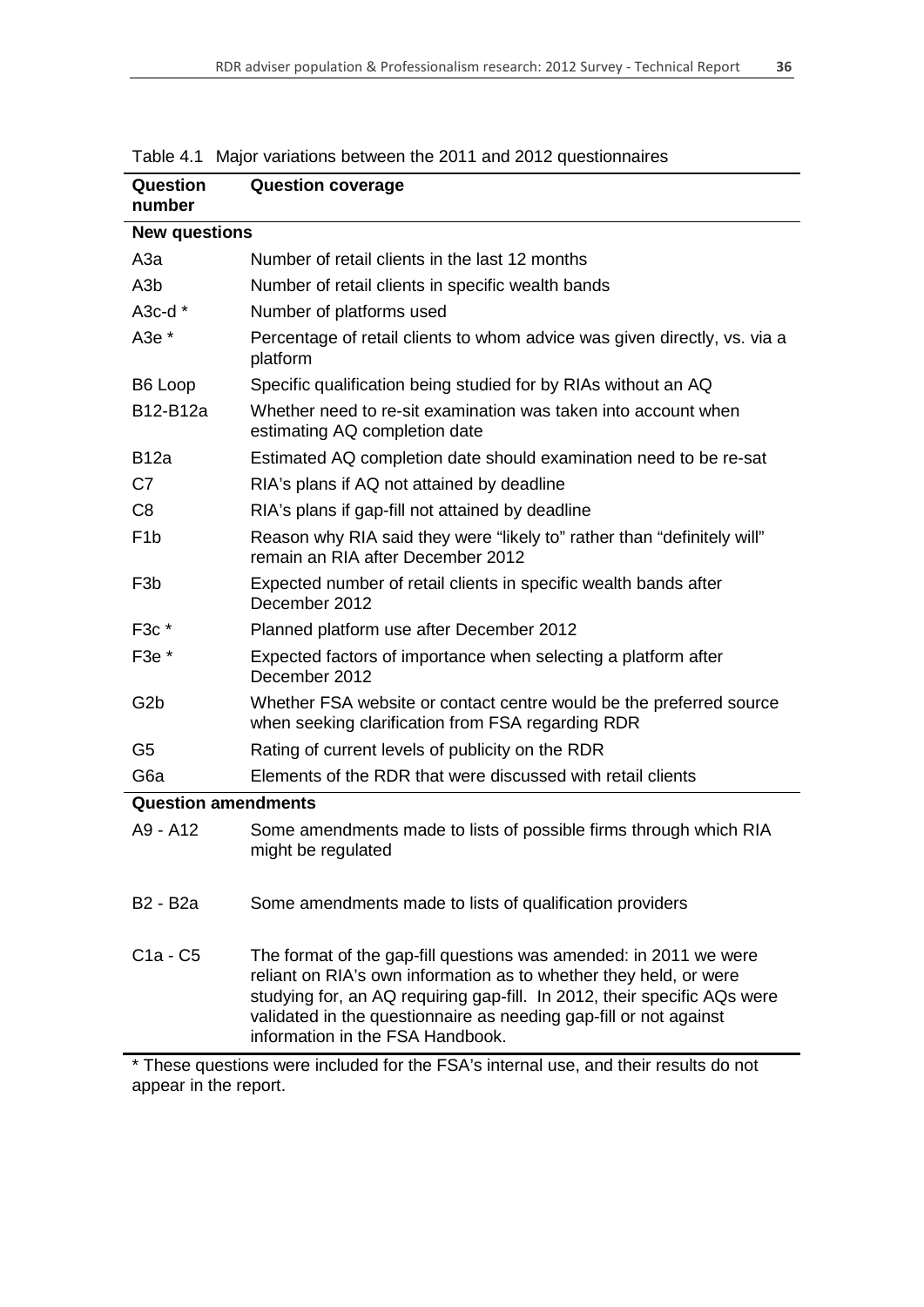## **4.2 The multi-stage sampling process used**

The survey was conducted using the same process used for the 2011 RDR survey, i.e. conducted primarily online with an introductory email invitation to participate containing a personalised message from the FSA. The invitations contained a unique link to the survey, which allowed each RIA's answers to be matched with their firm's details held in the database.

Invitations were sent on four occasions: a pilot batch, followed by three main batches (Batch 1, Batch 2 and Batch 3). Each is described below.

Some CF30s (identified via their individual reference number (IRN)) were listed as belonging to more than one firm, and so were flagged accordingly. If such a CF30 was confirmed by their firms as indeed being an RIA at both organisations, then they became eligible for the survey in both of their roles: in other words, they could be randomly sampled twice. In the 14 cases where this did happen, the second email was modified so that it included an additional sentence*: "Selection for this survey is entirely at random. Because you are registered as a CF30 with more than one firm, it is possible that you have been randomly selected for interview twice. We do not, of course, expect you to complete the survey more than once – please answer only the first email you receive."* 

After all initial invitations were sent, email reminders were sent to RIAs who had not yet responded, and telephone 'chaser' calls were made, selectively, to boost response. We ensured that where an RIA that was sampled twice completed the survey once, they did not receive any chasing call. CATI was employed only to ensure targets were met in cells with small database populations and/or lower than average responses to the online survey invitations.

### **Pilot batch (launched 20 August)**

To test comprehension of the survey, a pilot batch of invitations was launched. We randomly sampled 75 confirmed RIAs within all of the firm types, except those where sample was likely to be extremely limited: i.e. all cells except EBC, Life and APF.

One working week was allowed to complete the process. Phone chasing was carried out with non-responders, and CATI interviews were conducted with this group. In addition, the interviewers asked respondents for their feedback on the overall interview at the end of the process.

Of the 75 email invitations, a total of 16 respondents completed the survey without any telephone chasing, while a further two screened out. This represented a response rate of 24% (or 21% after screen-outs). Although the pilot in the 2011 RDR survey was conducted via CATI, and so could not be compared directly to this year, the 2012 pilot response rate did compare favourably to the overall response rate after screen-outs of 25% in 2011, which was achieved after several weeks in field. In addition in 2012, a further 10 interviews were conducted via CATI, to ensure that sufficient interviews were conducted to be able to assess the suitability of the questionnaire.

Based on the pilot data and qualitative feedback received from the interviewers, there appeared to be no significant comprehension issues. Although some small changes were recommended and made to certain questions, these were primarily as a result of additional testing by the RS Consulting and FSA teams. Overall the interviewer feedback and holecount analysis indicated that the pilot interviews were completed successfully.

With the prior agreement of the FSA the 16 RIAs who completed online pilot interviews were included in the final results. This was possible because: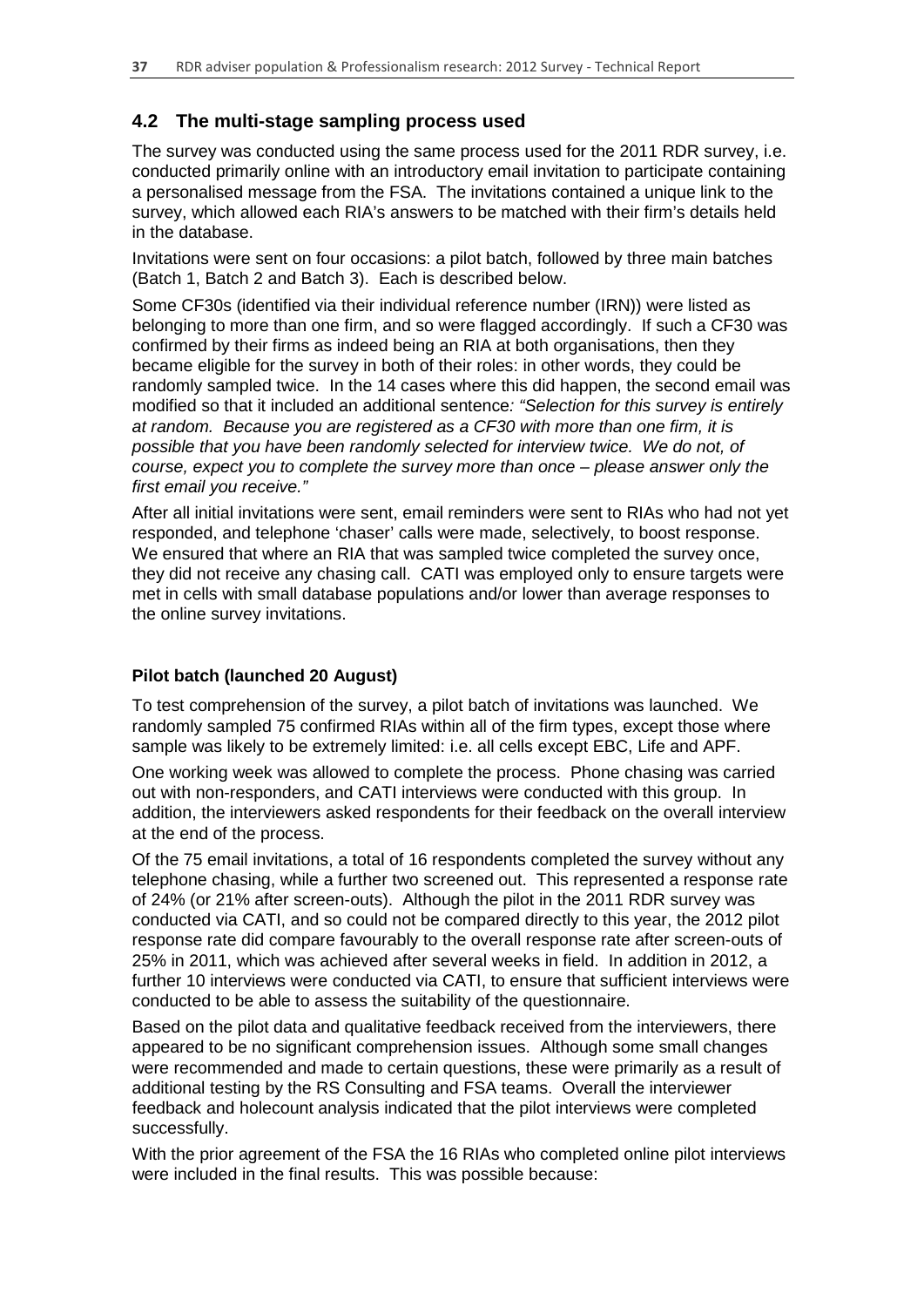1) It was not necessary to make significant changes to the questionnaire after the pilot.

2) RIAs were randomly sampled for the pilot phase within the same quota cells as were used in the later stages; consequently they could be treated as randomly-sampled interviews in the same way as those sampled in later stages.

The 10 RIAs who completed CATI interviews were not included in the total, because they were subject to intense telephone chasing over a short period of time, and so could not be considered to have had an equal chance of responding as other randomly-sampled RIAs.

### **Sampling Batch 1 of RIAs – launched 3 September**

**Batch 1** of the sampling plan was based on drawing a sample in exact 1:1 proportion to the initial quota targets (with a total of 1,000 invitations initially expected to be issued).

A fully stratified sampling process (i.e. separately drawn samples for each cell in the sample design matrix in proportion to the cell quotas) was not used at this first stage because the database-build was still in progress. This allowed time for the database populations to build up as more returns came. The '1 in 1' approach needed to be adjusted slightly in two cases:

- In B/BS and Life, which were cells with only a small number of firms, only a very small proportion of firms had responded by this point. Therefore a cap was placed on sampling to ensure RIAs from firms that had responded early were not overrepresented, and allowing the remaining firms time to respond without risking their under-representation.
- So, only 50 B/BS were sampled instead of the targeted 95, and only 25 Life were sampled instead of the targeted 50.

A total of 70 invitations were thus 'withheld' until later sampling batches; 930 email invitations were issued at this stage.

### **Sampling Batch 2 of RIAs – launched 6 September**

**Batch 2** used a differential sampling method established for each cell (i.e. individual '1 in N' sample selection levels were set for each cell) in light of response rates achieved at Batch 1 and the number of interviews still outstanding. The sample frame for the selection process included those not already sampled at Batch 1 together with new (unused) sample from the RIA database.

The number of invitations sent in each cell are shown in Table 4.2.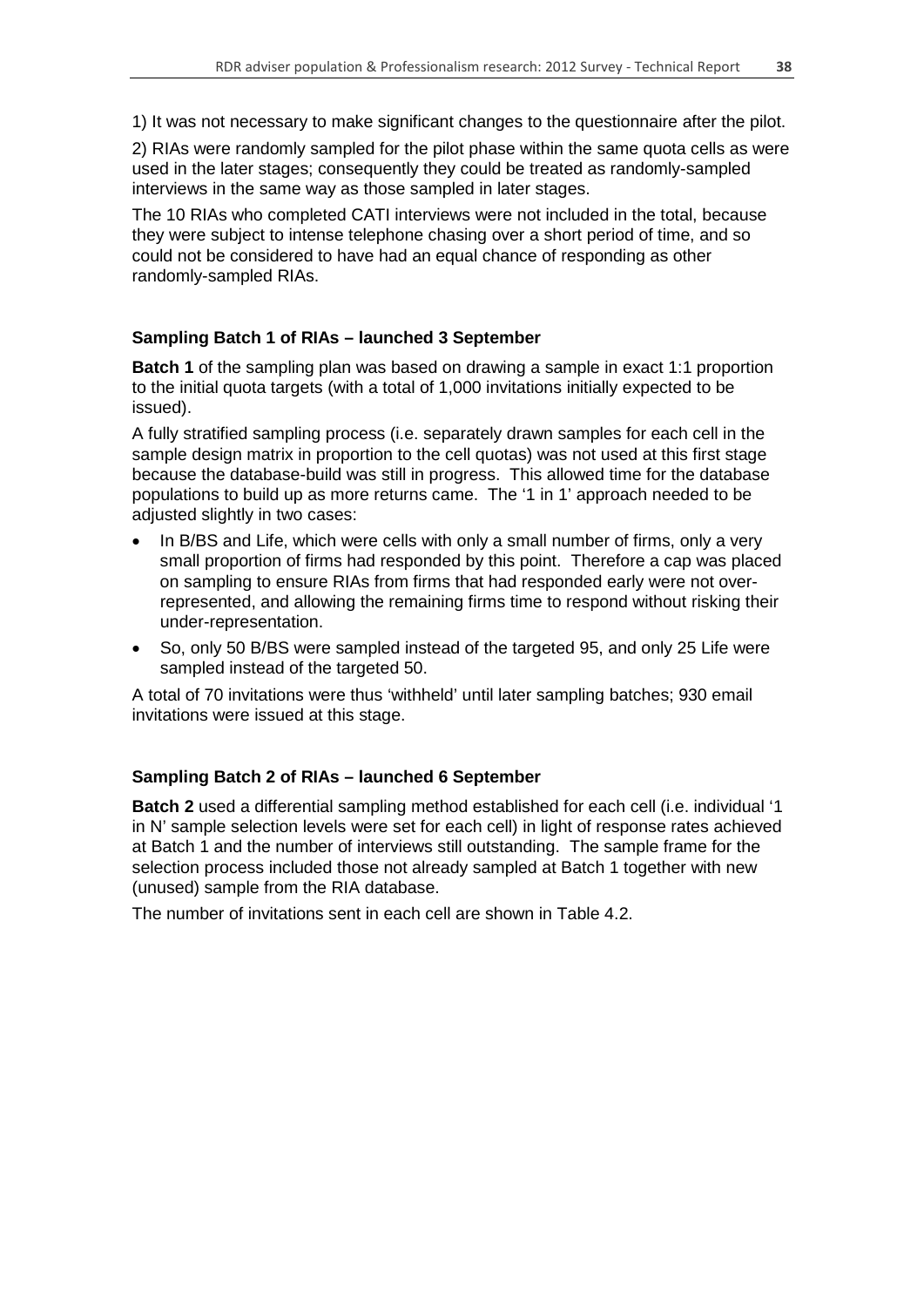| Firm type and size<br>cell | Response rate to<br>Batch 1 as at 5<br><b>September</b> | <b>Confirmed RIAs</b><br>as at 5<br><b>September</b> | <b>Invitations sent at Batch 2</b><br>(as proportion of confirmed<br><b>RIAs)</b> |
|----------------------------|---------------------------------------------------------|------------------------------------------------------|-----------------------------------------------------------------------------------|
| $IFA - DA (0-1)$           | 24%                                                     | 1,382                                                | 200 (14%)                                                                         |
| $IFA - DA$ (2-9)           | 18%                                                     | 5,377                                                | 200(4%)                                                                           |
| $IFA - DA$ (10-19)         | 6%                                                      | 1,012                                                | 600 (59%)                                                                         |
| $IFA - DA$ (20+)           | 6%                                                      | 1,090                                                | 500 (46%)                                                                         |
| $IFA - AR$                 | 8%                                                      | 2,098                                                | 500 (24%)                                                                         |
| Tied – AR                  | 16%                                                     | 630                                                  | 300 (48%)                                                                         |
| WM (1-19)                  | 11%                                                     | 834                                                  | 250 (30%)                                                                         |
| $WM (20+)$                 | 7%                                                      | 1,767                                                | 800 (45%)                                                                         |
| EBC                        | 16%                                                     | 157                                                  | 80 (51%)                                                                          |
| B/BS                       | 6%                                                      | 3,153                                                | 350 (11%)                                                                         |
| Life                       | 16%                                                     | 92                                                   | 65 (71%)                                                                          |
| <b>APF</b>                 | 10%                                                     | 226                                                  | 135 (60%)                                                                         |
| <b>Total</b>               |                                                         | 17,818                                               | 3,980 (22%)                                                                       |

Table 4.2 Number of invitations sent to RIAs in Batch 2 of the sampling process

A total of 3,980 email invitations were dispatched in Batch 2.

### **Sampling Batch 3 of RIAs – launched 27 September**

**Batch 3** had been intended to focus specifically on key cells that were still short of the quota target, particularly cells with small populations of RIAs. Prior to the launching of Batch 3, however, all of the survey quotas had been achieved, except for Life and EBC, cells for which almost all sample had been exhausted.

Batch 3 was issued nevertheless, because some of the largest firms with 1,000 CF30s or more (in particular in the B/BS, WM and Tied categories) had responded very late on in the database-build. Additional efforts had been made to encourage the 12 largest firms to provide confirmed numbers of RIAs, and to provide updated contact details for them:

- Five of the firms provided updated contact details for at least a proportion of their CF30s, and so their confirmed RIAs were included in the sample frame for Batch 3.
- Two of the firms could not provide updated contact details, but could confirm some of their CF30s as RIAs; in 2011 they had provided all RIAs' contact details. Consequently confirmed RIAs were matched to their 2011 contact details. Hence they could be included in the sample frame for Batch 3.
- Two of these firms confirmed that they had no RIAs at all.
- Three of the firms were unable to help further, and so their RIAs could not be included in the sample frame for Batch 3.
- In addition, a small number of RIAs from 'late responding' Life and EBC firms were included in the Batch 3 sample frame.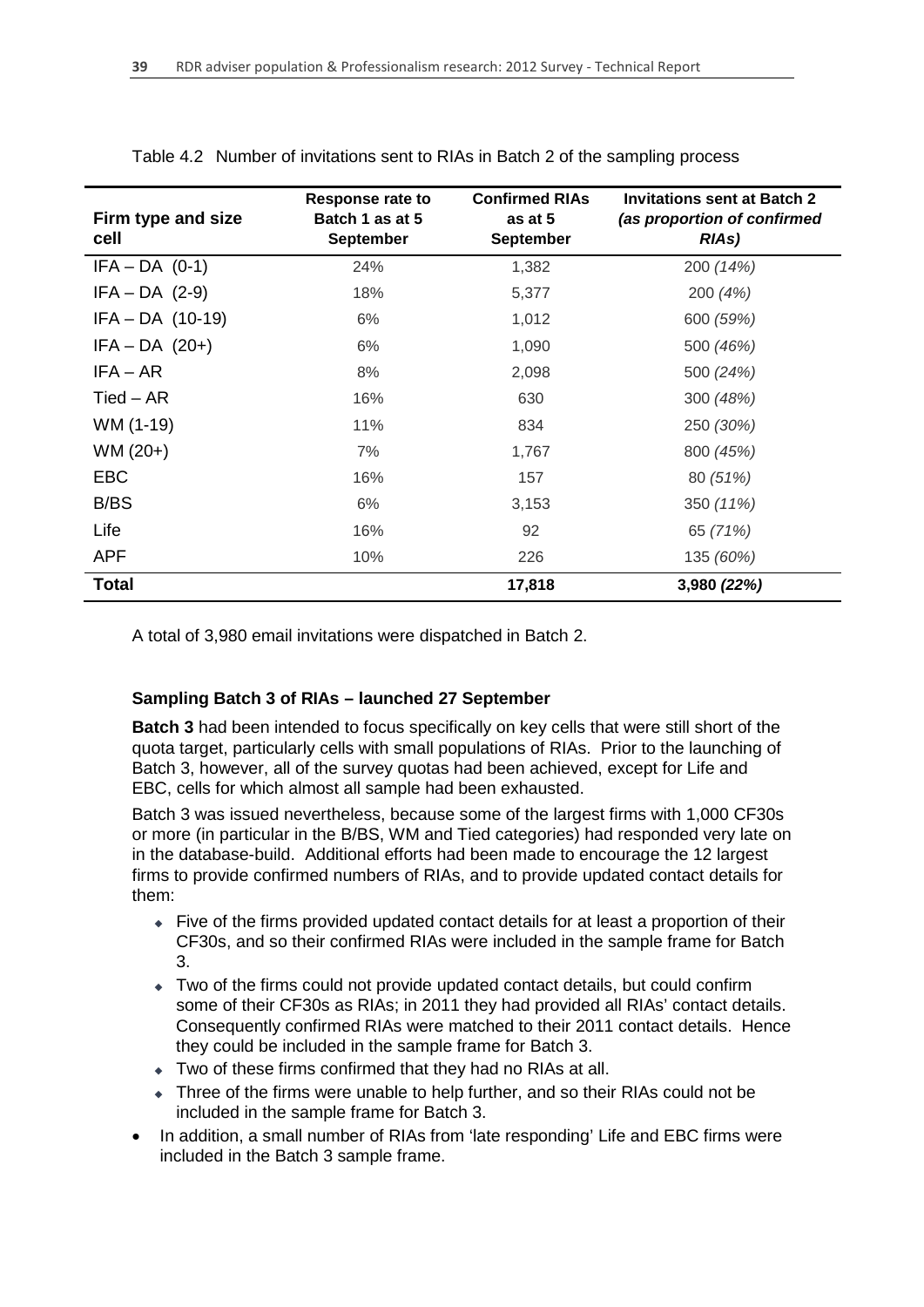Emails at this stage were launched from Critical Research's email address (fsacrm@critical.co.uk). The number of invitations sent in Batch 3 is shown in Table 4.3.

| Firm type and size cell | <b>Invitations sent at Batch 3</b> |
|-------------------------|------------------------------------|
| $IFA - DA (0-1)$        |                                    |
| $IFA - DA$ (2-9)        |                                    |
| $IFA - DA$ (10-19)      |                                    |
| $IFA - DA$ (20+)        |                                    |
| IFA – AR                |                                    |
| $Tied - AR$             | 30                                 |
| WM (1-19)               |                                    |
| $WM (20+)$              | 50                                 |
| <b>EBC</b>              | 11                                 |
| B/BS                    | 122                                |
| Life                    | 2                                  |
| APF                     |                                    |
| <b>Total</b>            | 215                                |

Table 4.3 Number of invitations sent to RIAs in Batch 3 of the sampling process

### **4.3 Survey response rates**

<u>.</u>

Table 4.4 shows the overall survey response rates for all of the RIAs that were randomly sampled, covering the pilot and the three-stage invitation process.

Of the 5,200 invitations issued, 174 were 'ineffective emails,' i.e. bounce-backs, where the cause of the failure could not be established, and might have ranged from the departure of the respondent from the organisation to an error in submission by the firm (although obvious typographical errors were manually corrected). A total of 447 'Out of Office' responses were also received, although these were not deemed to be ineffective emails, since the respondent had the opportunity to participate. A total of 5,026 emails were deemed to have reached their destination, and 5,026 is therefore the figure on which the overall response rate was based.

A total of 1,677 interviews of any kind (full interviews or screen-outs) were completed, of which 1,436 provided full interviews (1,286 via the web and 150 via CATI) and 240 were screening failures (i.e. the respondent confirmed that he/she was not an RIA or was unable to answer certain key classification questions).<sup>[20](#page-40-0)</sup> The total response rate

<span id="page-40-0"></span> $20$  The 241 screening failures included one respondent who was excluded from the total after completion of the survey, because the answer given to a verbatim question made it clear that the respondent was not in fact an RIA.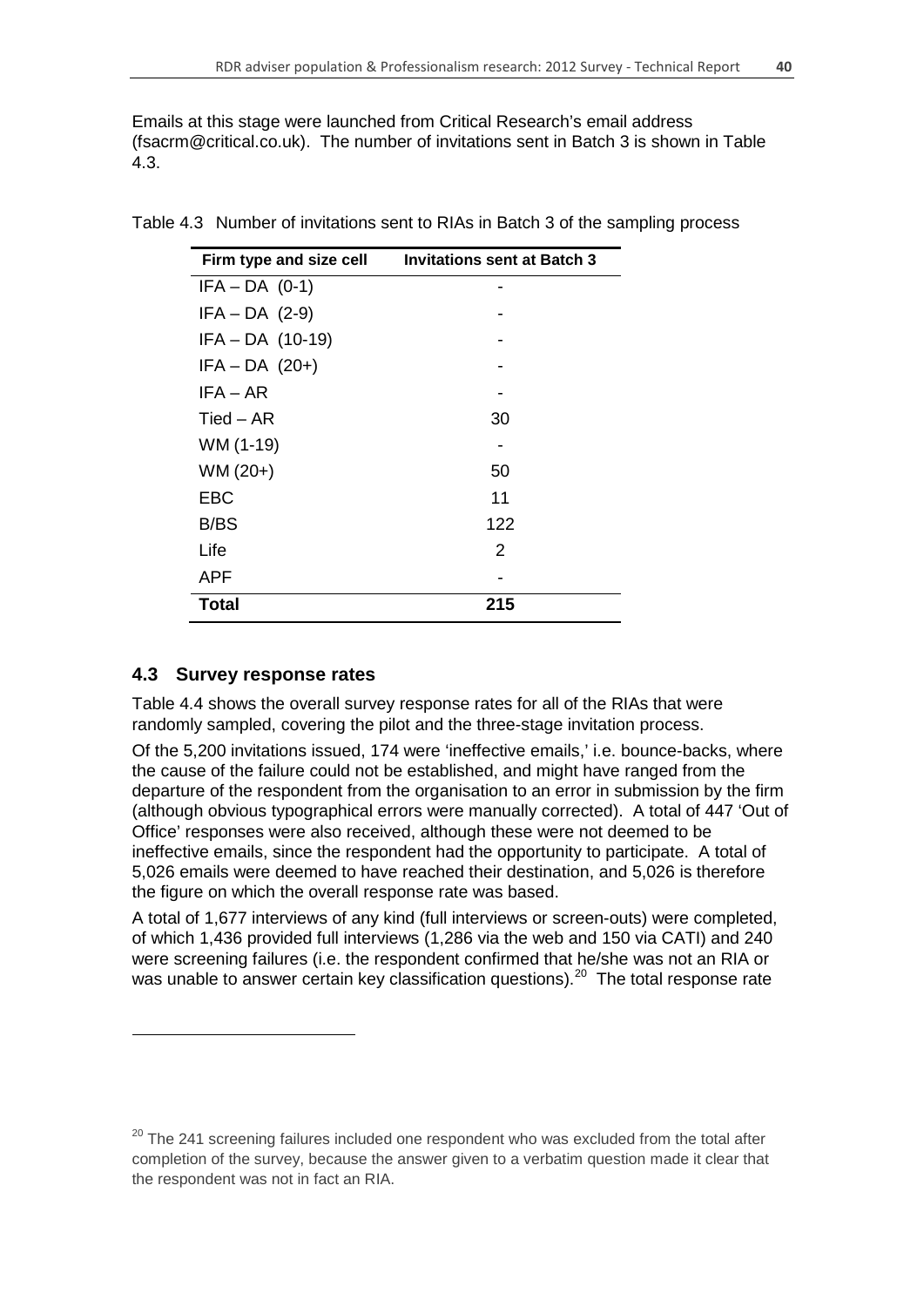(i.e. the 1,436 completed interviews divided by the 5,026 effective emails) was 28.6%, an improvement on the 2011 response rate of 25.1%.

|                                               | <b>Count</b> |
|-----------------------------------------------|--------------|
| Pilot invitations sent                        | 75           |
| Ineffective emails                            | 6            |
| Batch 1 invitations sent                      | 930          |
| Ineffective emails                            | 9            |
| Batch 2 invitations sent                      | 3,980        |
| Ineffective emails                            | 145          |
| Batch 3 invitations sent                      | 215          |
| Ineffective emails                            | 14           |
| <b>Total invitations sent</b>                 | 5,200        |
| <b>Total ineffective emails</b>               | 174          |
| <b>Total effective emails</b>                 | 5,026        |
| Screening failures                            | 240          |
| Web full interviews completed                 | 1,286        |
| CATI full interviews completed                | 150          |
| Total full interviews plus screening failures | 1,676        |
| <b>Total full interviews completed</b>        | 1,436        |
| Response rate (based on full interviews)      | 28.6%        |

Table 4.4 Survey invitations sent and response rates achieved

The final number of completed interviews (1,436 RIAs from 517 firms) exceeded the initial target of 1,000. The final distribution of interviews is shown in Table 4.5.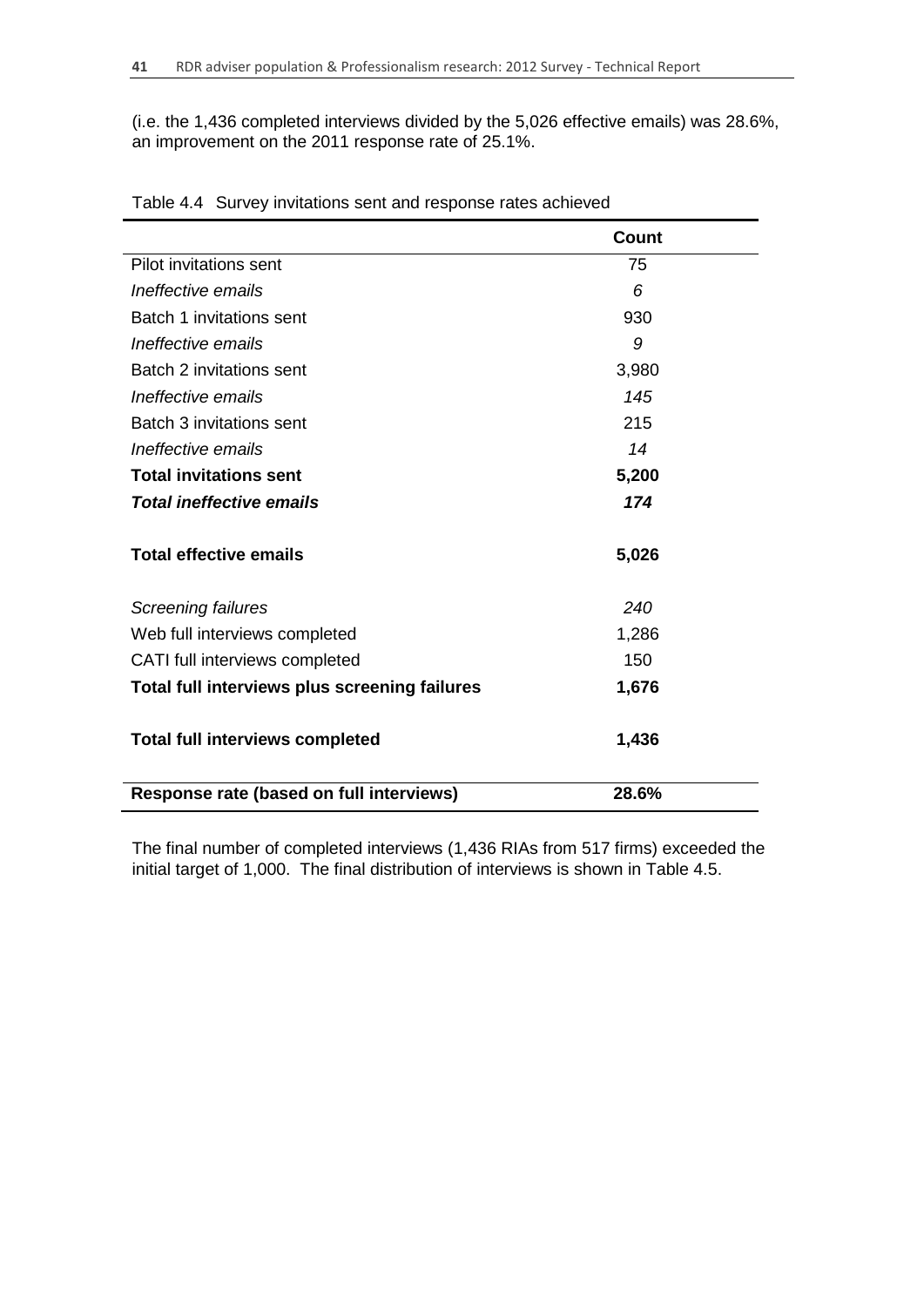|                            | <b>Distribution of RIA interviews</b> |                                                     |                                            |
|----------------------------|---------------------------------------|-----------------------------------------------------|--------------------------------------------|
| Firm type and<br>size cell | Initial quota<br>targets              | Total<br>number of<br><b>interviews</b><br>achieved | Total<br>number of<br>firms<br>represented |
| $IFA - DA (0-1)$           | 70                                    | 116                                                 | 116                                        |
| $IFA - DA$ (2-9)           | 50                                    | 120                                                 | 111                                        |
| $IFA - DA (10+)$           | 145                                   | 306                                                 | 100                                        |
| $IFA - AR$                 | 90                                    | 114                                                 | 16                                         |
| Tied – AR                  | 80                                    | 98                                                  | 4                                          |
| <b>WM</b>                  | 55                                    | 327                                                 | 74                                         |
| EBC                        | 75                                    | 63                                                  | 12                                         |
| B/BS                       | 95                                    | 137                                                 | 15                                         |
| Life                       | 50                                    | 39                                                  | 3                                          |
| APF                        | 90                                    | 116                                                 | 66                                         |
| Total                      | 1,000                                 | 1,436                                               | 517                                        |

|  | Table 4.5 Final distribution of achieved interviews. |
|--|------------------------------------------------------|
|--|------------------------------------------------------|

Table 4.6 shows the final number of interviews achieved with RIAs in Continuing vs. Entered firms.

| <b>Segment name</b> | <b>Predicted distribution</b><br>of 1,000 interviews | <b>Final distribution of</b><br>1,436 interviews | <b>Final distribution</b><br>of firms |
|---------------------|------------------------------------------------------|--------------------------------------------------|---------------------------------------|
| Continuing          | 980 (98%)                                            | 1,405 (98%)                                      | 494                                   |
| Entered             | 20(2%)                                               | 31(2%)                                           | 23                                    |
| Total               | 1,000                                                | 1,436                                            | 517                                   |

Table 4.6 Final distribution of achieved interviews, split by Continuing vs. Entered

The details of the 241 survey screening failures are shown in Table 4.7. The exact wording of the questions indicated appears in the published questionnaire, which can be found in Appendix B.2.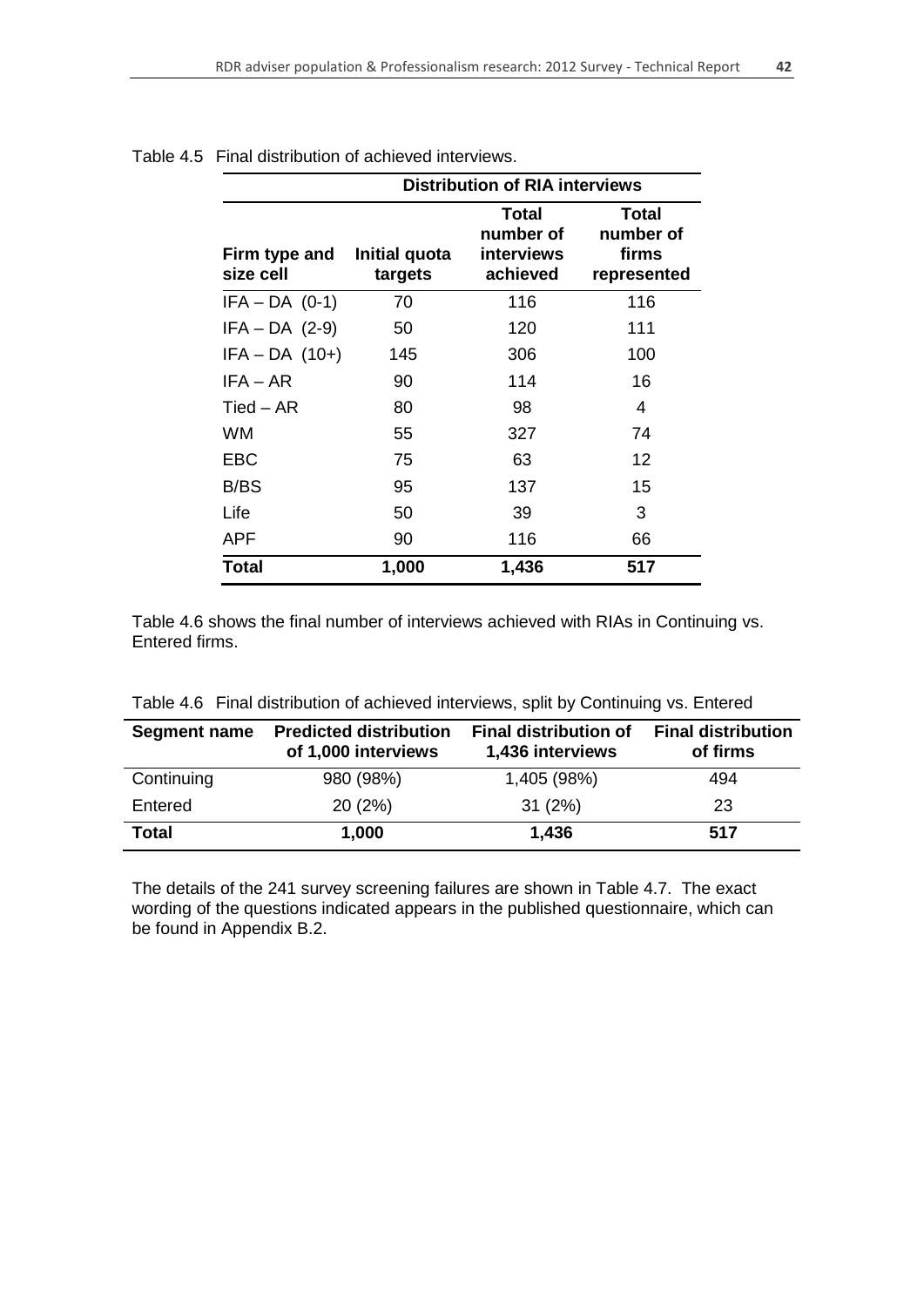| <b>Question number</b><br>and answer code      | Reason for ineligible response                                                                 | Count |
|------------------------------------------------|------------------------------------------------------------------------------------------------|-------|
| A1 @ 14 *                                      | No retail investment products offered                                                          | 92    |
| A1 $@$ 1-10 not<br>coded *                     | No retail investment products covered by<br>RDR offered                                        | 3     |
| A1 @ 98                                        | Refused to answer which investment<br>products offered                                         | 14    |
| A5 @ 98                                        | Cannot describe firm's primary business                                                        | 7     |
| $A2 \& 1$ not coded or<br>A6a @ 5 or 99 *      | Do not personally advise or cannot<br>describe on what basis they personally<br>provide advice | 57    |
| B3 @ 99                                        | Do not know qualification status                                                               | 13    |
| B5 @ 99                                        | Not qualified and not a trainee                                                                | 14    |
| n/a                                            | Survey exclusion (see glossary)                                                                | 40    |
| <b>Total screening failures and exclusions</b> | 240                                                                                            |       |

Table 4.7 Breakdown of screening failures and ineligible responses

\* The 152 respondents that were excluded for any of these reasons were also removed from the estimated population of RIAs (see Section 5.1, Step 8), because their answers made it clear that they were not in fact RIAs.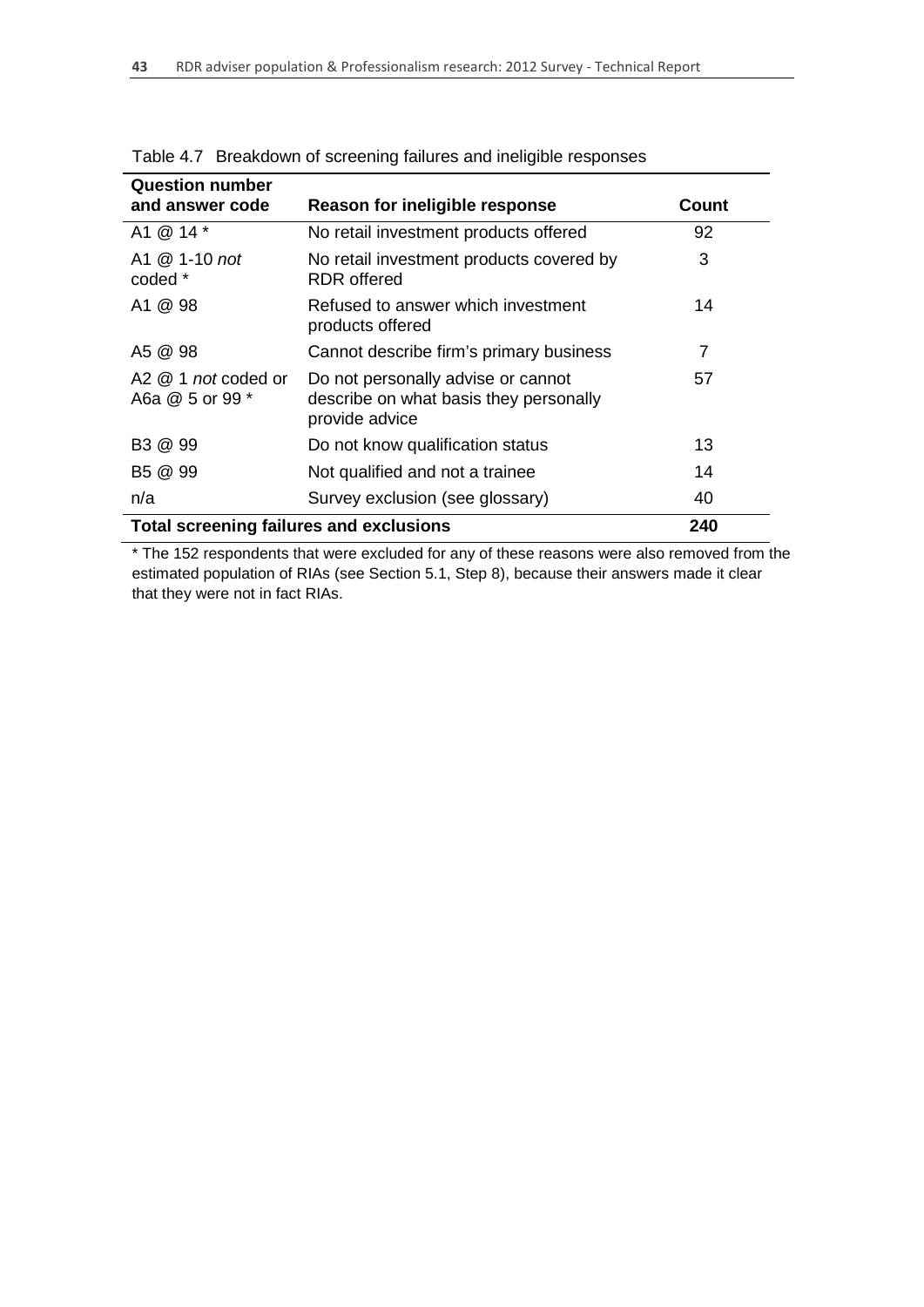# **5 Population sizing and measuring change**

Estimating the size and structure of the population of Retail Investment Advisers (RIAs) is crucial to the accuracy and robustness of the weighting regime used in analysing and reporting the results of the survey. This chapter describes how the process was undertaken.

# **5.1 Estimating the 2012 population of RIAs**

In both the 2011 and 2012 RDR surveys, in the absence of an up-to-date register of RIAs, a multi-stage procedure was used to derive the best possible estimate of the RIA population, by amending the Financial Services Authority's (FSA's) 'starting dataset figure' using information established during the database-build and during screening for the main survey.<sup>[21](#page-44-0)</sup>

The population estimate derived from this process was 35,899 RIAs (+/- 1,195 at 95% confidence interval), meaning that the true answer lies within the range 34,704 to 37,094.

The approach taken to RIA population sizing was as follows:

<u>.</u>

- 1. The FSA provided RS Consulting/ Critical Research with information that they used to produce a 'starting dataset' containing all relevant firms, listing their number of CF30s and, where available (from Retail Mediation Activities Returns (RMAR)), the number of RIAs in each firm. The starting dataset included RIAs from a total of 6,045 firms. A 'starting dataset figure' for RIAs was then calculated using these data. This starting dataset figure combined the following information:
	- a. The RMAR data for the firm categories where available.
	- b. The CF30 data for APF firms and WM (S&D only) firms.
- 2. It was known that this approach would result in an over-estimation of the true population (not least due to the inclusion of all CF30s in the APF category). However, it provided an initial base, which could then be amended in light of findings from the RIA database-build and survey. The initial starting dataset figure was 46,121 RIAs, as shown in Table 5.1.

<span id="page-44-0"></span> $21$  Although we refer to the 'estimated population of RIAs' in this report and the main report, our population estimate both in 2011 and 2012 is in fact of RIA *posts* held across all firms, as opposed to individuals. See Section 4.2 for more information.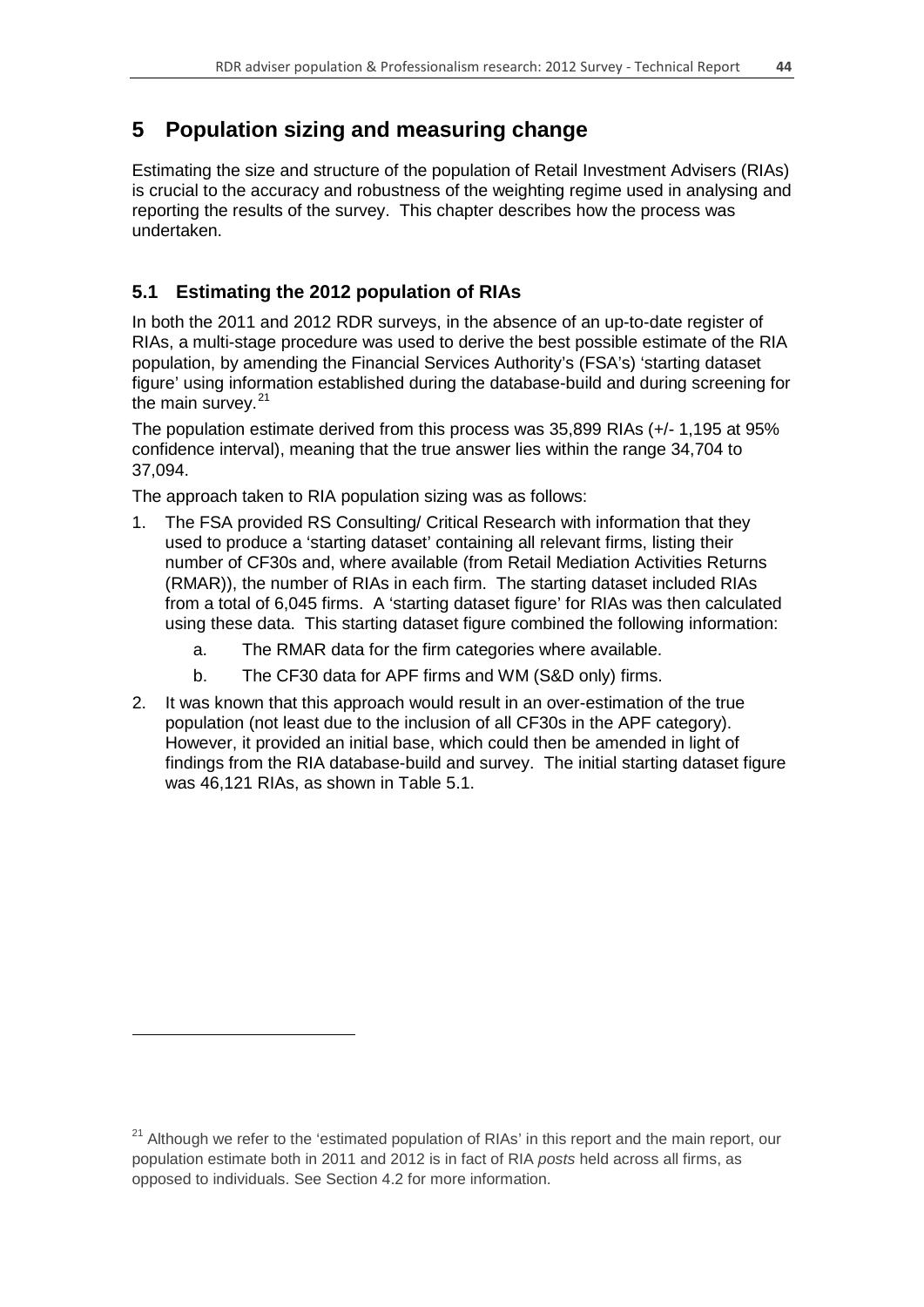| Firm type    | <b>FSA starting dataset:</b><br>number of RIAs | <b>FSA starting dataset:</b><br>number of firms |
|--------------|------------------------------------------------|-------------------------------------------------|
| $IFA - DA$   | 16,590                                         | 5,105                                           |
| $IFA - AR$   | 5,743                                          | 53                                              |
| $Tied - AR$  | 4,183                                          | 5                                               |
| <b>WM</b>    | 8,522                                          | 495                                             |
| <b>EBC</b>   | 528                                            | 17                                              |
| B/BS         | 8,403                                          | 51                                              |
| Life         | 1,151                                          | 32                                              |
| <b>APF</b>   | 1,001                                          | 287                                             |
| <b>Total</b> | 46,121                                         | 6,045                                           |

| Table 5.1 Starting dataset figures for number of RIAs in the population, based on |
|-----------------------------------------------------------------------------------|
| information held by the FSA                                                       |

- 3. 5,844 firms (all other than those excluded for enforcement or sub-status reasons, or for lack of contact details) were then contacted as part of the RIA database-build process and asked to confirm for each CF30 whether or not they were an RIA. The database-build yielded one of four possible scenarios for each firm:
	- a. All CF30s were confirmed in a firm's database return individually as either an RIA or not an RIA.
	- b. Firms did not reply to the database-build enquiry, consequently providing no information.
	- c. Firms provided incomplete information (confirming whether some of their CF30s were or were not RIAs, but not providing information for others).
	- d. Firms gave an 'aggregate' response (usually by email) that told us how many of their CF30s were RIAs. 22 firms did this in total: in particular, eight large organisations with 1,000 CF30s or more were unable to complete our data collection template in full, but could provide aggregated data about the number of RIAs.
- 4. The population estimation process drew on these responses, or non-responses, in two stages. Initially:
	- a. Where firms gave a comprehensive response (i.e. confirmed for each of their CF30s whether they were an RIA or not), then the number of RIAs indicated by the RIA database-build return was substituted for the starting dataset figure (i.e. for the figure provided in the firm's latest RMAR).
	- b. If 'aggregate' information was provided by the firm, telling us that none of their CF30s were RIAs, or where they told us with confidence exactly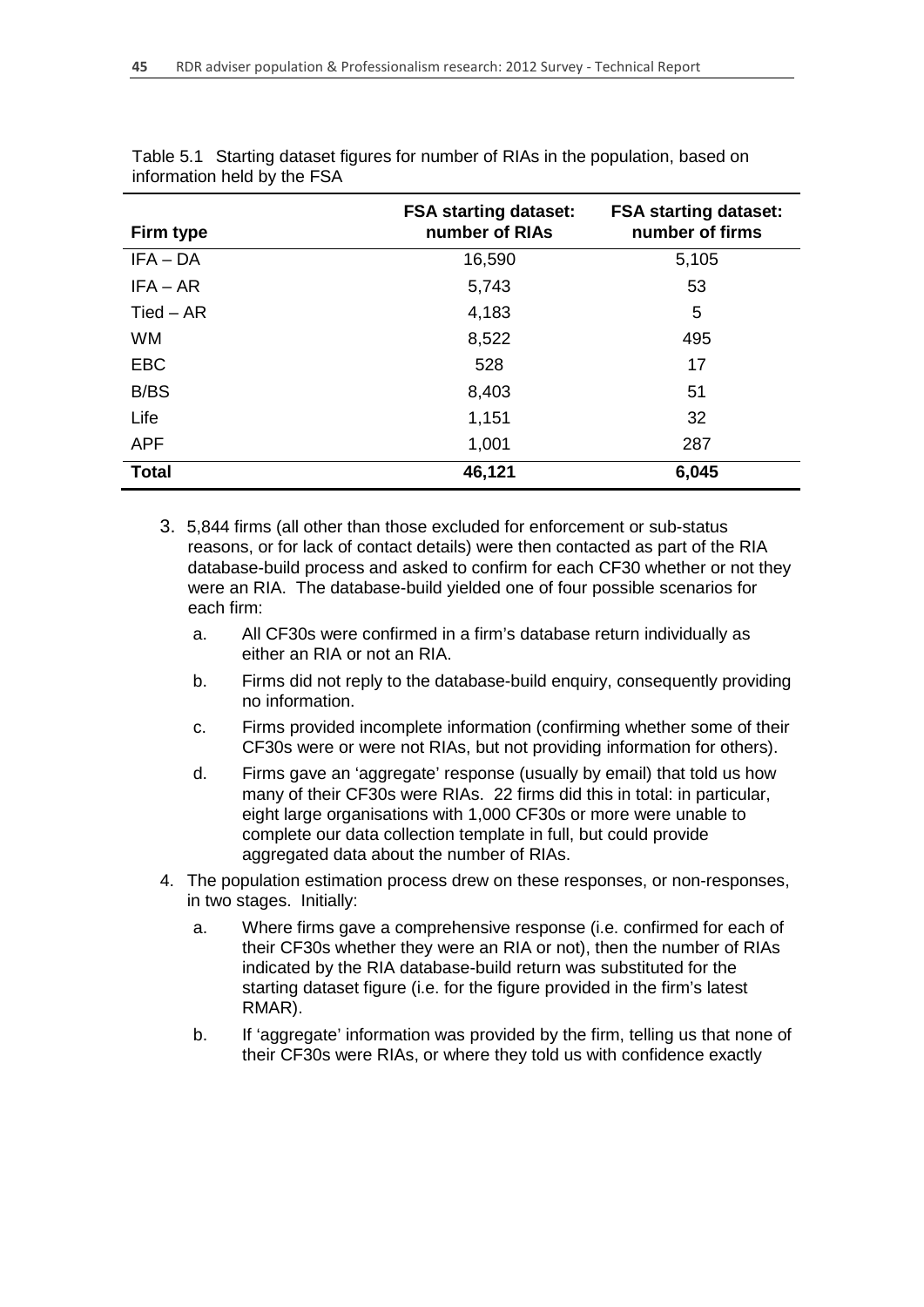how many RIAs they have without completing the data collection template, this figure was substituted.

5. A calculation was then made for 10 individual cells<sup>[22](#page-46-0)</sup> showing, in total for all firms with complete or 'aggregate' information, the proportion of their starting dataset number of RIAs that was confirmed as comprising RIAs. This is shown in Table 5.2.

Table 5.2 Number of firms providing complete or 'aggregate' responses to the RIA database-build

| Firm type    | <b>Firm</b><br>size <sup>23</sup> | <b>Total number of</b><br>firms included<br>in the 2012<br>population<br>estimate | Total number of<br>complete or<br>'aggregate'<br>responses | Average<br>proportion of<br>starting dataset<br><b>RIAS/CF30s</b><br>confirmed as<br><b>RIAS</b> |
|--------------|-----------------------------------|-----------------------------------------------------------------------------------|------------------------------------------------------------|--------------------------------------------------------------------------------------------------|
| $IFA - DA$   | 1                                 | 2,286                                                                             | 1,356                                                      | 101.7%                                                                                           |
| $IFA - DA$   | $2 - 9$                           | 2,634                                                                             | 1,458                                                      | 98.5%                                                                                            |
| $IFA - DA$   | $10+$                             | 185                                                                               | 110                                                        | 88.8%                                                                                            |
| $IFA - AR$   | All                               | 53                                                                                | 18                                                         | 97.7%                                                                                            |
| $Tied - AR$  | All                               | 5                                                                                 | $0***$                                                     | n/a                                                                                              |
| WM *         | All                               | 495                                                                               | 235                                                        | 34.8%                                                                                            |
| EBC **       | All                               | 17                                                                                | 10                                                         | 84.2%                                                                                            |
| B/BS         | All                               | 51                                                                                | 24                                                         | 98.7%                                                                                            |
| Life         | All                               | 32                                                                                | 10                                                         | 12.2%                                                                                            |
| APF          | All                               | 287                                                                               | 103                                                        | 70.3%                                                                                            |
| <b>Total</b> |                                   | 6,045                                                                             | 3,324                                                      |                                                                                                  |

\* In 2011, WM (S&D only) were treated separately from the rest of the WM category. In 2012 they have been included as part of the WM category because the population size is extremely small (it was estimated at just 87 in 2011).

\*\* In 2011 we used two EBC cells for population re-sizing. It was agreed that we would combine these EBC cells and only have one in 2012. Post-study analyses of the 2011 population re-sizing work showed that there was a very slight improvement in sample efficiency if we merged these two EBC cells, and, given the total sample size for EBCs is low, it was agreed in 2012 not to split them.

-

<span id="page-46-0"></span> $22$  Cells were selected on the basis of firm type. In addition, the IFA – DA firm type had sufficient responses to segment into three separate firm sizes (1, 2-9 and 10+ RIAs).

<span id="page-46-1"></span> $23$  At this stage, firm size is based on the 'starting dataset figure'.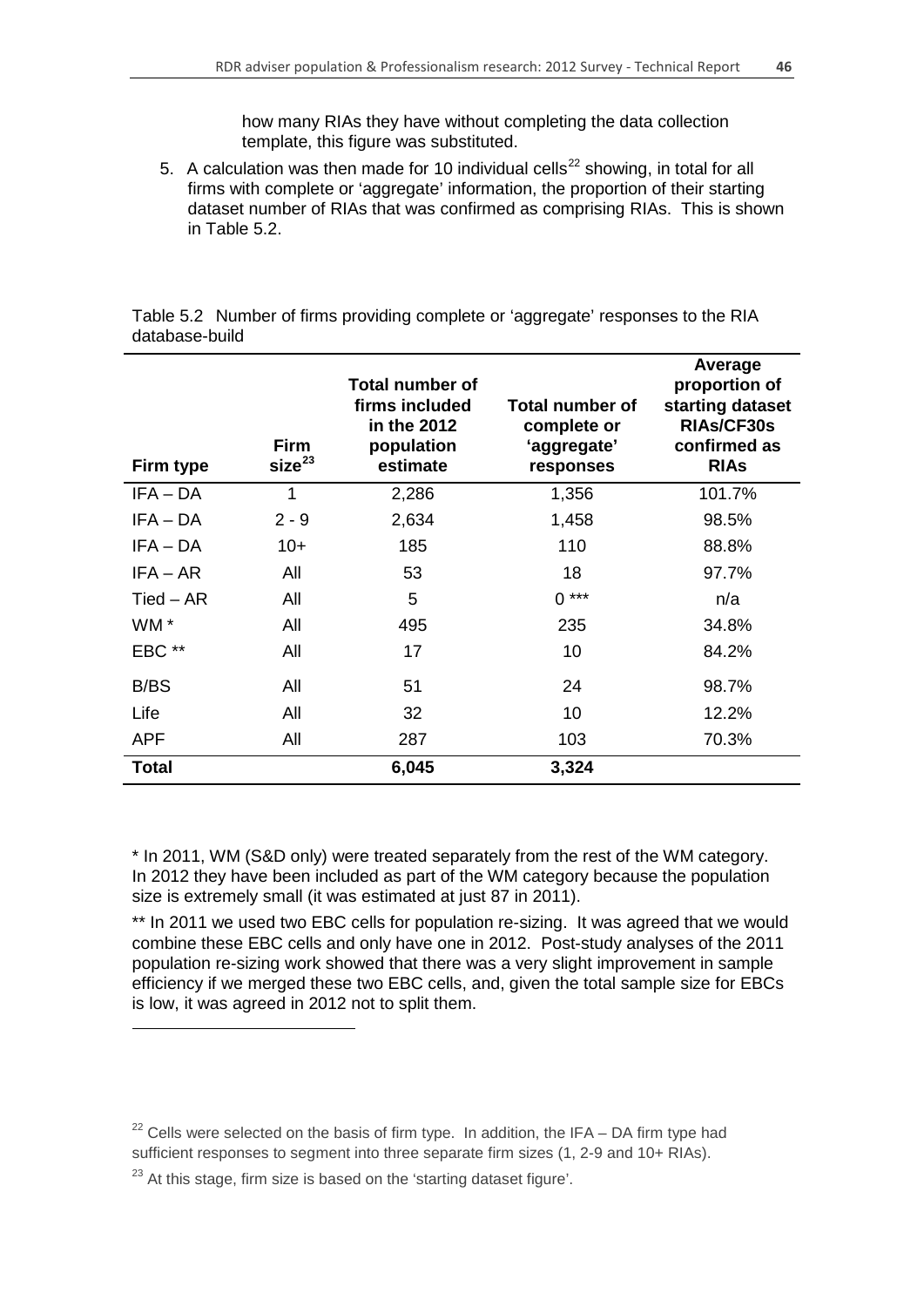\*\*\* Although there were no complete responders among Tied – AR firms, four of these five firms were partial responders, between them confirming over half of their total number of CF30s as either RIAs or not RIAs. Because there were no complete responders in this group, steps 6 and 7 were not applied to Tied – AR firms.

- 6. The mean proportion difference for each cell between the outcome of complete database-build exercises from that cell and the starting RIA estimate in the FSA dataset was then applied to all firms in the same cell for whom no RIA databasebuild information was available. In other words, it was assumed that, on average, the difference recorded by the firms who responded to the database-build was representative of the difference for all firms from the same firm type/size cell.
- 7. A different process was adopted in the case of firms that provided partial database-build information, i.e. they identified some of their CF30s as RIAs or not RIAs but did not give information for all their CF30s. In these cases:
	- a. Initially, a calculation was undertaken on the same basis as if they had provided no information; in other words, the average difference for their cell between the responses of those giving complete information and the starting dataset estimate for those firms was applied to their starting dataset estimate.
	- b. If the partial information they provided demonstrated that this calculation must be incorrect, then the result was modified. So:
		- If the number of RIAs actually confirmed exceeded the total indicated by the calculation, then that higher number was substituted.
		- If the number of RIAs indicated by the calculation was greater than the maximum possible based on the database-build (i.e. exceeded the total of confirmed RIAs plus those for whom no information is available) then the lower number was substituted.
	- 8. A further correction was then made to all firm estimates based on screen-out information from the survey. 152 respondents, or 9.6% of those successfully contacted from the database, were found, in the course of screening for the survey, not to be RIAs.<sup>[24](#page-47-0)</sup> This screen-out rate was calculated separately for each of the 10 firm type/size cells and then the total population estimate for that cell was reduced by that percentage. These proportions are shown in Table 5.3.

-

<span id="page-47-0"></span><sup>&</sup>lt;sup>24</sup> See Table 4.7 in Chapter 4.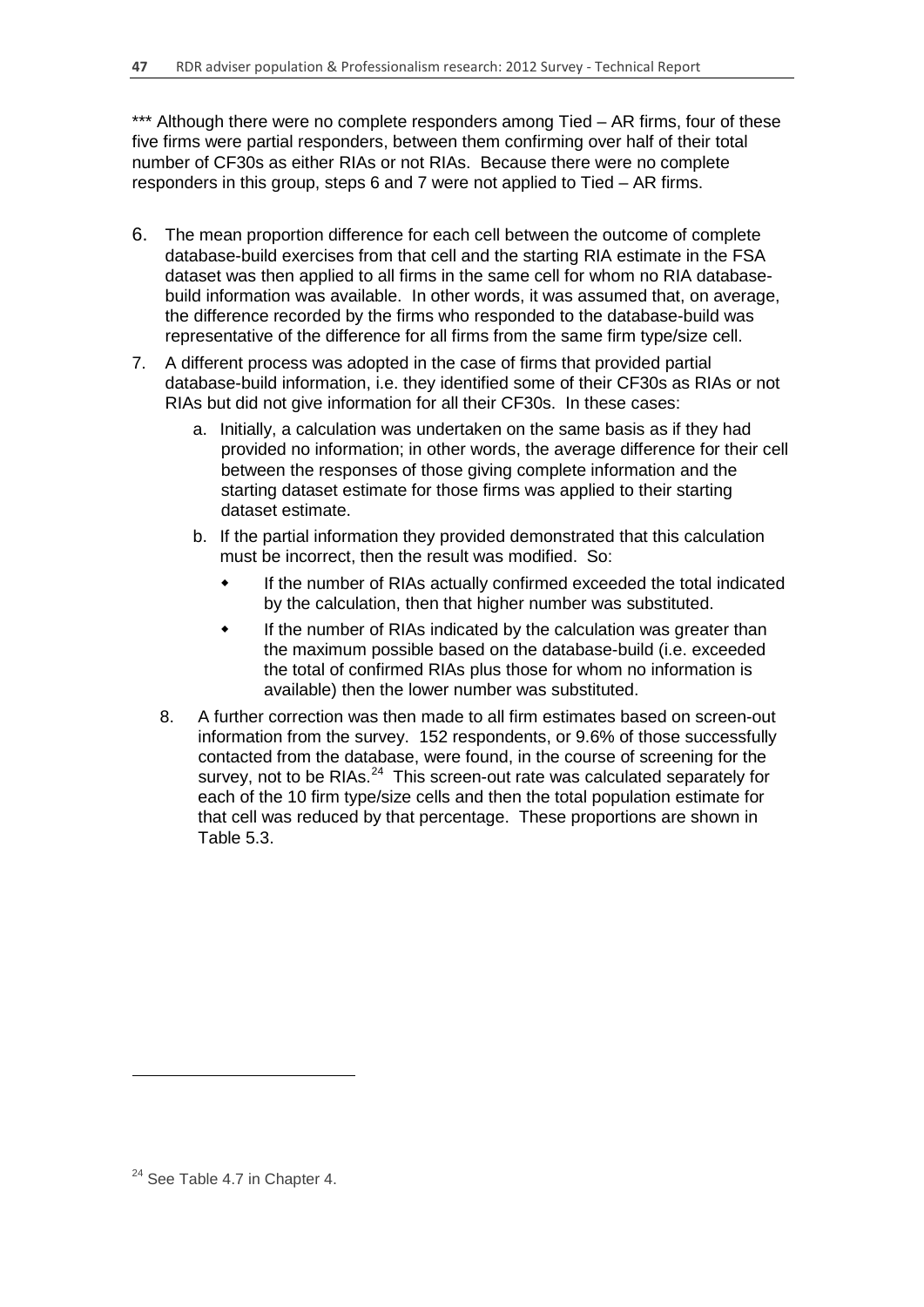| Firm type    | <b>Firm</b><br>size <sup>25</sup> | <b>Total</b><br>number of<br>successful<br>survey<br>contacts <sup>26</sup> | <b>Total</b><br>number that<br>screened<br>out as 'not<br>an RIA' | Screen-outs<br>as a<br>proportion<br>of contacts |
|--------------|-----------------------------------|-----------------------------------------------------------------------------|-------------------------------------------------------------------|--------------------------------------------------|
| $IFA - DA$   | 1                                 | 119                                                                         | 3                                                                 | 2.5%                                             |
| $IFA - DA$   | $2 - 9$                           | 123                                                                         | 3                                                                 | 2.4%                                             |
| $IFA - DA$   | $10+$                             | 318                                                                         | 12                                                                | 3.8%                                             |
| $IFA - AR$   | All                               | 116                                                                         | 2                                                                 | 1.7%                                             |
| $Tied - AR$  | All                               | 102                                                                         | 4                                                                 | 3.9%                                             |
| <b>WM</b>    | All                               | 404                                                                         | 77                                                                | 19.1%                                            |
| <b>EBC</b>   | All                               | 66                                                                          | 3                                                                 | 4.5%                                             |
| B/BS         | All                               | 166                                                                         | 29                                                                | 17.5%                                            |
| Life         | All                               | 46                                                                          | $\overline{7}$                                                    | 15.2%                                            |
| <b>APF</b>   | All                               | 128                                                                         | 12                                                                | 9.4%                                             |
| <b>Total</b> |                                   | 1,588                                                                       | 152                                                               | 9.6%                                             |

Table 5.3 Screen-outs by firm category, shown as a proportion of total contacts made

The final outcome of the population sizing process is shown in Table 5.4. The figures were calculated by taking the starting dataset totals for each firm type and then applying to them the two discounts, based on the results of the database-build and the survey screen-outs.

<u>.</u>

<span id="page-48-0"></span> $25$  At this stage, firm size is based upon the calculated firm size at the end of Step 7, before making the Step 8 correction.

<span id="page-48-1"></span> $26$  Total successful survey contacts include all confirmed RIAs that responded to the survey, and either completed the survey confirming that they were an RIA (1,436) or screened out because they were not an RIA (152).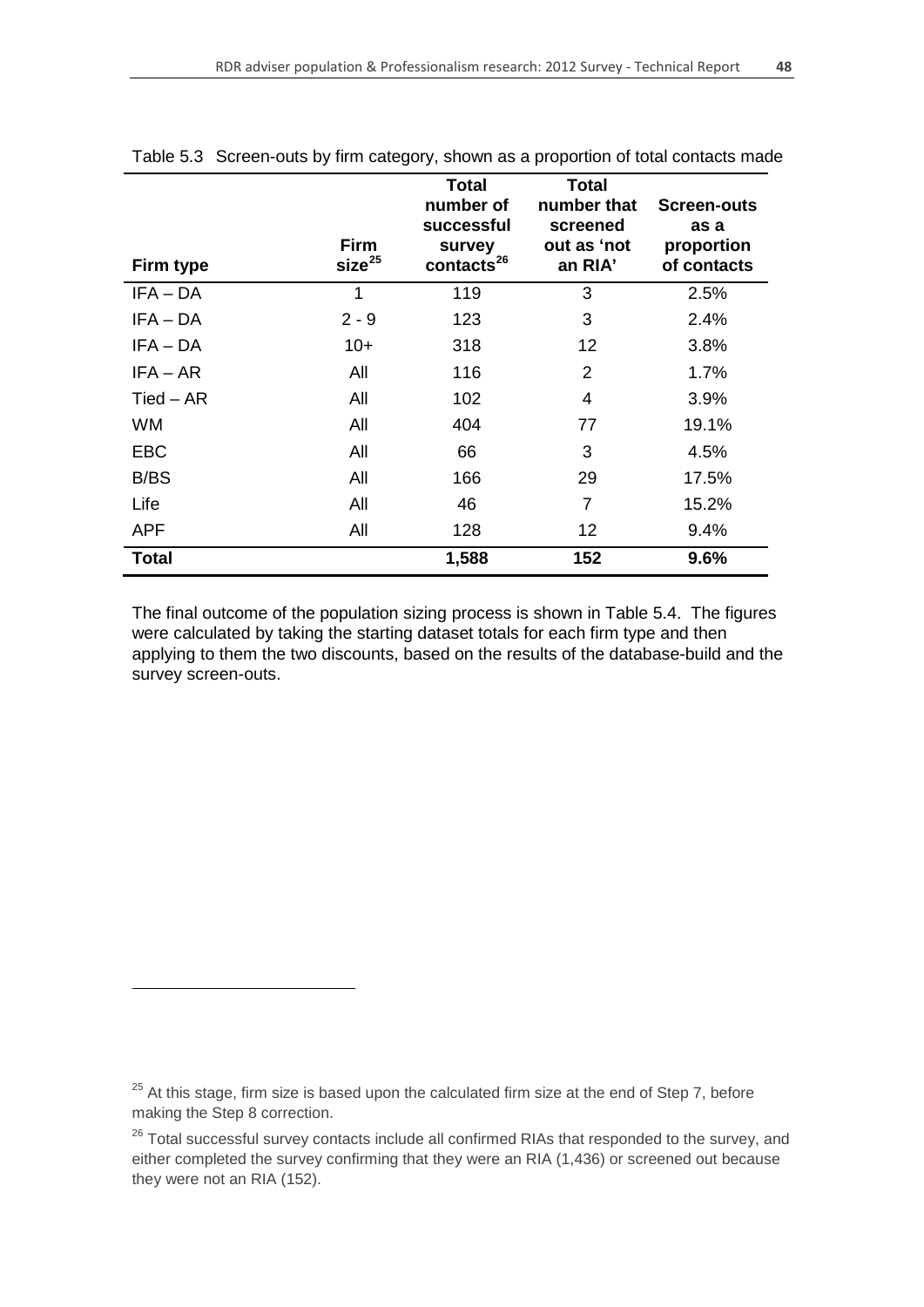| Firm type                                          | <b>Estimated RIA</b><br>population (2012) | Percentage of<br><b>RIA population</b><br>(2012) | Number of<br>firms with any<br>RIAs <sup>27</sup> |
|----------------------------------------------------|-------------------------------------------|--------------------------------------------------|---------------------------------------------------|
| $IFA - DA$                                         | 15,429                                    | 43%                                              | 5,075                                             |
| $IFA - AR$                                         | 5,539                                     | 15%                                              | 53                                                |
| $Tied - AR$                                        | 4,012                                     | 11%                                              | 5                                                 |
| <b>WM</b>                                          | 2,927                                     | 8%                                               | 396                                               |
| <b>EBC</b>                                         | 424                                       | 1%                                               | 17                                                |
| B/BS                                               | 6,812                                     | 19%                                              | 46                                                |
| Life                                               | 119                                       | $0\%$                                            | 14                                                |
| <b>APF</b>                                         | 638                                       | 2%                                               | 245                                               |
| <b>Total</b>                                       | 35,899                                    | 100%                                             | 5,851                                             |
| Error margin at 95%<br>confidence interval<br>(Cl) | $+/- 1,195$                               |                                                  |                                                   |
| Min/max population size<br>at 95% CI               | $min = 34,704$<br>$max = 37,094$          |                                                  |                                                   |

#### Table 5.4 Total estimated RIA population in 2012, by firm category

Table 5.5 provides a comparison of the FSA starting dataset number of RIAs and the final 2012 population estimate. In the case of WM and Life, the final estimate is significantly below the starting dataset figure. It is known that WM firms typically overreport the number of RIAs they have in their RMAR returns. Nevertheless, the figure is particularly low this year in both categories, in part due to certain large firms in these sectors having closed or downsized their RIA divisions subsequent to their most recent RMAR submission.

<u>.</u>

<span id="page-49-0"></span> $27$  The population sizing process estimates a number of RIAs within each firm that is not necessarily an integer. This column shows the number of firms estimated to have 0.5 RIAs or more.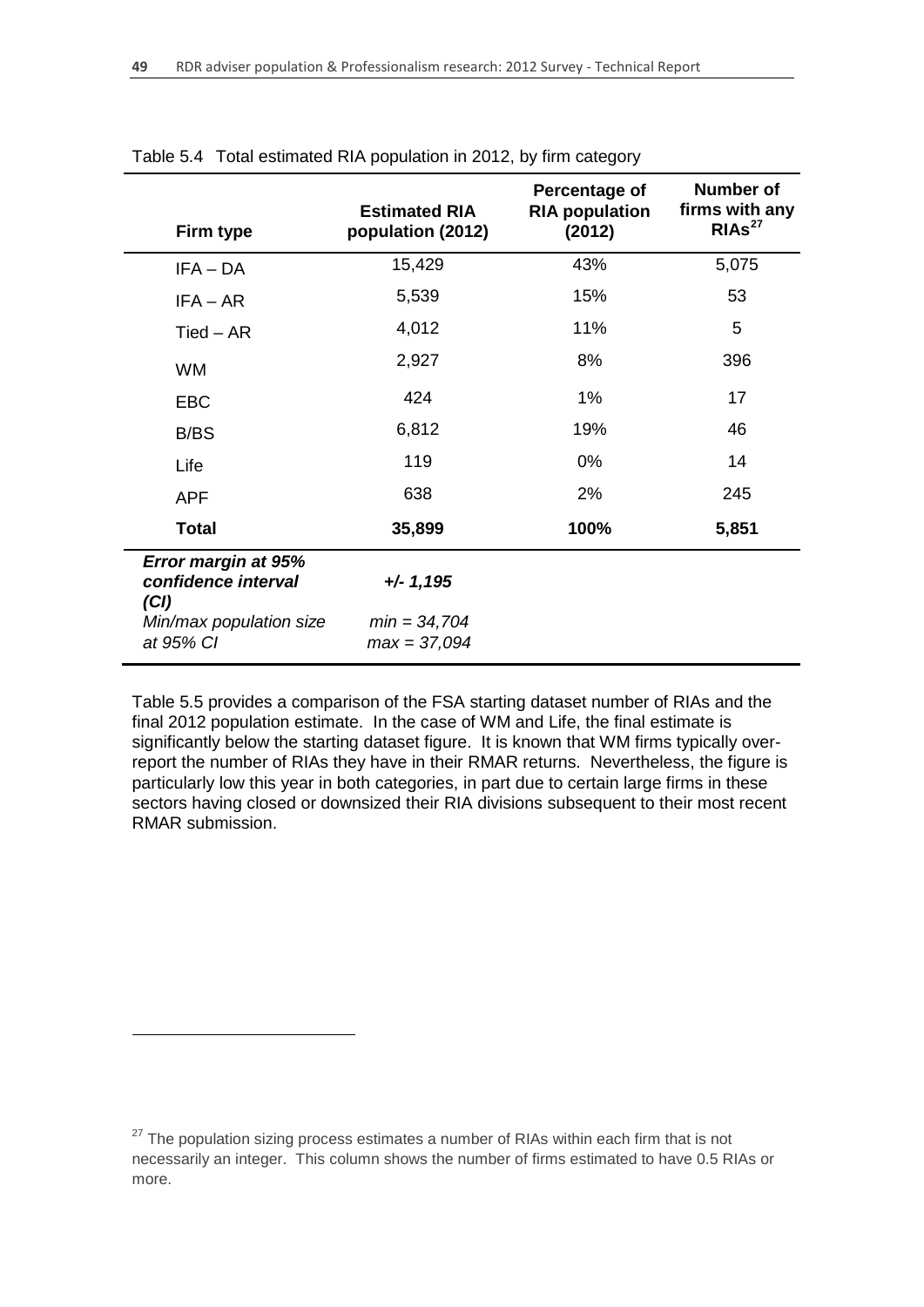| Firm type    | <b>FSA starting</b><br>dataset:<br>number of<br><b>RIAs</b> | <b>Final 2012</b><br>population<br>estimate | <b>Final estimate</b><br>as percentage<br>of starting<br>dataset |
|--------------|-------------------------------------------------------------|---------------------------------------------|------------------------------------------------------------------|
| $IFA - DA$   | 16,590                                                      | 15,429                                      | 93.0%                                                            |
| $IFA - AR$   | 5,743                                                       | 5,539                                       | 96.4%                                                            |
| $Tied - AR$  | 4,183                                                       | 4,012                                       | 95.9%                                                            |
| WM           | 8,522                                                       | 2,927                                       | 34.3%                                                            |
| EBC          | 528                                                         | 424                                         | 80.3%                                                            |
| B/BS         | 8,403                                                       | 6,812                                       | 81.1%                                                            |
| Life         | 1,151                                                       | 119                                         | 10.3%                                                            |
| <b>APF</b>   | $1,001^{28}$                                                | 638                                         | 63.7%                                                            |
| <b>Total</b> | 46,121                                                      | 35,899                                      | 77.8%                                                            |

Table 5.5 Comparison of the FSA starting dataset number of RIAs and the final 2012 population estimate

## **5.2 Sizing the population of RIA posts vs. individuals**

-

Before the database-build for the 2012 RDR survey began, the FSA identified some CF30s that were in fact listed as belonging to more than one firm ('multi-firm' CF30s). The situation was also shown to have existed in 2011, although in 2011 it had been assumed that each of the entries in the FSA's CF30 database represented a separate individual with CF30 status.

In practice, multiple entries for one CF30 in different firms could mean one of two things:

- The CF30 who was recorded at multiple locations had moved employment and been added to the new firm, without having been removed from the old one(s). However, such 'errors' were dealt with as part of the database-build; in other words, they were 'corrected' by the old firm stating that the person was not an RIA at their location while the new firm would include them.
- The individual was genuinely working at more than one location. In this instance the same individual would rightly be reported as an RIA more than once. This was particularly the case where different firms were related (e.g. *'ABC Bank Plc'* and *'ABC Bank Wealth Management Ltd'*).

<span id="page-50-0"></span> $28$  In the case of APFs, who are not required to complete an RMAR, the number of CF30s was used in place of the RMAR figure.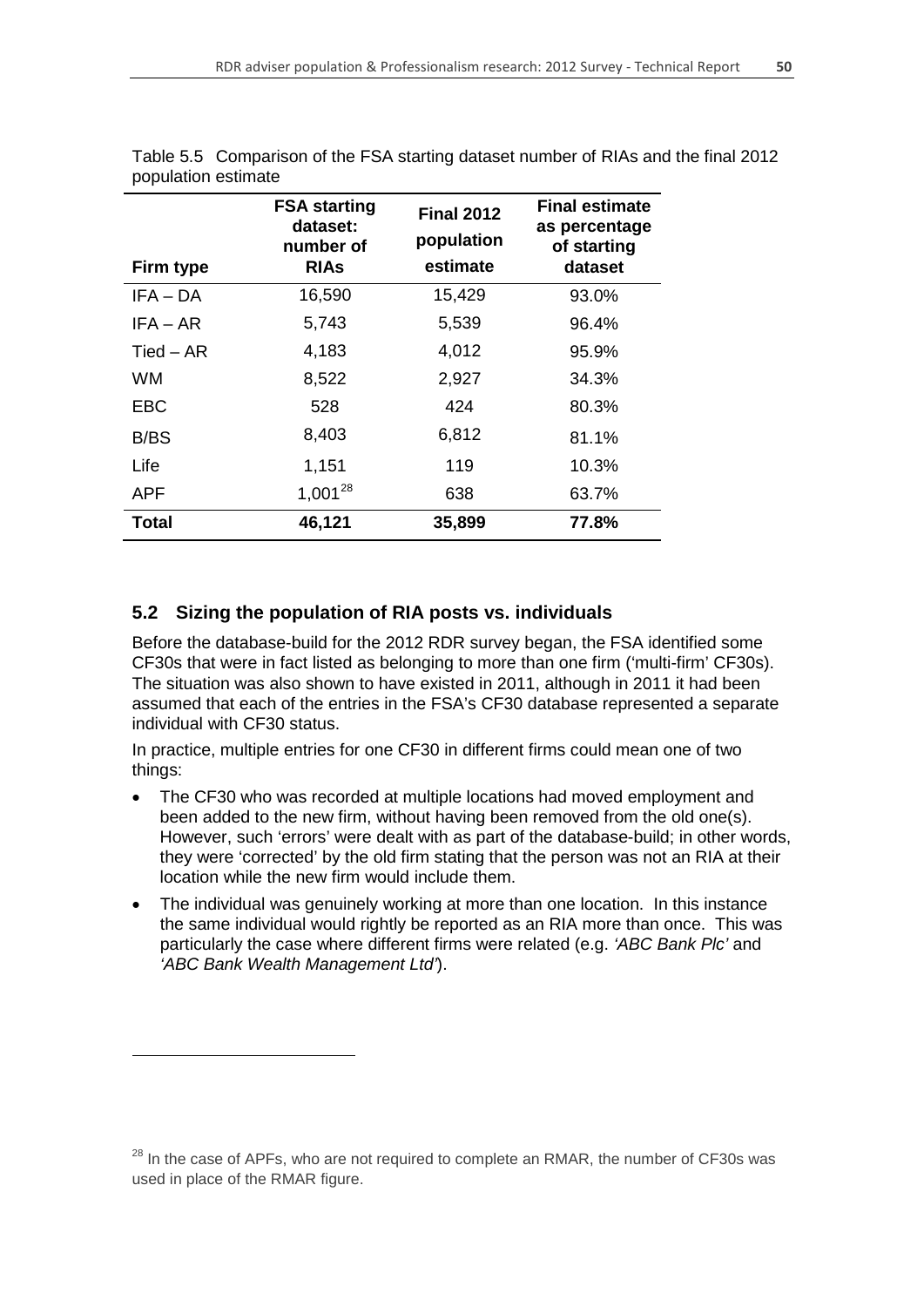Table 5.6 shows that of all the CF30 entries listed in the FSA's spreadsheet in 2011, 4.88% were repeat occurrences of CF30 individuals working at different firms. In 2012 this figure had decreased to 3.26%.

Table 5.6 CF30 spreadsheet entries that were repeat occurrences of CF30 individuals working at different firms in 2011 and 2012

|                                                                                   | 2011   | 2012                 |
|-----------------------------------------------------------------------------------|--------|----------------------|
| Total number of CF30 entries listed in FSA<br>database                            | 65,760 | 63,886 <sup>29</sup> |
| Number of CF30 individuals in FSA database                                        | 62,553 | 61,801               |
| Repeat occurrences of CF30 individuals at<br>different firms                      | 3,207  | 2,085                |
| Percentage of all CF30 entries that were<br>repeat occurrences at different firms | 4.88%  | 3.26%                |

We included all instances of such 'multi-firm' CF30s in the database-build, and they were flagged accordingly. If such a CF30 was confirmed by their firms as indeed being an RIA at both organisations, then they were included as a confirmed RIA at each organisation. This is shown in Table 5.7. Of all the confirmed RIAs in 2011, 1.59% were repeat occurrences of RIAs working at different firms. In 2012 this figure had increased to 2.30%.

Table 5.7 Confirmed RIA posts that were repeat occurrences of individual RIAs working at different firms in 2011 and 2012

|                                                                                          | 2011   | 2012   |  |
|------------------------------------------------------------------------------------------|--------|--------|--|
| Total number of confirmed RIA posts                                                      | 22,070 | 20,161 |  |
| Number of individuals confirmed as RIAs                                                  | 21,718 | 19,697 |  |
| Repeat occurrences of confirmed RIAs at<br>different firms                               | 352    | 464    |  |
| Percentage of all confirmed RIA posts that<br>were repeat occurrences at different firms | 1.59%  | 2.30%  |  |

The percentage figures shown in Table 5.7 provide an indicative estimate, at total level, of the degree to which the number of RIA posts is greater than the number of individuals working as RIAs. This means that, although we refer to the 'estimated population of RIAs', our population estimate both in 2011 and 2012 is in fact of RIA posts held across all firms, as opposed to individuals.

<u>.</u>

<span id="page-51-0"></span> $29$  To facilitate comparison with 2011, data in this table are reported for all 63,386 CF30s listed in the FSA's spreadsheet. This includes 1,277 CF30s who were subsequently excluded from the starting dataset.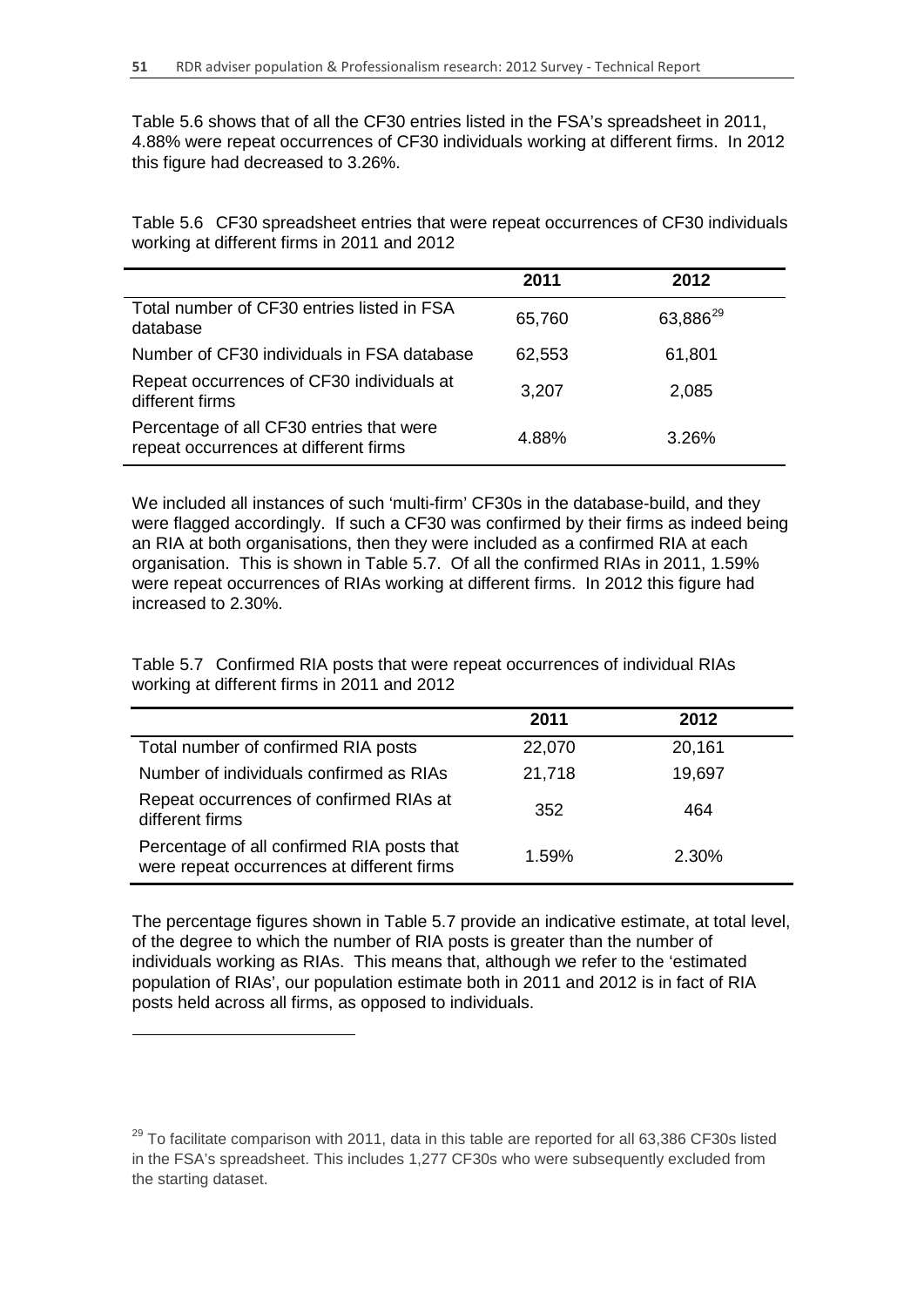If we take the estimated 2012 population of 35,899 RIA posts, the actual number of individuals in the total population is likely to be around 2.30% lower, at approximately 35,073.

Similarly, if we take the estimated 2011 population of 40,566 RIA posts, the actual number of individuals in the total population last year was around 1.59% lower, at approximately 39,920.

### **5.3 The population change from 2010 to 2012**

The 2011 RDR survey was created using exactly the same population sizing approach as the 2012 survey,<sup>[30](#page-52-0)</sup> and consequently the estimated populations can be compared on a like-for-like basis. The estimated RIA population in 2011 was 40,566.

The 2010 RDR survey by NMG Consulting also estimated the total population of RIAs,<sup>[31](#page-52-1)</sup> although this estimate was revised in 2011 to allow a like-for-like comparison with the 2011 RDR survey estimate. The 'like-for-like' estimated RIA population in 2010 was 43,937.<sup>[32](#page-52-2)</sup>

The estimated population across all three years is shown in Table 5.8. It shows that the rate of decline has increased from 7.7% between summer 2010 and summer 2011, to 11.5% between summer 2011 and summer 2012.

| Year | <b>RIA population</b> | <b>Percentage change</b><br>from previous year |
|------|-----------------------|------------------------------------------------|
| 2010 | 43,937                | n/a                                            |
| 2011 | 40,566                | $-7.7\%$ <sup>33</sup>                         |
| 2012 | 35,899                | $-11.5%$                                       |

Table 5.8 Comparing the estimated RIA population in 2010, 2011 and 2012

<span id="page-52-0"></span><sup>30</sup> See Technical Report to the 2011 RDR survey:

-

Atkin, B., Farr, D., Leston, J. and Wood, A. (2011), *Research: Progress towards the Professionalism requirements of the Retail Distribution Review – Technical Report*.

<span id="page-52-1"></span><sup>31</sup> NMG Consulting (2010), *The cost of implementing the Retail Distribution Review professionalism policy changes*.

<span id="page-52-2"></span> $32$  In fact, this number is not a true like-for-like comparison with the 2011 data, since the 2010 figure excluded a very small population of RIAs in WM (S&D only) firms. This 'S&D only' population was estimated at 87 in 2011 and 25 in 2012.

<span id="page-52-3"></span> $33$  In the 2011 RDR survey report, the percentage change from 2010 to 2011 was reported as being -7.9%, because the WM (S&D only) group was excluded from the 2011 population when making the comparison.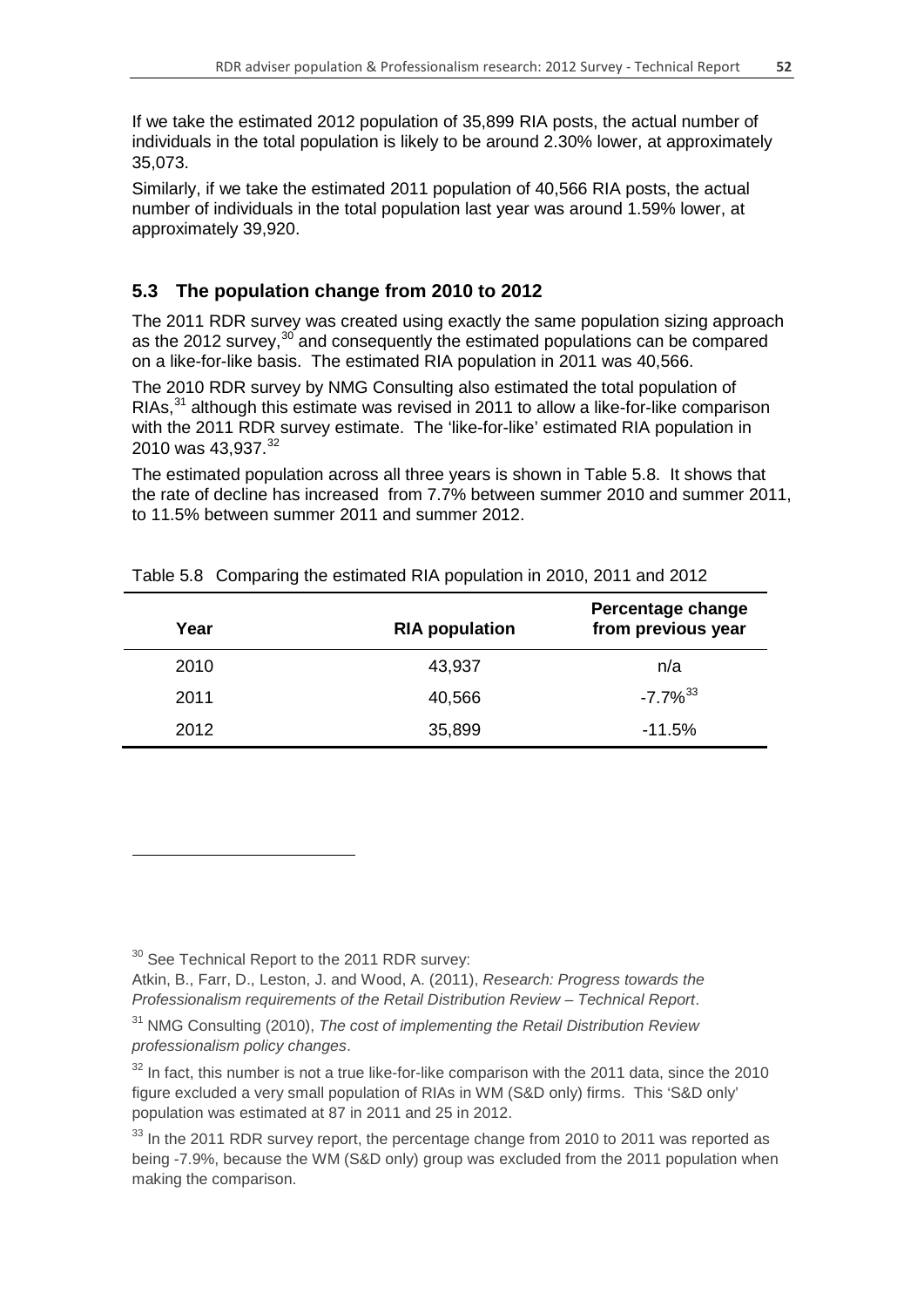# **6 Weighting by firm type and size to the estimated population**

The final stage of data processing involved weighting the survey results, to ensure that they were representative of the total population of Retail Investment Advisers (RIAs). This process is described in this chapter.

# **6.1 Overview**

Target quotas were set for interviews by firm type and size to ensure, as far as possible, that minimum sample sizes were achieved in all cells. Inevitably, this meant that the distribution of interviews was not exactly aligned with that of the total population of RIAs. It was necessary to adjust for this 'mis-match' before producing data tables and analysing the survey findings so that the results were truly representative of the total population.

The process to achieve this required all completed interviews to be given a 'weight' so that their contribution to the overall results would be directly proportional to the share of the population accounted for by the firm type/size category they represented. So, if a cell contained, say, 10% of the total population but was only represented by 5% of the interviews, then each of those interviews would be given a 'weight' of 2.0. Conversely, if a cell accounted for 3% of the population but 12% of the interviews, then each interview from that cell would be given a weight of 0.25.

Allocating weights to interviews increases the statistical margins of error on the survey results. Where more extreme weights are used, this has the effect of reducing the effective sample size of the survey when applying statistical tests of significance.

# **6.2 Survey weights**

Three iterations of weighting approaches were run, and each tested to see which was the most robust statistically. The solution adopted was to allocate the achieved interviews to 10 cells and to calculate weights based on these. Details are shown in Table 6.1.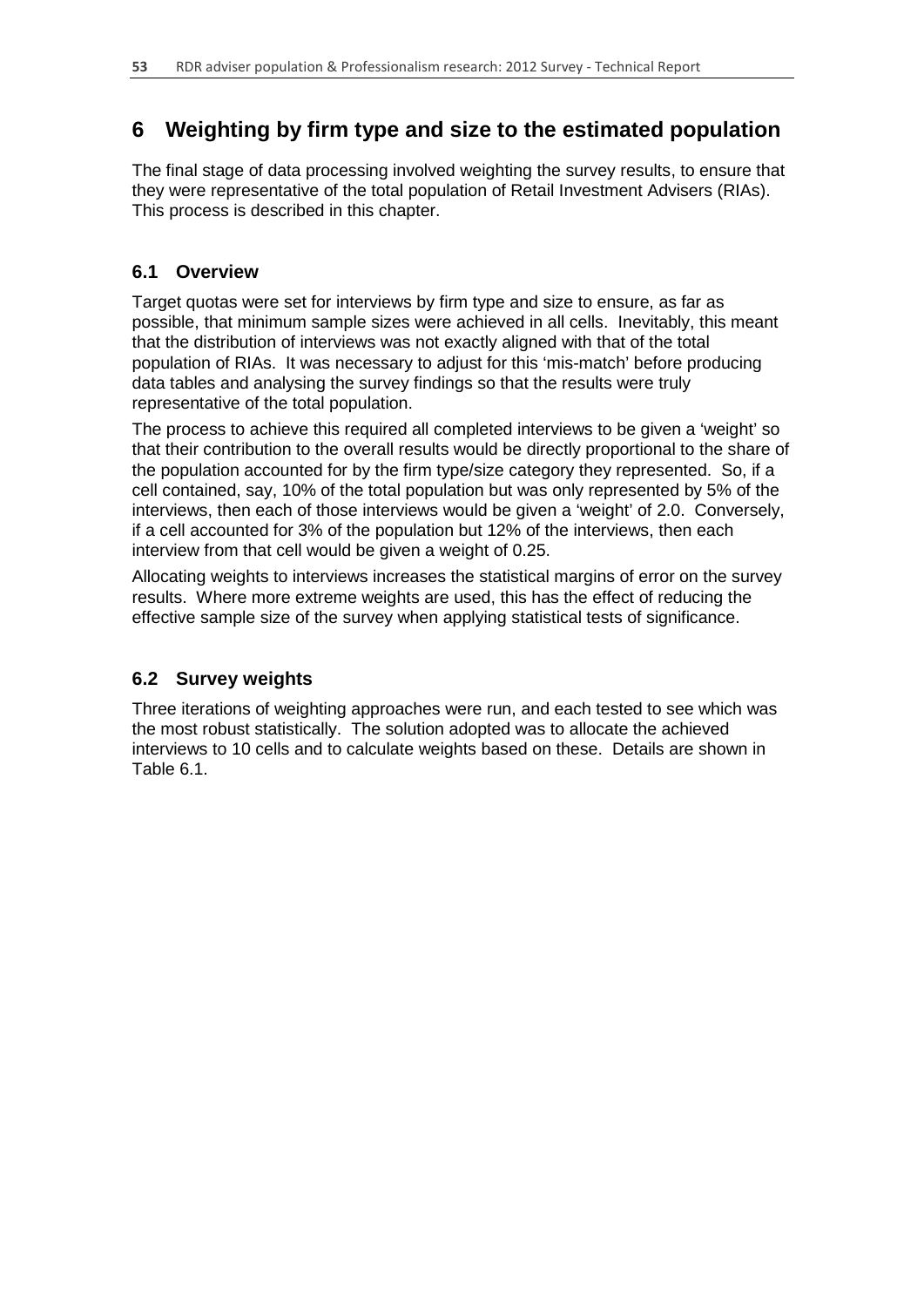| Firm type and<br>size cell | Number of<br><b>RIAS</b> | <b>Percentage</b><br>of RIAs | <b>Interviews</b><br>achieved | Number of<br>interviews<br>after<br>weighting | Weight  |
|----------------------------|--------------------------|------------------------------|-------------------------------|-----------------------------------------------|---------|
| $IFA - DA(1)$              | 2,214.5                  | 6.2%                         | 116                           | 88.6                                          | 0.76364 |
| $IFA - DA (2-9)$           | 8,730.3                  | 24.3%                        | 120                           | 349.2                                         | 2.91017 |
| $IFA - DA (10+)$           | 4,483.9                  | 12.5%                        | 306                           | 179.4                                         | 0.58614 |
| $IFA - AR (all)$           | 5,539.0                  | 15.4%                        | 114                           | 221.6                                         | 1.94354 |
| Tied $-$ AR (all)          | 4,012.2                  | 11.2%                        | 98                            | 160.5                                         | 1.63768 |
| WM (all)                   | 2,927.0                  | 8.2%                         | 327                           | 117.1                                         | 0.35805 |
| EBC (all)                  | 423.7                    | 1.2%                         | 63                            | 16.9                                          | 0.26900 |
| $B/BS$ (all)               | 6,812.0                  | 19.0%                        | 137                           | 272.5                                         | 1.98894 |
| Life (all)                 | 118.6                    | 0.3%                         | 39                            | 4.7                                           | 0.12164 |
| APF (all)                  | 638.1                    | 1.8%                         | 116                           | 25.5                                          | 0.22002 |
| <b>Total</b>               | 35,899.3                 | 100.0%                       | 1,436                         | 1,436                                         |         |

Table 6.1 Cell definitions used for weighting purposes, the percentage of the total RIA population accounted for by the interviews conducted and the weights assigned to interviews in each cell

Based on this weighting solution, the 120 interviews achieved with IFA – DA (2-9), for example, were weighted upwards to reflect a total of 349.2 (within the complete sample size of 1,436), which is the number of interviews that 'should' have been undertaken were they to be allocated across all cells directly in proportion to the population distribution. Consequently, each of the actual 120 interviews was given a weight of 2.91, so that in the overall analysis they were 'worth' 349.2 interviews. Similarly, the 116 APF interviews were weighted down to reflect their estimated population profile of 25.5 within the 1,436 sample; this required each of the interviews to be given a weight of 0.22.

### **6.3 Survey design effect and impact of survey weighting**

In survey research, complex sample designs are often applied. When estimating statistics from surveys and assessing how reliable such statistics may be in describing the overall population, the starting point for calculations is to assume the sample design is one of Simple Random Sampling (SRS), where all population members have a known and equal chance of selection for the study.

Confidence Intervals (CIs) are then calculated to show how likely estimated sample statistics are to be indicators of the overall population – they show the 'precision' of an estimate. The smaller the CI, the more precise the sample statistic is estimated to be as an indicator of the overall population. However, complex sample designs have features such as stratification, clustering and/ or unequal inclusion probabilities. These complex designs produce 'design effects' that are likely to increase the size of the CIs .

The impact of the 'design effect' is calculated as the ratio of the variance of a statistic with the complex sample design to the variance of that statistic with a SRS of the same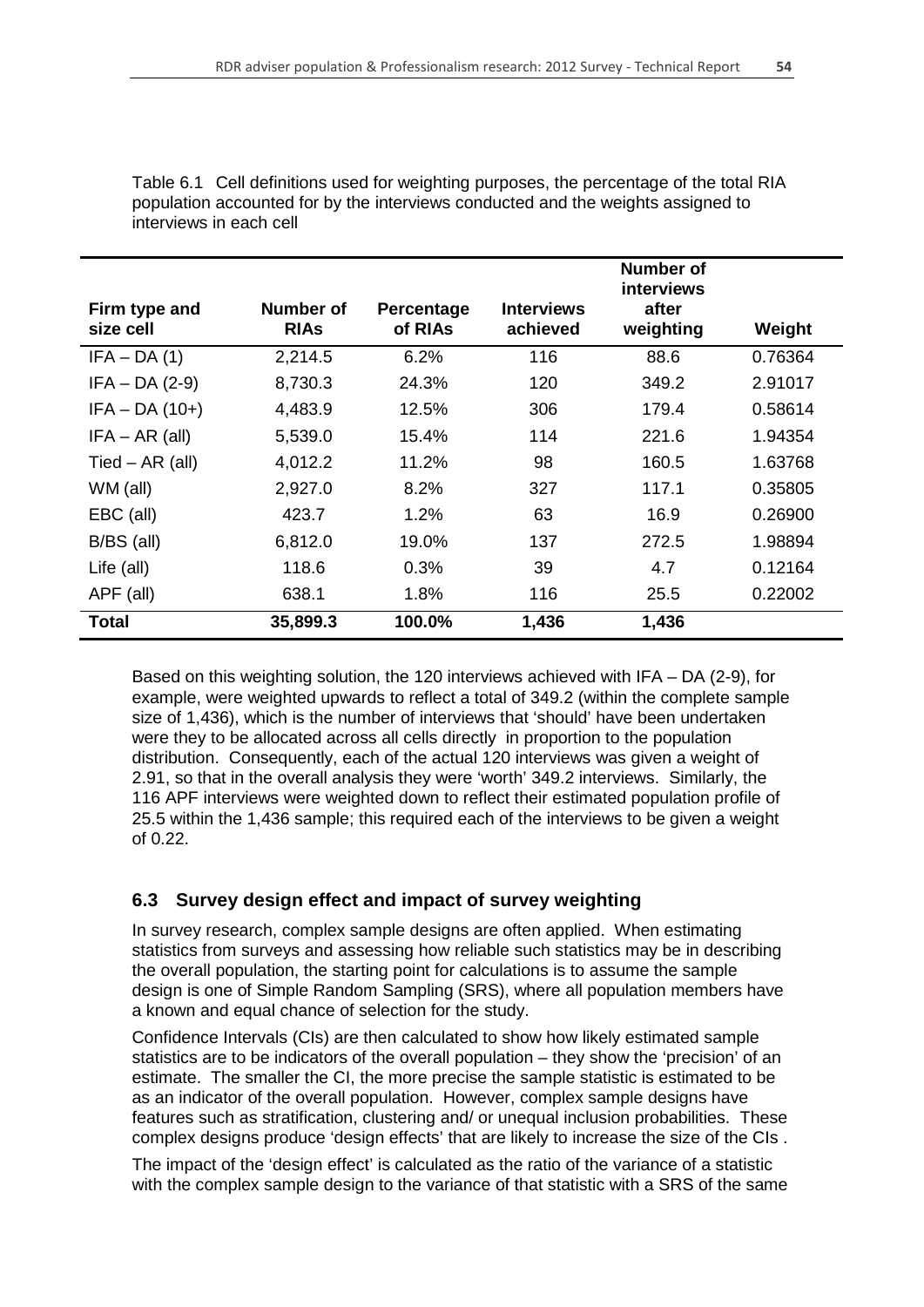size. It represents the combined effect of a number of components such as stratification, clustering, unequal selection probabilities and weighting adjustment for non-response and non-coverage.

Our study was stratified by firm type and size, and we employed different sampling intervals within different cells. This meant that respondents, while selected at random within the cells, had different probabilities of selection dependent on their firm size and type. This approach was necessary as, had we employed SRS techniques, then some firm types with very small populations would not have been included within the survey in sufficient number for us to have drawn any conclusions about their behaviour. For example, Life and EBC have estimated population sizes of fewer than 500 RIAs, and hence a simple random sample of 1,436, which was our achieved sample outcome, would have generated fewer than 20 interviews for each of these firm types.

Using our sample design, we calculated weights for respondents from our different selection cells and allowed for differential response rates, as described in Section 6.2 above. With a simple random sample, the design effect is benchmarked at 1.0, i.e. we do not need to increase the variance of our estimate in order to reach the precision of a SRS. In our study, the design effect was estimated at 1.73. In other words, we calculated that we needed to increase the variance of our sample statistics by this factor of 1.73 over the variance that would have applied to a SRS with the same sample of 1,436. Typically in studies of this nature, having a number of respondent types of particular interest, some of which have extremely small populations compared with other respondent types, design effects of 1.5 to 1.75 are not uncommon.

The scale and impact of the design effect can also be expressed in terms of the 'net effective sample' (neff). This is the size of a SRS which would produce the same CIs as the actual complex sample used. With a design effect of 1.73, our actual sample size of 1,436 equates (in terms of its impact on calculating the precision of our sample statistics, and on the confidence intervals for our estimates) to a simple random sample of 832. In survey terms SRS samples of 800 plus are generally seen to be able to provide reliable estimates of overall population statistics.

In addition to the impact of the design effect on sample estimates, when a sample design includes population types that are relatively small (as in the case of our study), covering a reasonably significant proportion (typically more than 10%) of them in the study gives us greater 'confidence' in results, because we reduce the 'chance' of our study missing significant and different types of respondents. For example, a sample of 100 from a population of one million has a greater chance that different 'types' of members of the population are 'missed' than a sample of 100 from a population of 500.

In this survey we covered a number of population types that had particularly small populations – for example, we achieved 39 interviews with 'Life' respondents from an estimated population of c.119. This enables us to apply a 'finite population corrector' (fpc), which has the impact of reducing the estimated variance of sample findings. Whereas our design effect had a 'negative' impact on precision, the fpc has a beneficial impact. For example, in the case of the impact on findings from our Life segment, it reduces the likely variance by a factor of 0.67.

In calculating CI and likely population estimates for different firm types from our survey, we applied the combined impact of design effects and fpc on our sample statistics. Our estimates of the overall population sizes of the different firm types allows for the impact of our weighting, the consequential design effect and the fpc for small populations.

Where we quote CIs we look, as is usual, at the 95% confidence interval for an estimate – to be able to state that statistically we are 95% confident that the stated result is within the calculated range, or that when comparing sample statistics, they are significantly different.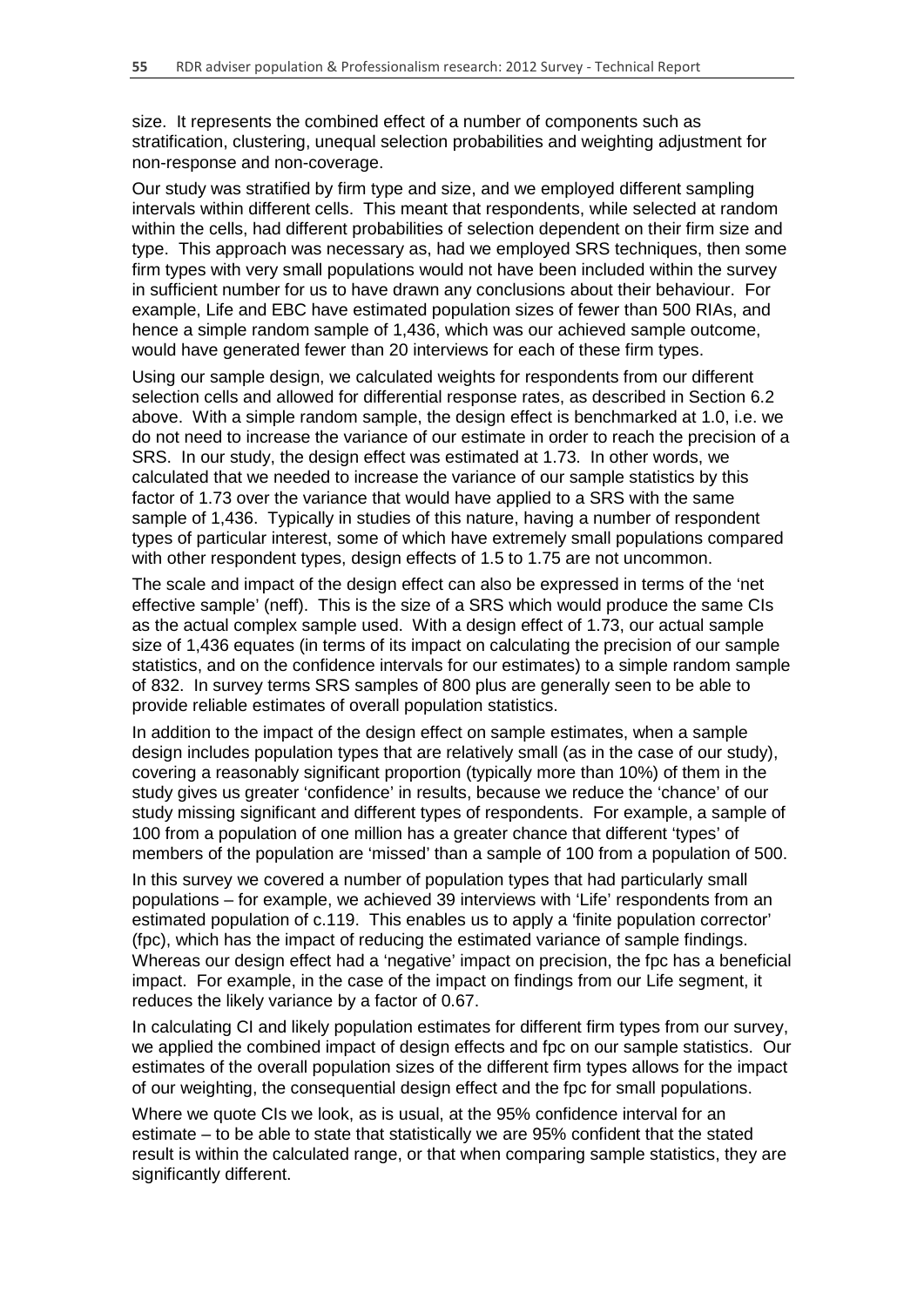## **A Materials used during the Retail Investment Adviser database-build**

### **A.1 Introductory email sent to firms**

### **RDR – Professionalism tracking research**

Last summer we invited retail investment advisers to take part in our online survey to measure progress towards meeting end-2012 RDR requirements. You can find the report on our website:

<http://www.fsa.gov.uk/static/pubs/other/rdr-professionalism-research-report.pdf>

We are repeating the survey this year, and once again we would like your help to update our panel of retail investment advisers.

The letter below explains fully what we need and why.

To make our request as simple as possible we have built a weblink that will allow you to enter the information we need easily: just **click** below to find a list of your CF30s for you to enter the details against.

If you provided information in 2011, please check whether it is still correct, update any changes to your CF30s' details, and finally click to confirm that you have done this.

Please complete this by **3 August 2012**.

Click here to access your list of CF30s

#### **«FRN» «FIRM\_NAME»**

Dear Compliance Officer,

I would like your help and support with an important survey to measure progress among retail investment advisers towards meeting end-2012 RDR requirements. In particular, we are interested in the progress of qualifications and any necessary gap-fill, continuing professional development (CPD), adherence to ethical standards and obtaining a Statement of Professional Standing (SPS).

#### **What is this survey for?**

This simple, easy to complete 15 minute survey is being sent to a representative sample of retail investment advisers drawn from all parts of the marketplace. It is designed to be completed online to minimise demands on advisers' time, although some interviews may be conducted by phone as an alternative.

The answers given will play an important part in ensuring that we understand and respond effectively to what is happening in the marketplace and are able to send the right messages to the right people. The survey is for individual advisers, rather than firms, so that we can monitor individuals' understanding of the RDR changes, their motivations and their future intentions.

We first carried out this survey in 2011, and more are planned for later in 2012 and for 2013. We have commissioned an independent agency, RS Consulting (working with Critical Research), to conduct this research. The 2012 survey will take place in July and August. *The surveys will be reported anonymously to us according to the Market Research Society's Code of Conduct.*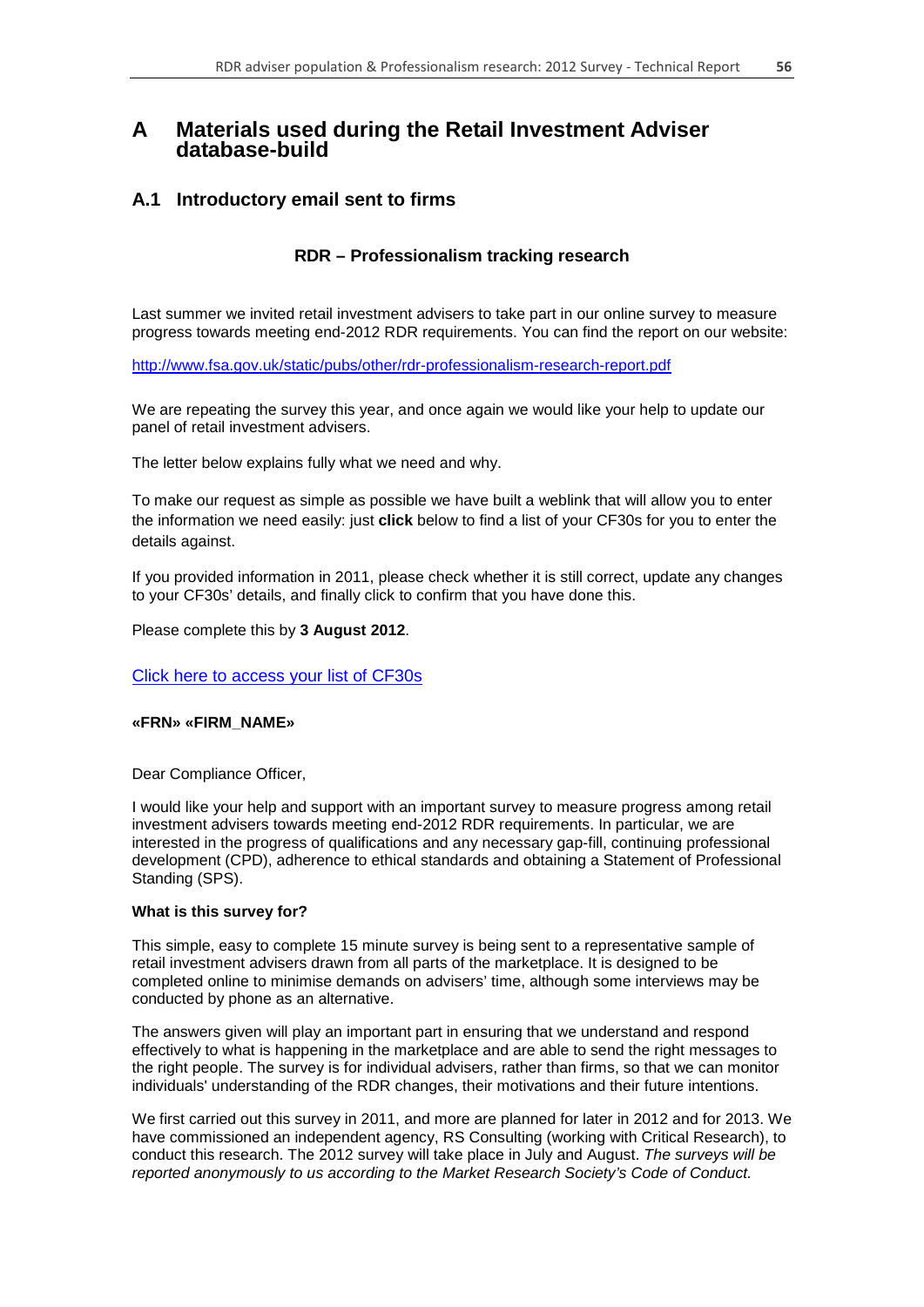To conduct these surveys, we want to maintain a panel of retail investment advisers, from which representative samples of individual advisers can be invited to take part in research on RDR and other topics. To maintain this panel, we are requesting up-to-date contact details for advisers to enable us to manage survey invitations fairly and efficiently. The panel is completely confidential and will be used for research purposes only by or on behalf of the FSA. RS Consulting and Critical Research will manage this panel-building exercise for us.

#### **What do you need to do?**

A list of CF30 registered individuals for your firm is provided below. Please confirm whether these individuals are acting as retail investment advisers for your firm and, if so, update their contact details.

Click on the link to update the information easily and securely. If you completed this process in 2011, you will simply need to check the information supplied in 2011 and update any changes to your CF30s' details.

The Professionalism requirements are a vital part of the Retail Distribution Review, so please encourage your advisers to take part in the surveys, if they are invited to do so. If you have any questions about the survey or the information we are asking for, you can email us at [email address] or telephone our contact centre on [number].

Kind regards,

[FSA Head of Investment Intermediaries]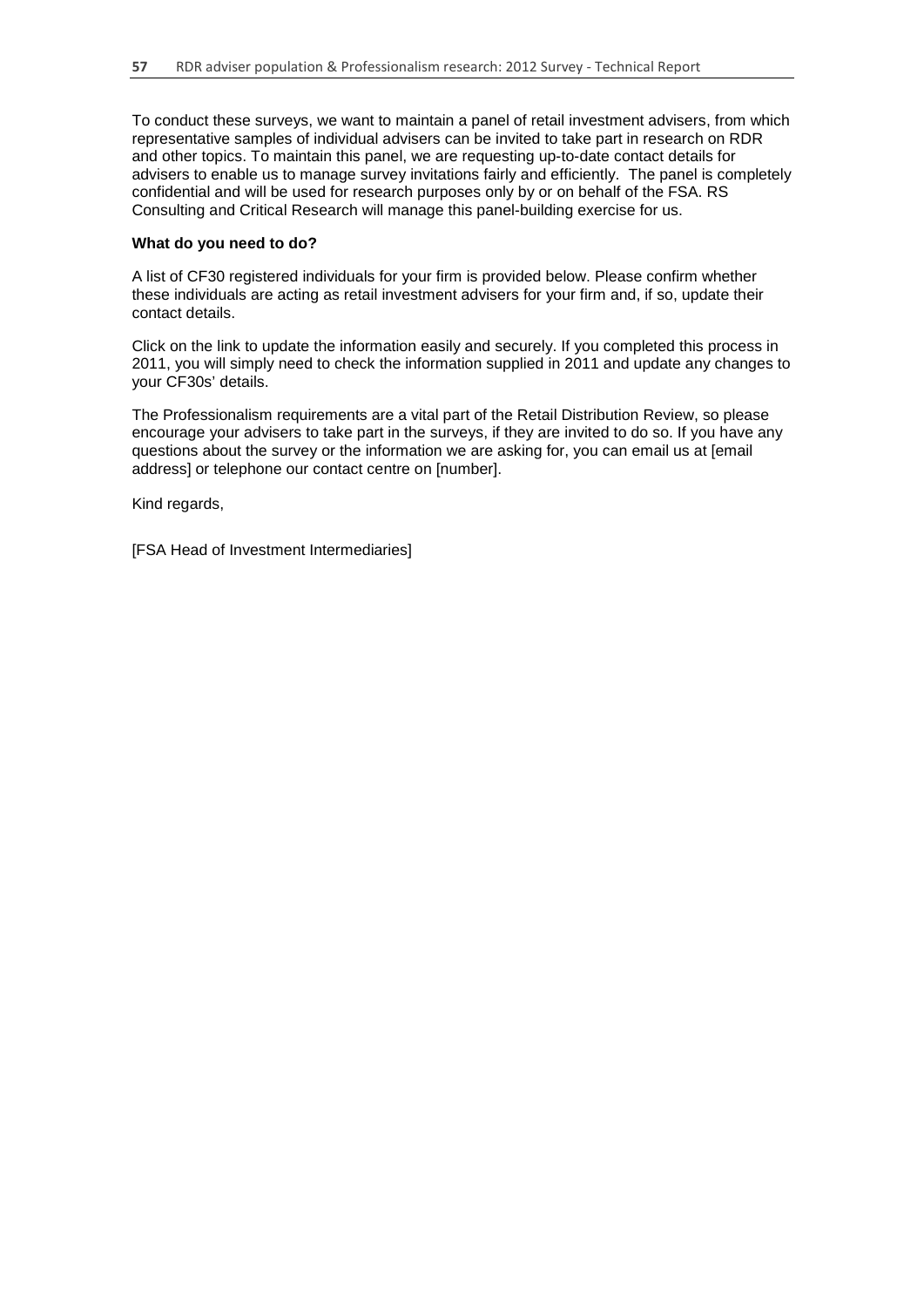## **A.2 Data collection script**

Thank you for helping the FSA to build and maintain our panel of retail investment advisers by providing contact details on this website. Once again, we can assure you that the information you provide will be held in confidence. The panel will be used only for drawing representative samples of individual advisers for invitation to take part in surveys on RDR and related topics conducted by the FSA or by the FSA in partnership with RS Consulting and Critical Research.

The CF30 registered individuals listed in the following table are shown in our records as working for your firm.

If you completed the process in 2011, you will see that the information you supplied is prepopulated: after checking or amending as necessary, **please click the button below, to confirm that all of the details provided are correct**.

Could you review the list and confirm 'yes/ no', to show whether, or not, each is a retail investment adviser at your firm?

FOR RETAIL INVESTMENT ADVISERS ONLY: Please enter or update their email address and telephone number.

Thank you for your help with this important project.

#### **Please select a name and then enter details:**

- CF30 Name(s)
- Are they a Retail Investment Adviser?

#### **Only complete for Retail Investment Advisers:**

- Email Address
- Telephone Number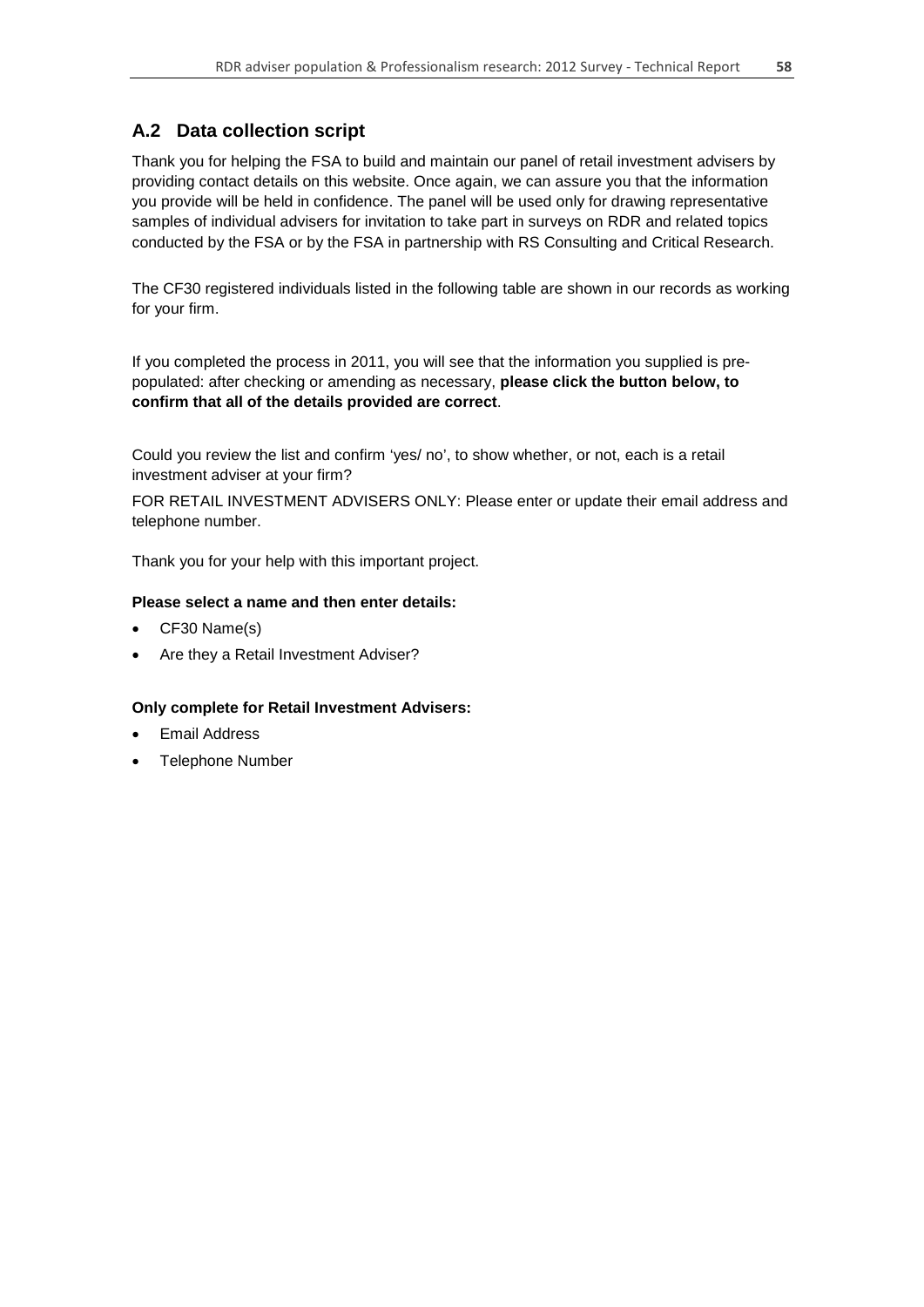# **B Materials used during the Retail Investment Adviser survey**

## **B.1 Introductory email sent to advisers**

### **«FRN» «FIRM\_NAME»**

#### Dear [NAME]

Last summer we invited retail investment advisers to take part in our online survey, the purpose of which was to measure progress towards meeting end-2012 RDR requirements.

We would like to thank sincerely all those who participated in the research – the findings are helping us to understand and respond effectively to what is happening in the marketplace. We have published the research on our website:

<http://www.fsa.gov.uk/static/pubs/other/rdr-professionalism-research-report.pdf>

As the date for compliance draws closer, **we would like to ask for your participation again**, in an updated version of the survey, which should take no more than 15 minutes to complete.

Even if you were selected for this survey previously, please do answer again, even if your circumstances have not changed – your continued co-operation will help us to understand the progress of the adviser population as the end of 2012 approaches. The survey coverage is in good part new this year.

Once again, RS Consulting (working with Critical Research) will conduct this research. The results will be reported to the FSA anonymously according to the Market Research Society's Code of Conduct.

If you have any questions about the research, you are welcome to email us at [\[email](mailto:rdradviserresearch@fsa.gov.uk) address] or you can telephone the FSA's contact centre on [number]**.** 

If you have any difficulties in accessing or completing the survey, please phone Critical Research on [number]**.**

### Please click here to complete the survey

We would be grateful, if you would be able to complete the survey by [9 working days after date of dispatch].

Kind regards,

[FSA Head of Investment Intermediaries]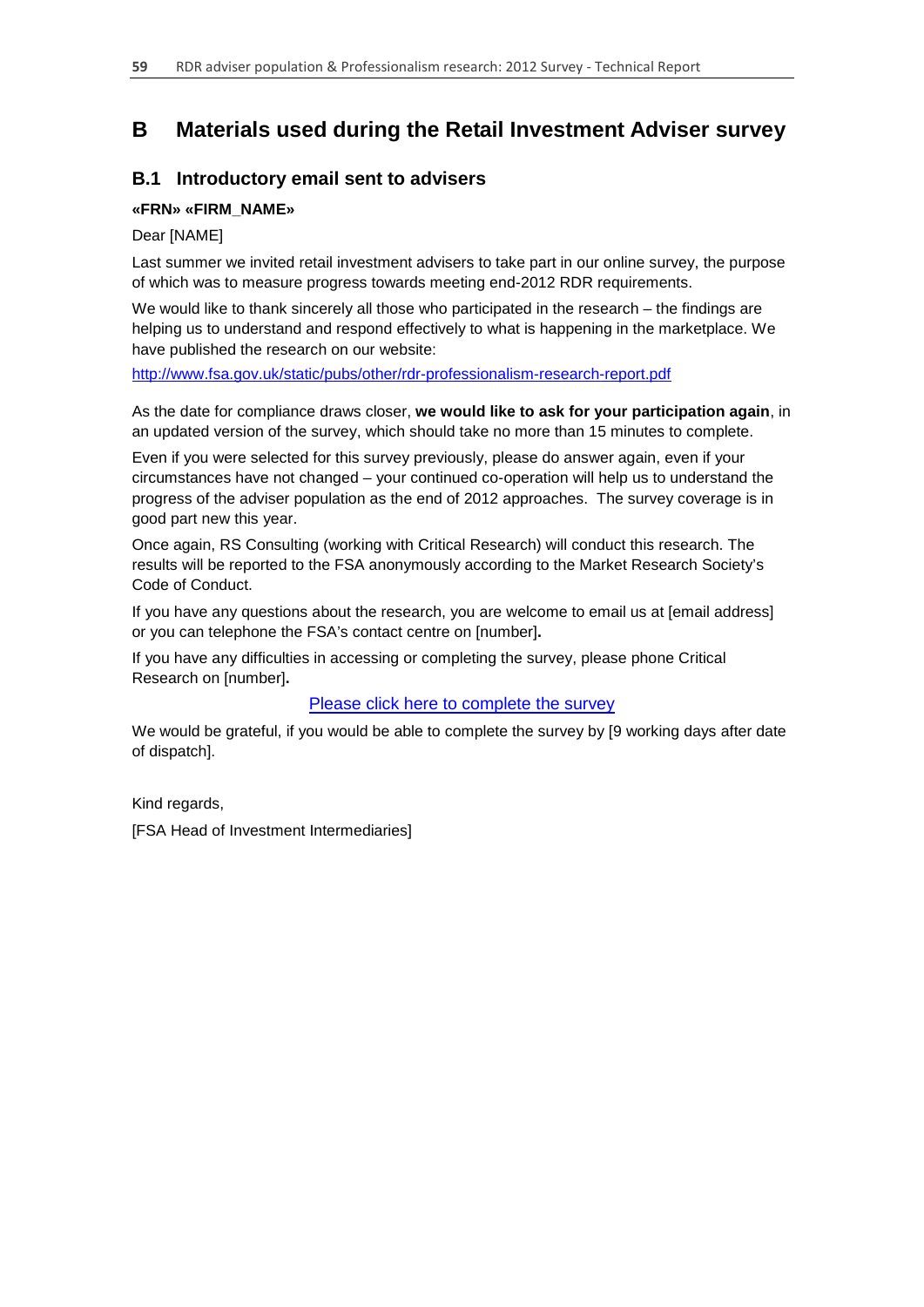# **B.2 Survey questionnaire (web version)**

|              | Thank you for taking part in the RDR Professionalism survey.                                                                                                                                                                                     |  |  |  |
|--------------|--------------------------------------------------------------------------------------------------------------------------------------------------------------------------------------------------------------------------------------------------|--|--|--|
|              | This survey is being conducted by Critical Research and RS Consulting on behalf of<br>the FSA.                                                                                                                                                   |  |  |  |
|              | Your feedback will help the FSA to continue to monitor progress among the retail<br>investment adviser population in meeting the RDR Professionalism requirements<br>and to help their communications activity in relation to the RDR.           |  |  |  |
| <b>Intro</b> | Would you please answer the survey on your own behalf, not on behalf of<br>your firm.                                                                                                                                                            |  |  |  |
|              | This research is being conducted according to the Market Research Society's Code<br>of Conduct. We can guarantee that your answers will not be attributed to you.<br>Findings from the survey will be reported to the FSA at an aggregate level. |  |  |  |
|              | The survey should take approximately 15 minutes, depending on your answers. To<br>move forwards or backwards in the survey, please use the buttons at the<br>bottom of your screen. Using your browser arrows may cause problems.                |  |  |  |
|              | If you have any technical difficulties, please email Technical Assistance                                                                                                                                                                        |  |  |  |

### **PART A** Screening, Classification and Quota Management

| l A1 | Which of the following products do you personally offer to retail clients? Please<br>answer on your own behalf. Please do not answer on behalf of any<br>colleagues. |
|------|----------------------------------------------------------------------------------------------------------------------------------------------------------------------|
|      | [Multicode]                                                                                                                                                          |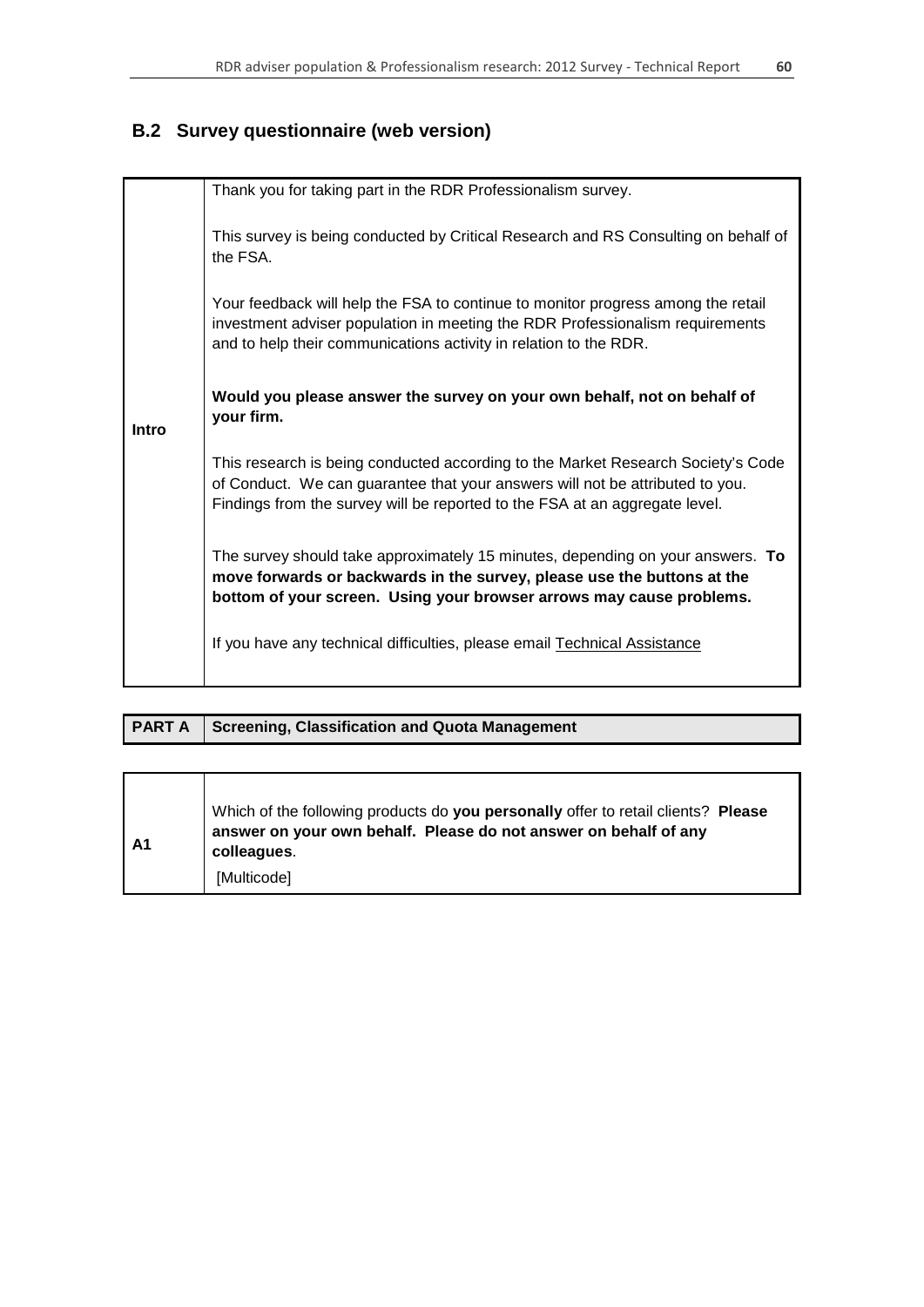|                | <b>Investment Products</b>                                                                                                                                           |
|----------------|----------------------------------------------------------------------------------------------------------------------------------------------------------------------|
|                | 1. Life policies with an investment content, e.g. bonds or whole of life<br>2. Collective Investment Schemes (Unit trusts or Exchange Traded<br>Funds/ETFs or OEICS) |
|                | 3. Investment Trusts<br>4. Structured Investment Products                                                                                                            |
|                | 5. Securities<br>6. Derivatives                                                                                                                                      |
|                | 7. Other investment products (please write in:)                                                                                                                      |
|                | <b>Pension Products</b>                                                                                                                                              |
|                | Individual Pensions (including Stakeholder, Personal Pensions and SIPPs<br>8.<br>(Self Invested Personal Pensions))                                                  |
|                | Group Stakeholder or Group Personal Pensions or Group SIPPs<br>9.                                                                                                    |
|                | <b>Other Products</b>                                                                                                                                                |
|                | 10. Annuities<br>11. Individual Protection                                                                                                                           |
|                | 12. Mortgages                                                                                                                                                        |
|                | 13. Other products (please write in:)                                                                                                                                |
|                | 14. None of the above [THANK & CLOSE]                                                                                                                                |
|                | 98. Prefer not to answer [THANK & CLOSE]                                                                                                                             |
|                | IF ONLY CODE 11 AND/ OR 12 AND/ OR 13, THEN THANK & CLOSE                                                                                                            |
|                | <b>SCRIPTING NOTE: LOOP FOR EACH AT A1</b>                                                                                                                           |
| A <sub>2</sub> | You mentioned offering [EACH ANSWER FROM A1]. Do you personally offer<br>this product as:                                                                            |
|                | [Multicode]                                                                                                                                                          |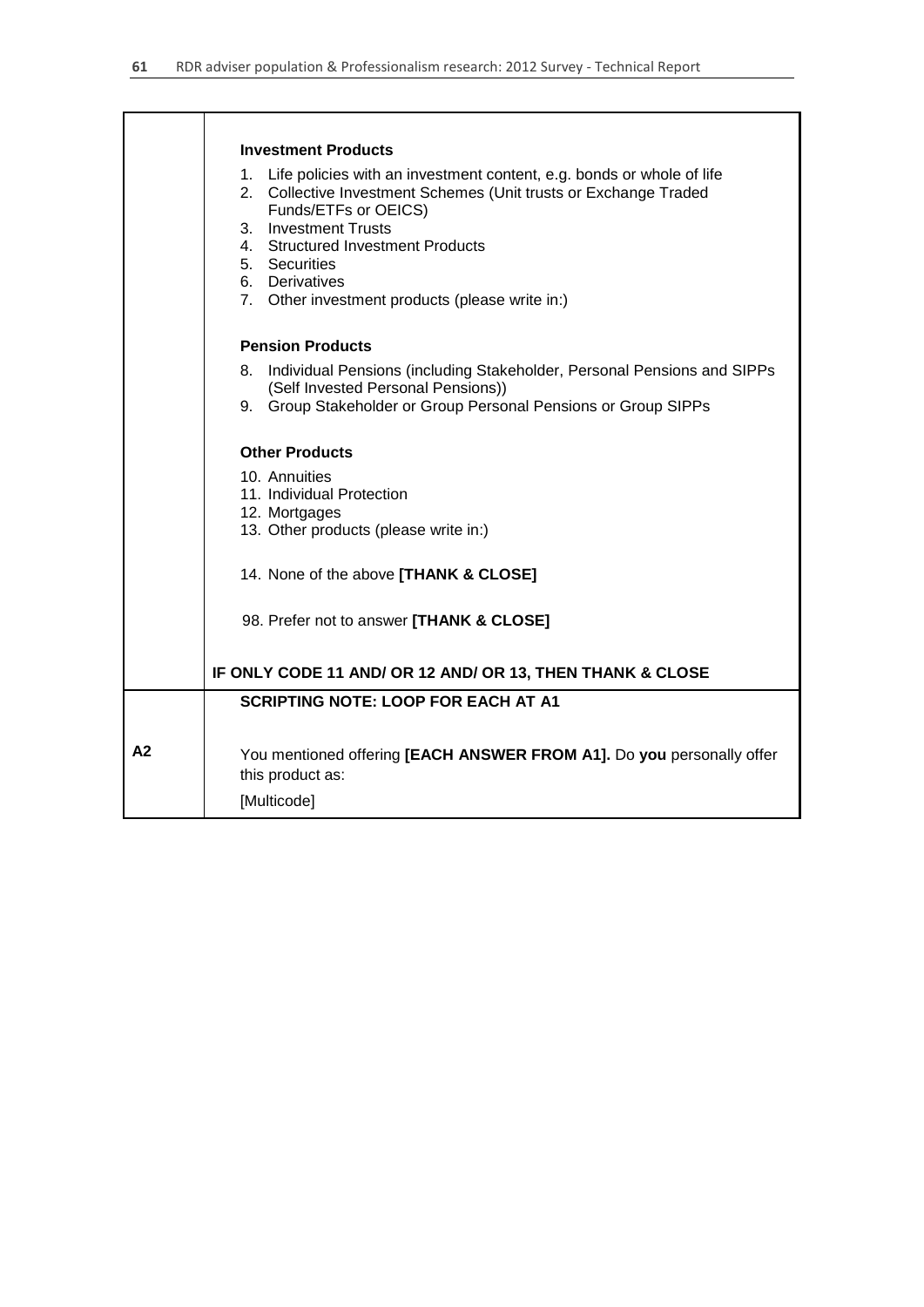|     | Advice<br>1.<br><b>Advisory Investment Management</b><br>2.<br>3.<br>Discretionary Investment Management (where a personal recommendation<br>is made)<br>4. Discretionary Investment Management (where no personal recommendation<br>is made)                                                                              |
|-----|----------------------------------------------------------------------------------------------------------------------------------------------------------------------------------------------------------------------------------------------------------------------------------------------------------------------------|
|     | 5. Execution Only                                                                                                                                                                                                                                                                                                          |
|     | 99. Don't know                                                                                                                                                                                                                                                                                                             |
|     | Programmer note:                                                                                                                                                                                                                                                                                                           |
|     | Web notes: please only present on first question at A2, where the respondent<br>has selected two or more of codes 1-10 at A1.                                                                                                                                                                                              |
|     | "Advice" is given to an investor on the merits of his buying or selling a particular<br>investment (e.g. ABC Smaller Companies Fund; shares in XYZ Company). This will<br>include a personal recommendation made by the adviser.                                                                                           |
|     | "A Personal Recommendation" relates to a particular investment and is presented<br>as suitable for the retail client or is based on a consideration of their personal<br>circumstances.                                                                                                                                    |
|     | "Advisory Investment Management" is a service whereby, rather than managing<br>the portfolio without consulting the client, the manager will suggest courses of action<br>which the client may or may not choose to take, or the manager will offer advice to<br>clients when asked about particular investment decisions. |
|     | "Discretionary Investment Management" is a service whereby the investment<br>manager has complete authority to buy and sell investments without obtaining the<br>client's prior approval.                                                                                                                                  |
|     | "Execution Only" is a service whereby an investment purchase or sale is arranged<br>without advice being provided. The client knows exactly what investment they want,<br>from which provider (if relevant) and how much they will invest. The client's<br>instructions are executed.                                      |
|     | <b>ASK ALL</b>                                                                                                                                                                                                                                                                                                             |
|     | To how many retail clients have you personally provided investment advice in the<br>last 12 months?                                                                                                                                                                                                                        |
| A3a | Please do not include any retail clients that you advise on mortgages, protection or<br>other products if you do not also advise them on investments.<br>[Single code]                                                                                                                                                     |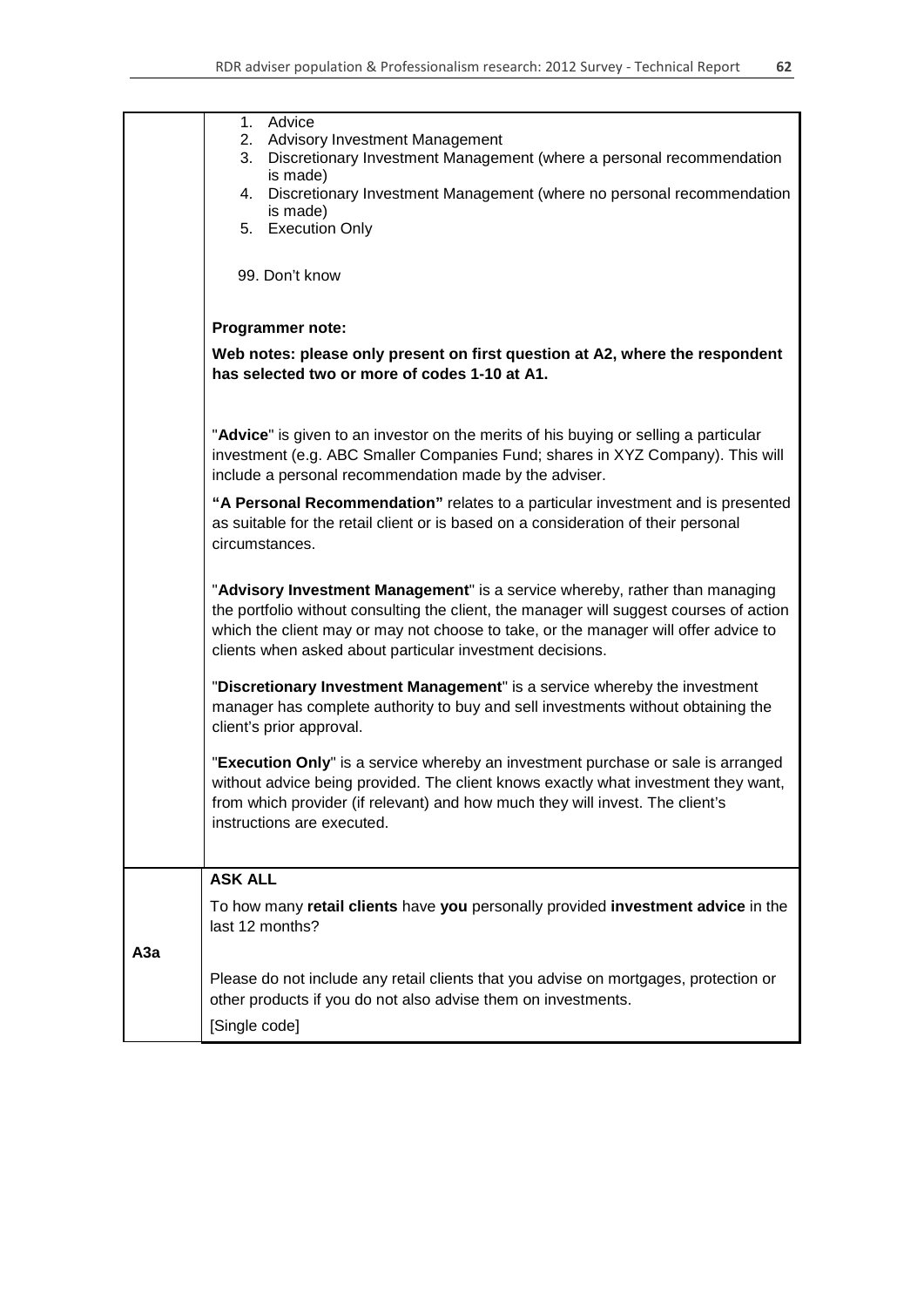|     | 1. up to 10<br>2. 11-49<br>3. 50-99<br>4. 100-149<br>5. 150-199<br>6. 200 or more<br>98. Prefer not to answer                                                                                                                                                                                                                                                                                                |  |  |  |
|-----|--------------------------------------------------------------------------------------------------------------------------------------------------------------------------------------------------------------------------------------------------------------------------------------------------------------------------------------------------------------------------------------------------------------|--|--|--|
|     | <b>ASK ALL</b><br>Thinking about the retail clients you personally advise, what percentage falls into<br>each of the following personal Savings & Investment holding categories?<br>Please do not include any retail clients that you advise on mortgages, protection or<br>other products if you do not also advise them on investments.<br><b>TOTAL SHOULD ADD UP TO 100%</b>                              |  |  |  |
| A3b | Don't know<br>$\%$<br>Retail clients with less than £20k in<br>Savings and Investments in their own<br>name<br>Retail clients with between £20k and £75k<br>in Savings and Investments in their own<br>name<br>Retail clients with more than £75k and<br>under £250k in Savings and Investments<br>in their own name<br>Retail clients with £250k or more in<br>Savings and Investments in their own<br>name |  |  |  |
| A3c | <b>ASK ALL</b><br>How many platforms do you personally use for your own retail clients?<br>[S]<br><b>DO NOT ALLOW 0 ANSWER</b>                                                                                                                                                                                                                                                                               |  |  |  |
|     | WRITE IN NUMBER:<br>1. I don't currently use platforms<br>99. Don't know                                                                                                                                                                                                                                                                                                                                     |  |  |  |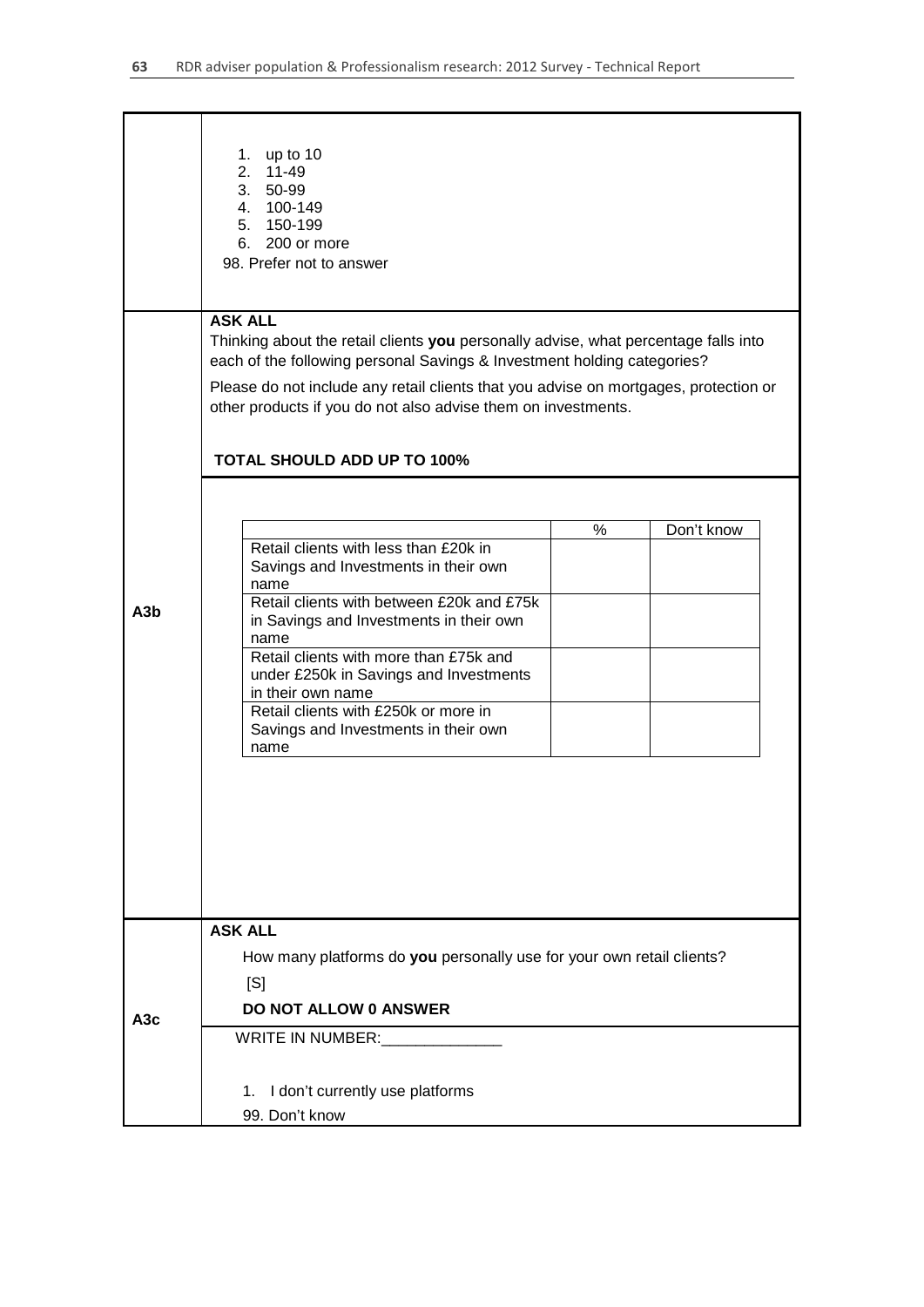|                  | ASK IF A3c is not 1 or 99                                                            |                     |          |             |  |  |  |
|------------------|--------------------------------------------------------------------------------------|---------------------|----------|-------------|--|--|--|
|                  | For what type(s) of service(s) do you use platforms when advising your retail        |                     |          |             |  |  |  |
|                  | clients?                                                                             |                     |          |             |  |  |  |
|                  | [Multicode]                                                                          |                     |          |             |  |  |  |
|                  |                                                                                      |                     |          |             |  |  |  |
| A <sub>3</sub> d | 1. Executing fund transactions                                                       |                     |          |             |  |  |  |
|                  | 2. Client asset administration                                                       |                     |          |             |  |  |  |
|                  | 3. Portfolio management tools                                                        |                     |          |             |  |  |  |
|                  | 4. Other (please write in)                                                           |                     |          |             |  |  |  |
|                  | ASK IF RELEVANT ANSWER GIVEN AT A1                                                   |                     |          |             |  |  |  |
|                  | Please indicate the percentage of your retail clients to whom you give advice        |                     |          |             |  |  |  |
|                  | directly, or via a platform, on the following product groups:                        |                     |          |             |  |  |  |
|                  |                                                                                      |                     | Via a    | Don't know/ |  |  |  |
|                  |                                                                                      | Direct to<br>client | platform | not         |  |  |  |
|                  | <b>Tax Advantaged Investment</b>                                                     | %                   | %        | applicable  |  |  |  |
|                  | <b>Products - Collective Investment</b>                                              |                     |          |             |  |  |  |
|                  | Schemes (Exchange Traded                                                             |                     |          |             |  |  |  |
|                  | Funds/ETFs); Structured Investment<br>Products; ISAs; VCTs; Other                    |                     |          |             |  |  |  |
|                  | investment products                                                                  |                     |          |             |  |  |  |
|                  | ASK IF A1=2,4 or 7                                                                   |                     |          |             |  |  |  |
|                  | <b>Non-tax Advantaged Investment</b><br>Products - Life policies with an             | $\frac{0}{0}$       | %        |             |  |  |  |
|                  | investment content, e.g. bonds or                                                    |                     |          |             |  |  |  |
| A <sub>3e</sub>  | whole of life; Collective Investment                                                 |                     |          |             |  |  |  |
|                  | Schemes (Unit trusts or OEICS);<br><b>Investment Trusts; Structured</b>              |                     |          |             |  |  |  |
|                  | <b>Investment Products; Securities;</b>                                              |                     |          |             |  |  |  |
|                  | Derivatives: Other investment<br>products                                            |                     |          |             |  |  |  |
|                  | ASK IF A1=1,2,3,4,5,6,7                                                              |                     |          |             |  |  |  |
|                  | <b>Pension Products - Individual</b>                                                 | %                   | ℅        |             |  |  |  |
|                  | Pensions (including Stakeholder,<br>Personal Pensions and SIPPs (Self                |                     |          |             |  |  |  |
|                  | Invested Personal Pensions)); Group                                                  |                     |          |             |  |  |  |
|                  | Stakeholder or Group Personal                                                        |                     |          |             |  |  |  |
|                  | Pensions or Group SIPPs<br><b>ASK IF A1= 8-9</b>                                     |                     |          |             |  |  |  |
|                  | <b>Other Products - Annuities;</b>                                                   | %                   | %        |             |  |  |  |
|                  | Individual Protection; Mortgages;                                                    |                     |          |             |  |  |  |
|                  | Other products<br><b>ASK IF A1=10-13</b>                                             |                     |          |             |  |  |  |
|                  |                                                                                      |                     |          |             |  |  |  |
|                  |                                                                                      |                     |          |             |  |  |  |
|                  | <b>ASK ALL</b>                                                                       |                     |          |             |  |  |  |
| A4               | Thinking about the last 12 months, approximately what percentage, by value, of       |                     |          |             |  |  |  |
|                  | your individual income from retail client business comes from each of the following? |                     |          |             |  |  |  |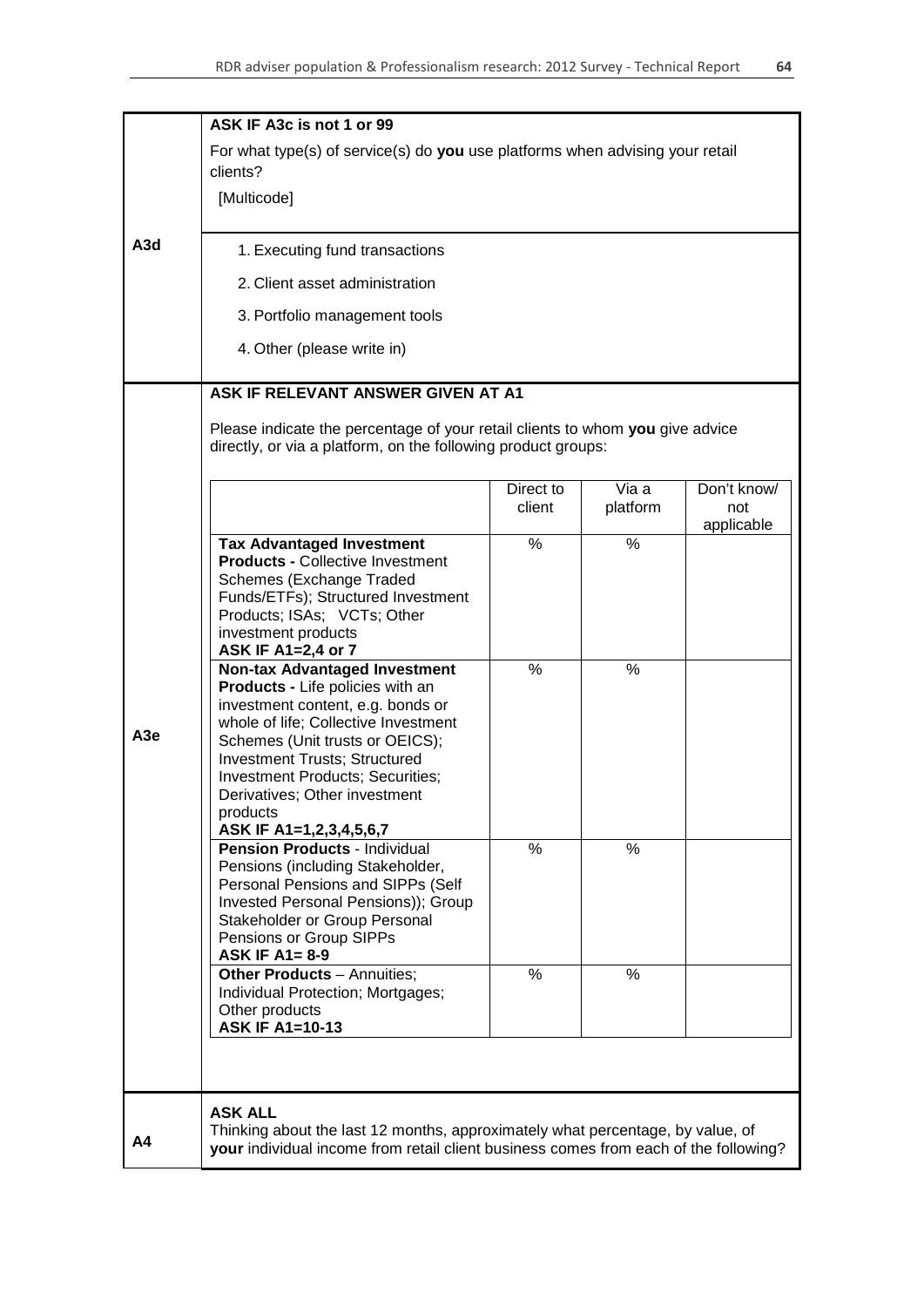|                | <b>Ask/Show</b>                                                                                 | IF                                                                                                                                                                                                                                                                                                                                                                                                                                                                                                                                                                                                                                                                                                                                                                                                                                                                                                             |
|----------------|-------------------------------------------------------------------------------------------------|----------------------------------------------------------------------------------------------------------------------------------------------------------------------------------------------------------------------------------------------------------------------------------------------------------------------------------------------------------------------------------------------------------------------------------------------------------------------------------------------------------------------------------------------------------------------------------------------------------------------------------------------------------------------------------------------------------------------------------------------------------------------------------------------------------------------------------------------------------------------------------------------------------------|
|                | A4.1                                                                                            | Code 1 or code 2 at any of A2.1-7 (1 to 7 are the seven<br>investment products listed in wording for A1)                                                                                                                                                                                                                                                                                                                                                                                                                                                                                                                                                                                                                                                                                                                                                                                                       |
|                | A4.2                                                                                            | Code 1 or code 2 at any of A2.8-9                                                                                                                                                                                                                                                                                                                                                                                                                                                                                                                                                                                                                                                                                                                                                                                                                                                                              |
|                | A4.3                                                                                            | Code 1 or code 2 at A2.10                                                                                                                                                                                                                                                                                                                                                                                                                                                                                                                                                                                                                                                                                                                                                                                                                                                                                      |
|                | A4.4                                                                                            | Code 1 or code 2 at A2.11                                                                                                                                                                                                                                                                                                                                                                                                                                                                                                                                                                                                                                                                                                                                                                                                                                                                                      |
|                | A4.5                                                                                            | Code 1 or code 2 at A2.12                                                                                                                                                                                                                                                                                                                                                                                                                                                                                                                                                                                                                                                                                                                                                                                                                                                                                      |
|                | A4.6                                                                                            | Code 1 or code 2 at A2.13                                                                                                                                                                                                                                                                                                                                                                                                                                                                                                                                                                                                                                                                                                                                                                                                                                                                                      |
|                | A4.7                                                                                            | Any code 3 at A2                                                                                                                                                                                                                                                                                                                                                                                                                                                                                                                                                                                                                                                                                                                                                                                                                                                                                               |
|                | A4.8                                                                                            | Any code 4 at A2                                                                                                                                                                                                                                                                                                                                                                                                                                                                                                                                                                                                                                                                                                                                                                                                                                                                                               |
|                | A4.9                                                                                            | Any code 5 at A2                                                                                                                                                                                                                                                                                                                                                                                                                                                                                                                                                                                                                                                                                                                                                                                                                                                                                               |
|                | 1.<br>2.<br>3.<br>4.<br>5.<br>8.<br>99. Don't know                                              | Advising on Investments (i.e.: life policies, collective investment schemes,<br>structured investment products, securities, derivatives, including advisory<br>investment management) [ASK IF (A2=1 or 2) AND (A1=1-7)]<br>Advising on Pensions [ASK IF (A2=Code 1 or 2) AND (A1=8-9)]<br>Advising on Annuities [ASK IF (A2=Code 1 or 2) AND (A1=10)]<br>Advising on Individual Protection [ASK IF (A2=Code 1 or 2) AND (A1=11)]<br>Advising on Mortgages [ASK IF (A2=Code 1 or 2) AND (A1=12)]<br>6. Advising on Other products [ASK IF (A2=Code 1 or 2) AND (A1=13)]<br>7. Discretionary Investment Management services (where a personal<br>recommendation is made) [ASK IF A2=3 AND (A1=1-13)]<br>Discretionary Investment Management services (where no personal<br>recommendation is made) [ASK IF A2=4 AND (A1=1-13)]<br>9. Execution Only sales [ASK IF A2=5 AND (A1=1-13)]<br><b>MUST ADD TO 100%</b> |
| А5             | <b>ASK ALL</b><br>[Single code]<br>1.<br><b>Financial Adviser</b><br>2.<br>3.<br>4.<br>5.<br>6. | Of the following, which best describes your firm's primary business?<br><b>Bank or Building Society</b><br>Insurance company<br><b>Accountant or Solicitor</b><br>Wealth Manager (other than above e.g. stockbroker, investment manager,<br>discretionary investment manager, advisory investment manager)<br><b>Employee Benefit Consultant</b>                                                                                                                                                                                                                                                                                                                                                                                                                                                                                                                                                               |
|                | 98. Prefer not to answer                                                                        |                                                                                                                                                                                                                                                                                                                                                                                                                                                                                                                                                                                                                                                                                                                                                                                                                                                                                                                |
| A <sub>6</sub> | [Single code]                                                                                   | On what main or sole basis does your firm provide investment advice?                                                                                                                                                                                                                                                                                                                                                                                                                                                                                                                                                                                                                                                                                                                                                                                                                                           |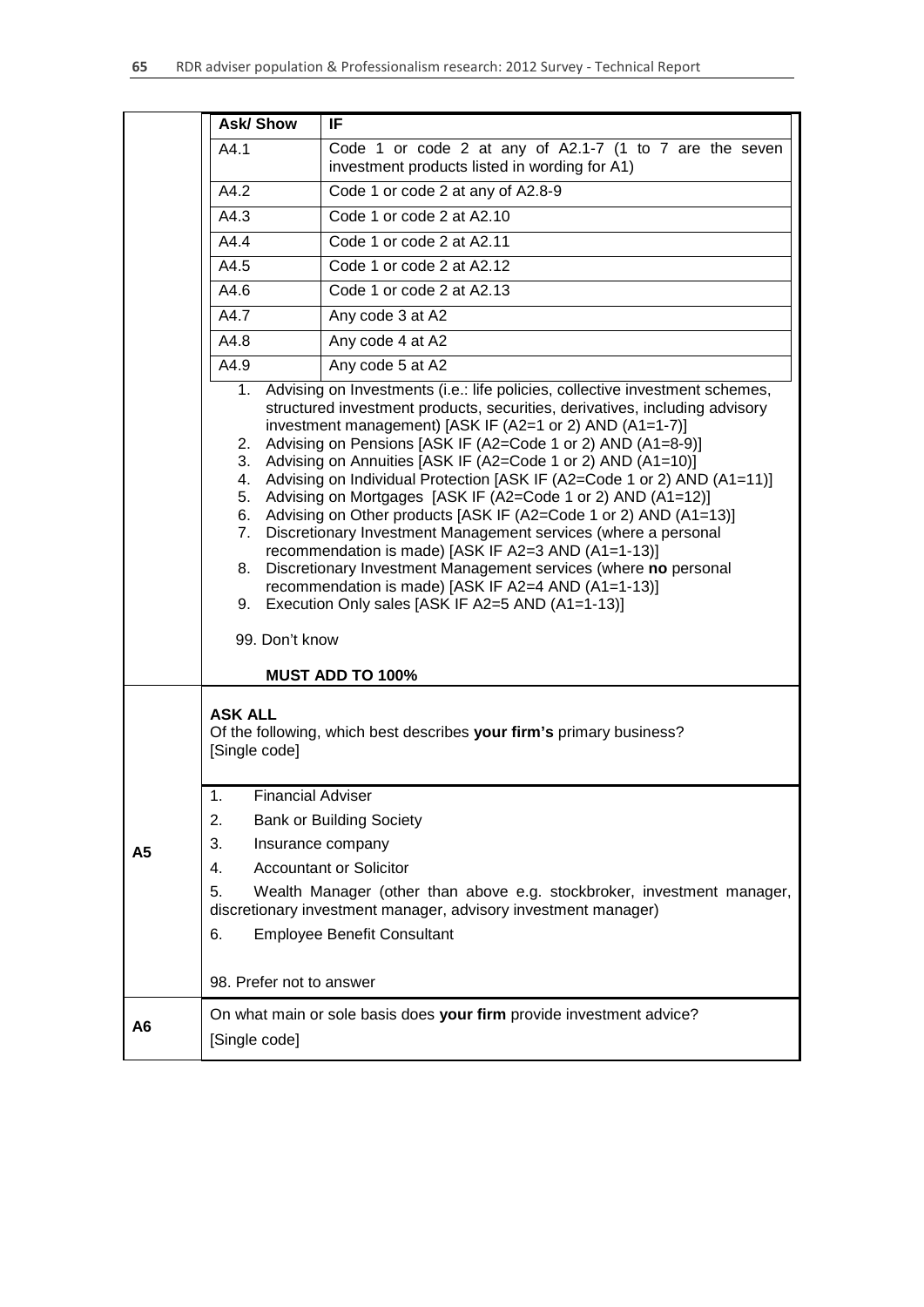|                | 1.<br><b>Independent Financial Advice</b><br>2.<br>Multi-tied / Restricted Advice<br>3.<br>Single Tie / Restricted Advice<br>Whole of Market / Restricted Advice<br>4.                                             |
|----------------|--------------------------------------------------------------------------------------------------------------------------------------------------------------------------------------------------------------------|
|                | On what basis do you personally provide investment advice within your firm?<br>[Single code]                                                                                                                       |
| A6a            | Independent Financial Advice<br>1.<br>Multi-tied / Restricted Advice<br>2.<br>Single Tie / Restricted Advice<br>3.<br>4. Whole of Market / Restricted Advice<br>5. I do not advise<br>99. Don't know               |
| <b>A7</b>      | Of the following, which best describes your role?                                                                                                                                                                  |
|                | [Single code]                                                                                                                                                                                                      |
|                | 2. Business owner or principal who is an adviser<br>3. Employed adviser<br>4. Self-employed adviser<br>5. Trainee adviser<br>6. Paraplanner who also advises<br>98. Prefer not to answer                           |
| A <sub>8</sub> | What is your firm's regulated status? Is it a?<br>[Multicode]                                                                                                                                                      |
|                | 1. Appointed representative<br>2. Directly authorised / regulated<br>3. Authorised Professional Firm<br>99. Don't know<br>Programmer Note: codes 1 & 2 not possible; codes 1 & 3 possible; codes 2<br>& 3 possible |
| A <sub>9</sub> | ASK WHERE A5 = CODE 1 AND A6 = CODE 1 AND A8 = CODE 1 (i.e. IFA - AR)<br>Through which of the following firms are you regulated?<br>[Single code]                                                                  |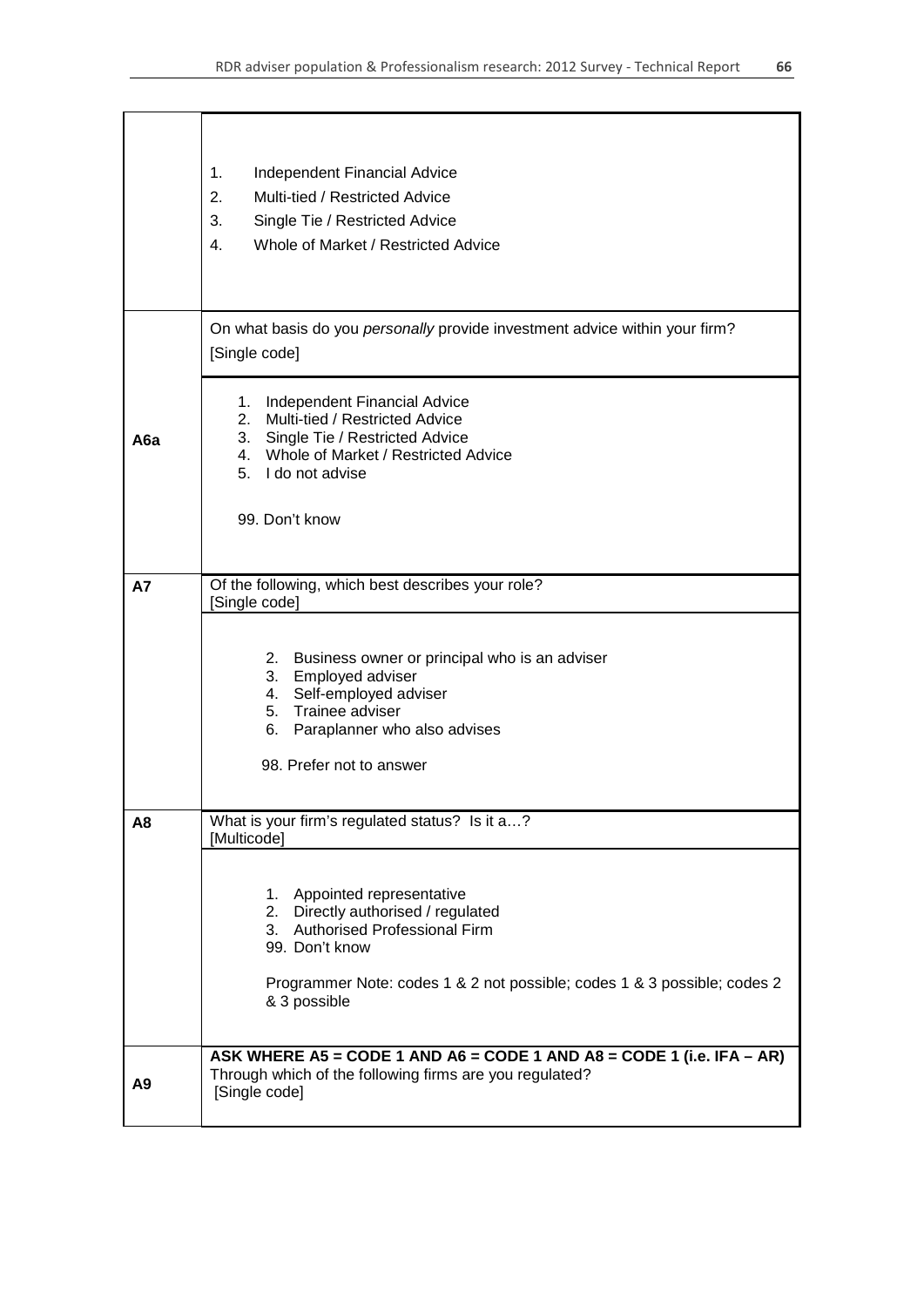|                  | 1. 2Plan Ltd                                                                    |  |
|------------------|---------------------------------------------------------------------------------|--|
|                  | 2. Alpha to Omega                                                               |  |
|                  | 3. Bluefin                                                                      |  |
|                  | 4. Burns Anderson                                                               |  |
|                  | 5. Falcon                                                                       |  |
|                  | 6. Financial Limited                                                            |  |
|                  | 7. Honister                                                                     |  |
|                  | 8. Interdependence                                                              |  |
|                  | 9. Intrinsic                                                                    |  |
|                  | 10. Lighthouse                                                                  |  |
|                  | 11. M&E Network                                                                 |  |
|                  |                                                                                 |  |
|                  | 12. Mint                                                                        |  |
|                  | 13. Openwork                                                                    |  |
|                  | 14. Personal Touch                                                              |  |
|                  | 15. pi financial                                                                |  |
|                  | 16. Positive Solutions                                                          |  |
|                  | 17. Sage                                                                        |  |
|                  | 18. Sense Network                                                               |  |
|                  | 19. Sesame Bankhall (include individual mentions of Sesame or Bankhall)         |  |
|                  | 20. St James Place Capital (SJP)                                                |  |
|                  | 21. Tenet [GO TO A9a]                                                           |  |
|                  | 22. Towry Law                                                                   |  |
|                  | 23. Other (please write in:)                                                    |  |
|                  | 99. Don't know                                                                  |  |
|                  | <b>IF A9=21</b>                                                                 |  |
|                  |                                                                                 |  |
|                  | You mentioned being regulated through Tenet. Is this through Interdependence or |  |
|                  | <b>M&amp;E Network?</b>                                                         |  |
| A <sub>9</sub> a | [Single code]                                                                   |  |
|                  |                                                                                 |  |
|                  | 1. Interdependence                                                              |  |
|                  | 2 <sup>1</sup><br><b>M&amp;E Network</b>                                        |  |
|                  | 99. Don't know                                                                  |  |
|                  | ASK WHERE A5 = CODE 1 OR 5, AND A6 = CODE 2 OR 3, AND A8 = CODE 1,              |  |
|                  | (i.e. Financial Adviser or Wealth Manager that is Tied and AR)                  |  |
|                  | Through which of the following firms are you regulated?                         |  |
|                  | [Single code]                                                                   |  |
|                  | 1.<br>Intrinsic                                                                 |  |
| A10              | 2.<br>Openwork                                                                  |  |
|                  | 3. Personal Touch                                                               |  |
|                  | 4. St James Place Capital (SJP)                                                 |  |
|                  | 5. Wesleyan                                                                     |  |
|                  | 6. Other (please write in:)                                                     |  |
|                  | 99. Don't know                                                                  |  |
|                  | <b>ASK WHERE A5 = CODE 2</b>                                                    |  |
|                  | For which bank or building society do you work?                                 |  |
|                  | [Single code]                                                                   |  |
|                  | <b>Barclays</b><br>1.                                                           |  |
|                  | 2.<br>Clydesdale                                                                |  |
|                  | 3.<br>Coutts                                                                    |  |
|                  |                                                                                 |  |
| A11              | 4. HSBC (including First Direct)                                                |  |
|                  | Lloyds (including Bank of Scotland / Halifax / HBOS)<br>5.                      |  |
|                  | Nationwide<br>6.                                                                |  |
|                  | 7.<br>Norwich & Peterborough                                                    |  |
|                  | 8. Royal Bank of Scotland (incl. Nat West)                                      |  |
|                  | Santander (including Abbey and Alliance & Leicester)<br>9.                      |  |
|                  | 10. Skipton<br>98. Other (please write in:)                                     |  |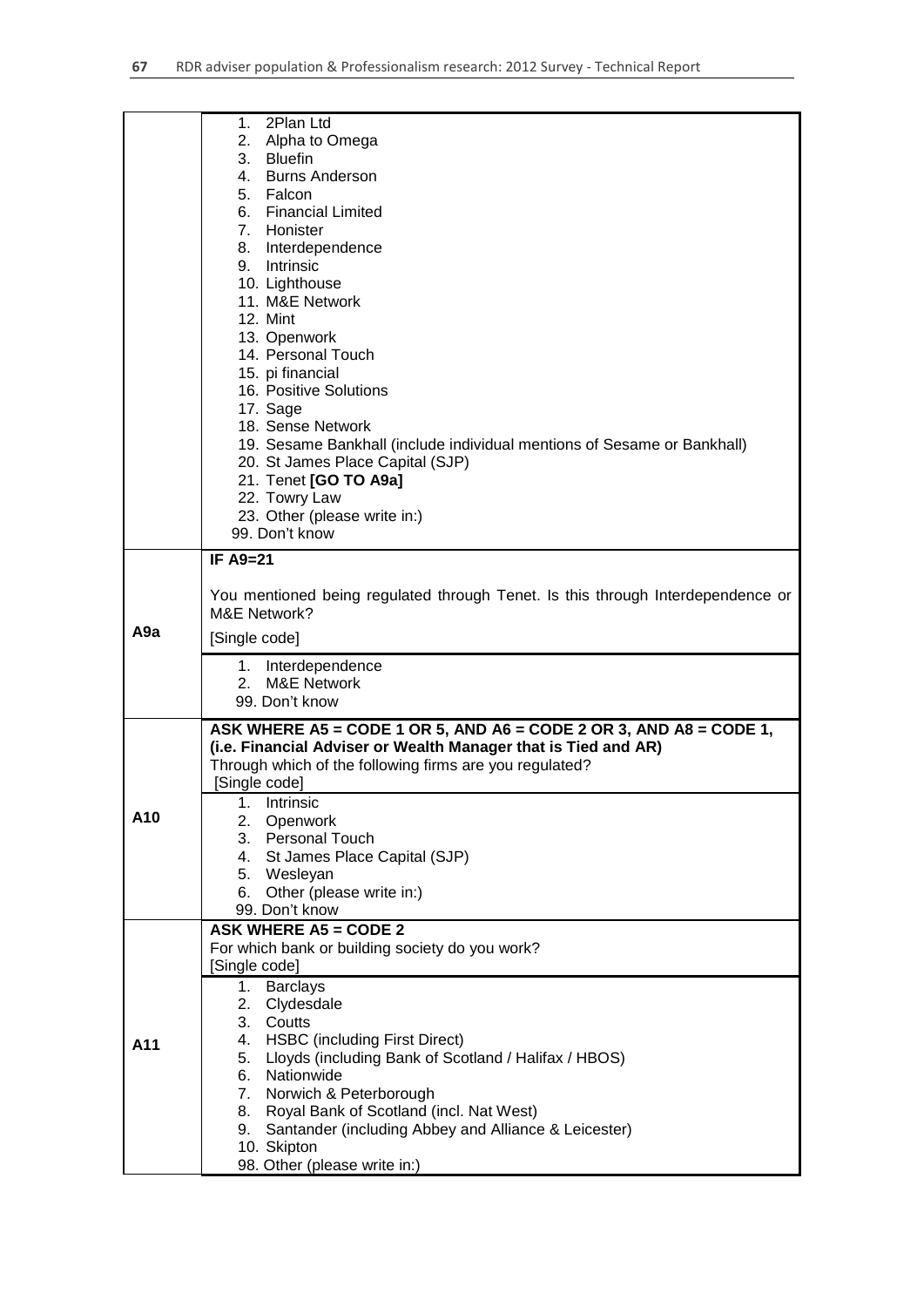|     | ASK WHERE $A5 = CODE$ 3.                                                       |  |  |
|-----|--------------------------------------------------------------------------------|--|--|
|     | For which insurance company do you work?                                       |  |  |
|     | [Single code]                                                                  |  |  |
|     | 1. AVIVA (including Norwich Union)                                             |  |  |
|     | 2. AXA                                                                         |  |  |
| A12 | 3.<br>Co-operative Insurance Society (CIS)                                     |  |  |
|     | 4. Legal & General                                                             |  |  |
|     | 5. National Farmers Union Mutual (NFUM)                                        |  |  |
|     | 6. Scottish Widows                                                             |  |  |
|     | <b>Standard Life</b><br>7.                                                     |  |  |
|     | 8. Wesleyan                                                                    |  |  |
|     | 9. Other (please write in:)                                                    |  |  |
|     | <b>ASK ALL</b>                                                                 |  |  |
|     | Of the following, which business type does your firm operate as?               |  |  |
|     | $[S]$ .                                                                        |  |  |
|     |                                                                                |  |  |
|     | <b>PROGRAMMER NOTE: WHERE APPOINTED REPRESENTATIVE SHOW:</b>                   |  |  |
|     | Please answer for your own firm and not the network to which your firm belongs |  |  |
| A14 |                                                                                |  |  |
|     | 1. Sole trader                                                                 |  |  |
|     | 2. Partnership                                                                 |  |  |
|     | 3. Limited Liability Partnership (LLP)                                         |  |  |
|     | Private Limited Company (Co Ltd)<br>4.                                         |  |  |
|     | 5. Public Limited Company (PLC)                                                |  |  |
|     | 6. Mutual organisation                                                         |  |  |
|     | 7. Other (please write in:)<br>99. Don't know                                  |  |  |
|     | Of the following, which best describes your position:                          |  |  |
|     | [Single code]                                                                  |  |  |
|     |                                                                                |  |  |
|     |                                                                                |  |  |
|     |                                                                                |  |  |
|     | I was signed off by my employer as a competent adviser on or<br>1.             |  |  |
| A16 | before 30 June 2009                                                            |  |  |
|     | 2. I was signed off by my employer as a competent adviser after                |  |  |
|     | 30 June 2009                                                                   |  |  |
|     | 3. I have been signed off by my employer as a competent                        |  |  |
|     | adviser, but I don't know when that happened                                   |  |  |
|     | 4. I haven't yet been signed off as a competent adviser (trainee)              |  |  |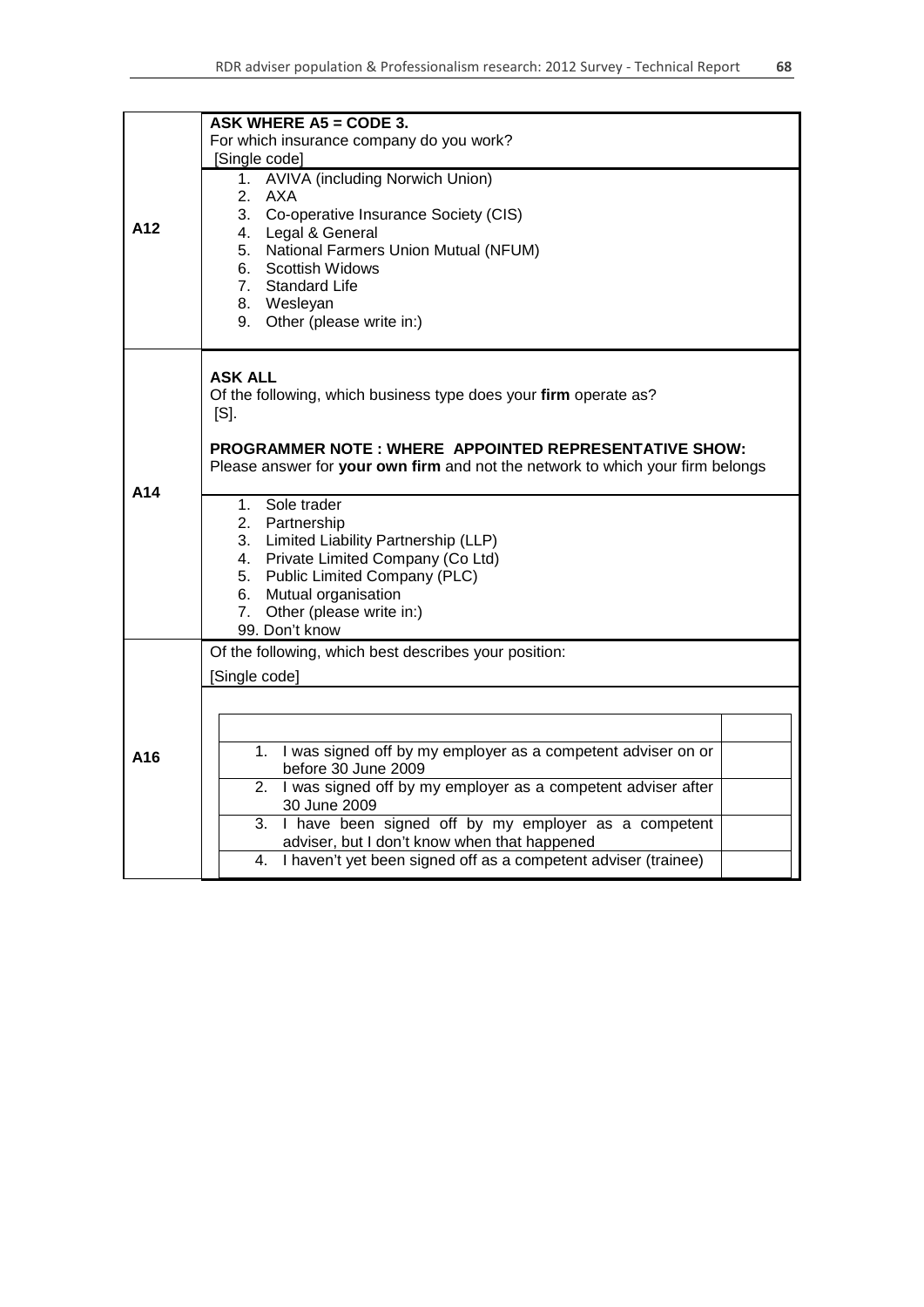| <b>PART B</b>   | Thinking about your qualifications                                                                                                                                                                                                                                                                                                                                                                                                                                                                                                                                                                                                                                                                                                                                                                                                                                                                                                                                                                                                                                                              |  |
|-----------------|-------------------------------------------------------------------------------------------------------------------------------------------------------------------------------------------------------------------------------------------------------------------------------------------------------------------------------------------------------------------------------------------------------------------------------------------------------------------------------------------------------------------------------------------------------------------------------------------------------------------------------------------------------------------------------------------------------------------------------------------------------------------------------------------------------------------------------------------------------------------------------------------------------------------------------------------------------------------------------------------------------------------------------------------------------------------------------------------------|--|
|                 |                                                                                                                                                                                                                                                                                                                                                                                                                                                                                                                                                                                                                                                                                                                                                                                                                                                                                                                                                                                                                                                                                                 |  |
| <b>B1</b>       | Do you already hold at least one Appropriate Qualification listed in the FSA<br>Handbook so that you will continue to be able to advise on retail investment<br>products after 31 December 2012? Please answer yes, even if you still need to start<br>or complete gap-fill.<br>1. Yes $-$ go to B2<br>2. $No - go to B6$                                                                                                                                                                                                                                                                                                                                                                                                                                                                                                                                                                                                                                                                                                                                                                       |  |
|                 | Of the following qualification providers, with which one or ones do you hold an<br><b>Appropriate Qualification.</b><br>SCRIPTING NOTE: do no show providers 9 and 10 in the B6 loop, as these are                                                                                                                                                                                                                                                                                                                                                                                                                                                                                                                                                                                                                                                                                                                                                                                                                                                                                              |  |
|                 | no longer open to new students<br>[Multicode]                                                                                                                                                                                                                                                                                                                                                                                                                                                                                                                                                                                                                                                                                                                                                                                                                                                                                                                                                                                                                                                   |  |
| <b>B2</b>       | 1. Calibrand/ Scottish Qualifications Authority<br>2. CFA Society of the UK / CFA Institute<br>3. Chartered Institute of Bankers in Scotland (CIOBS)<br>4. Chartered Insurance Institute (CII)<br>5. Institute of Financial Planning (IFP)<br>Chartered Institute for Securities and Investments (CISI, formerly Securities<br>6.<br>and Investments Institute)<br>7. Faculty or Institute of Actuaries (FOA or IOA)<br>8. Institute of Financial Services (IFS, formerly ifs School of Finance)<br>9. London Stock Exchange (LSE)<br>10. Personal Finance Society (PFS)<br>11. University of West of England or Sheffield Hallam or Bournemouth or<br>Stirling or Manchester Metropolitan or Blackburn College - University<br>Centre<br>12. Association of International Wealth Managers<br>13. ACI The Financial Markets Association<br>14. Association of Certified International Investment Analysts (ACIIA)<br>15. CASS Business School<br>16. Pension Management Institute (PMI)<br>17. Securities Analysts Association of Japan (SAAJ)<br>18. Other (please write in)<br>99. Don't know |  |
|                 | <b>ROUTE FROM B2 TO RELEVANT QUESTION IN B2a - B2r SERIES.</b>                                                                                                                                                                                                                                                                                                                                                                                                                                                                                                                                                                                                                                                                                                                                                                                                                                                                                                                                                                                                                                  |  |
|                 | IF B2=18 or 99, GO TO B3. ALLOW NULL AT EACH QUESTION IF LISTED<br><b>QUALIFICATIONS NOT HELD</b>                                                                                                                                                                                                                                                                                                                                                                                                                                                                                                                                                                                                                                                                                                                                                                                                                                                                                                                                                                                               |  |
| <b>NOTE</b>     | NB. For analysis purposes we added the label (a) or (b). This denotes Quals<br>that are OK without gap-fill (a) and Quals which are OK only when combined<br>with gap-fill (b). The labels should not appear in the web questionnaire.                                                                                                                                                                                                                                                                                                                                                                                                                                                                                                                                                                                                                                                                                                                                                                                                                                                          |  |
|                 | NOTE FOR B6 LOOP: do not show providers and qualifications in red                                                                                                                                                                                                                                                                                                                                                                                                                                                                                                                                                                                                                                                                                                                                                                                                                                                                                                                                                                                                                               |  |
|                 | Do you hold the following qualification from [insert body from B2] (Calibrand)?                                                                                                                                                                                                                                                                                                                                                                                                                                                                                                                                                                                                                                                                                                                                                                                                                                                                                                                                                                                                                 |  |
| B <sub>2a</sub> | [Single code]                                                                                                                                                                                                                                                                                                                                                                                                                                                                                                                                                                                                                                                                                                                                                                                                                                                                                                                                                                                                                                                                                   |  |
|                 | 1. Diploma in Professional Financial Advice (a)                                                                                                                                                                                                                                                                                                                                                                                                                                                                                                                                                                                                                                                                                                                                                                                                                                                                                                                                                                                                                                                 |  |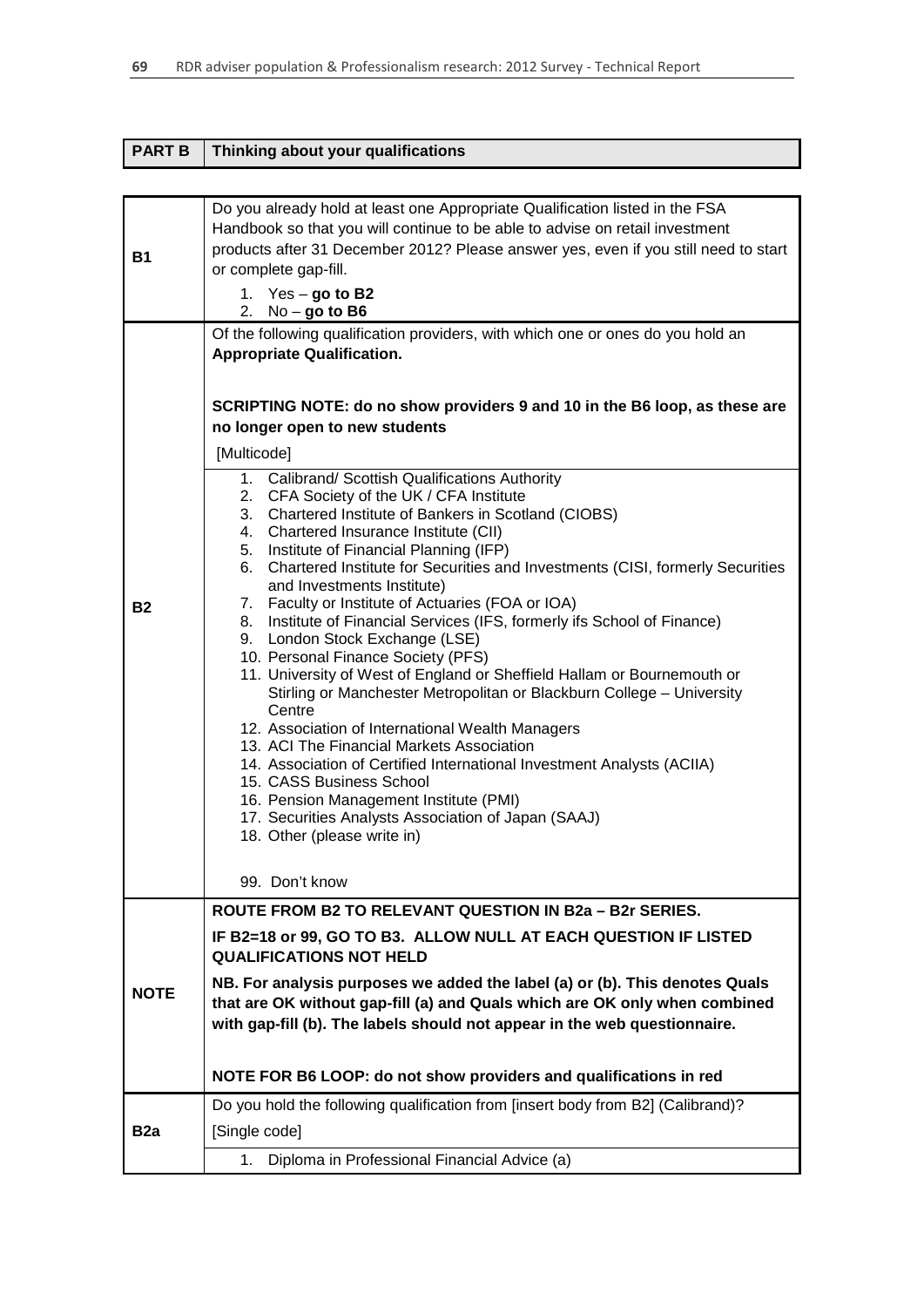| B <sub>2</sub> b | Do you hold any of the following qualifications from [insert body from B2] (the CFA)?                                                                                                                     |  |
|------------------|-----------------------------------------------------------------------------------------------------------------------------------------------------------------------------------------------------------|--|
|                  | [Multicode]                                                                                                                                                                                               |  |
|                  | 1. Associate by examination (b)<br>CFA Program 1 plus Unit 1 of the Investment Management Certificate (IMC,<br>2.<br>pre-2010 exam standards) (b)                                                         |  |
|                  | CFA Program 1 plus Investment Management Certificate (IMC, post-2010<br>3.<br>exam standards) (a)                                                                                                         |  |
|                  | 4. Fellow by examination (b)<br>5.<br>Investment Management Certificate (IMC, post-2010 exam standards) plus                                                                                              |  |
|                  | other qualifications that meet specialist standards for advising on either<br>securities, derivatives, packaged products or any combination of the three<br>(a)                                           |  |
|                  | Do you hold any of the following qualifications from [insert body from B2] (the<br>Chartered Institute of Bankers in Scotland (CIOBS))?                                                                   |  |
|                  | [Multicode]                                                                                                                                                                                               |  |
| B <sub>2c</sub>  | 1. Certificate in Investment Planning (pre 17/09/2004) (b)<br>Chartered Banker (where candidates hold UK Financial Services and<br>2.<br>Investment modules) (b)<br>3. Diploma in Investment Planning (b) |  |
|                  | Diploma in Investment Planning (post-2010 examination standards) (a)<br>4.<br>5.<br>Associate (b)                                                                                                         |  |
|                  | Do you hold any of the following qualifications from [insert body from B2] (the                                                                                                                           |  |
|                  | Chartered Insurance Institute (CII) / Personal Finance Society (PFS))?                                                                                                                                    |  |
|                  | [Multicode]<br>1. Advanced Diploma in Financial Planning (b)                                                                                                                                              |  |
| B <sub>2d</sub>  | Advanced Financial Planning Certificate (b)<br>2.                                                                                                                                                         |  |
|                  | Associate (ACII) (b)<br>3.<br>4. Associate (ALIA Dip) (b)                                                                                                                                                 |  |
|                  | 5. Diploma in Financial Planning (b)<br>6. Diploma in Regulated Financial Planning (a)                                                                                                                    |  |
|                  | 7. Fellow (FCII) (b)                                                                                                                                                                                      |  |
|                  | Fellow (FLIA Dip) (b)<br>8.<br>Do you hold either of the following qualifications from [insert body from B2] (the                                                                                         |  |
|                  | Institute of Financial Planning)?                                                                                                                                                                         |  |
| B <sub>2e</sub>  | [Multicode]                                                                                                                                                                                               |  |
|                  | Certified Financial Planner (b)<br>1.<br>2.<br>Fellowship (b)                                                                                                                                             |  |
| B <sub>2f</sub>  | Do you hold any of the following qualifications from [insert body from B2] (the                                                                                                                           |  |
|                  | Chartered Institute for Securities and Investments (CISI))?                                                                                                                                               |  |
|                  | [Multicode]<br>Certificate in Private Client Investment Advice and Management (PCIAM)<br>1.                                                                                                               |  |
|                  | (b)                                                                                                                                                                                                       |  |
|                  | Diploma (where candidates hold 3 modules as recommended by the firm)<br>2.<br>(b)                                                                                                                         |  |
|                  | Investment Advice Certificate(b)<br>3.<br>Investment Advice Diploma (a)<br>4.                                                                                                                             |  |
|                  | Masters in Wealth Management (pre-2010 examination standards) (b)<br>5.                                                                                                                                   |  |
|                  | Masters in Wealth Management (post-2010 examination standards) (a)<br>6.<br>Member of the Securities Institute (MSI Dip) (b)<br>7.                                                                        |  |
|                  | Do you hold either of the following qualifications from [insert body from B2] (the                                                                                                                        |  |
| B <sub>2g</sub>  | Faculty or Institute of Actuaries)?                                                                                                                                                                       |  |
|                  | [Multicode]                                                                                                                                                                                               |  |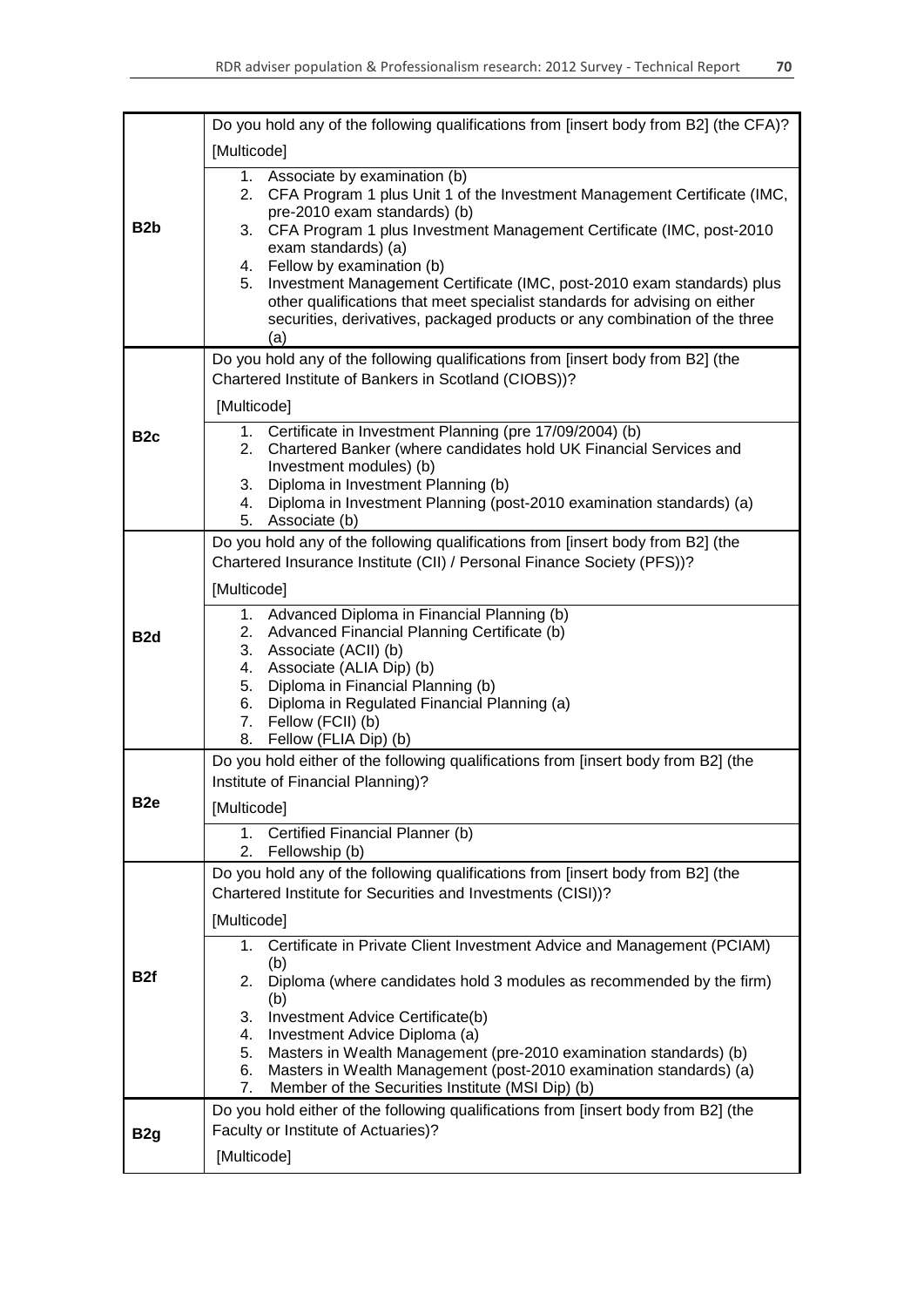|                  | 1. Associate with modules CT1, CT2, CT4, CT5, CT6, CT7 and CT8 (a)<br>2. Fellow with modules CT1, CT2, CT4, CT5, CT6, CT7 and CT8 (a)                                                                                                                                                                                                                       |  |  |  |
|------------------|-------------------------------------------------------------------------------------------------------------------------------------------------------------------------------------------------------------------------------------------------------------------------------------------------------------------------------------------------------------|--|--|--|
|                  |                                                                                                                                                                                                                                                                                                                                                             |  |  |  |
| B <sub>2</sub> h | Do you hold any of the following qualifications from [insert body from B2] (the IFS)?<br>[Multicode]                                                                                                                                                                                                                                                        |  |  |  |
|                  | 1. Associate (where the investment / investment management module has<br>been passed) (b)<br>Diploma for Financial Advisers pre-2010 examination standards (b)<br>2.<br>3.<br>Diploma for Financial Advisers post-2010 examination standards (a)<br>Professional Certificate in Banking (PcertB) (a)<br>4.<br>Professional Investment Certificate (b)<br>5. |  |  |  |
|                  | Do you hold the following qualification from [insert body from B2]? (the LSE)                                                                                                                                                                                                                                                                               |  |  |  |
| B <sub>2j</sub>  | [Single code]                                                                                                                                                                                                                                                                                                                                               |  |  |  |
|                  | 1. Full Membership Examinations (b)                                                                                                                                                                                                                                                                                                                         |  |  |  |
|                  | Do you hold any of the following qualifications from [insert body from B2] (a<br>University)?                                                                                                                                                                                                                                                               |  |  |  |
|                  | [Multicode]                                                                                                                                                                                                                                                                                                                                                 |  |  |  |
| <b>B2I</b>       | 1. BA (Financial Services) (b)<br>Post-graduate (Financial Services) (b)<br>2.<br>3.<br>MA (Financial Services)(b)<br>BA (Hons) (Financial Services, Planning and Management) (a)<br>4.<br>5.<br>BA (Finance) or (Accounting and Finance)(b)<br>6.<br>BA (Accounting) (b)                                                                                   |  |  |  |
|                  | MSc (Finance) (b)<br>7.<br>MSc (International Accounting and Finance) (b)<br>8.<br>MSc (Investment analysis) (b)<br>9.<br>10. Foundation Degree Award in Financial Services (a)                                                                                                                                                                             |  |  |  |
|                  | Do you hold the following qualification from [insert body from B2] (the Association of                                                                                                                                                                                                                                                                      |  |  |  |
| B <sub>2m</sub>  | International Wealth Managers)?<br>[Single code]                                                                                                                                                                                                                                                                                                            |  |  |  |
|                  | Certified International Wealth Manager (a)<br>1.                                                                                                                                                                                                                                                                                                            |  |  |  |
| B <sub>2</sub> n | Do you hold the following qualification from [insert body from B2] (ACI The Financial<br>Markets Association)?                                                                                                                                                                                                                                              |  |  |  |
|                  | 1. ACI Diploma (provided it is accompanied with appropriate qualification<br>modules covering regulation & ethics, investment principles & risk and<br>personal taxation) (a)                                                                                                                                                                               |  |  |  |
| B <sub>2</sub> o | Do you hold the following qualification from [insert body from B2] (Association of<br>Certified International Investment Analysts (ACIIA))?                                                                                                                                                                                                                 |  |  |  |
|                  | 1. CIIA Qualification (provided it is accompanied with appropriate qualification<br>modules covering regulation & ethics, investment principles & risk and personal<br>taxation) (a)                                                                                                                                                                        |  |  |  |
| B <sub>2p</sub>  | Do you hold the following qualification from [insert body from B2] (CASS Business<br>School)?                                                                                                                                                                                                                                                               |  |  |  |
|                  | 1. MSc in Banking and International Finance (provided it is accompanied with<br>appropriate qualifications modules covering regulation & ethics, investment<br>principles & risk and personal taxation) (a)                                                                                                                                                 |  |  |  |
| B <sub>2q</sub>  | Do you hold the following qualification from [insert body from B2] (Pensions<br>Management Institute (PMI))?                                                                                                                                                                                                                                                |  |  |  |
|                  | 1. Diploma in Regulated Retirement Advice (a)                                                                                                                                                                                                                                                                                                               |  |  |  |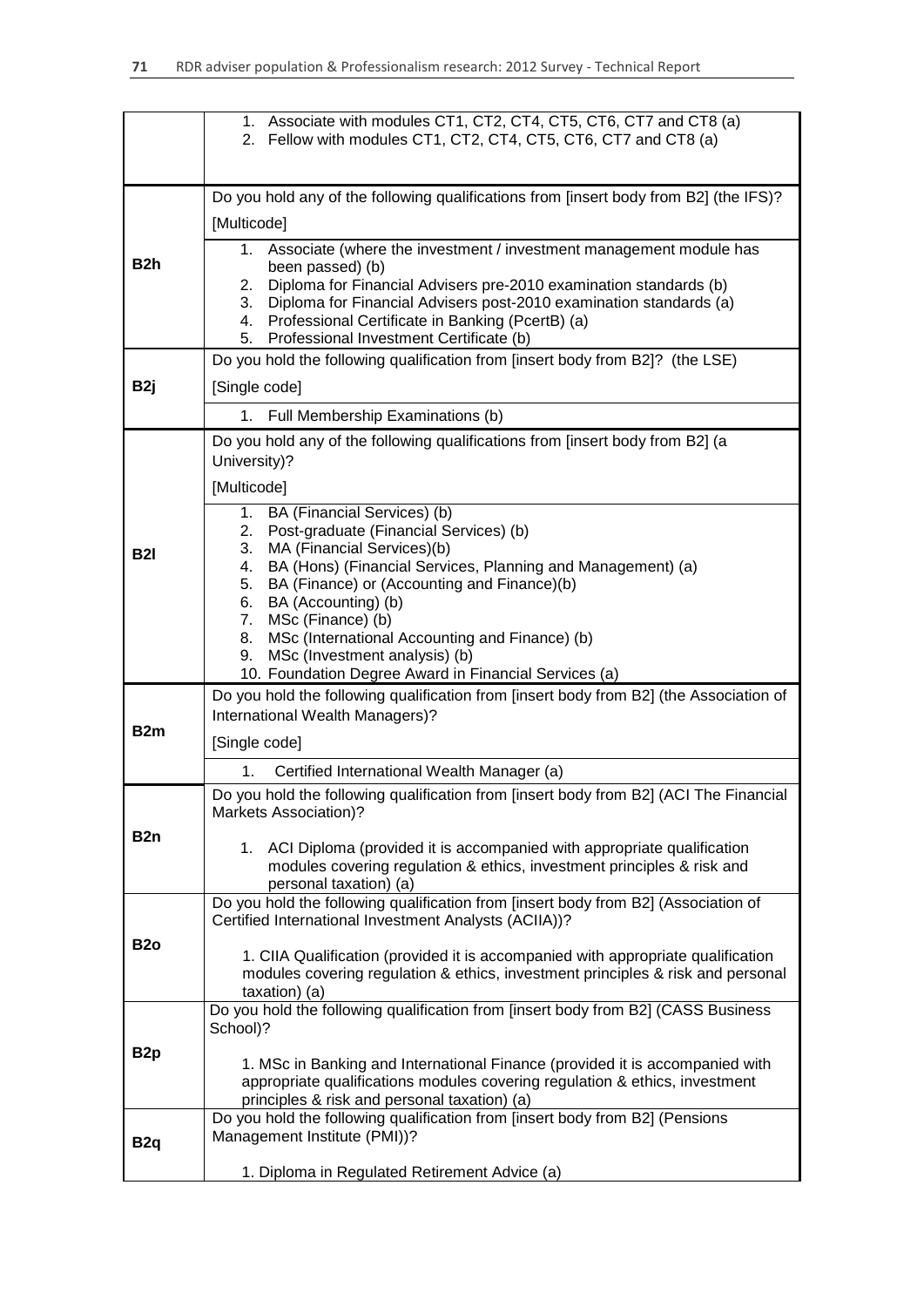|                  | Do you hold either of the following qualification from [insert body from B2]<br>(Securities Analysts Association of Japan (SAAJ))?                                                                                                                                                        |
|------------------|-------------------------------------------------------------------------------------------------------------------------------------------------------------------------------------------------------------------------------------------------------------------------------------------|
| B <sub>2</sub> r | [Single code]<br>1. CMA Level 2 (for individuals advising before 30 June 2009) (b)<br>2. CMA Level 2 (for individuals not advising before 30 June 2009 - must be<br>accompanied by a qualification in Regulation and Ethics, Investment<br>Principles and Risk and Personal Taxation) (b) |

| <b>NOTE</b> | ALL THOSE WHO CODE 18, 99 AT B2, OR who give a NULL answer at B2a-r,<br>ASK B3. THOSE THAT SCORE ANY AT B2 SERIES ROUTE TO C1                                                                                                                                                                                                                                                                                                                                                                                                              |  |  |
|-------------|--------------------------------------------------------------------------------------------------------------------------------------------------------------------------------------------------------------------------------------------------------------------------------------------------------------------------------------------------------------------------------------------------------------------------------------------------------------------------------------------------------------------------------------------|--|--|
|             | You have not selected one of the QCF Level 4 qualifications provided in this<br>survey that are listed in the FSA Handbook as appropriate qualifications for RDR<br>purposes.                                                                                                                                                                                                                                                                                                                                                              |  |  |
|             | Of the following, which best describes your situation?<br>[Single code]                                                                                                                                                                                                                                                                                                                                                                                                                                                                    |  |  |
| <b>B3</b>   | Web note: "Grandfathering" refers to the process where firms already holding<br>regulatory status at the time the Financial Services and Markets Act (2000) came<br>into force did not need to re-apply for approved status for advisers already deemed<br>competent. Individuals who were authorised under existing legislation at that time<br>were "grandfathered" by law, meaning they were able to continue to do the same<br>work, without having to re-apply for permission or approval, or to undertake further<br>qualifications. |  |  |
|             | Fully qualified to Level 3 GO TO B6<br>1.<br>2. Part qualified to Level 4, but not qualified to Level 3 GO TO B5<br>3. Not qualified at Level 3 GO TO B5<br>4. Hold a Level 4 qualification or above GO TO C1<br>5. Was grandfathered GO TO B6<br>6. Other - THANK & CLOSE                                                                                                                                                                                                                                                                 |  |  |
|             | 99. Don't Know - THANK & CLOSE                                                                                                                                                                                                                                                                                                                                                                                                                                                                                                             |  |  |
|             | ASK WHERE B3 = CODE 2, 3                                                                                                                                                                                                                                                                                                                                                                                                                                                                                                                   |  |  |
| <b>B5</b>   | Please confirm whether you are a trainee                                                                                                                                                                                                                                                                                                                                                                                                                                                                                                   |  |  |
|             | 1.<br>Yes, I am a trainee<br>No, I'm not a trainee - THANK & CLOSE<br>2.                                                                                                                                                                                                                                                                                                                                                                                                                                                                   |  |  |
|             | IF B1=2 OR IF B3=1,2,3 OR 5                                                                                                                                                                                                                                                                                                                                                                                                                                                                                                                |  |  |
|             | What plans, if any, have you made to attain an Appropriate Qualification? Of the<br>following, which best describes your situation?                                                                                                                                                                                                                                                                                                                                                                                                        |  |  |
|             | [Single code]                                                                                                                                                                                                                                                                                                                                                                                                                                                                                                                              |  |  |
| <b>B6</b>   | Awaiting results for the final paper<br>0.<br>Commenced studying<br>1.<br>Decided to take an Appropriate Qualification but not yet started studying<br>2.<br>Considered but not made a firm decision yet<br>3.<br>Not given it any consideration/ Don't know<br>4.<br>5.<br>Decided not to take an Appropriate Qualification GO TO C1                                                                                                                                                                                                      |  |  |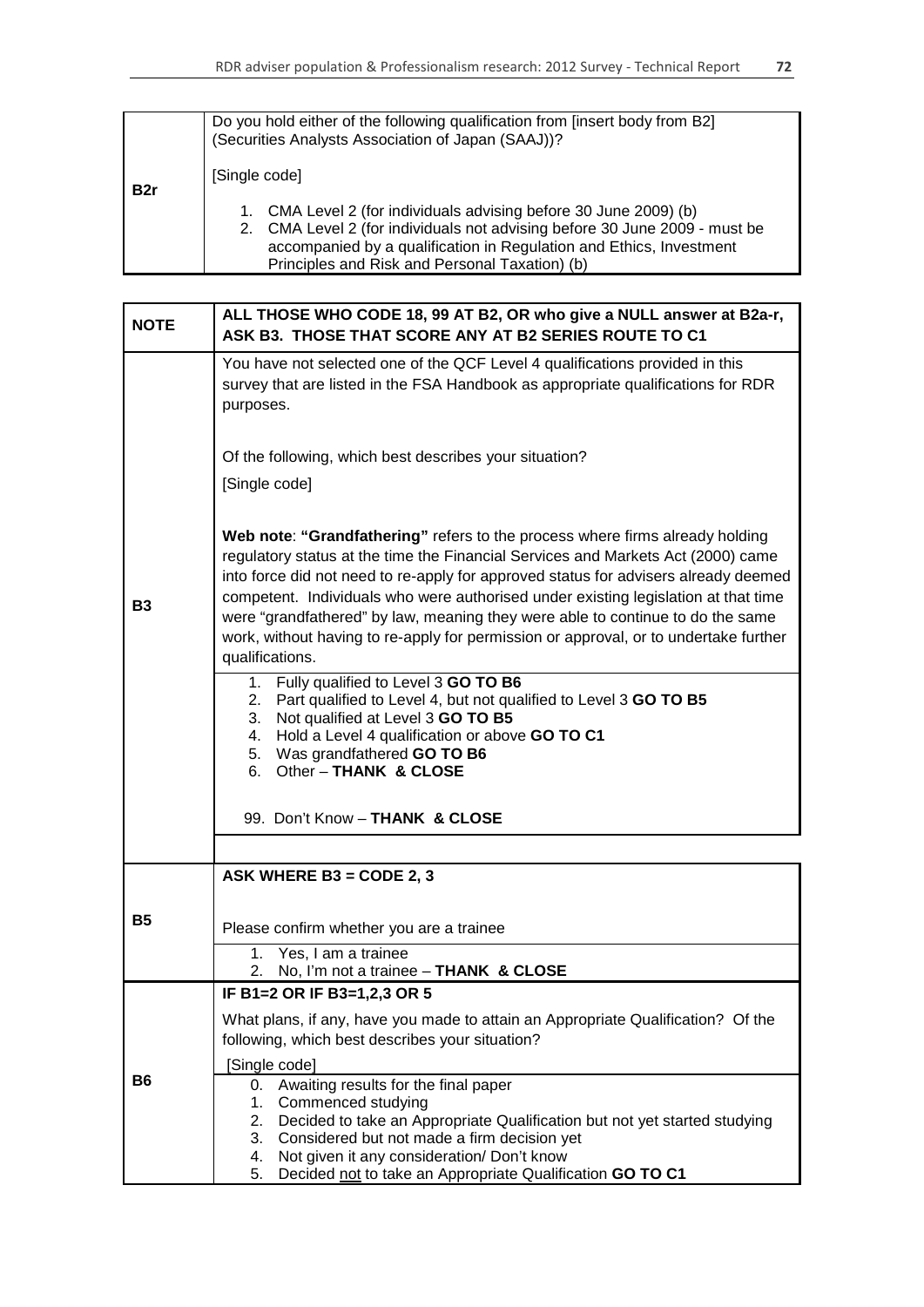|                | IF B6=0, 1 OR 2                                                                                                                                                                                                                                        |
|----------------|--------------------------------------------------------------------------------------------------------------------------------------------------------------------------------------------------------------------------------------------------------|
|                | Ask B2 and the relevant B2a-r sub-questions, but replace the text "do you<br>hold" with "Are you awaiting results for the final paper in", "Are you<br>studying for" or "Do you plan to study for". Do not show providers and<br>qualifications in red |
|                | The wording for B6 loop:                                                                                                                                                                                                                               |
| <b>B6 Loop</b> | B6=0 For which one or ones are you awaiting results for a final paper?                                                                                                                                                                                 |
|                | B6=1 With which one or ones are you studying for an Appropriate<br><b>Qualification?</b>                                                                                                                                                               |
|                | B6=2 With which one or ones do you plan to study for an Appropriate<br><b>Qualification?</b>                                                                                                                                                           |
|                |                                                                                                                                                                                                                                                        |
|                | (NB do not ask B3 follow-up question, even if no valid AQ is mentioned)                                                                                                                                                                                |
|                | ASK WHERE B6=0 or 1<br>How many modules/ exams have you completed successfully towards your<br>qualification?<br>[Single code]                                                                                                                         |
| <b>B10a</b>    | 1. $1$<br>2.2<br>3.3<br>4. 4<br>5. 5<br>6. 6<br>7. Other (please write in:)                                                                                                                                                                            |
|                | 8. Don't know<br>ASK WHERE B6=0 or 1                                                                                                                                                                                                                   |
|                | And how many modules / exams will you have left to complete successfully?<br>[Single code]                                                                                                                                                             |
| <b>B10b</b>    | 1 (IF B6 = 0, PRE POPULATE AS CODE 1)<br>1.<br>2.<br>$\overline{2}$<br>3.<br>$\overline{3}$<br>4.<br>$\overline{4}$<br>5.5<br>6. 6<br>7. Other (please write in:)                                                                                      |
|                | 99. Don't know                                                                                                                                                                                                                                         |
|                | ASK WHERE B6=0, 1 OR 2                                                                                                                                                                                                                                 |
| <b>B11</b>     | By when do you expect to complete your [If studying for or planning to study<br>for >1 AQ at B6 loop: first] qualification?                                                                                                                            |
|                | [Single code]                                                                                                                                                                                                                                          |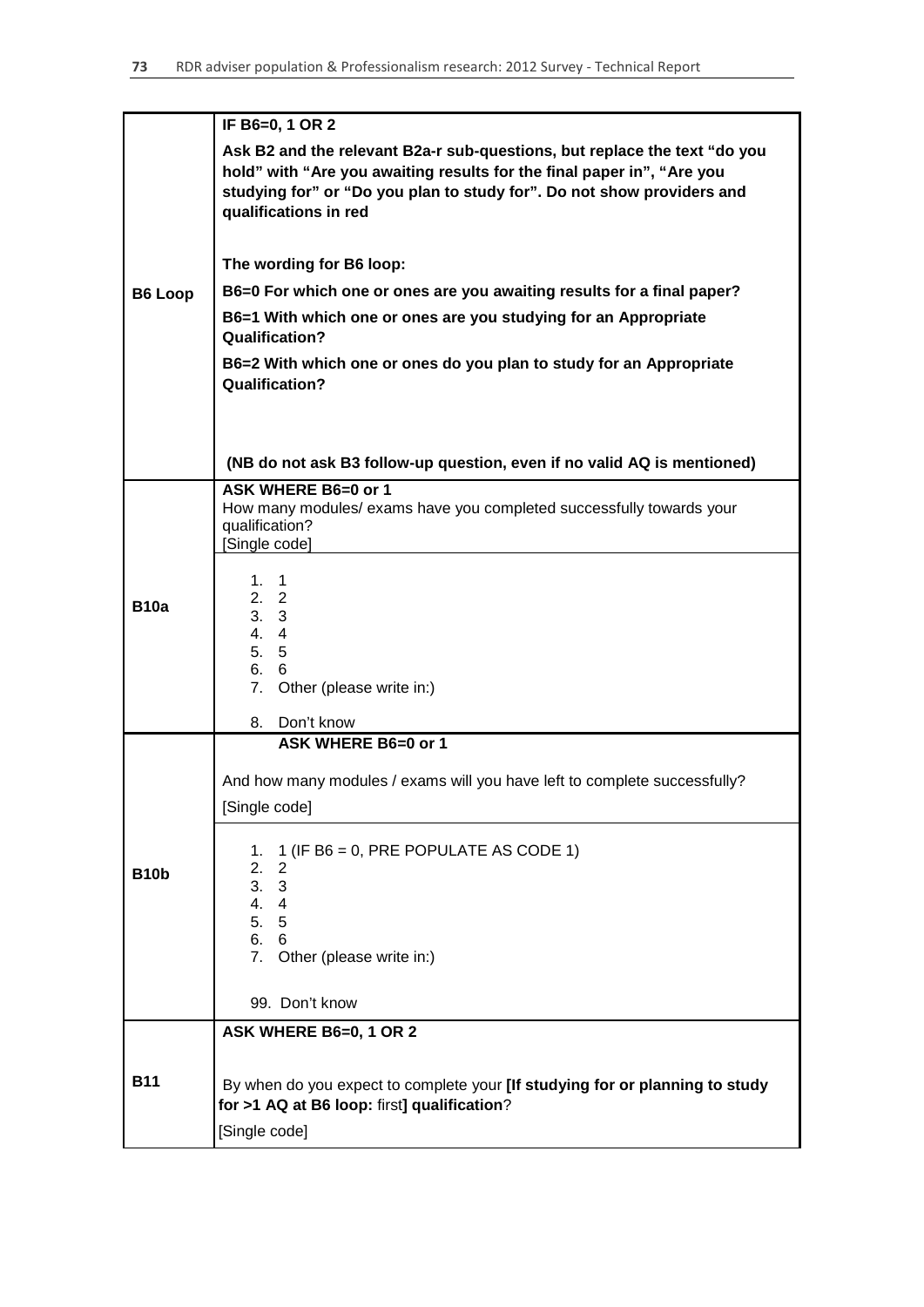|             | 1. By September 2012<br>2. By December 2012<br>3. After December 2012<br>99. Don't know                                                                                                                                                                                       |
|-------------|-------------------------------------------------------------------------------------------------------------------------------------------------------------------------------------------------------------------------------------------------------------------------------|
| <b>B12</b>  | ASK WHERE B11=1-3<br>In estimating the date by when you expect to complete your qualification, have you<br>taken into account the possible need to re-sit any examination?<br>[Single code]                                                                                   |
|             | 1. Yes<br>2. N <sub>0</sub>                                                                                                                                                                                                                                                   |
| <b>B12a</b> | ASK IF B12 = $2$<br>If you did need to re-sit an examination, by when would you expect to complete<br>your qualification?<br>IF B11 = 1 & B12 = 2 SHOW CODES 1, 2, 3<br>IF B11 = 2 & B12 = 2 SHOW CODES 2, 3<br>IF B11 = $3$ & B12 = $2$ ONLY SHOW CODES 4-6<br>[Single code] |
|             | By September 2012<br>1.<br>By December 2012<br>2.<br>After December 2012<br>3.<br>4.<br>By March 2013<br>5. By June 2013<br>After June 2013<br>6.<br>99. Don't know                                                                                                           |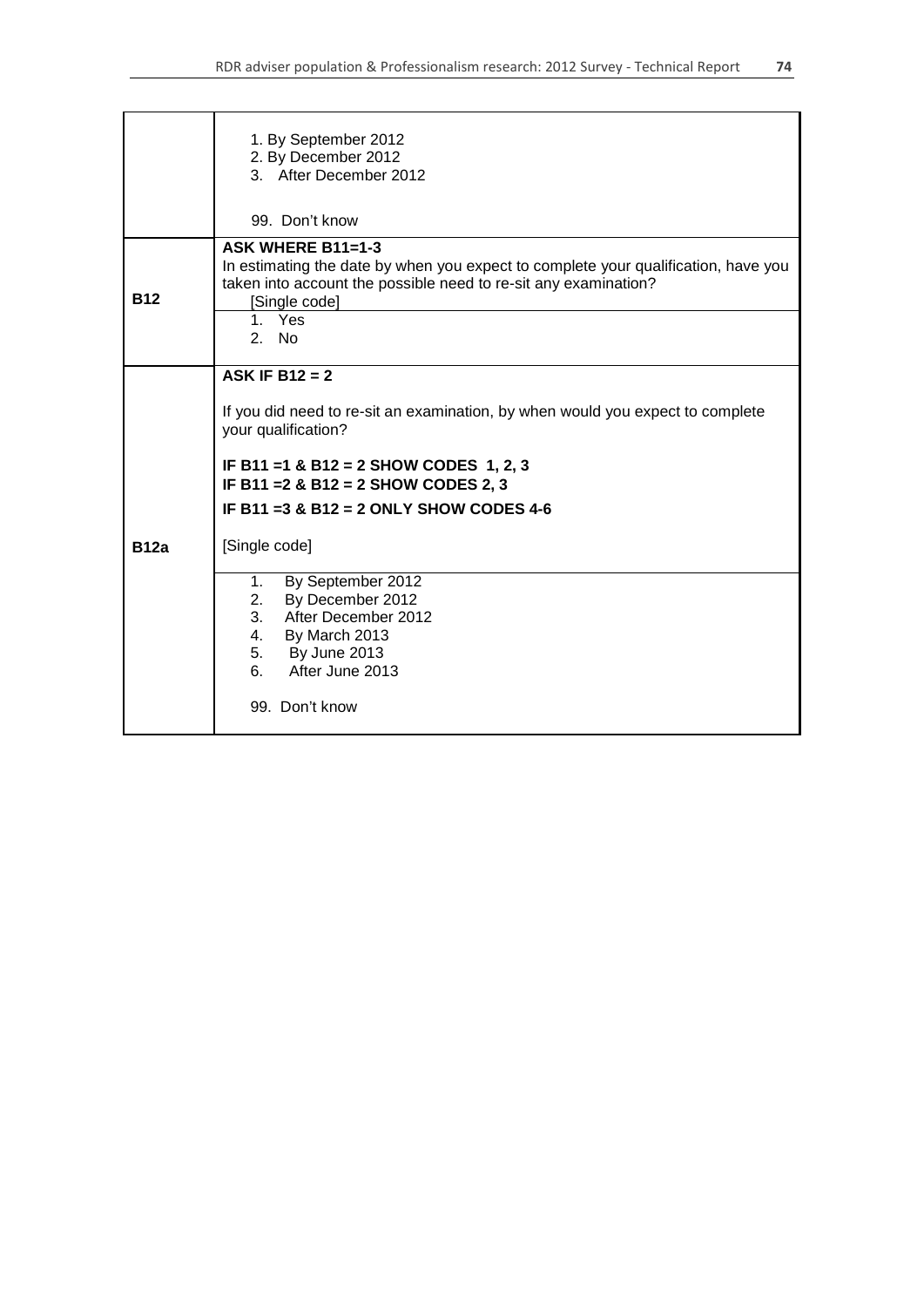| <b>PART C</b>  | Thinking about gap-fill                                                                                                                                                                                                                                                                                                                                            |
|----------------|--------------------------------------------------------------------------------------------------------------------------------------------------------------------------------------------------------------------------------------------------------------------------------------------------------------------------------------------------------------------|
|                |                                                                                                                                                                                                                                                                                                                                                                    |
| C <sub>1</sub> | <b>ASK ALL.</b><br>Were you aware that learning activities can be both "Structured" or "Unstructured"?<br>[Single code]                                                                                                                                                                                                                                            |
|                | 1. Yes<br>2. No                                                                                                                                                                                                                                                                                                                                                    |
|                | If B2 [validated AQ] is in group (a) i.e. they hold/ are studying for/ planning to<br>study for at least one AQ that does not require gap-fill, skip to C7                                                                                                                                                                                                         |
|                | If B6 = 3 or 4 (no firm decision on whether to take an AQ or not considered/<br>dk), skip to D1                                                                                                                                                                                                                                                                    |
|                | All others continue.                                                                                                                                                                                                                                                                                                                                               |
| C1a<br>intro   | As a matter of good practice, you will be expected to go through certain stages in<br>planning and completing your learning activities, consistent with the FSA's focus on<br>the relevance and learning outcomes of any activity.                                                                                                                                 |
|                | The FSA has stated in a recent Policy Statement that any adviser who currently<br>holds or is completing certain qualifications will need to undertake some qualification<br>gap-fill in order to bridge the gap between their current qualification and the future<br>standard. This gap-fill activity should be structured rather than unstructured<br>learning. |
|                | "Structured Learning" is activity designed to meet a particular learning outcome<br>and includes seminars, lectures, conferences, workshops, courses and completing<br>appropriate eLearning. It does not include carrying out research on products and<br>services for your clients.                                                                              |
|                | "Unstructured Learning" includes reading professional publications where<br>material is not designed to meet a particular learning outcome.                                                                                                                                                                                                                        |
|                | Ask C1a or C1b or C2 on same screen as the text above.<br>If C1a/b and then C2 are both to be asked, keep the text above on screen for<br>both questions.                                                                                                                                                                                                          |
|                | IF B6=0, 1 or 2 but they gave a NULL answer at B6a-r (studying for AQ, but no<br>validated AQ mentioned)                                                                                                                                                                                                                                                           |
| C1a            | If B6=0 wording: Does the Appropriate Qualification for which you are awaiting<br>results for the final paper require gap-fill?                                                                                                                                                                                                                                    |
|                | If B6=1 wording: Does the Appropriate Qualification you are studying towards<br>require gap-fill?                                                                                                                                                                                                                                                                  |
|                | If B6=2 wording: Does the Appropriate Qualification you plan to study towards<br>require gap-fill?                                                                                                                                                                                                                                                                 |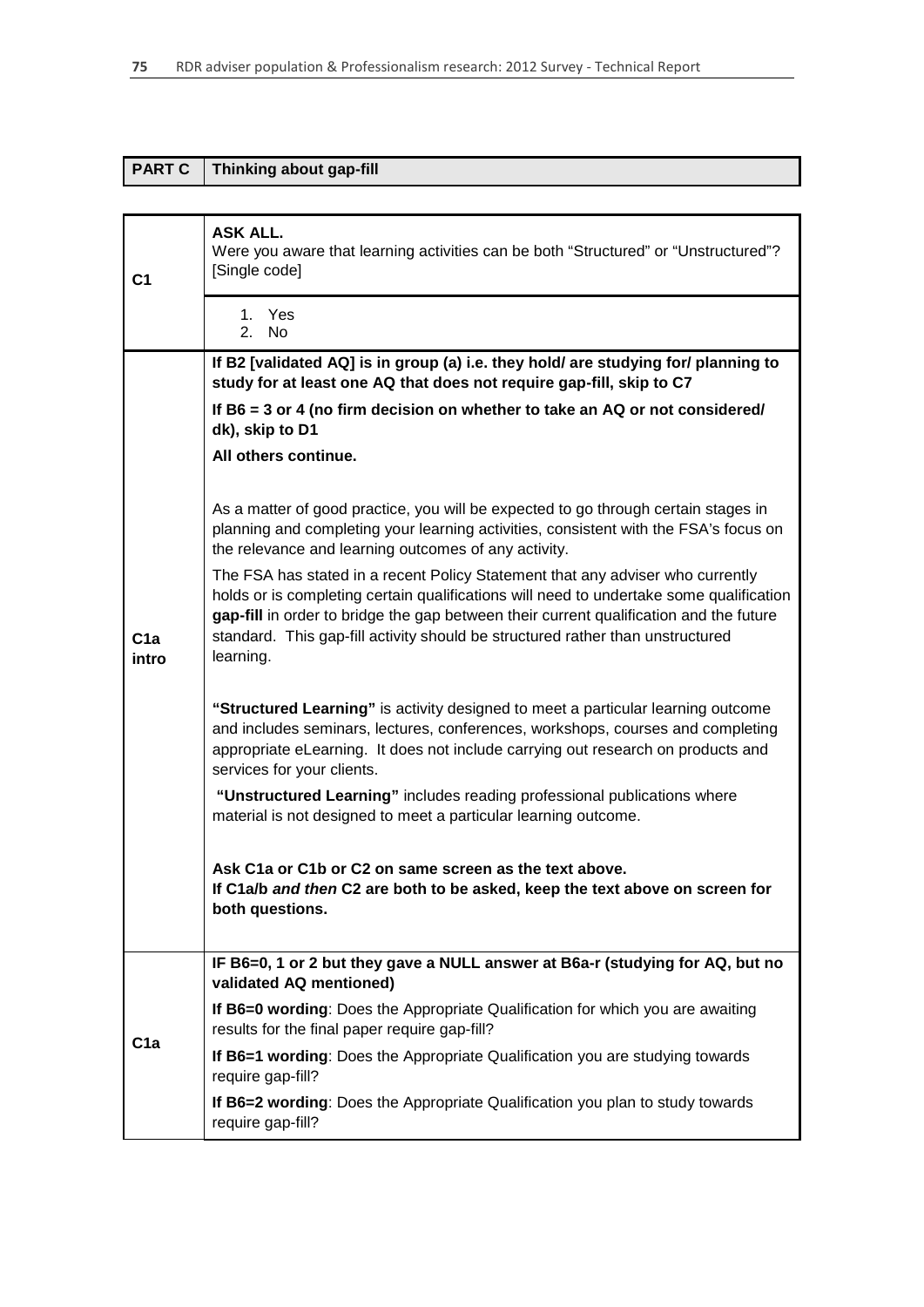|                | 1. Yes - <b>GO TO C2</b><br>2. $No - GO TO C7$                                                                     |  |  |
|----------------|--------------------------------------------------------------------------------------------------------------------|--|--|
|                |                                                                                                                    |  |  |
|                | 99. Don't know - GO TO C7                                                                                          |  |  |
|                | IF B2 [validated AQ] is NULL and B3 = 4 (say they are Level 4 qualified despite                                    |  |  |
| C1b            | not naming a valid AQ)                                                                                             |  |  |
|                | Does the Appropriate Qualification that you hold require gap-fill?                                                 |  |  |
|                | 1. Yes                                                                                                             |  |  |
|                | 2. $No - GO TO C7$                                                                                                 |  |  |
|                | 99. Don't know - GO TO C7                                                                                          |  |  |
|                | ASK QUESTION C2 FOR EACH VALIDATED AQ THEY HOLD/ ARE STUDYING                                                      |  |  |
|                | <b>FOR/ PLANNING TO STUDY FOR.</b>                                                                                 |  |  |
|                | OR IF C1a/b=1, ASK THE QUESTION ONCE ONLY, EXCLUDING THE                                                           |  |  |
|                | <b>INTRODUCTORY SENTENCE BELOW.</b>                                                                                |  |  |
|                | The following qualification that you hold [or IF B6=0: for which you are awaiting                                  |  |  |
|                | results for the final paper; if B6=1: that you are studying towards or if B6=2: that                               |  |  |
|                | you are planning to study towards] requires gap-fill:                                                              |  |  |
|                | [PROVIDER NAME]                                                                                                    |  |  |
| C <sub>2</sub> | [QUALIFICATION NAME]                                                                                               |  |  |
|                | Which of the following best describes your position with regard to gap-fill for this<br>Appropriate Qualification: |  |  |
|                | 1. I have completed gap-fill - SKIP TO C7 (after any other AQs have been                                           |  |  |
|                | asked)                                                                                                             |  |  |
|                | 2. I am studying towards gap-fill<br>3. I have not yet begun gap-fill                                              |  |  |
|                | 4. I did not know that this qualification required gap-fill [suppress if C1a/b=1]                                  |  |  |
|                |                                                                                                                    |  |  |
|                | 99. Don't know                                                                                                     |  |  |
|                | Apart from the final accreditation, by when do you expect to complete your gap-fill                                |  |  |
|                | activity [only if more than one validated AQ held: for at least one of your                                        |  |  |
|                | Appropriate Qualifications]?                                                                                       |  |  |
|                | Single code]<br>1. Already completed (PREFILL if C2=1, OTHERWISE SUPPRESS)                                         |  |  |
|                |                                                                                                                    |  |  |
| C <sub>5</sub> |                                                                                                                    |  |  |
|                | By September 2012<br>6.                                                                                            |  |  |
|                | By December 2012<br>7.<br>After December 2012<br>8.                                                                |  |  |
|                |                                                                                                                    |  |  |
|                | Don't know<br>99.                                                                                                  |  |  |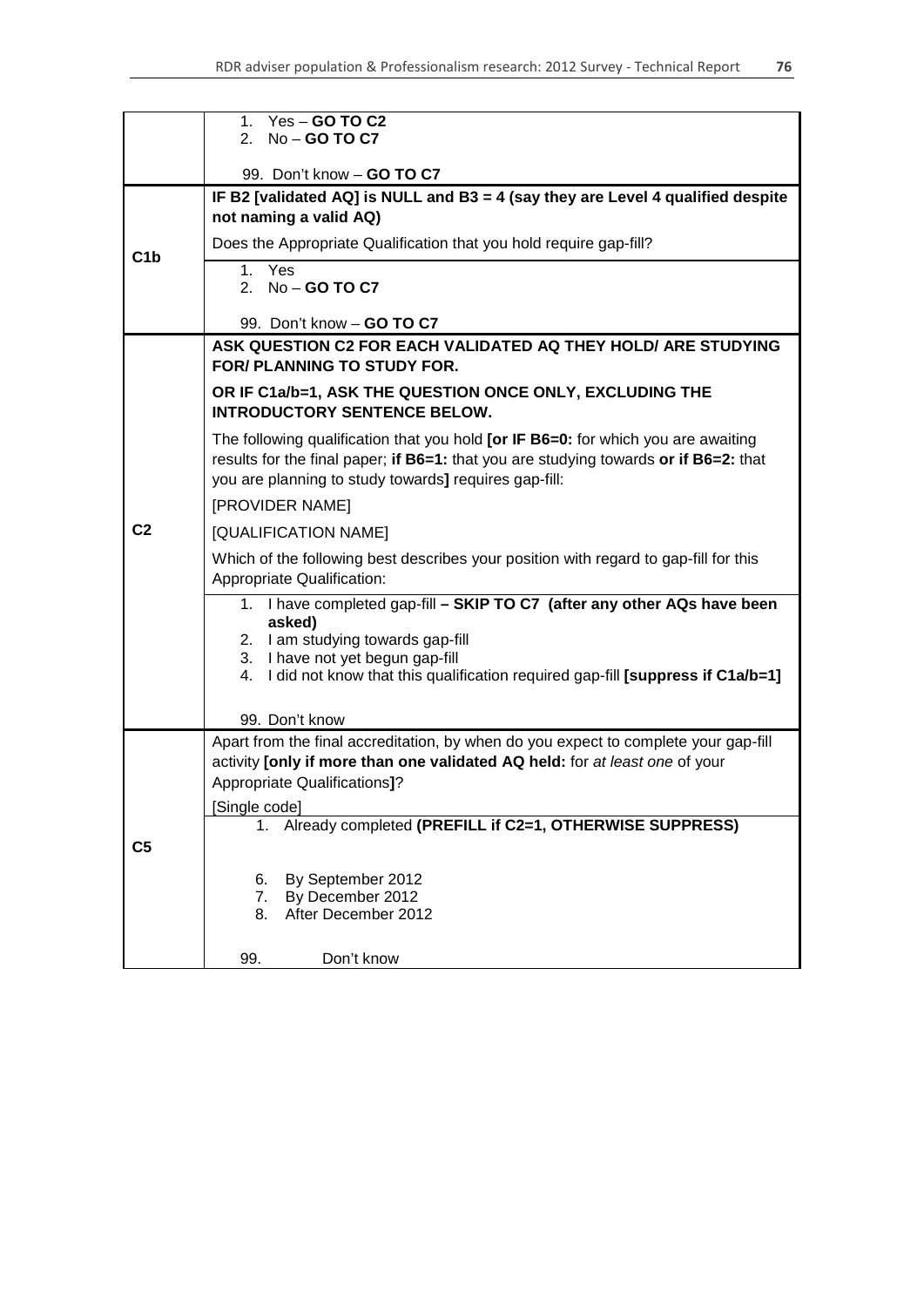|    | ASK IF A16=1 AND B11 = 3 or IF A16=1 AND B12a=3-6                                                                                                                                                                                                                                                                                                                                                                                                                               |
|----|---------------------------------------------------------------------------------------------------------------------------------------------------------------------------------------------------------------------------------------------------------------------------------------------------------------------------------------------------------------------------------------------------------------------------------------------------------------------------------|
|    | You mentioned that you don't think you will complete your level 4 qualification by 31<br>December 2012. What do you intend to do from this date while you complete this<br>qualification?<br>[S]                                                                                                                                                                                                                                                                                |
|    | ASK IF A16=1 AND B11 = 1, 2 or 99 or IF A16=1 AND B12a=1, 2 or 99                                                                                                                                                                                                                                                                                                                                                                                                               |
| C7 | If you do not complete your Level 4 qualification by 31 December 2012, what do you<br>intend to do from this date while you complete this qualification?<br>[S]                                                                                                                                                                                                                                                                                                                 |
|    | 1. I will cease giving advice, but continue in an alternative FSA approved role<br>2. I will cease giving advice, and be de-registered with the FSA while I<br>complete my studies<br>3. Other (please write in:)                                                                                                                                                                                                                                                               |
|    | 99. Don't know                                                                                                                                                                                                                                                                                                                                                                                                                                                                  |
|    | INTERVIEWER NOTE - NOT TO BE READ OUT UNLESS ASKED (NOT TO<br>BE SHOWN ON WEB VERSION) - A waiver can be granted in some<br>circumstances in order to allow individuals more time to complete their studies.<br>It will only be granted where there are extenuating circumstances that make it<br>difficult for an individual to complete their exams within the time period required.<br>It must be applied for by a firm on behalf of an individual.                          |
|    | <b>ASK IF A16=1 AND C5=8</b>                                                                                                                                                                                                                                                                                                                                                                                                                                                    |
|    | You mentioned that you don't think you will complete your gap fill requirements by<br>31 December 2012, what do you intend to do from this date while you complete<br>this?<br>[Single code]                                                                                                                                                                                                                                                                                    |
|    | ASK IF A16=1 AND C5 = 6 or 7                                                                                                                                                                                                                                                                                                                                                                                                                                                    |
| C8 | If you do not complete your gap-fill requirements by 31 December 2012, what do<br>you intend to do between this date and gap-fill completion?<br>[Single code]                                                                                                                                                                                                                                                                                                                  |
|    | 1. I will cease giving advice, but continue in an alternative FSA approved role<br>I will cease giving advice, and be de-registered with the FSA while I<br>2.<br>complete my studies<br>Other (please write in:)<br>3.                                                                                                                                                                                                                                                         |
|    | 99. Don't know<br><b>INTERVIEWER NOTE – NOT TO BE READ OUT UNLESS ASKED (NOT TO BE</b><br>SHOWN ON WEB VERSION) - A waiver can be granted in some circumstances in<br>order to allow individuals more time to complete their studies. It will only be granted<br>where there are extenuating circumstances that make it difficult for an individual to<br>complete their exams within the time period required. It must be applied for by a firm<br>on behalf of an individual. |

**PART D** Now a few questions about Continuing Professional Development (CPD)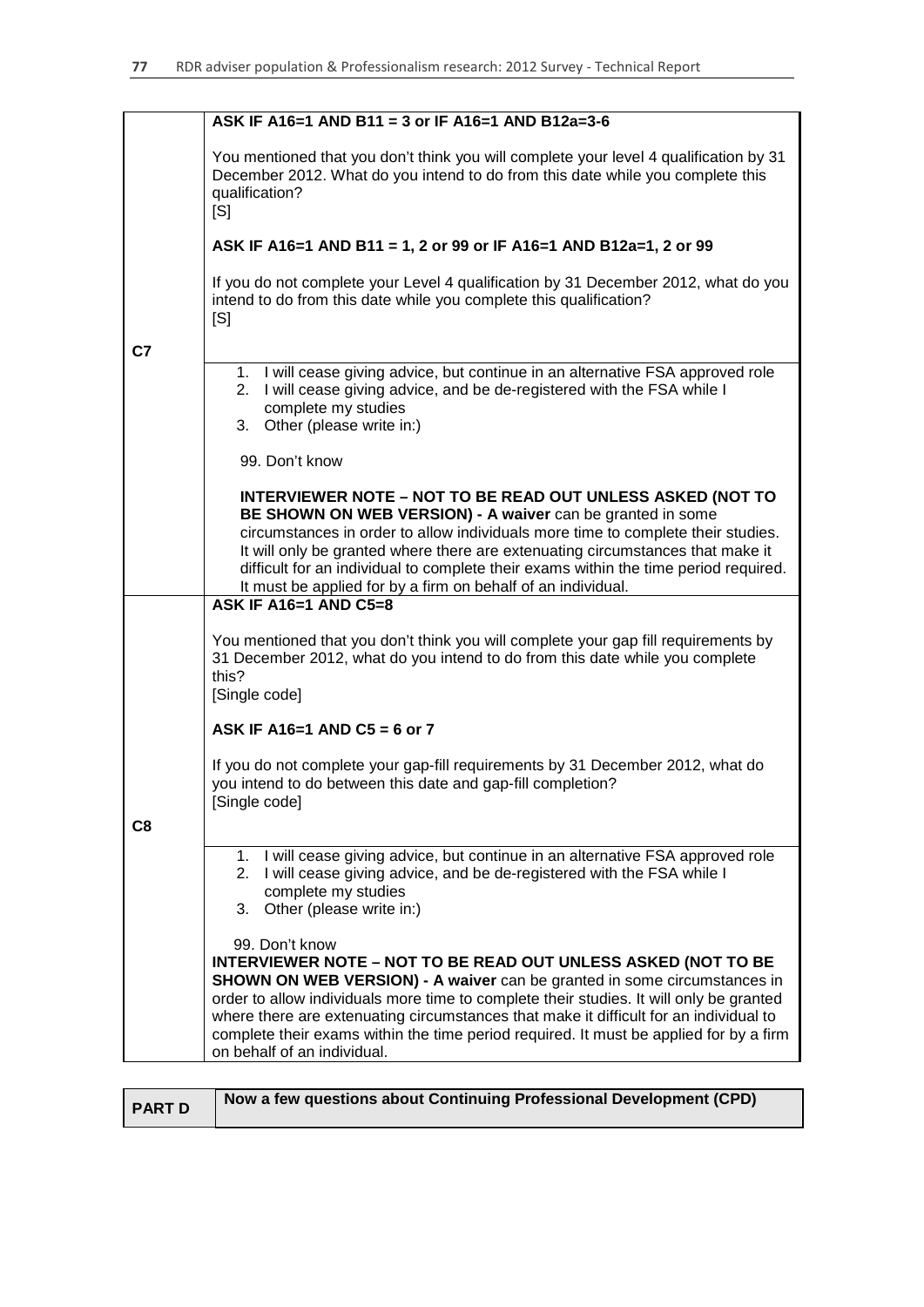|                  | Approximately how many hours of structured and unstructured CPD (Continuing<br>Professional Development) have you completed in the last 12 months?           |              |              |            |  |
|------------------|--------------------------------------------------------------------------------------------------------------------------------------------------------------|--------------|--------------|------------|--|
|                  |                                                                                                                                                              |              | No. of hours | Don't know |  |
| D1 & D1a         | D <sub>1</sub>                                                                                                                                               | Structured   |              |            |  |
|                  | D <sub>1</sub> a                                                                                                                                             | Unstructured |              |            |  |
|                  |                                                                                                                                                              |              |              |            |  |
|                  |                                                                                                                                                              |              |              |            |  |
|                  | <b>DON'T ASK IF B6=5</b>                                                                                                                                     |              |              |            |  |
| D1b &            | Approximately how many hours of structured and unstructured CPD (Continuing<br>Professional Development) do you plan to do each year after 31 December 2012? |              |              |            |  |
| D <sub>1</sub> c |                                                                                                                                                              |              | No. of hours | Don't know |  |
|                  | D <sub>1</sub> b                                                                                                                                             | Structured   |              |            |  |
|                  | D <sub>1c</sub>                                                                                                                                              | Unstructured |              |            |  |
|                  | ASK IF SUM OF D1b + D1c = LESS THAN SUM OF D1+D1a                                                                                                            |              |              |            |  |
|                  | Why are you planning to do less CPD after 31 December 2012? [S]                                                                                              |              |              |            |  |
|                  | 1. Gap-fill or exams will be completed by then/I won't need to study as<br>much                                                                              |              |              |            |  |
| D <sub>1d</sub>  | 2. I expect to leave the industry/ retire                                                                                                                    |              |              |            |  |
|                  | 3. I will focus more on growing my business                                                                                                                  |              |              |            |  |
|                  | 4. I won't have time to do more CPD                                                                                                                          |              |              |            |  |
|                  | 5. Other (please write in:)                                                                                                                                  |              |              |            |  |
|                  |                                                                                                                                                              |              |              |            |  |
|                  | ASK IF D1+D1a≥1                                                                                                                                              |              |              |            |  |
|                  | Of the following, which best describes how you maintain a record of your CPD?<br>[Single code]                                                               |              |              |            |  |
|                  | Don't keep a record<br>1.<br>2.<br>Maintain my own paper based / electronic log                                                                              |              |              |            |  |
| D <sub>2</sub>   | Make use of a log or system provided by my employer<br>3.                                                                                                    |              |              |            |  |
|                  | Make use of a log or system provided by my network<br>4.<br>Make use of a log or system provided by my professional body<br>5.                               |              |              |            |  |
|                  | Make use of a log or system provided by my service provider<br>6.                                                                                            |              |              |            |  |
|                  | 7.<br>Other (please write in:)                                                                                                                               |              |              |            |  |
|                  | 99. Don't know                                                                                                                                               |              |              |            |  |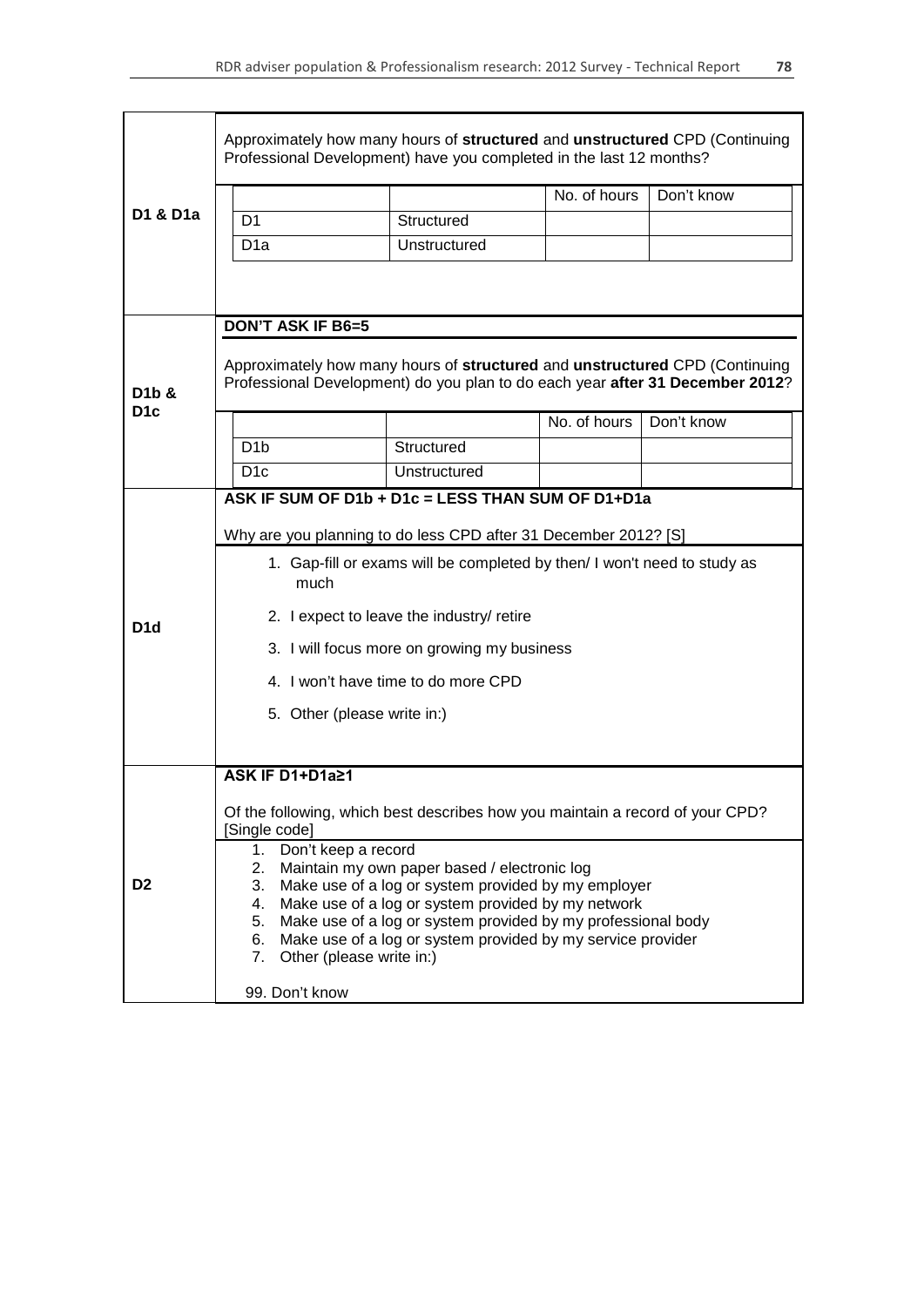|    | DO NOT ASK IF D1 + D1a = 0 hours/ DK                                                                                                                                                                                                                                                     |
|----|------------------------------------------------------------------------------------------------------------------------------------------------------------------------------------------------------------------------------------------------------------------------------------------|
|    | New rules from the FSA will mean that CPD must be outcomes-focused after 31<br>December 2012.                                                                                                                                                                                            |
| D3 | <b>'Outcomes-focused CPD'</b> requires active planning, after assessing learning<br>needs, reviewing objectives and identifying gaps in knowledge. Evidence of CPD<br>should include documentation on learning outcomes and reflection on the<br>relevance of CPD to the adviser's role. |
|    | Do you already carry out outcomes-focused CPD?                                                                                                                                                                                                                                           |
|    | 1. Yes<br>2. No.                                                                                                                                                                                                                                                                         |
|    | 99. Don't know                                                                                                                                                                                                                                                                           |

| <b>PART E</b>  | Now a few questions about membership of professional bodies and ethical<br>standards                                                                                                                                                                                                                                                                                                                                                                                               |  |  |
|----------------|------------------------------------------------------------------------------------------------------------------------------------------------------------------------------------------------------------------------------------------------------------------------------------------------------------------------------------------------------------------------------------------------------------------------------------------------------------------------------------|--|--|
| E1             | <b>ASK ALL</b><br>Are you a member of any of the following professional bodies?<br>[Single code]<br>SHOW LIST:<br>CFA Society (UK)<br>Chartered Institute of Bankers in Scotland (CIOBS)<br>Chartered Insurance Institute (CII) or Personal Finance Society (PFS)<br>Chartered Institute for Securities and Investment (CISI)<br>Institute of Financial Planning (IFP)<br>Institute of Chartered Accountants in England and Wales (ICAEW)<br>Institute of Financial Services (IFS) |  |  |
|                | 1. Yes<br>2. No.<br>98. Prefer not to answer                                                                                                                                                                                                                                                                                                                                                                                                                                       |  |  |
| E <sub>2</sub> | <b>ASK ALL</b><br>Are you aware of the four Statements of Principle for Approved Persons, to which<br>advisers need to adhere?                                                                                                                                                                                                                                                                                                                                                     |  |  |
|                | 1.Yes<br>2. N <sub>0</sub><br>99. Don't know                                                                                                                                                                                                                                                                                                                                                                                                                                       |  |  |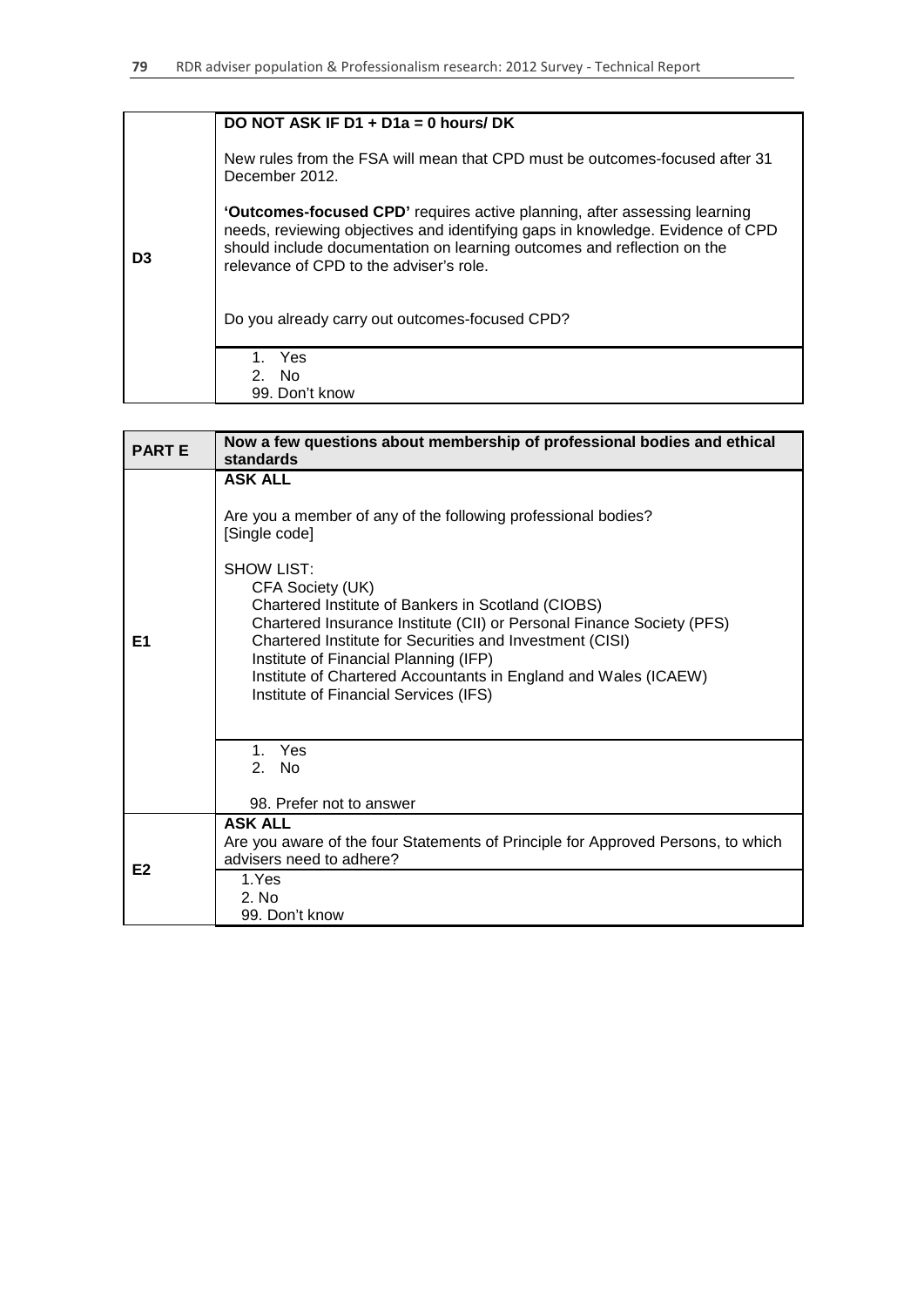|    | <b>ASK ALL</b>                                                                                                                                                                                                                                                                                                     |
|----|--------------------------------------------------------------------------------------------------------------------------------------------------------------------------------------------------------------------------------------------------------------------------------------------------------------------|
|    | The four Statements of Principle for Approved Persons (as set out in APER),<br>to which advisers need to adhere, are:<br>[Single code]                                                                                                                                                                             |
|    | An approved person must:-                                                                                                                                                                                                                                                                                          |
|    | $SP1 - act$ with integrity<br>SP2 - act with due skill, care and diligence<br>SP3 – observe proper standards of market conduct<br>SP4 - deal with the FSA and with other regulators in an open and cooperative<br>way                                                                                              |
| E3 | Note: There are four Statements of Principle to which all Approved Persons<br>need to adhere, these are all applicable to retail investment advisers. There<br>are an additional 3 principles to which those in a significant influencer role<br>need to adhere, but these are not relevant to the CF30 function". |
|    | Of the following, which best describes how you comply with these<br>"Statements"?                                                                                                                                                                                                                                  |
|    | 1. I comply and can provide evidence of this<br>2. I comply, but can't provide evidence of this<br>3. I do not comply<br>99. Don't know                                                                                                                                                                            |
|    | 98. Prefer not to answer                                                                                                                                                                                                                                                                                           |
|    |                                                                                                                                                                                                                                                                                                                    |

| <b>PART</b><br>'F' | Thinking about your work as a retail investment adviser after 31 December 2012 |
|--------------------|--------------------------------------------------------------------------------|
|--------------------|--------------------------------------------------------------------------------|

|                | <b>ASK ALL</b>                                                                                                                                                                                                                                                                                                                                                                                                                                                                                           |  |  |  |
|----------------|----------------------------------------------------------------------------------------------------------------------------------------------------------------------------------------------------------------------------------------------------------------------------------------------------------------------------------------------------------------------------------------------------------------------------------------------------------------------------------------------------------|--|--|--|
|                | Given everything you currently know about the RDR, which of the following best describes<br>your current thinking regarding what you will do after 31 December 2012?                                                                                                                                                                                                                                                                                                                                     |  |  |  |
|                | [Single code]                                                                                                                                                                                                                                                                                                                                                                                                                                                                                            |  |  |  |
| F <sub>1</sub> | I will definitely remain a retail investment adviser [DO NOT ASK IF B6=5] GO TO F2<br>1.<br>I am likely to remain a retail investment adviser [DO NOT ASK IF B6=5] GO TO F1b<br>2.<br>I will retire - as planned GO TO F10<br>3.<br>I will retire - earlier than planned GO TO F5<br>4.<br>I will stop advising on retail investments and take another role within the industry GO<br>5.<br>TO F <sub>1</sub> a<br>6. I will leave the industry <b>GO TO F5</b><br>7. Other (please write in:) GO TO F10 |  |  |  |
|                | 99. Don't Know                                                                                                                                                                                                                                                                                                                                                                                                                                                                                           |  |  |  |
|                | ASK WHERE F1 = 5.                                                                                                                                                                                                                                                                                                                                                                                                                                                                                        |  |  |  |
| F1a            | What other role would you take?<br>[Multicode]                                                                                                                                                                                                                                                                                                                                                                                                                                                           |  |  |  |
|                | DO NO SHOW THE BRACKET WITH CF30 IN THE WEB SCRIPT                                                                                                                                                                                                                                                                                                                                                                                                                                                       |  |  |  |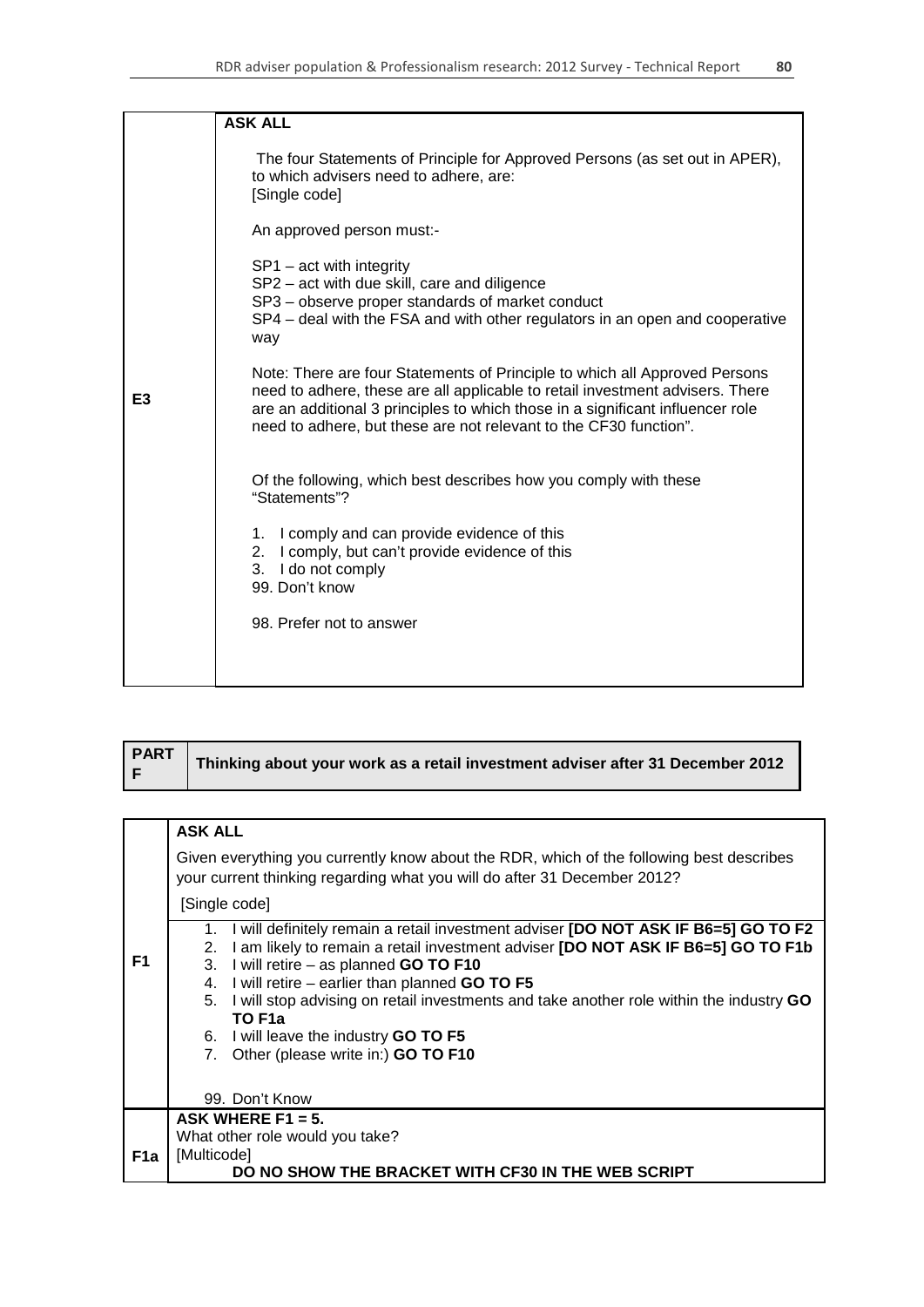|                  | Stop advising on retail investments but continue to run my business in the capacity of<br>1.<br>an investment manager using other advisers (CF30)<br>2. Give advice to clients solely in connection with corporate finance business (CF30)<br>3. Give advice to clients or perform related activities in connection with pension<br>transfers or opt-outs (CF30)<br>4. Give advice in becoming or ceasing to be a member of a Lloyds syndicate (CF30)<br>5. Continue dealing but cease to advise (CF30)<br>6. Become a paraplanner<br>7. Become a protection and/ or mortgage adviser<br>8. Become an introducer to another adviser or to a product provider<br>9. Become a client relationship manager<br>10. Offer Execution Only sales (CF30)<br>11. Offer Discretionary Investment Management (where no personal recommendation is<br>made) (CF30)<br>12. Other (please write in:)<br>99. Don't know |
|------------------|----------------------------------------------------------------------------------------------------------------------------------------------------------------------------------------------------------------------------------------------------------------------------------------------------------------------------------------------------------------------------------------------------------------------------------------------------------------------------------------------------------------------------------------------------------------------------------------------------------------------------------------------------------------------------------------------------------------------------------------------------------------------------------------------------------------------------------------------------------------------------------------------------------|
|                  | ASK WHERE F1 = $2$                                                                                                                                                                                                                                                                                                                                                                                                                                                                                                                                                                                                                                                                                                                                                                                                                                                                                       |
| F <sub>1</sub> b | Why do you say you are "likely to" rather than "definitely will" remain a retail investment<br>adviser?<br>[Multicode]<br>1. I'm unsure about the future of my employment as an Retail Investment Adviser<br>2. I'm unsure whether I will want to continue working as an Retail Investment Adviser                                                                                                                                                                                                                                                                                                                                                                                                                                                                                                                                                                                                       |
|                  | 3. Personal reasons (e.g. family obligations)<br>97. Other (write in:) If blank: It would be very helpful to the FSA if we could<br>understand your reasons for this. Allow a blank the second time.                                                                                                                                                                                                                                                                                                                                                                                                                                                                                                                                                                                                                                                                                                     |
| F2               | ASK WHERE F1 = 1 OR 2<br>Intro for products/ services already offered:<br>Compared to the last 12 months, and in proportion to the currently percentage of business,<br>do you think the amount of retail business you personally do in the following areas will<br>change after 31 December 2012?<br>Answer options are: Stop offering, Do less, Do the same, Do more<br>Intro for products/ services not already offered:<br>Similarly, compared to the last 12 months, do you think the amount of retail business you<br>personally do in the following areas will change after 31 December 2012?<br>Answer options are: Still not offer, Start offering                                                                                                                                                                                                                                              |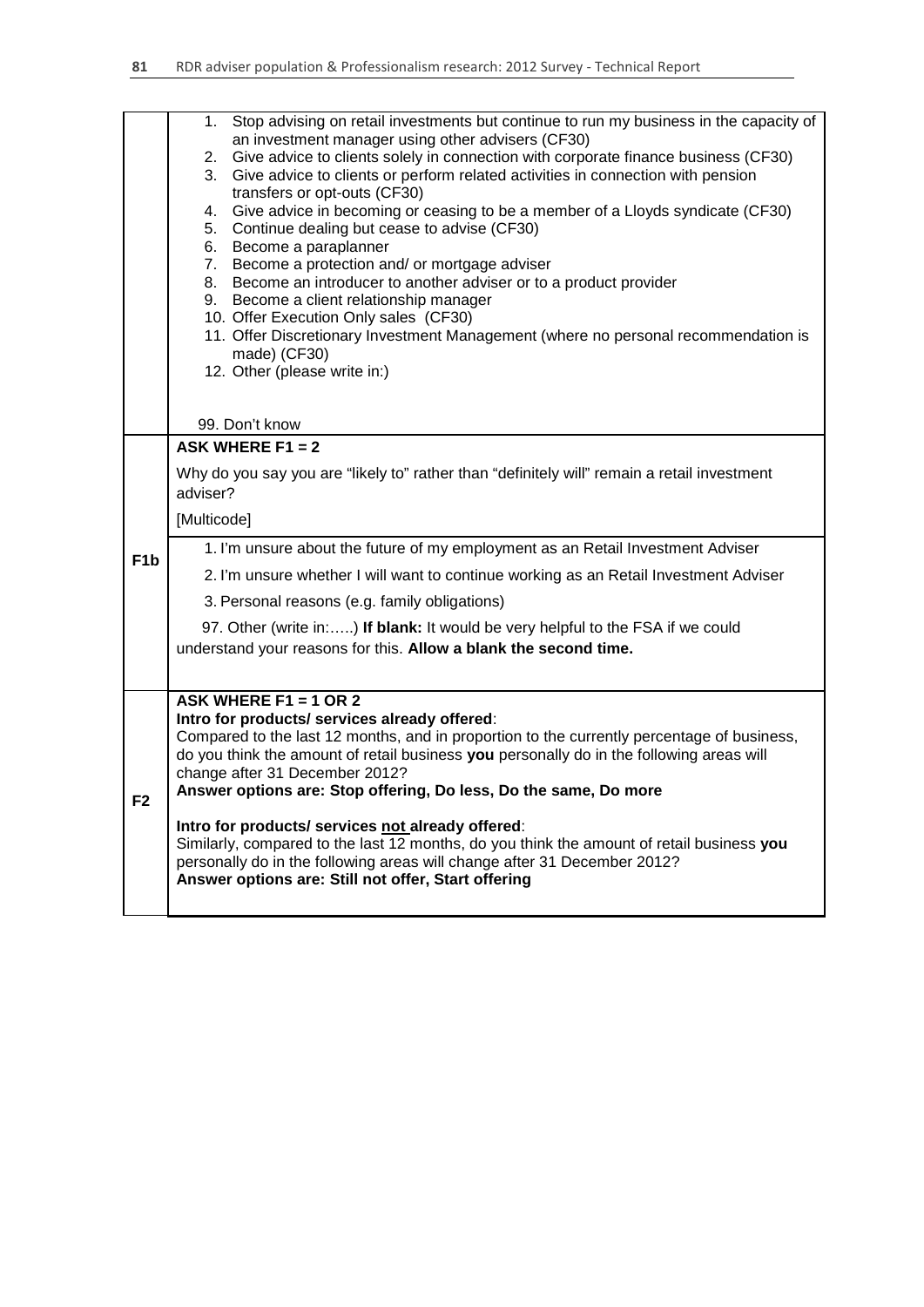|                  |                                                                                                                                                                                                                | 1. Stop    | 2. Do      | 3. Do the | 4. Do        | 99. Don't |  |  |
|------------------|----------------------------------------------------------------------------------------------------------------------------------------------------------------------------------------------------------------|------------|------------|-----------|--------------|-----------|--|--|
|                  |                                                                                                                                                                                                                | offering / | less/ [not | same/     | more/        | know      |  |  |
|                  |                                                                                                                                                                                                                | [not an    | an         | Still not | <b>Start</b> |           |  |  |
|                  |                                                                                                                                                                                                                | option]    | option]    | offer     | offering     |           |  |  |
|                  | a. Advising on Investments<br>(life policies, collective                                                                                                                                                       |            |            |           |              |           |  |  |
|                  | investment schemes,                                                                                                                                                                                            |            |            |           |              |           |  |  |
|                  | structured investment                                                                                                                                                                                          |            |            |           |              |           |  |  |
|                  | products, securities,                                                                                                                                                                                          |            |            |           |              |           |  |  |
|                  | derivatives, including<br>advisory investment                                                                                                                                                                  |            |            |           |              |           |  |  |
|                  | management)                                                                                                                                                                                                    |            |            |           |              |           |  |  |
|                  | b. Advising on Pensions                                                                                                                                                                                        |            |            |           |              |           |  |  |
|                  | c. Advising on Annuities                                                                                                                                                                                       |            |            |           |              |           |  |  |
|                  | d. Advising on Individual<br>Protection                                                                                                                                                                        |            |            |           |              |           |  |  |
|                  | e. Advising on Mortgages                                                                                                                                                                                       |            |            |           |              |           |  |  |
|                  | f. Advising on Other<br>products                                                                                                                                                                               |            |            |           |              |           |  |  |
|                  | h. Discretionary Investment                                                                                                                                                                                    |            |            |           |              |           |  |  |
|                  | Management (where a<br>personal recommendation is                                                                                                                                                              |            |            |           |              |           |  |  |
|                  | made)                                                                                                                                                                                                          |            |            |           |              |           |  |  |
|                  | g. Discretionary Investment                                                                                                                                                                                    |            |            |           |              |           |  |  |
|                  | Management (where no                                                                                                                                                                                           |            |            |           |              |           |  |  |
|                  | personal recommendation is<br>made)                                                                                                                                                                            |            |            |           |              |           |  |  |
|                  | i. Execution Only sales                                                                                                                                                                                        |            |            |           |              |           |  |  |
|                  | ASK IF F2g = 1, 2 or 4 (i.e. STOP/ DO LESS/ DO MORE/ START OFFERING)                                                                                                                                           |            |            |           |              |           |  |  |
|                  |                                                                                                                                                                                                                |            |            |           |              |           |  |  |
| F <sub>3</sub>   | You said you will <b>STOP OFFERING/DO LESS OF/DO MORE OF/START OFFERING</b> ]<br>Execution Only sales after 31 December 2012. Why do you say this?                                                             |            |            |           |              |           |  |  |
|                  | <b>OPEN</b>                                                                                                                                                                                                    |            |            |           |              |           |  |  |
|                  | ASK IF F2h = 1, 2 or 4 (i.e. STOP/ DO LESS/ DO MORE/ START OFFERING)                                                                                                                                           |            |            |           |              |           |  |  |
|                  |                                                                                                                                                                                                                |            |            |           |              |           |  |  |
| F <sub>3a</sub>  | You said you will [STOP OFFERING/DO LESS OF/DO MORE OF/START OFFERING]<br>Discretionary Investment Management where a personal recommendation is made after 31                                                 |            |            |           |              |           |  |  |
|                  | December 2012. Why do you say this?                                                                                                                                                                            |            |            |           |              |           |  |  |
|                  | <b>OPEN</b>                                                                                                                                                                                                    |            |            |           |              |           |  |  |
|                  | ASK IF F1=1 or 2                                                                                                                                                                                               |            |            |           |              |           |  |  |
|                  | Thinking again about the retail clients you personally advise, what percentage do you expect<br>to fall into each of the following personal Savings & Investment holding categories after 31<br>December 2012? |            |            |           |              |           |  |  |
| F <sub>3</sub> b | Please do not include any retail clients that you advise on mortgages, protection or other                                                                                                                     |            |            |           |              |           |  |  |
|                  | products if you do not also advise them on investments.                                                                                                                                                        |            |            |           |              |           |  |  |
|                  | [Multicode]                                                                                                                                                                                                    |            |            |           |              |           |  |  |
|                  |                                                                                                                                                                                                                |            |            |           |              |           |  |  |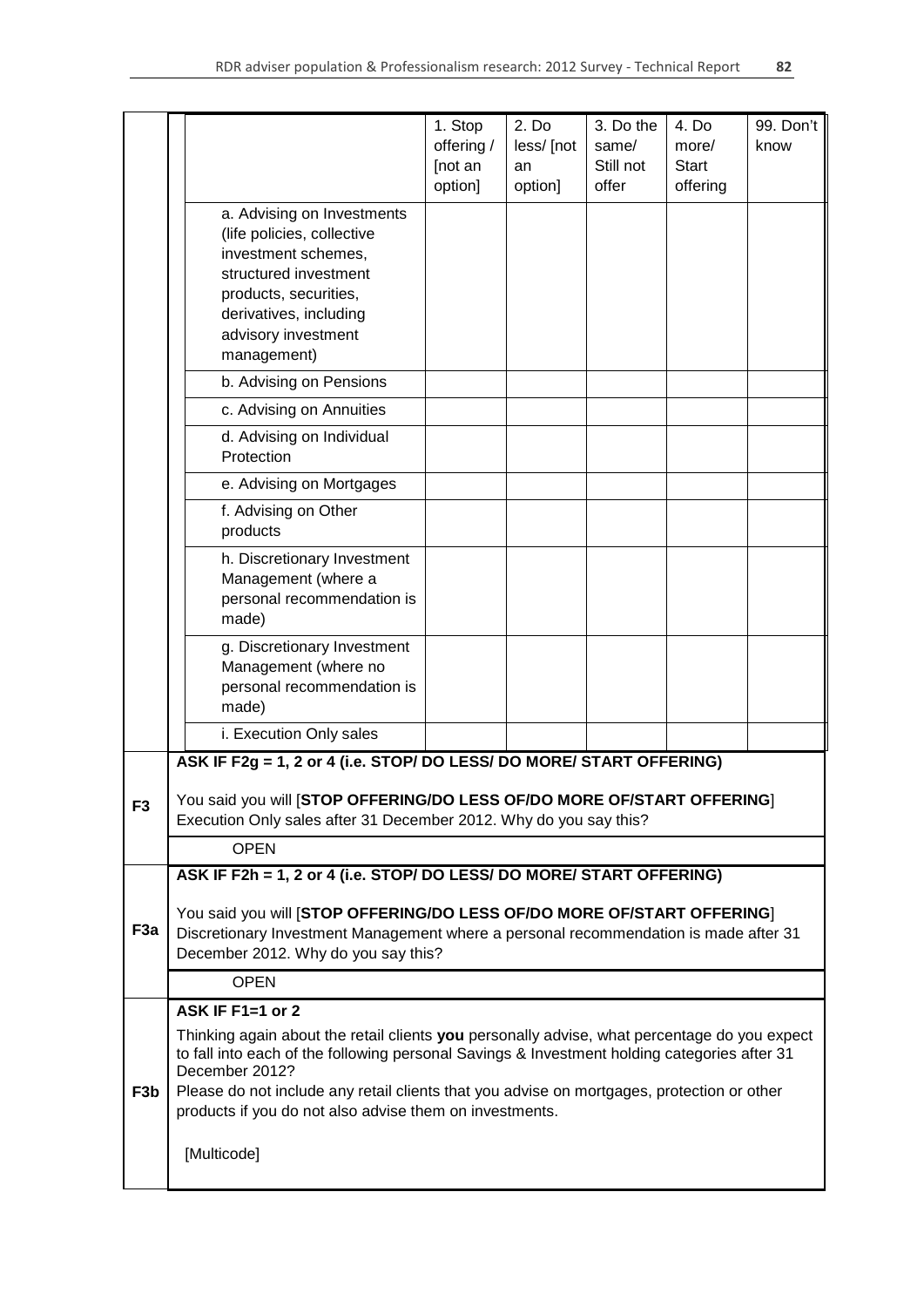|                  | <b>PRE POPULATE WITH ANSWERS FROM A3b</b>                                                                                                                                                                                                                          |                        |               |            |  |  |  |
|------------------|--------------------------------------------------------------------------------------------------------------------------------------------------------------------------------------------------------------------------------------------------------------------|------------------------|---------------|------------|--|--|--|
|                  | Category                                                                                                                                                                                                                                                           | <b>Current %age</b>    | Post RDR %age | Don't know |  |  |  |
|                  | Retail clients with less than<br>£20k in Savings and                                                                                                                                                                                                               | <b>ANSWER FROM A3b</b> |               |            |  |  |  |
|                  | Investments in their own name<br>Retail clients with between<br>£20k and £75k in Savings and<br>Investments in their own name                                                                                                                                      | <b>ANSWER FROM A3b</b> |               |            |  |  |  |
|                  | Retail clients with more than<br>£75k and under £250k in<br>Savings and Investments in<br>their own name                                                                                                                                                           | <b>ANSWER FROM A3b</b> |               |            |  |  |  |
|                  | Retail clients with £250k or<br>more in Savings and<br>Investments in their own name                                                                                                                                                                               | <b>ANSWER FROM A3b</b> |               |            |  |  |  |
|                  |                                                                                                                                                                                                                                                                    |                        |               |            |  |  |  |
|                  | <b>ASK IF F1=1 OR 2</b>                                                                                                                                                                                                                                            |                        |               |            |  |  |  |
|                  | After 31 December 2012, how many platforms do you personally plan to use for your<br>own retail clients?                                                                                                                                                           |                        |               |            |  |  |  |
|                  | <b>DO NOT ALLOW 0 ANSWER</b>                                                                                                                                                                                                                                       |                        |               |            |  |  |  |
| F <sub>3</sub> c | WRITE IN NUMBER:                                                                                                                                                                                                                                                   |                        |               |            |  |  |  |
|                  | 1. I don't intend to use platforms<br>99. Don't know                                                                                                                                                                                                               |                        |               |            |  |  |  |
|                  | IF F3c not 1 or 99                                                                                                                                                                                                                                                 |                        |               |            |  |  |  |
|                  | Thinking about the impact on your own retail clients, what factors would be most important to<br>you when selecting a platform after 31 December 2012? Please rate the following on a scale<br>of 1 to 5, where 1 is not at all important and 5 is very important. |                        |               |            |  |  |  |
|                  |                                                                                                                                                                                                                                                                    |                        |               |            |  |  |  |
|                  | Cost of platforms services                                                                                                                                                                                                                                         |                        | $1 - 5$       |            |  |  |  |
| F <sub>3e</sub>  | Administration services offered (i.e. valuation and aggregation of                                                                                                                                                                                                 |                        |               |            |  |  |  |
|                  | assets)<br>Range of funds                                                                                                                                                                                                                                          |                        |               |            |  |  |  |
|                  | Range of other products                                                                                                                                                                                                                                            |                        |               |            |  |  |  |
|                  | Facilitation of adviser charging                                                                                                                                                                                                                                   |                        |               |            |  |  |  |
|                  | Availability of portfolio management tools                                                                                                                                                                                                                         |                        |               |            |  |  |  |
|                  | Reputation of the platform                                                                                                                                                                                                                                         |                        |               |            |  |  |  |
|                  | Ownership of the platform                                                                                                                                                                                                                                          |                        |               |            |  |  |  |
|                  | Financial strength of the platform                                                                                                                                                                                                                                 |                        |               |            |  |  |  |
|                  | Other (please write in:)                                                                                                                                                                                                                                           |                        |               |            |  |  |  |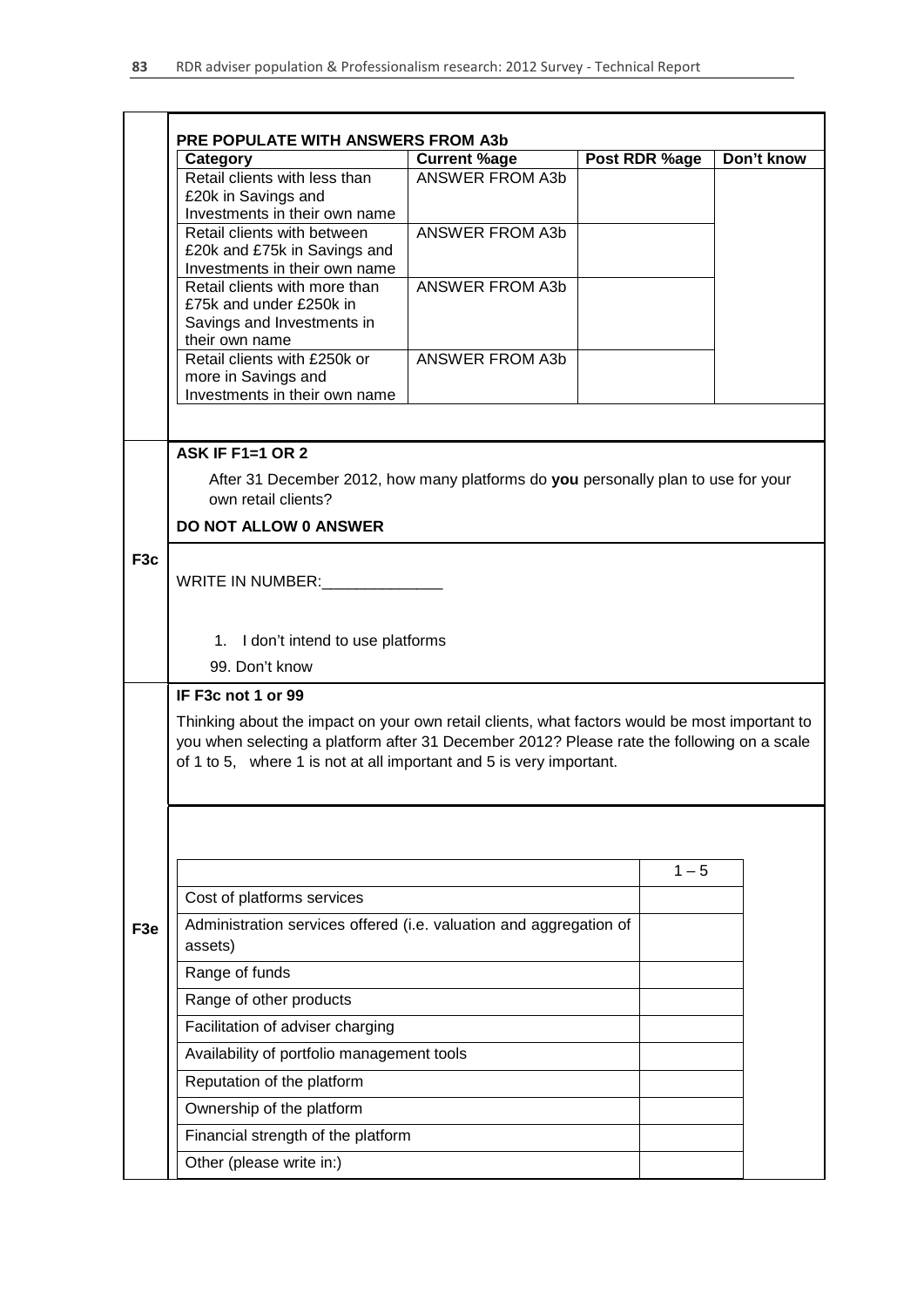| ASK WHERE F1 = CODE 4, 5 OR 6.<br>Thinking about the following considerations that may have influenced your decision to<br>[CODE 4, 5 or 6 at F1, i.e. RETIRE EARLIER THAN PLANNED/ STOP ADVISING ON<br>RETAIL INVESTMENTS AND TAKE ANOTHER ROLE IN THE INDUSTRY/ LEAVE THE<br>INDUSTRY], how influential were each of the following for you?                                                                                                                                                                          |
|------------------------------------------------------------------------------------------------------------------------------------------------------------------------------------------------------------------------------------------------------------------------------------------------------------------------------------------------------------------------------------------------------------------------------------------------------------------------------------------------------------------------|
| Web text for F5d: After 31 December 2012 a Statement of Professional Standing (SPS) will<br>need to be held by a Retail Investment Adviser; these Statements will be issued by<br>accredited bodies to those advisers who have passed an appropriate qualification (including<br>completing gap-fill where appropriate), adhered to ethical standards and maintained their<br>knowledge through ongoing CPD activity.                                                                                                  |
| Web text for F5g: After 31 December 2012 an Independent Financial Adviser firm will need:<br>to consider a broader range of retail investment products; provide unbiased and unrestricted<br>advice based on a comprehensive and fair analysis of the relevant market, and inform its<br>clients, before providing advice, that it provides independent advice. The wider range of<br>products includes structured investment products, all investment trusts and unregulated collective<br>investment schemes (UCIS). |
| Web text for F5h: From the end of 2013 all Personal Investment Firms will be subject to new<br>capital resources requirements. These will be phased in over a two year period so that by the<br>end of 2015 Personal Investment Firms will have to hold at least three months of their annual<br>fixed expenditure in realisable assets such as cash, and the minimum capital resources<br>threshold for any firm will be set at £20,000.                                                                              |
|                                                                                                                                                                                                                                                                                                                                                                                                                                                                                                                        |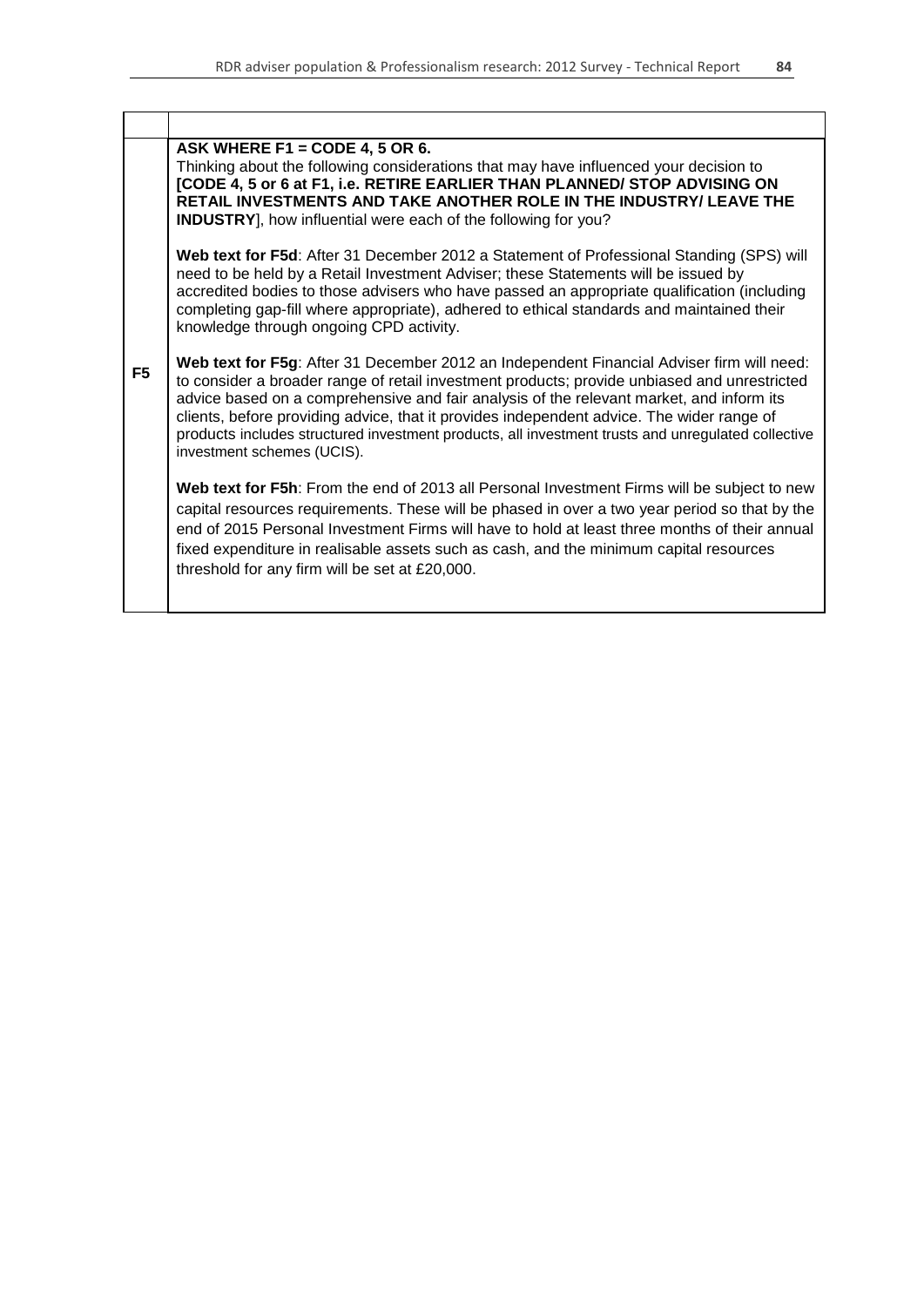|                                                                                                  | 1. Very<br>influential | 2. Quite<br>influential | 3. Not<br>very<br>influential | 4. Not at<br>all<br>influential | 99. Don't<br>know | 5. Not<br>applicable<br><b>This</b><br>option is<br>only valid<br>for F5f,<br>F5g and<br>F5h |
|--------------------------------------------------------------------------------------------------|------------------------|-------------------------|-------------------------------|---------------------------------|-------------------|----------------------------------------------------------------------------------------------|
| a. The requirement to<br>subscribe to ethical<br>standards                                       |                        |                         |                               |                                 |                   |                                                                                              |
| b. The requirement to<br>attain an Appropriate<br>Qualification                                  |                        |                         |                               |                                 |                   |                                                                                              |
| c. More CPD<br>requirements                                                                      |                        |                         |                               |                                 |                   |                                                                                              |
| d. The need to hold a<br>Statement of<br><b>Professional Standing</b><br>(SPS)                   |                        |                         |                               |                                 |                   |                                                                                              |
| e. The introduction of<br>the Adviser Charge for<br>investment business                          |                        |                         |                               |                                 |                   |                                                                                              |
| f. A change in<br>description of my firm's<br>services to either<br>independent or<br>restricted |                        |                         |                               |                                 |                   |                                                                                              |
| g. The wider definition<br>of Retail Investment<br>Advice                                        |                        |                         |                               |                                 |                   |                                                                                              |
| h. Capital adequacy<br>requirements for<br>Personal Investment<br>Firms (PIFs)                   |                        |                         |                               |                                 |                   |                                                                                              |
| j. The cost of obtaining<br>adequate Personal<br>Indemnity Insurance<br>(PII) cover              |                        |                         |                               |                                 |                   |                                                                                              |
| i. Other (please write<br>in:)                                                                   |                        |                         |                               |                                 |                   |                                                                                              |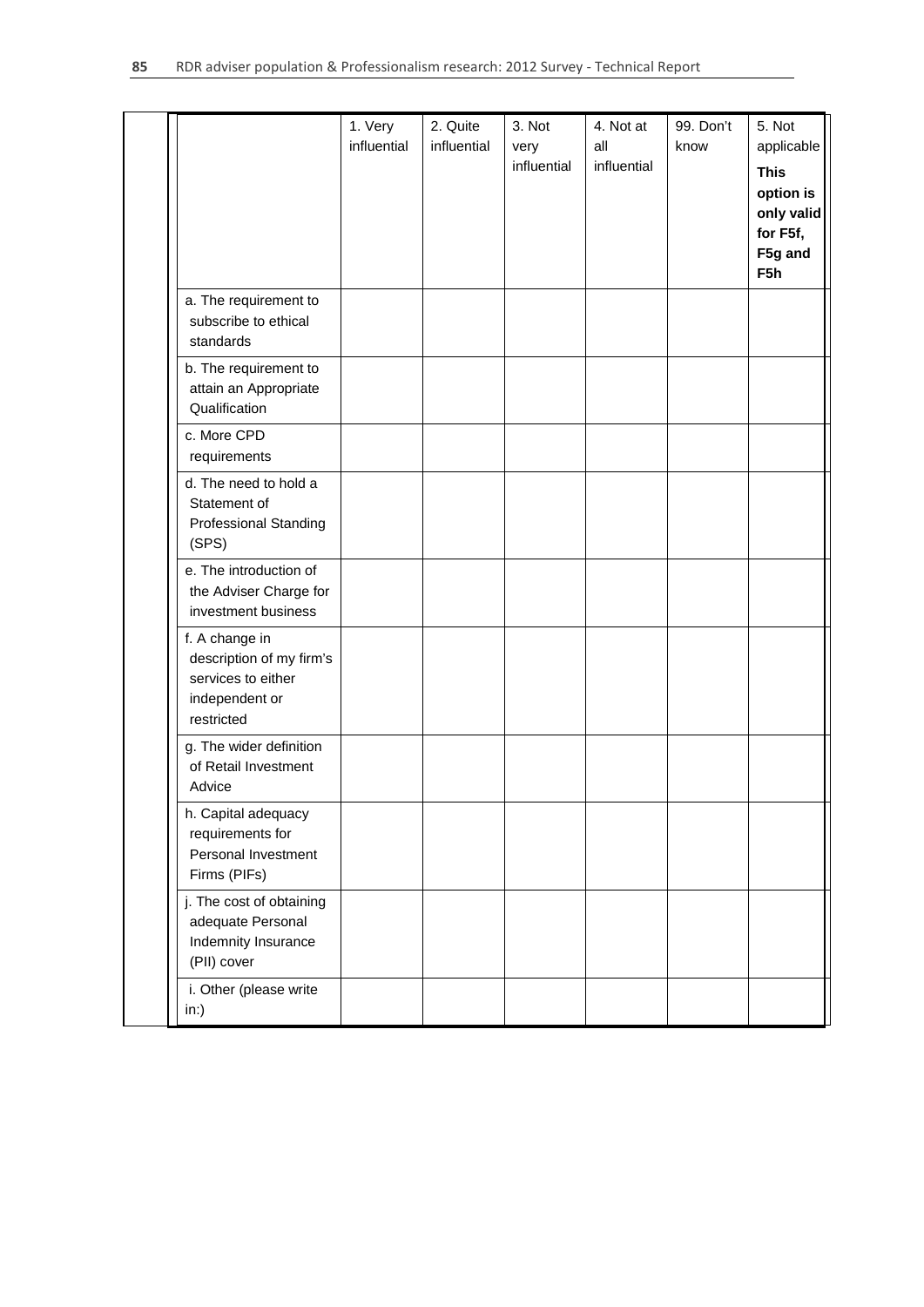|                  | ASK WHERE F5b Appropriate Qualification = CODE 1 OR 2 [VERY / QUITE<br><b>INFLUENTIAL].</b>                                                                                                                                                                                                |
|------------------|--------------------------------------------------------------------------------------------------------------------------------------------------------------------------------------------------------------------------------------------------------------------------------------------|
|                  | You stated that the requirement to attain an Appropriate Qualification was [VERY/ QUITE<br>INFLUENTIAL] in your decision to [CODE 4, 5 or 6 at F1, i.e. RETIRE EARLIER THAN<br>PLANNED/ STOP ADVISING ON RETAIL INVESTMENTS AND TAKE ANOTHER<br>ROLE IN THE INDUSTRY/ LEAVE THE INDUSTRY], |
| F6               | Web note: a work-based assessment is when the adviser is visited by an assessor who<br>observes him/ her in the workplace, reviews advice files and checks competence and<br>CPD records.                                                                                                  |
|                  | Do you know that it is possible to attain an Appropriate Qualification through an<br>alternative assessment process such as an oral examination or work-based assessment?                                                                                                                  |
|                  |                                                                                                                                                                                                                                                                                            |
|                  | Yes<br>1.<br>2. N <sub>0</sub>                                                                                                                                                                                                                                                             |
|                  | 99. Don't know                                                                                                                                                                                                                                                                             |
|                  | ASK IF CODE 2 at F6                                                                                                                                                                                                                                                                        |
|                  | Does knowing that you can attain an Appropriate Qualification through an alternative<br>assessment process such as an oral examination or work-based assessment alter your                                                                                                                 |
|                  | plans? Will you                                                                                                                                                                                                                                                                            |
| F <sub>6</sub> a | [Single code]                                                                                                                                                                                                                                                                              |
|                  | 1. Definitely stay a retail investment adviser<br>2. Probably stay a retail investment adviser                                                                                                                                                                                             |
|                  | 3. Probably not stay a retail investment adviser                                                                                                                                                                                                                                           |
|                  | Definitely not stay a retail investment adviser<br>4.                                                                                                                                                                                                                                      |
|                  | 99. Don't know                                                                                                                                                                                                                                                                             |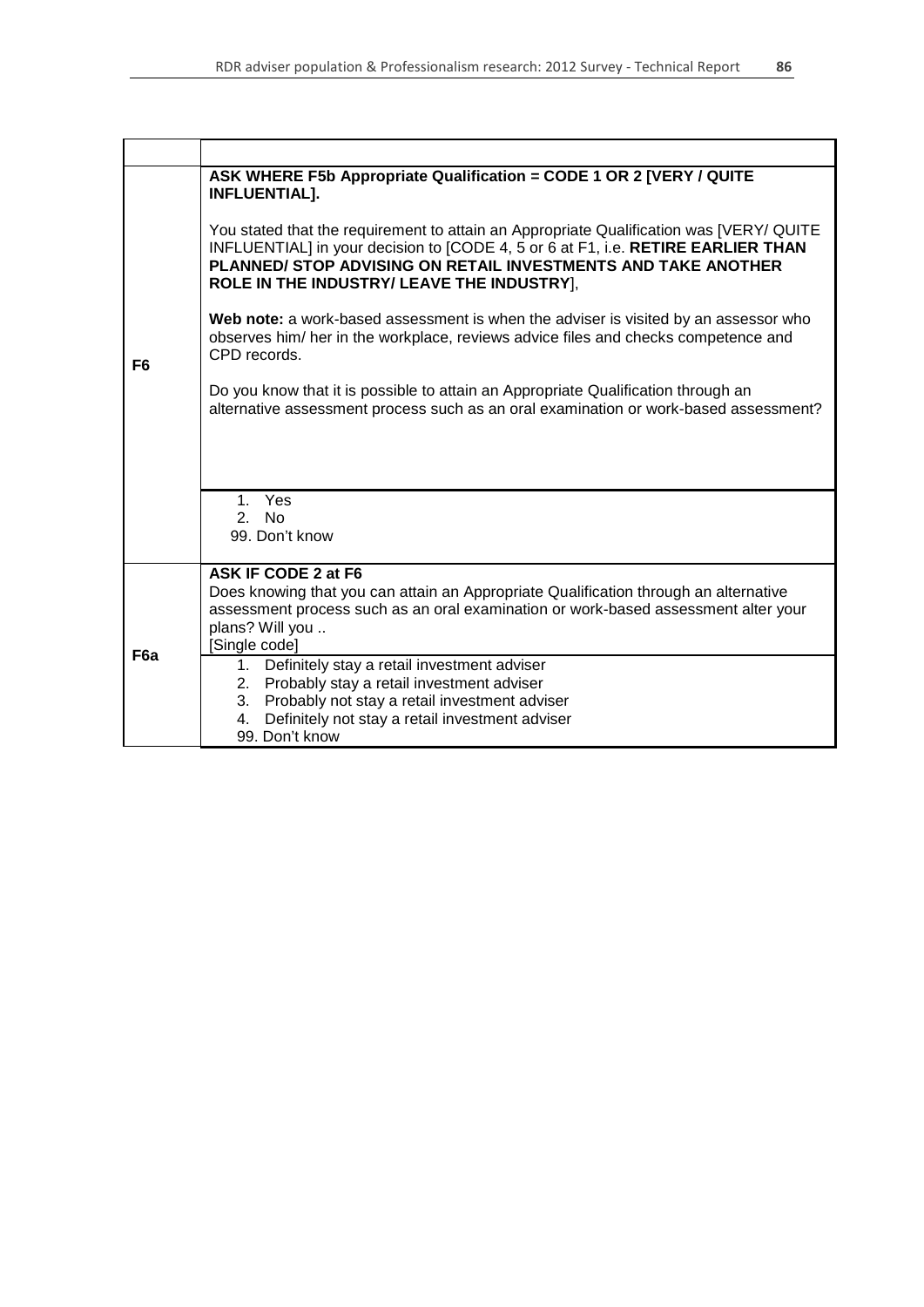|    | ASK IF F1 = 1 or 2 OR F6a = 1 or 2                                                                                                                                                                                                                                                                                                                                                                                                                                                                                                              |
|----|-------------------------------------------------------------------------------------------------------------------------------------------------------------------------------------------------------------------------------------------------------------------------------------------------------------------------------------------------------------------------------------------------------------------------------------------------------------------------------------------------------------------------------------------------|
|    | As you know the definition of independence is changing. How likely are you personally<br>to switch to a different type of advice service after 31 December 2012?                                                                                                                                                                                                                                                                                                                                                                                |
|    | "Restricted Advice": If a firm gives advice on products from a limited number of providers,<br>or only considers certain types of products, it will need to describe itself as 'restricted'. Firms<br>must disclose in writing and orally, before providing advice, that they provide restricted advice<br>and explain the nature of the restriction.                                                                                                                                                                                           |
|    | "Simplified Advice": A form of restricted advice, simplified advice processes (sometimes<br>referred to as Guided Sales) are streamlined advice processes that provide the customer<br>with a suitable personal recommendation based on an assessment of their needs. This<br>may be a shorter process than full advice, may involve a decision-tree, and may be<br>limited to a more simple set of products.                                                                                                                                   |
| F7 | "Basic Advice": A short, simple form of restricted advice that uses pre-scripted<br>questions to identify a retail client's financial priorities and decide whether a product from<br>within a range of low-cost saving and investment stakeholder products is suitable for<br>them.                                                                                                                                                                                                                                                            |
|    | "Independent Financial Advice": After 31 December 2012 an Independent Financial<br>Adviser firm will need: to consider a broader range of products (retail investment<br>products); provide unbiased and unrestricted advice based on a comprehensive and fair<br>analysis of the relevant market, and inform its clients, before providing advice, that it<br>provides independent advice. The wider range of products includes structured investment<br>products, all investment trusts and unregulated collective investment schemes (UCIS). |
|    | Definitely<br>1.<br>Quite likely<br>2.<br>3.<br>Not very likely<br>Definitely not<br>4.<br>99. Don't know                                                                                                                                                                                                                                                                                                                                                                                                                                       |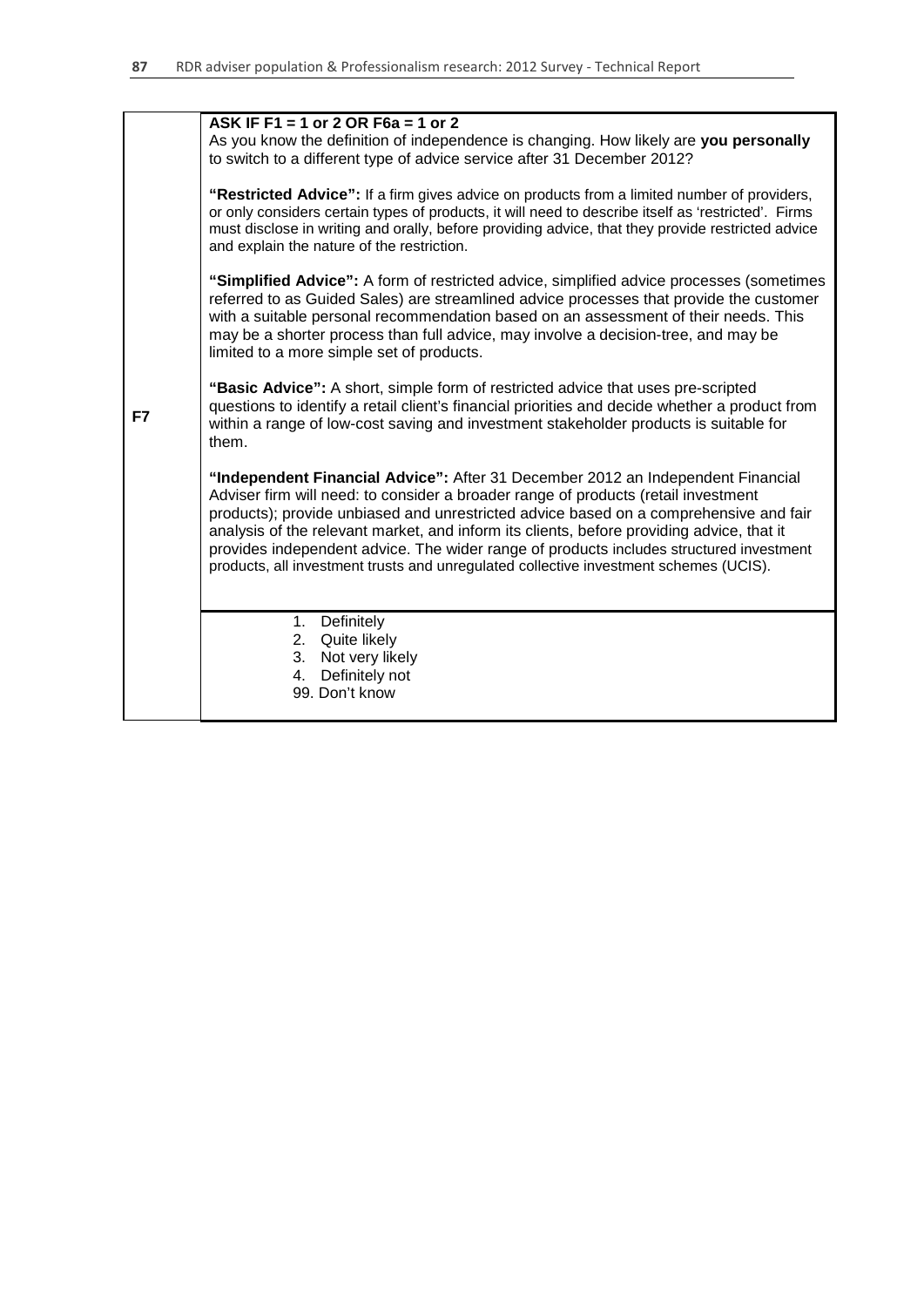|                | ASK IF F7 = 1 or 2                                                                                                                                                                                                                                                                                                                                                                                                                                                                                                                              |  |  |  |  |
|----------------|-------------------------------------------------------------------------------------------------------------------------------------------------------------------------------------------------------------------------------------------------------------------------------------------------------------------------------------------------------------------------------------------------------------------------------------------------------------------------------------------------------------------------------------------------|--|--|--|--|
|                | Of the following, to which type of advice service would you personally be most likely to<br>switch? [S]                                                                                                                                                                                                                                                                                                                                                                                                                                         |  |  |  |  |
|                | "Restricted Advice": If a firm gives advice on products from a limited number of providers,<br>or only considers certain types of products, it will need to describe itself as 'restricted'. Firms<br>must disclose in writing and orally, before providing advice, that they provide restricted advice<br>and explain the nature of the restriction.                                                                                                                                                                                           |  |  |  |  |
|                | "Simplified Advice": A form of restricted advice, simplified advice processes (sometimes<br>referred to as Guided Sales) are streamlined advice processes that provide the customer<br>with a suitable personal recommendation based on an assessment of their needs. This<br>may be a shorter process than full advice, may involve a decision-tree, and may be<br>limited to a more simple set of products.                                                                                                                                   |  |  |  |  |
| F8             | "Basic Advice": A short, simple form of restricted advice that uses pre-scripted<br>questions to identify a retail client's financial priorities and decide whether a product from<br>within a range of low-cost saving and investment stakeholder products is suitable for<br>them.                                                                                                                                                                                                                                                            |  |  |  |  |
|                | "Independent Financial Advice": After 31 December 2012 an Independent Financial<br>Adviser firm will need: to consider a broader range of products (retail investment<br>products); provide unbiased and unrestricted advice based on a comprehensive and fair<br>analysis of the relevant market, and inform its clients, before providing advice, that it<br>provides independent advice. The wider range of products includes structured investment<br>products, all investment trusts and unregulated collective investment schemes (UCIS). |  |  |  |  |
|                | 1. Restricted advice<br>2. Simplified advice<br>3. Basic advice<br>4. Independent financial advice<br>99. Don't know                                                                                                                                                                                                                                                                                                                                                                                                                            |  |  |  |  |
|                | ASK WHERE F1 = 1 OR 2, OR F6a = 1 OR 2<br>Looking to after 31 December 2012, which of the following are you most likely to do?<br>Single code]                                                                                                                                                                                                                                                                                                                                                                                                  |  |  |  |  |
| F <sub>9</sub> | Stay in my current role<br>1.<br>Become self-employed<br>2.<br>3. Become employed<br>4. Set up as a small firm<br>5.<br>Other (please write in:)<br>98. Prefer not to answer                                                                                                                                                                                                                                                                                                                                                                    |  |  |  |  |
|                | <b>ASK ALL</b><br>Would you recommend retail investment advice as a career to someone?                                                                                                                                                                                                                                                                                                                                                                                                                                                          |  |  |  |  |
|                | [Single code]                                                                                                                                                                                                                                                                                                                                                                                                                                                                                                                                   |  |  |  |  |
| F10            | 1.<br>Strongly recommend<br>2.<br>Recommend                                                                                                                                                                                                                                                                                                                                                                                                                                                                                                     |  |  |  |  |
|                | 3. Neither recommend nor discourage<br>4. Discourage                                                                                                                                                                                                                                                                                                                                                                                                                                                                                            |  |  |  |  |
|                | 5.<br>Strongly discourage                                                                                                                                                                                                                                                                                                                                                                                                                                                                                                                       |  |  |  |  |
|                | 98. Prefer not to answer                                                                                                                                                                                                                                                                                                                                                                                                                                                                                                                        |  |  |  |  |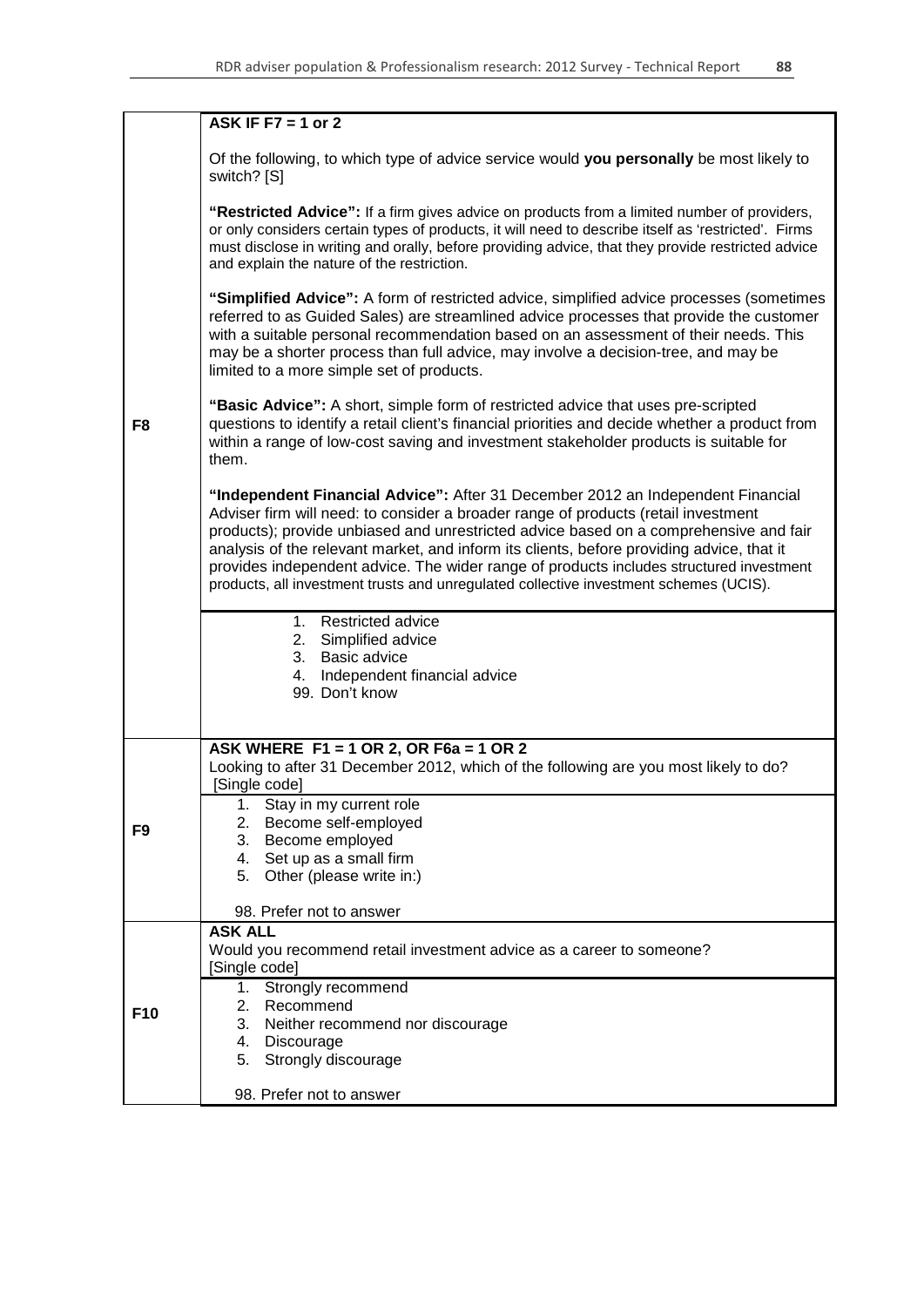|            | ASK IF CODE 1-5 at F10                                                                                          |  |  |  |  |  |
|------------|-----------------------------------------------------------------------------------------------------------------|--|--|--|--|--|
|            | Has the RDR made you more or less likely to recommend retail investment advice as a<br>career?<br>[Single code] |  |  |  |  |  |
| <b>F11</b> | More likely<br>1.<br>Not changed my view<br>2.<br>Less likely<br>3.<br>98. Prefer not to answer                 |  |  |  |  |  |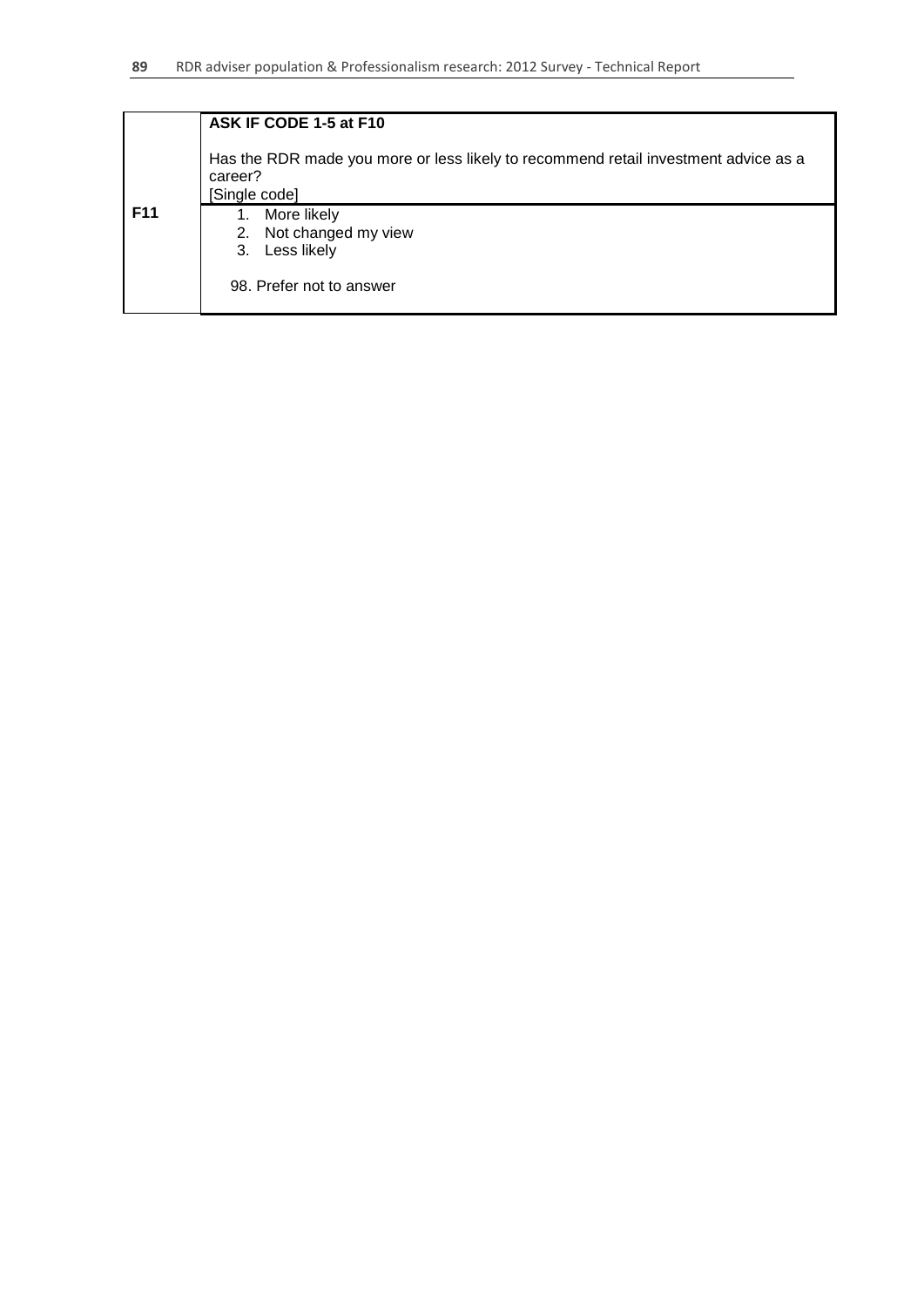| <b>PART G</b>    | Now a few questions about where you may require more guidance on the RDR                                                                                                                                                                                                                                                                   |  |  |  |  |
|------------------|--------------------------------------------------------------------------------------------------------------------------------------------------------------------------------------------------------------------------------------------------------------------------------------------------------------------------------------------|--|--|--|--|
|                  |                                                                                                                                                                                                                                                                                                                                            |  |  |  |  |
|                  | <b>ASK ALL</b>                                                                                                                                                                                                                                                                                                                             |  |  |  |  |
|                  | Do you need any clarification on meeting RDR requirements in any of the following<br>areas?                                                                                                                                                                                                                                                |  |  |  |  |
|                  | [Multicode]                                                                                                                                                                                                                                                                                                                                |  |  |  |  |
| G <sub>1</sub>   | 1. Qualification choices<br>2.<br>Gap-fill<br>Obtaining a Statement of Professional Standing (SPS)<br>3.<br><b>Accredited bodies</b><br>4.<br>5. Structured CPD<br>Roles for individuals who do not have an Appropriate Qualification<br>6.<br>7. Adviser Charging<br>Independent versus restricted advice<br>8.<br>Capital adequacy<br>9. |  |  |  |  |
|                  | 10. Other (please write in:)                                                                                                                                                                                                                                                                                                               |  |  |  |  |
|                  | 11. No further help required<br>LOOP G2 AND G2b FOR EACH AT G1 (except code 11)                                                                                                                                                                                                                                                            |  |  |  |  |
|                  | You mentioned [EACH ANSWER FROM G1] need(s) clarifying. From whom do                                                                                                                                                                                                                                                                       |  |  |  |  |
|                  | you want this information to come? Is it from<br>[Multicode]                                                                                                                                                                                                                                                                               |  |  |  |  |
| G <sub>2</sub>   | Your firm<br>1<br>2 <sup>1</sup><br>The FSA<br>3<br>Your professional body<br>Your accredited body<br>4<br>Your trade association<br>5<br>97 Other (write in:)                                                                                                                                                                             |  |  |  |  |
|                  | ASK G2b IF G2=2<br>You mentioned needing clarification from the FSA on [EACH ANSWER FROM G1].<br>From what FSA source would you prefer to obtain this information?                                                                                                                                                                         |  |  |  |  |
| G <sub>2</sub> b | FSA website<br>1.<br>$\mathbf{2}$<br><b>FSA Contact Centre</b><br>3<br><b>Both</b><br>99 Don't know                                                                                                                                                                                                                                        |  |  |  |  |
| G <sub>5</sub>   | <b>ASK ALL</b><br>How do you rate the current levels of publicity on the RDR to consumers from the<br>following sources?                                                                                                                                                                                                                   |  |  |  |  |
|                  | ROTATE. ALWAYS SHOW "Accredited bodies" FOLLOWED BY "other professional<br>bodies"                                                                                                                                                                                                                                                         |  |  |  |  |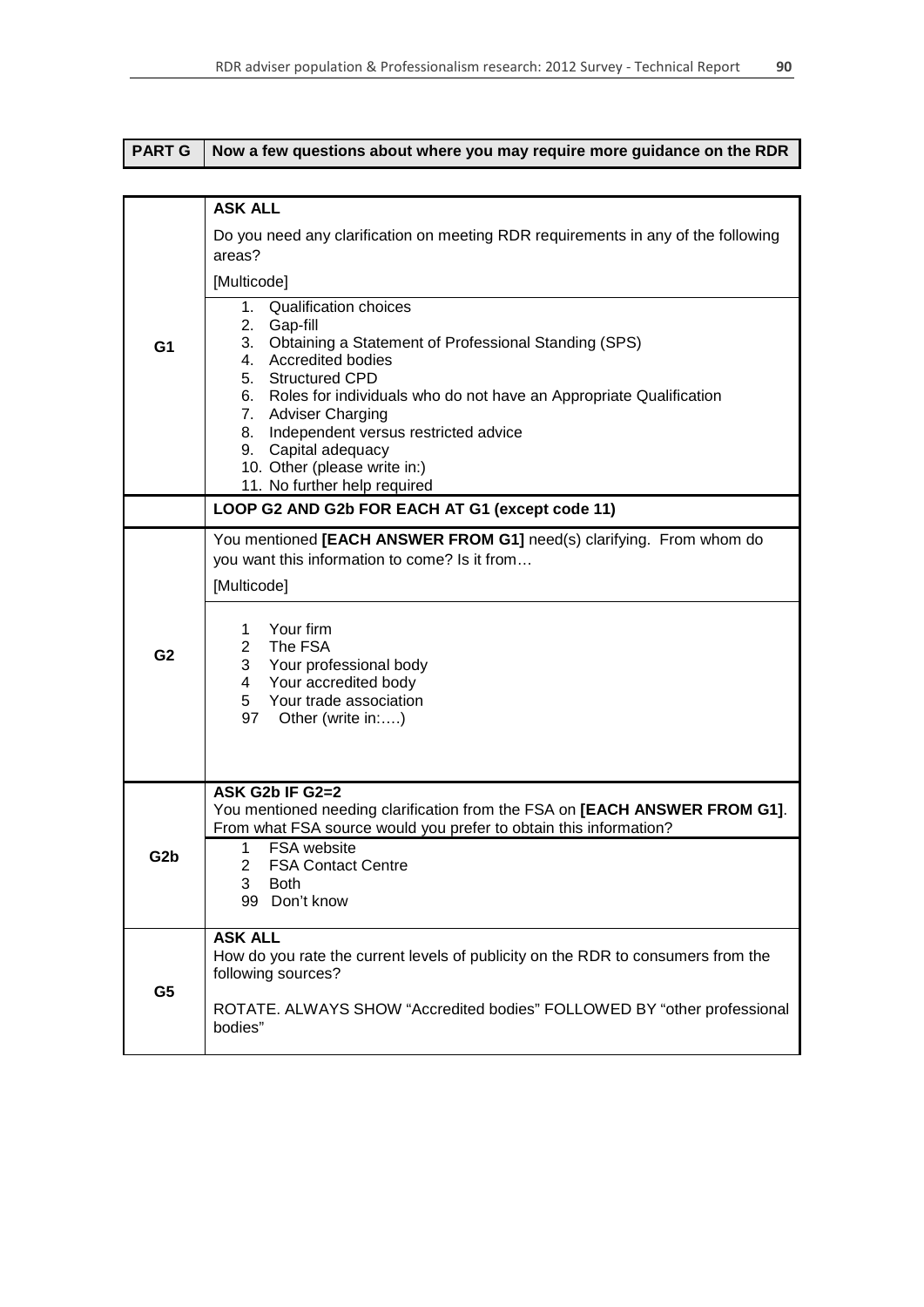|                 |                                                                                |  | Too             | About                    | <b>Not</b> | Don't    |
|-----------------|--------------------------------------------------------------------------------|--|-----------------|--------------------------|------------|----------|
|                 |                                                                                |  | much            | right                    | enough     | know     |
|                 |                                                                                |  | publicity       |                          | publicity  |          |
|                 |                                                                                |  |                 |                          |            |          |
|                 | Product providers                                                              |  |                 |                          |            |          |
|                 |                                                                                |  |                 |                          |            |          |
|                 | Advisory firms                                                                 |  |                 |                          |            |          |
|                 | Accredited bodies                                                              |  |                 |                          |            |          |
|                 | Other professional bodies                                                      |  |                 |                          |            |          |
|                 | Consumer groups                                                                |  |                 |                          |            |          |
|                 | <b>FSA</b>                                                                     |  |                 |                          |            |          |
|                 |                                                                                |  |                 |                          |            |          |
|                 | Money Advice Service                                                           |  |                 |                          |            |          |
|                 | Other (please write in)                                                        |  |                 |                          |            |          |
|                 |                                                                                |  |                 |                          |            |          |
|                 |                                                                                |  |                 |                          |            |          |
|                 |                                                                                |  |                 |                          |            |          |
|                 |                                                                                |  |                 |                          |            |          |
|                 | <b>ASK ALL</b>                                                                 |  |                 |                          |            |          |
|                 |                                                                                |  |                 |                          |            |          |
|                 | Which elements of the RDR, if any, have you personally discussed with which of |  |                 |                          |            |          |
|                 | your own retail clients?                                                       |  |                 |                          |            |          |
|                 |                                                                                |  |                 |                          |            |          |
|                 |                                                                                |  | Professionalism | Independent vs.          |            | Adviser  |
|                 |                                                                                |  |                 | <b>Restricted Advice</b> |            | Charging |
|                 |                                                                                |  |                 |                          |            |          |
|                 | Retail clients with less                                                       |  |                 |                          |            |          |
|                 | than £20k in Savings                                                           |  |                 |                          |            |          |
|                 | and Investments in their                                                       |  |                 |                          |            |          |
|                 | own name                                                                       |  |                 |                          |            |          |
|                 | Retail clients with                                                            |  |                 |                          |            |          |
|                 | between £20k and £75k                                                          |  |                 |                          |            |          |
|                 | in Savings and                                                                 |  |                 |                          |            |          |
|                 |                                                                                |  |                 |                          |            |          |
|                 | Investments in their                                                           |  |                 |                          |            |          |
|                 | own name                                                                       |  |                 |                          |            |          |
|                 | Retail clients with more                                                       |  |                 |                          |            |          |
|                 | than £75k and under                                                            |  |                 |                          |            |          |
| G <sub>6a</sub> | £250k in Savings and                                                           |  |                 |                          |            |          |
|                 | Investments in their                                                           |  |                 |                          |            |          |
|                 |                                                                                |  |                 |                          |            |          |
|                 | own name                                                                       |  |                 |                          |            |          |
|                 | Retail clients with                                                            |  |                 |                          |            |          |
|                 | £250k or more in                                                               |  |                 |                          |            |          |
|                 | Savings and                                                                    |  |                 |                          |            |          |
|                 | Investments in their                                                           |  |                 |                          |            |          |
|                 | own name                                                                       |  |                 |                          |            |          |
|                 | Have not discussed any elements of RDR with any of my retail clients           |  |                 |                          |            |          |
|                 | Prefer not to answer                                                           |  |                 |                          |            |          |
|                 |                                                                                |  |                 |                          |            |          |
|                 |                                                                                |  |                 |                          |            |          |
|                 |                                                                                |  |                 |                          |            |          |
|                 |                                                                                |  |                 |                          |            |          |
|                 |                                                                                |  |                 |                          |            |          |
|                 |                                                                                |  |                 |                          |            |          |
|                 |                                                                                |  |                 |                          |            |          |
|                 |                                                                                |  |                 |                          |            |          |
|                 |                                                                                |  |                 |                          |            |          |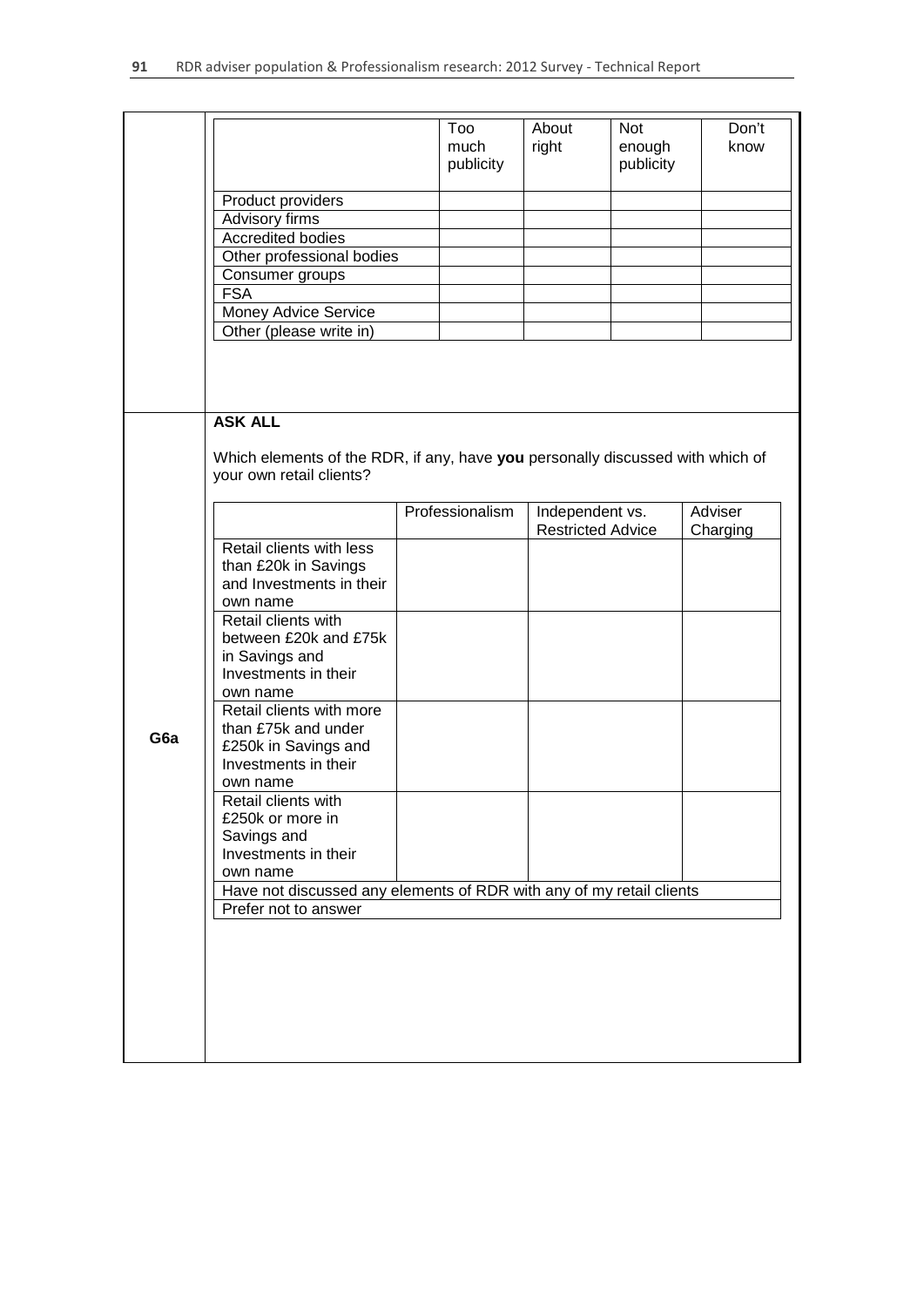| <b>PARTH</b>   | Finally a few questions to assist with the analysis                                                                                                                                                                                                                                                                                                              |
|----------------|------------------------------------------------------------------------------------------------------------------------------------------------------------------------------------------------------------------------------------------------------------------------------------------------------------------------------------------------------------------|
|                |                                                                                                                                                                                                                                                                                                                                                                  |
|                | <b>ASK ALL</b>                                                                                                                                                                                                                                                                                                                                                   |
| H <sub>1</sub> | Are you?<br>[Single code]<br>1. Male                                                                                                                                                                                                                                                                                                                             |
|                | 2.<br>Female<br>98. Prefer not to answer                                                                                                                                                                                                                                                                                                                         |
|                | Which age band do you fall into?                                                                                                                                                                                                                                                                                                                                 |
| H <sub>2</sub> | [Single code]                                                                                                                                                                                                                                                                                                                                                    |
|                | 1. 18-24<br>2. 25-29<br>3. 30-34<br>4. 35-39<br>5. 40-44<br>6. 45-49<br>7. 50-54<br>8. 55-59<br>9. 60-64<br>$10.65+$                                                                                                                                                                                                                                             |
|                | 98. Prefer not to answer                                                                                                                                                                                                                                                                                                                                         |
| H <sub>3</sub> | Into which of the following bands does your gross individual income from retail<br>investment business fall? Please include your salary and any other income from<br>retail investment business.                                                                                                                                                                 |
|                | [Single code]<br>1. Up to £20,000                                                                                                                                                                                                                                                                                                                                |
|                | 2. £21,000 - £30,000<br>3. £31,000 - £40,000<br>£41,000 - £50,000<br>4.<br>£51,000 - £60,000<br>5.<br>£61,000 - £70,000<br>6.<br>£71,000 - £80,000<br>7.<br>£81,000 - £90,000<br>8.<br>£91,000 - £100,000<br>9.<br>10. £101,000-£125,000<br>11. £126,000 - £150,000<br>12. £151,000 - £200,000<br>13. £201,000 - £250,000<br>14. Over £250,000<br>99. Don't know |
|                | 98. Prefer not to answer                                                                                                                                                                                                                                                                                                                                         |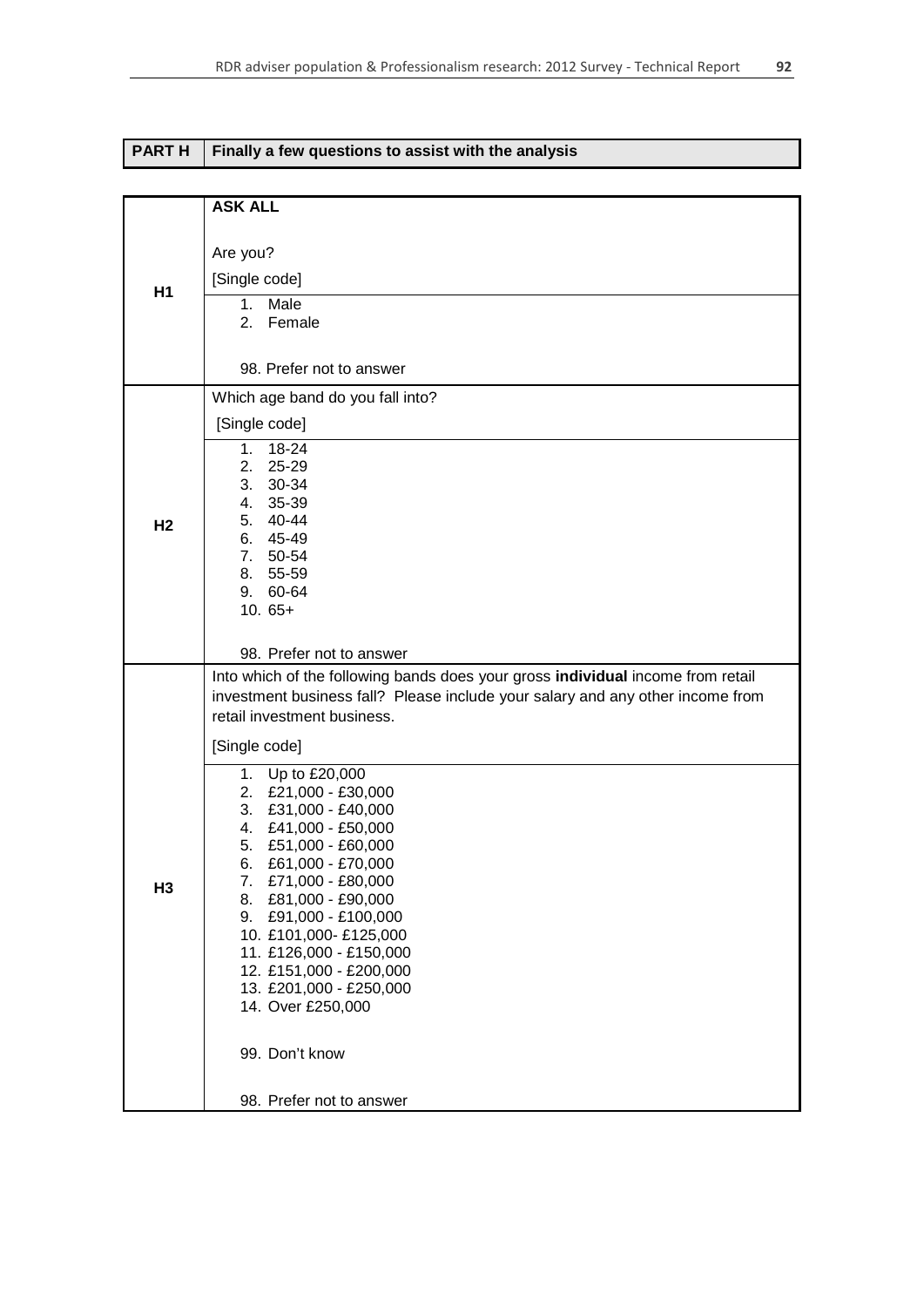|                                                                                                        | How long have you been a retail investment adviser?                                                                                                                                                                                                                             |  |
|--------------------------------------------------------------------------------------------------------|---------------------------------------------------------------------------------------------------------------------------------------------------------------------------------------------------------------------------------------------------------------------------------|--|
| H <sub>5</sub>                                                                                         | [Single code]                                                                                                                                                                                                                                                                   |  |
|                                                                                                        | 1. 2 years or less<br>2. $3-5$ years<br>3. 6-10 years<br>4. 11-20 years<br>5. Over 20 years                                                                                                                                                                                     |  |
|                                                                                                        | 98. Don't know                                                                                                                                                                                                                                                                  |  |
|                                                                                                        | 98. Prefer not to answer                                                                                                                                                                                                                                                        |  |
|                                                                                                        | What is the first part of your work postcode?                                                                                                                                                                                                                                   |  |
|                                                                                                        | [Single code]                                                                                                                                                                                                                                                                   |  |
|                                                                                                        | Please write in: or 99. Don't know                                                                                                                                                                                                                                              |  |
|                                                                                                        | IF Don't Know, ASK: in which of the following regions do you work?                                                                                                                                                                                                              |  |
| H <sub>6</sub>                                                                                         | <b>BACK CODE TO:</b><br>1. North East<br>2. North West<br>3. Yorkshire and Humberside<br>4. East Midlands<br>5. West Midlands<br>6. East Anglia<br>7. London<br>8. South East<br>9. South West<br>10. Wales<br>11. Scotland<br>12. Northern Ireland<br>98. Prefer not to answer |  |
| Н7                                                                                                     | May we re-contact you by phone if we want to follow up on any of your answers to<br>this survey?                                                                                                                                                                                |  |
|                                                                                                        | Yes<br>1.<br>No<br>2.                                                                                                                                                                                                                                                           |  |
|                                                                                                        | IF H $7 = 1$                                                                                                                                                                                                                                                                    |  |
| H7a                                                                                                    | What is the best number to reach you on?                                                                                                                                                                                                                                        |  |
|                                                                                                        | (please write in:)                                                                                                                                                                                                                                                              |  |
| H <sub>8</sub>                                                                                         | <b>ASK ALL</b><br>The FSA may conduct further research among advisers on the RDR and related<br>topics. May we re-contact you on their behalf to give you the opportunity to<br>participate in the future? Saying yes now does not oblige you to participate.                   |  |
|                                                                                                        | Yes<br>1.<br>2.<br>No                                                                                                                                                                                                                                                           |  |
| That is the end of the survey. Thank you for your time. Please press "Next" to submit your<br>answers. |                                                                                                                                                                                                                                                                                 |  |